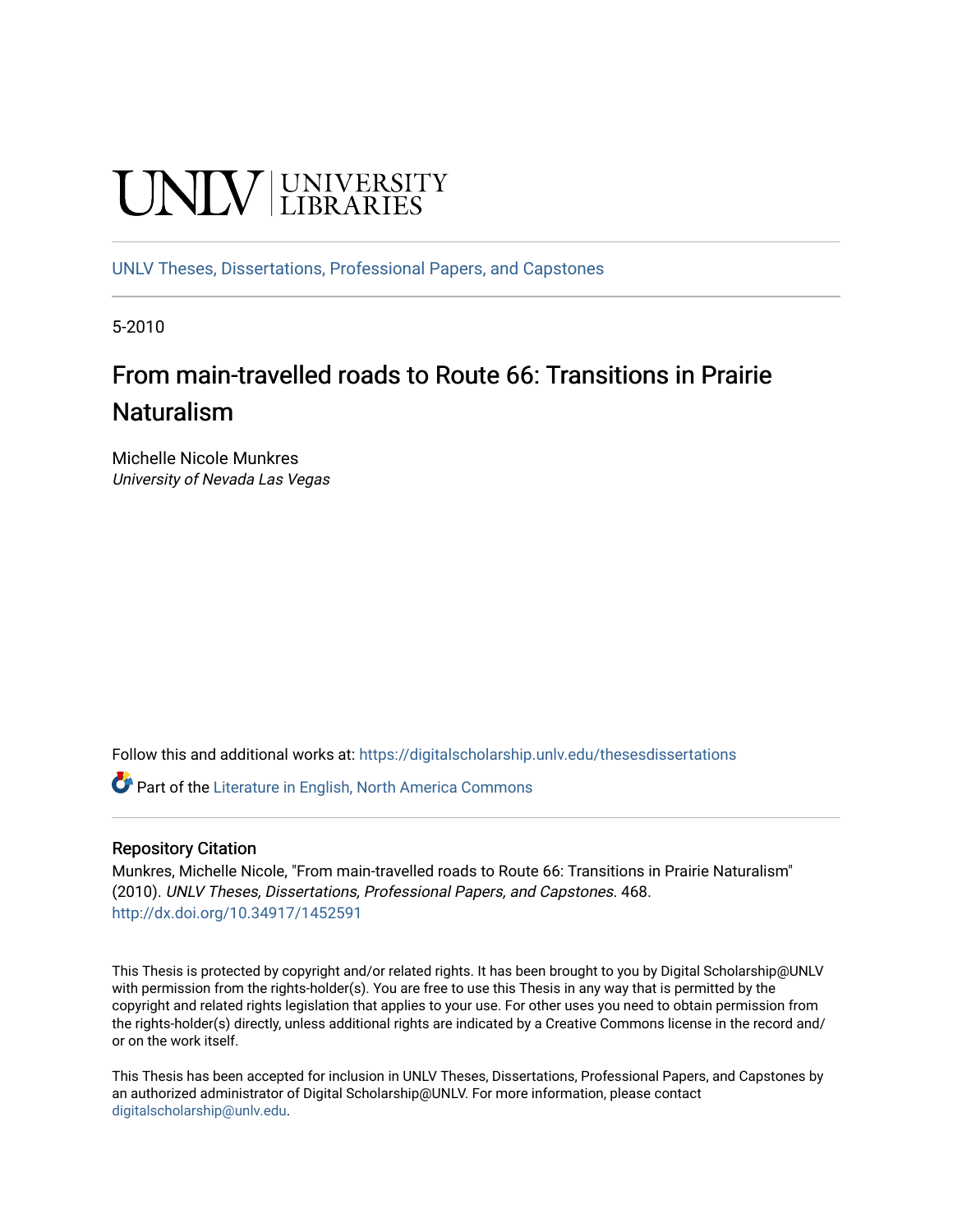## FROM MAIN-TRAVELLED ROADS TO ROUTE 66:

## TRANSITIONS IN PRAIRIE NATURALISM

by

Michelle Nicole Munkres

Bachelor of Arts University of Nevada, Las Vegas 2008

A thesis submitted in partial fulfillment of the requirements for the

> **Master of Arts in English Department of English College of Liberal Arts**

**Graduate College University of Nevada, Las Vegas May 2010**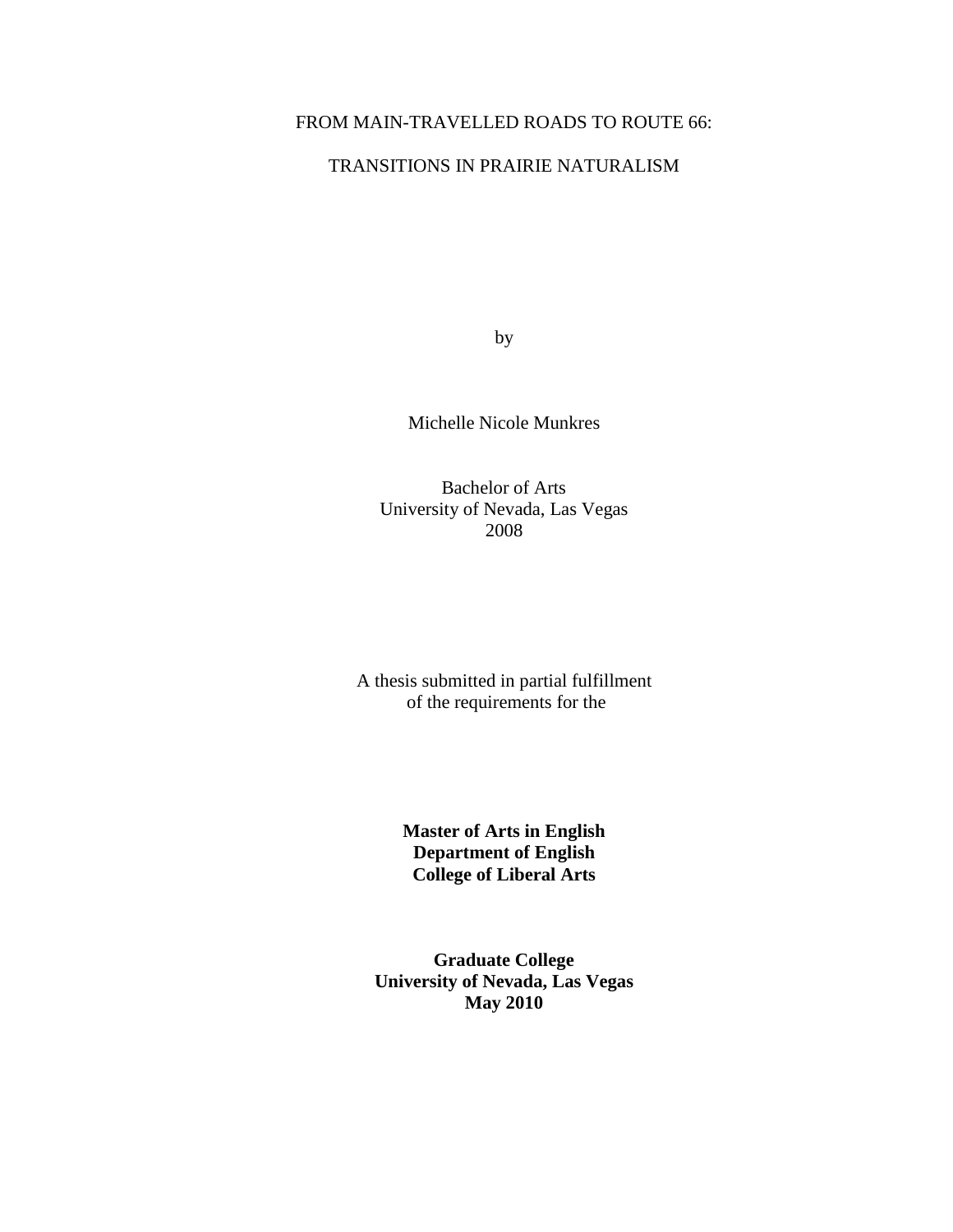Copyright by Michelle N. Munkres 2010 All Rights Reserved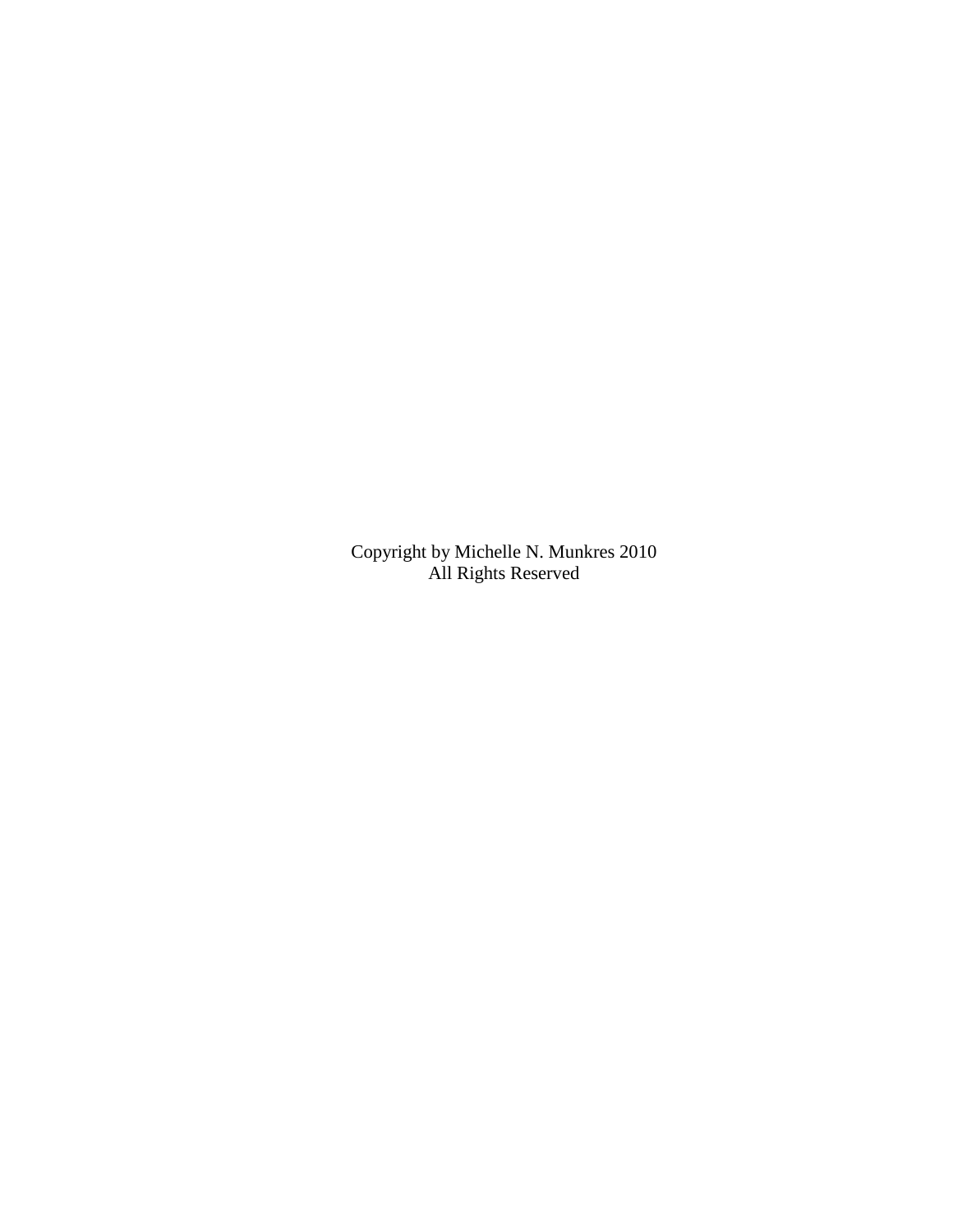

## THE GRADUATE COLLEGE

We recommend the thesis prepared under our supervision by

## **Michelle Nicole Munkres**

entitled

# **From Main-Travelled Roads to Route 66: Transitions in Prairie Naturalism**

be accepted in partial fulfillment of the requirements for the degree of

# **Master of Arts**

English

Joseph B. McCullough, Committee Chair

Richard Harp, Committee Member

John H. Irsfeld, Committee Member

David Wrobel, Graduate Faculty Representative

Ronald Smith, Ph. D., Vice President for Research and Graduate Studies and Dean of the Graduate College

**May 2010**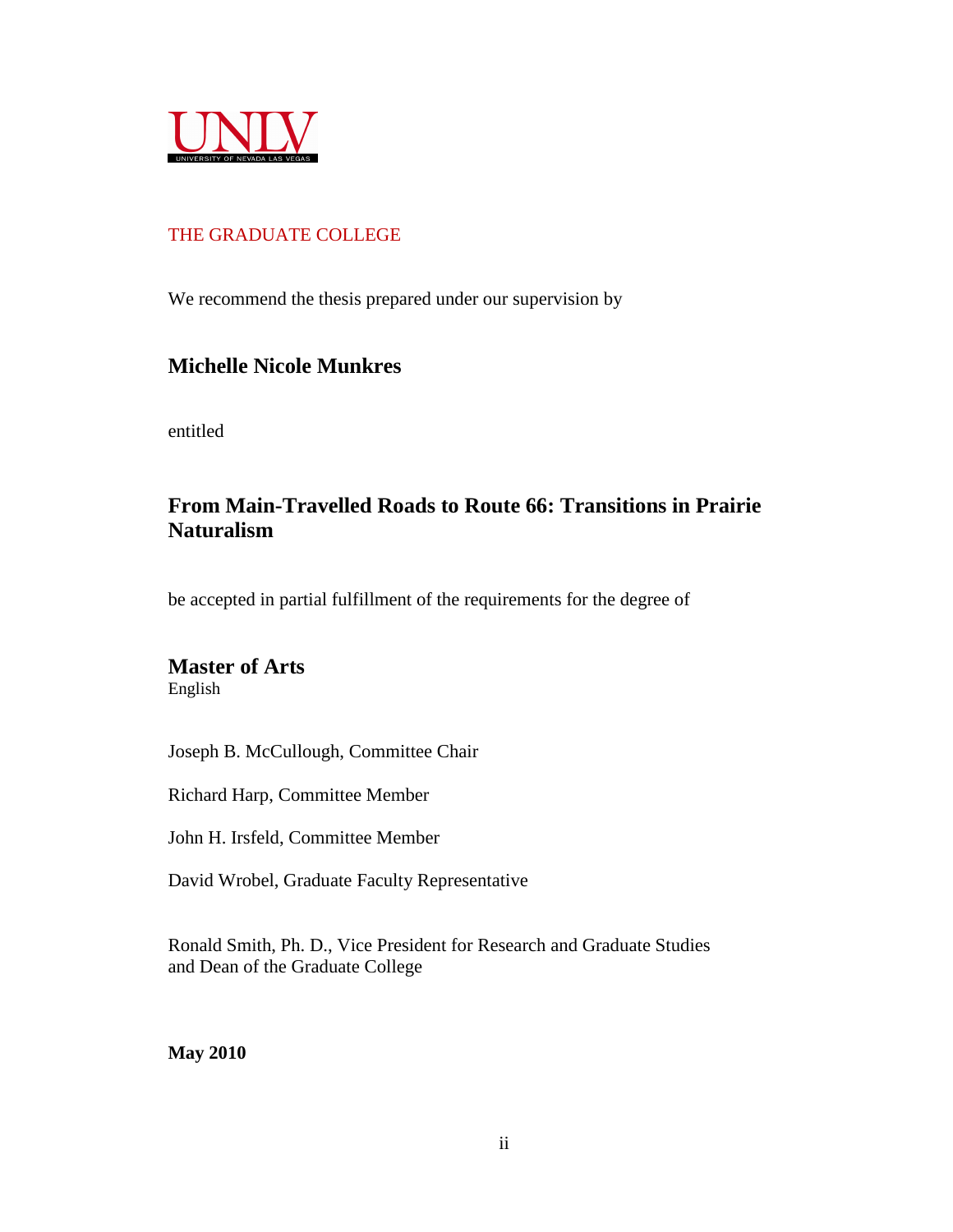#### ABSTRACT

#### **From Main-Travelled Roads to Route 66: Transitions in Prairie Naturalism**

by

Michelle Nicole Munkres

Dr. Joseph B. McCullough, Examination Committee Chair Distinguished Professor of English University of Nevada, Las Vegas

 To best represent a people of a specific spatial and historical context, literary texts must necessarily demonstrate a vested interest and familiarity of a region and its inhabitants' common experiences. In examining one particular aspect of regional naturalism in American literature, this study explores the basic tenets of Prairie Naturalism as defined by three major authors: Hamlin Garland, Willa Cather, and John Steinbeck. The short stories in Hamlin Garland's *Main-Travelled Roads* (1891) establish the foundation of Prairie Naturalism with meticulous attention to daily lives on the plains and with political strategies to improve the lives of the oppressed. Willa Cather's novels, *O Pioneers!* (1913) and *My Ántonia* (1918), again place national attention on the plains and provide representational balance with positive and negative aspects of prairie life. John Steinbeck's *The Grapes of Wrath* (1939) gives voice to an otherwise marginalized population in desperate need of conditional improvement. All three authors' works function first as truthful representations of prairie ecology, economy, and ethnography; they function second as deconstructive entities against images of the pastoral plains inhabited by noble yeomen.

iii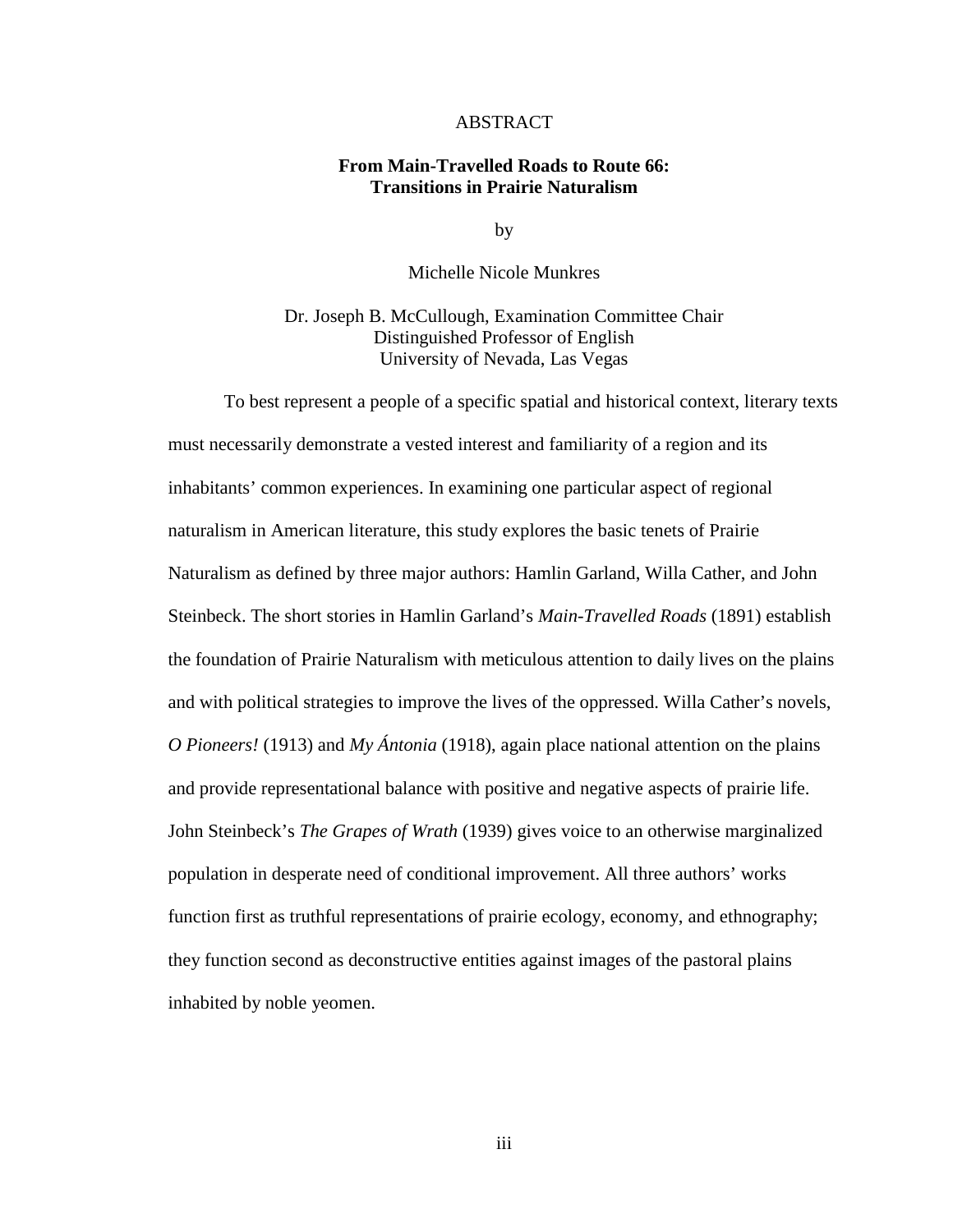# TABLE OF CONTENTS

|                  | CHAPTER 1 INTRODUCTION: REVISITING NATURALISM AND THE                                                     |  |
|------------------|-----------------------------------------------------------------------------------------------------------|--|
| <b>CHAPTER 2</b> | TOILING THE INGLORIOUS: HAMLIN GARLAND'S                                                                  |  |
|                  | CHAPTER 3 EQUILIBRIUM IN WILLA CATHER'S NATURALISM34                                                      |  |
|                  | CHAPTER 4 "THERE AIN'T NO SIN AND THERE AIN'T NO VIRTUE":<br>PRAIRIE NATURALISM IN THE GRAPES OF WRATH 59 |  |
|                  | CHAPTER 5 CONCLUSION: COMPARING PRAIRIE NATURALISMS  84                                                   |  |
|                  |                                                                                                           |  |
|                  |                                                                                                           |  |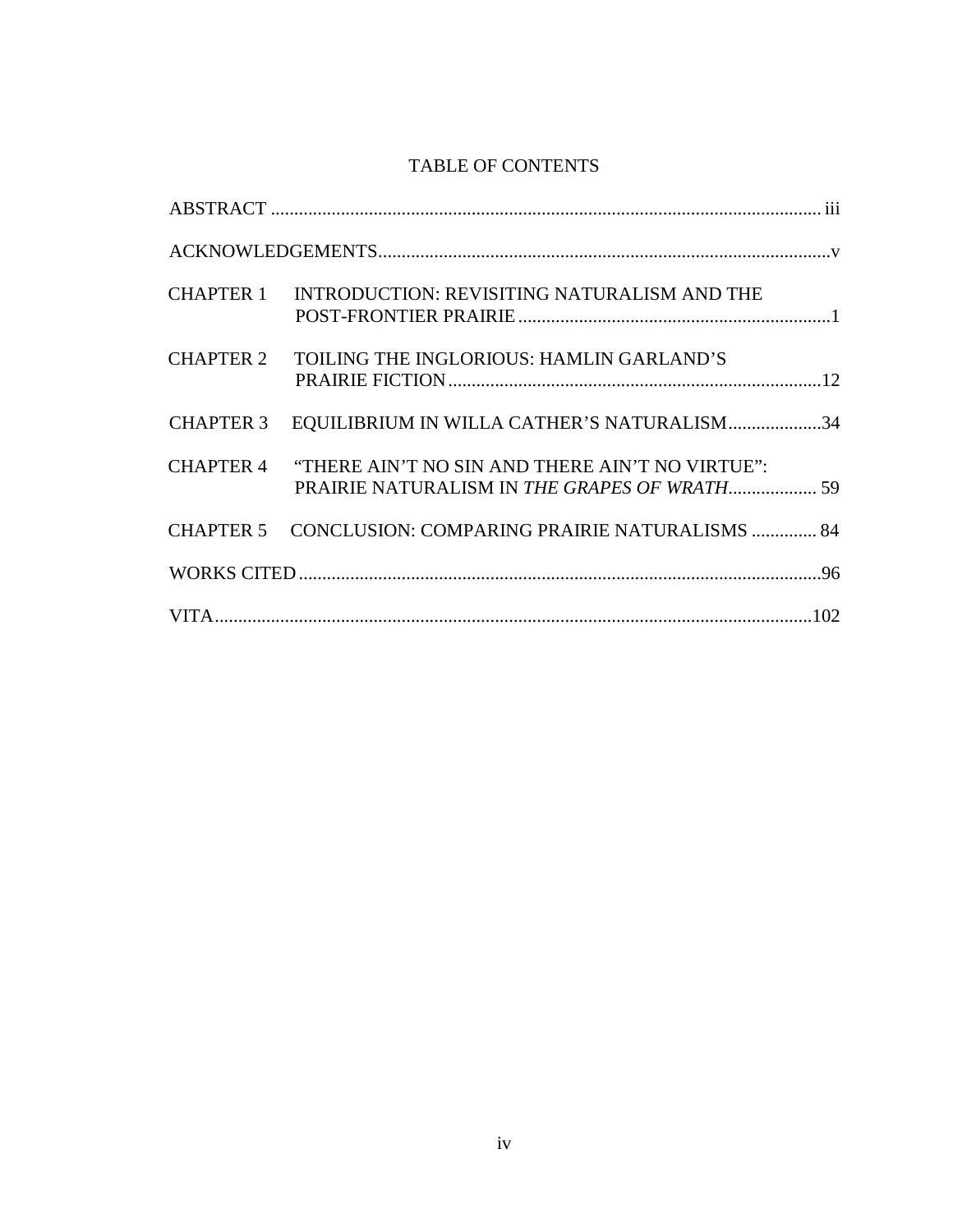#### ACKNOWLEDGEMENTS

I would like to thank my committee chair and advisor Professor Joseph McCullough for guiding this study from its onset and for years being a professional mentor. I would also like to thank Professors Richard Harp, John Irsfeld, and David Wrobel for their invaluable assistance and counsel. I would also like to acknowledge my dear friends and colleagues with whom I've shared this experience, for they have made it pleasant and memorable. I thank my parents for giving me the opportunity and strength to follow my passions, and I thank my wonderful husband, James, for giving me the courage and confidence to keep going.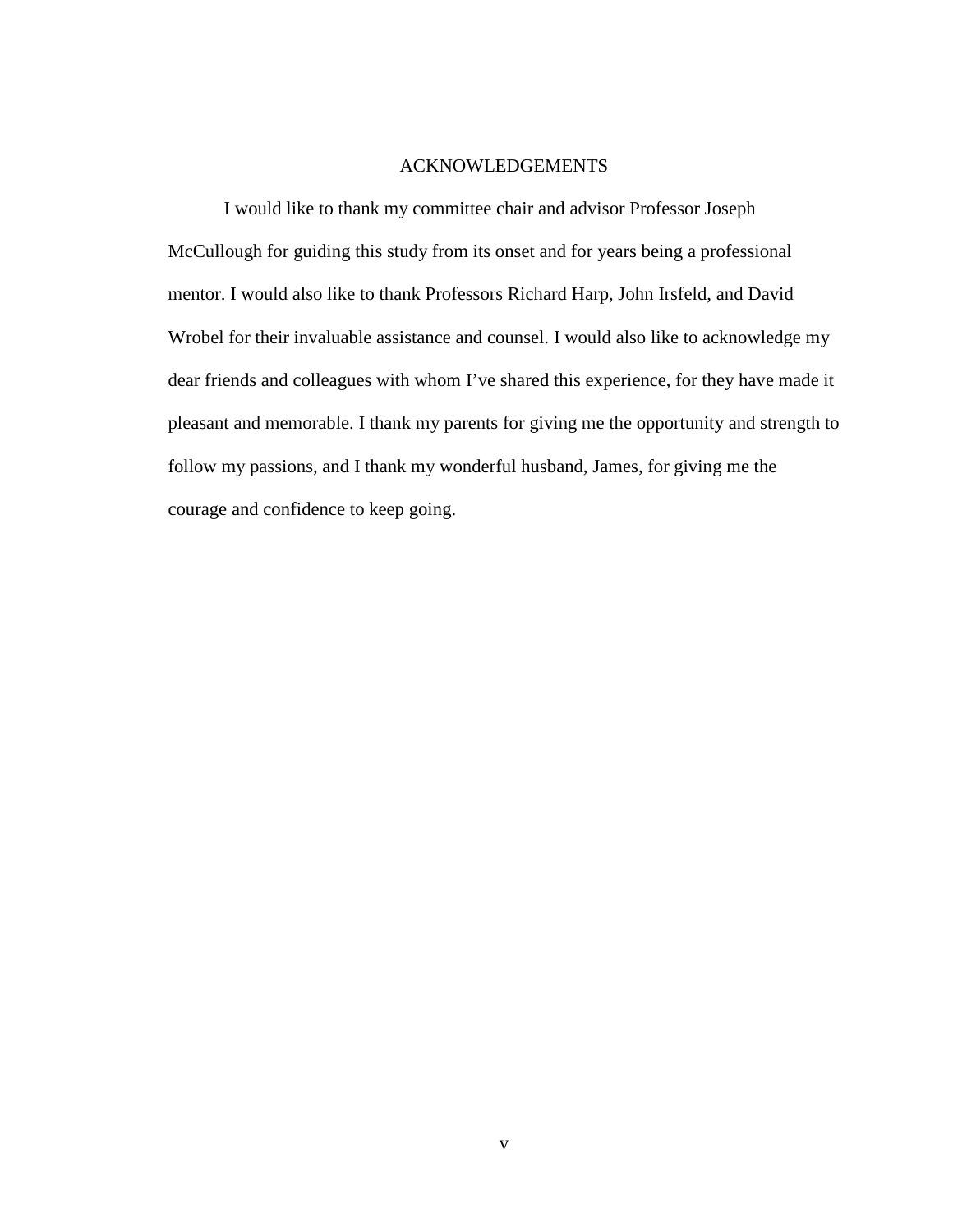#### CHAPTER 1

# INTRODUCTION: REVISITING NATURALISM AND THE POST-FRONTIER PRAIRIE

 Life in the American Prairies and Plains can be easily misrepresented. While there is an undeniable beauty in America's Middle West and Great Plains, there is also a brutal nature that engages an individual in a struggle to survive. For the newly-emigrated, there is the additional challenge of assimilation into an unwelcoming culture. For the prairie woman, there is the risk of stagnancy and losing individuality after marriage and childbirth. Among the other minute yet important details, from lost or broken tools to cracked and weathered hands, which certainly constitute a part of the genuine Prairie experience, there is the solemn and too-possible threat of losing personal property and prosperity regardless of effort or faith.

 Adding to these anxieties, the United States eliminated the "frontier" category from the census in 1890, giving the nation's populace a feeling of termination to an impossible and unattainable ideal.<sup>1</sup> Before, the frontier symbolized expedition and development within the country and its citizens; the frontier's closure wrought anxieties of environmental and social enclosure. Meanwhile, those who actually lived on the Frontier, or more specifically those who acquired farmland in the nation's Middle West, gradually learned that living in a region advertised as exciting meant exerting a great amount of effort and finances, often leading to a life of stagnancy or, worse, perpetual labor. Resulting from the combination of public unease stirred from the closing of the frontier and the realization of the anticlimactic life of the American farmer, a developing literary genre flourished. Owing to its aesthetic qualities and varied apparent authorial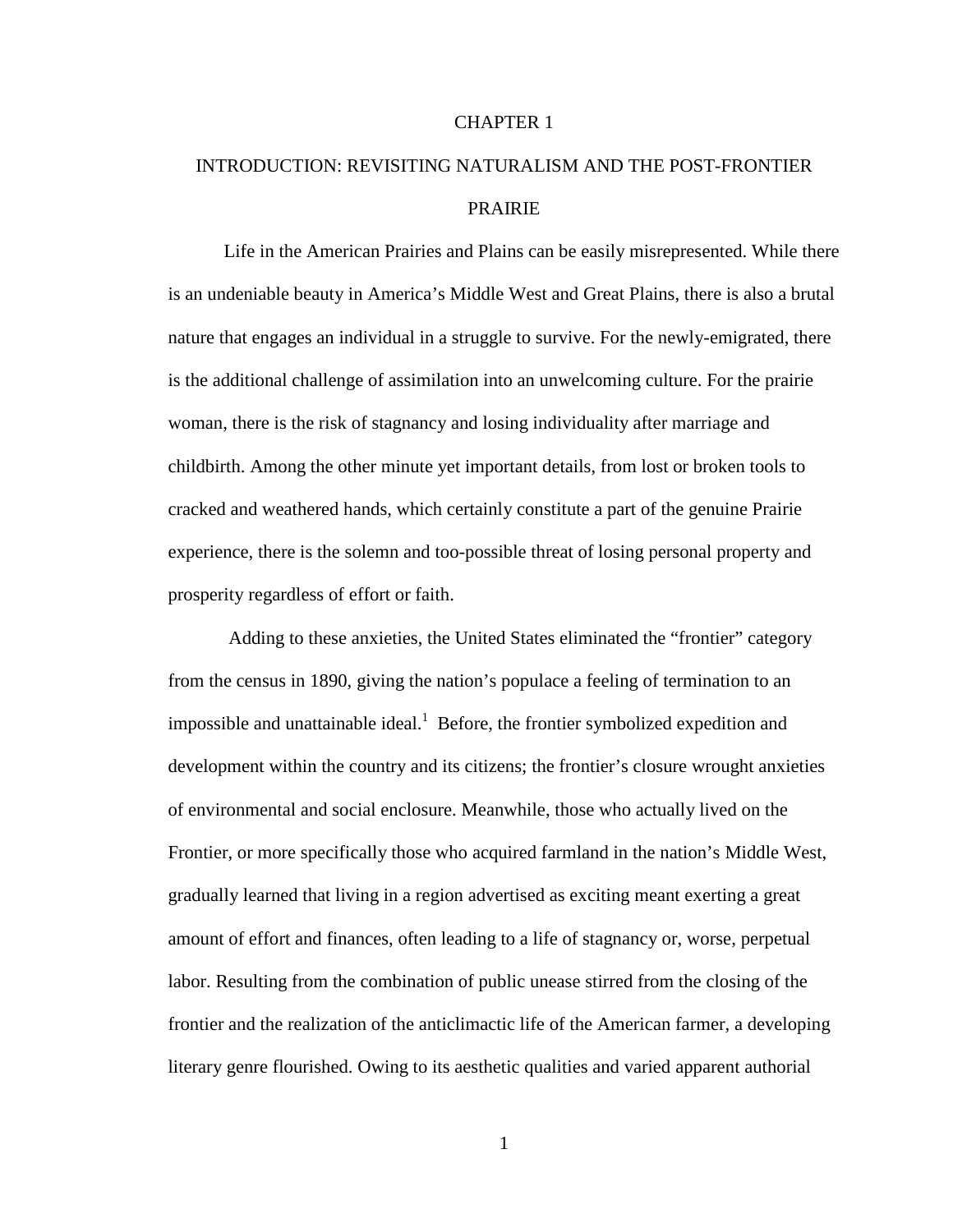purposes, the American Naturalism movement in the later nineteenth century called for close consideration and perhaps re-classification of literature's purpose. In reconsidering naturalism in a contemporary setting, expanding the study of general naturalism to regional naturalism generates specificity in textual examination, and this specificity allows readers to observe how the portrayal of American lives differs between authors and regions.

The American Great Plains, or more generally the American prairie, is but one of these regions. Examining the differences and similarities in the portrayals of the prairie helps produce a broad idea of the authentic prairie and how its portrayal survived through the means of progressive authors. These authors are Hamlin Garland, Willa Cather, and John Steinbeck. These three authors produced a trifocal vision of the American Plains through works including *Main-Travelled Roads*, *O Pioneers!*, *My Ántonia*, and *The Grapes of Wrath*. In addition to developing works that emphasized realistic experiences, these writers helped redefine naturalism with the added focus of one region and its specific cultures and historical instances. The fictions of Hamlin Garland, Willa Cather, and John Steinbeck preserved a spatial-temporal matrix through textual media, helping to prevent unique perspectives from quiet demise over time: their works function as truthful representations of a specific time, place, and people. These authors' texts function within the tradition of literary naturalism, whose definition, as I hope to demonstrate in this study, will become increasingly complicated with each of these author's contributions. Each of them preserves the voices and experiences of a people who are at risk of erasure from the American literary catalogue.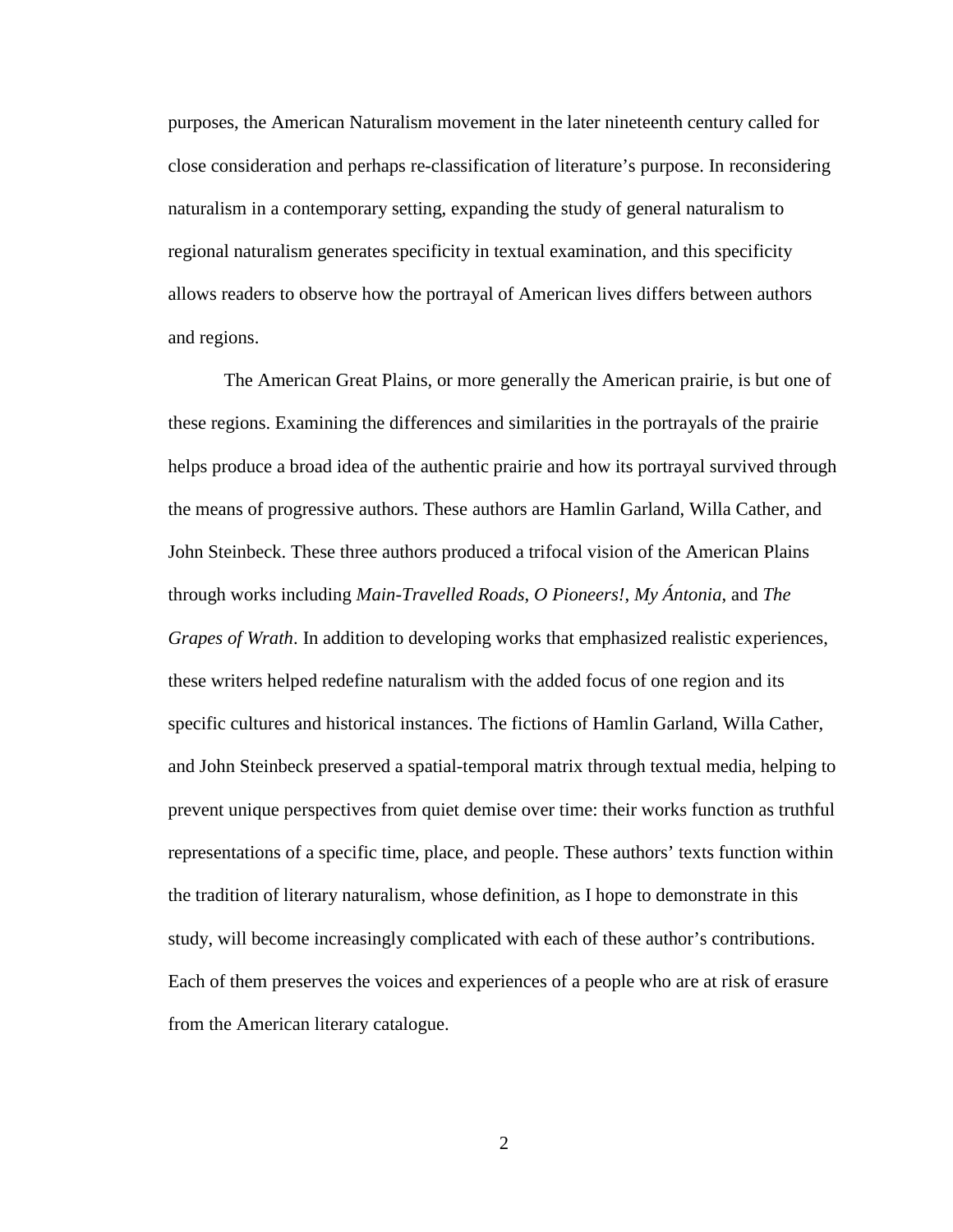Naturalism is an effective vehicle for so preserving these voices and experiences, yet the genre's precise definition gradually evolved into a complicated aesthetic classification. It began in the late nineteenth century in France with Émile Zola and his *The Experimental Novel and Other Essays* (1893), which introduced the notion of the removal of imagination from the novel. The text explains that "with the naturalistic novel and the novel of observation and analysis, the conditions change at once," and the naturalist novelist "invents a plan, a drama; only it is a scrap of drama, the first story he comes across and which daily life furnishes him with always" (210). To replace the driving factor of imagination, Zola's text demands that there must be a "sense of reality" in narratives and plays (212). After Zola's work became internationally read by scholars and popular readers alike, naturalism gained American momentum with authors such as Theodore Dreiser, Frank Norris, Jack London, and Stephen Crane. These authors challenged Victorian values in literature, and instead of upholding the vision of man as superior or different from a common animal, their texts examined man as a product of his environment, heredity, and sexual drives. Later in 1956, naturalism received renewed critical attention with the publication of Charles C. Walcutt's *American Literary Naturalism, a Divided Stream*, which introduced the revolutionary theory that naturalism itself is a product of surrounding literary movements. Currently, Donald Pizer leads modern appreciation and consideration of the movement.

Because of naturalism's background and seemingly constant change, it may be beneficial to host a preliminary clarification as to the essential definition of naturalism. First, naturalism is more than a mere extension of realism. While realists represented the everyday, commonplace, and even the banal, naturalists represented an occurrence of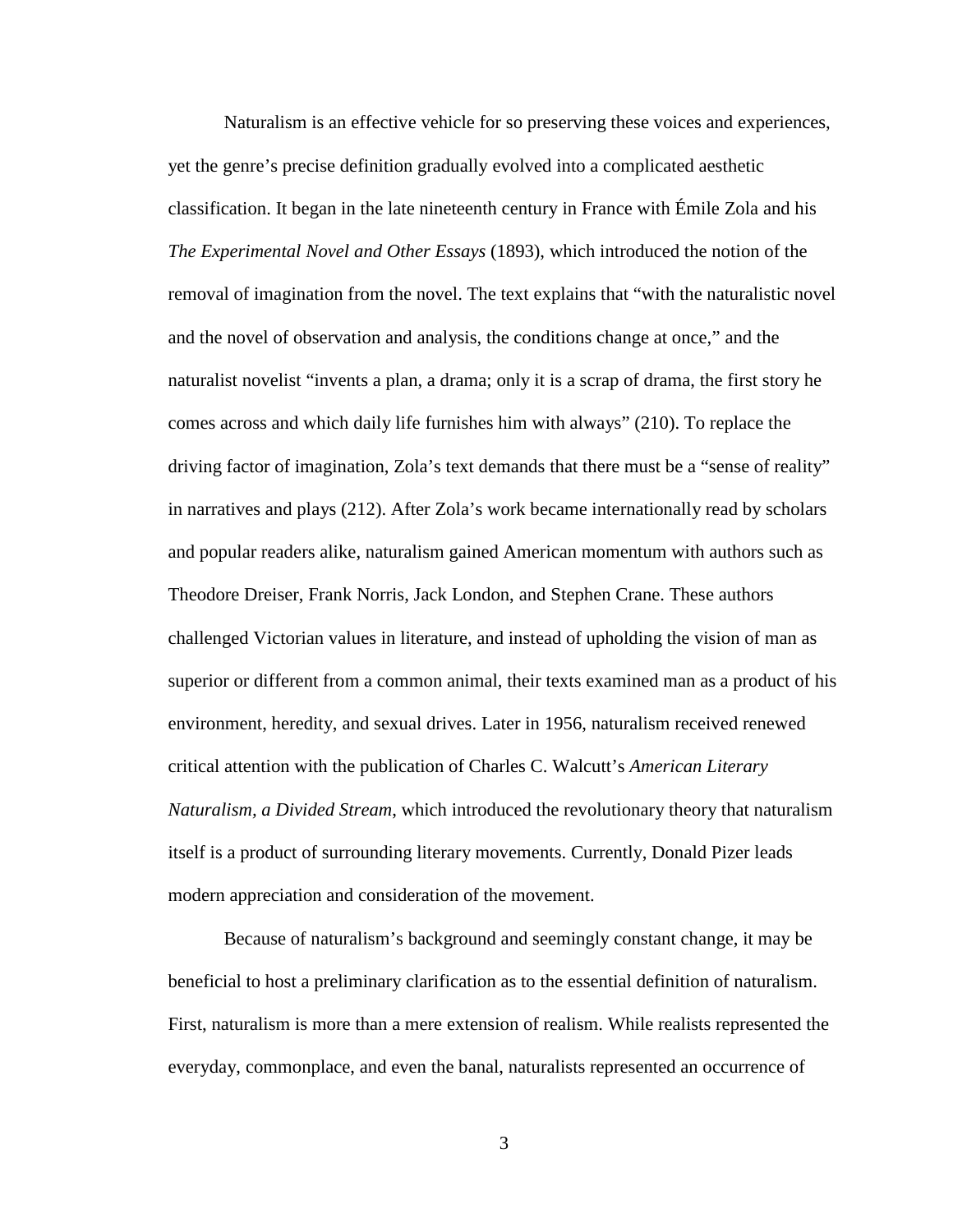character or situation that may be sensational or decidedly unordinary. Charles Walcutt carefully outlines the criteria of literary naturalism in his text, stating that the idea patterns of naturalism are three-fold. There is first the "attack on the dualist (therefore unscientific) values of the past"; then "the religion of reason-nature, revealed in an enraptured contemplation of Process"; and thirdly "the recognition and slowly growing fear of natural forces that man might study but apparently could not control" (20). Next, the influences of Darwinian theory on naturalistic texts is quite evident: characters, like animals, vie for survival in natural law and socioeconomic forces. Violence and taboo serve as vehicles for expressing truth; though Garland, Cather, and Steinbeck use a reserved amount of violence in their texts, they also included what their characters' cultures would consider as taboo or unmentionable. Walcutt also discusses the elusive and somewhat faulty nature of the genre's style. Though many naturalistic works are "documentary, satiric, impressionistic, and sensational" (22), these are not exclusive terms for naturalist styles, which vary from the ordinary to the sensational.

Naturalism portrays the human experiment as it seeks survival in a socially- and biologically-constrictive existence. Scientific theory merges with aesthetic appreciation. Opposing Puritanical and traditional American notions of environmental response to a quality work ethic, naturalistic texts demand environmental ambivalence. A family may work and till the land to receive bounty, but the land does not provide for its workers through any transcendental or supernatural affection. Additionally, heredity and environment demonstrate dominance over the human will and effort. While many naturalistic works are pessimistic in tone, some authors, Cather included, proved that optimism is possible even in the direst of survival challenges. The pessimistic authors,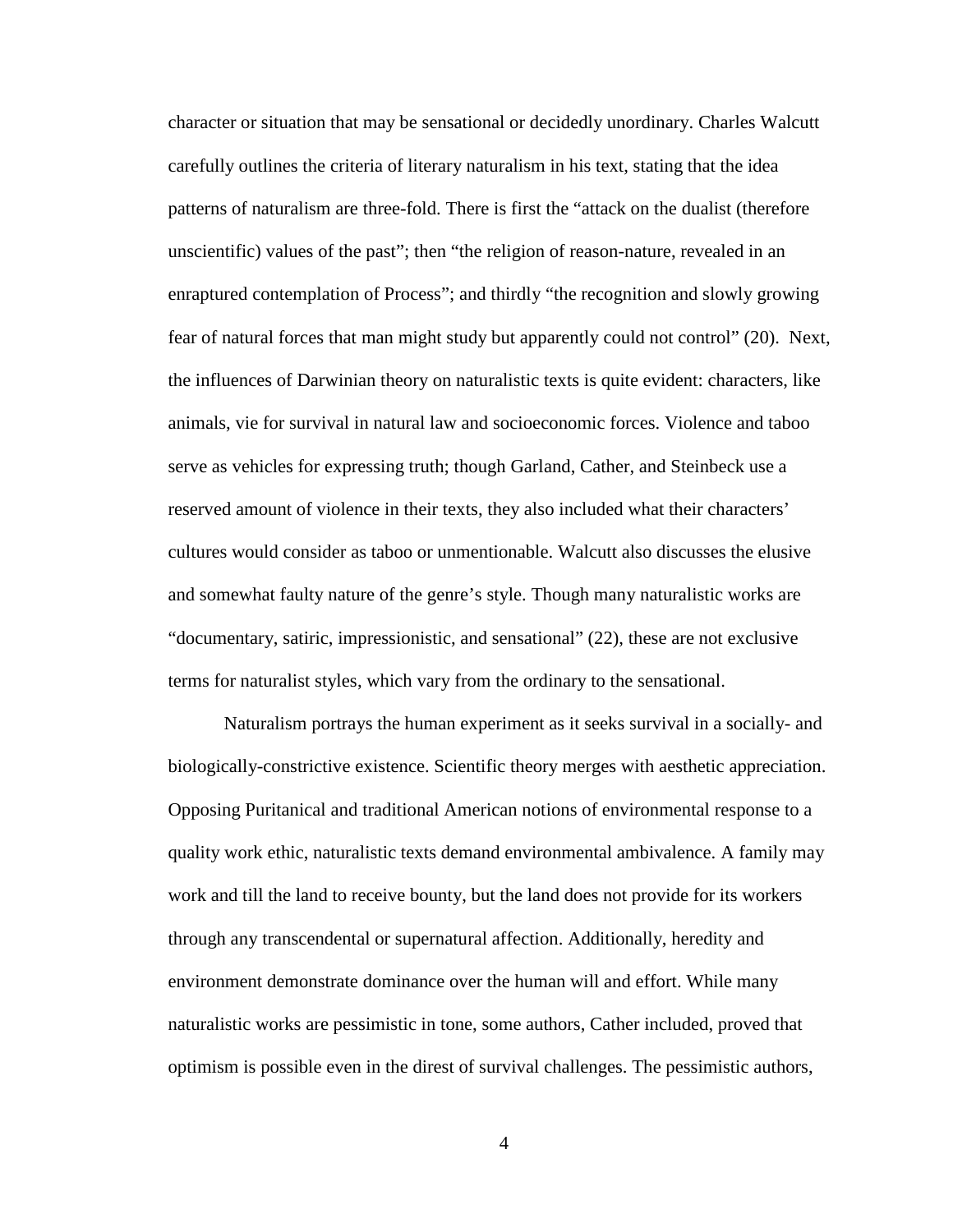Garland and Steinbeck included, had what Walcutt considers an optimistic scientific purpose, in which readers will develop an understanding of man's lack of control of his fate and surrender a consequent reverence for exterior, determined forces. Through examining both the pessimistic and the optimistic in naturalism, we come to conclude that these modifications are but products of authorial and audience perception and judgment.

 Despite the need to assume objective attitudes while frankly portraying subjects and events, naturalistic authors, especially Hamlin Garland and John Steinbeck, have a tendency to underpin their works with ulterior social motives. Garland utilized his short stories as demonstrations of the effectiveness that the Single Tax Law could have on farmers in the  $1890s$ <sup>2</sup> Similarly, Steinbeck utilized his novel as a platform to demonstrate the protection of rights available through government-controlled labor organizations. Lastly, though naturalism calls for frank rejection of Victorian airs while exploring man in his totality, including all of his inherent biology, naturalism is not necessarily antiromanticism, as Frank Norris poignantly explains in his essay "Zola As a Romantic Writer."<sup>3</sup> Though critics such as Richard Chase will continually debate the exact purpose and methodology of naturalism, it is not the antithesis of romanticism. The two genres are indeed quite different, but each author discussed here demonstrated the ability of maintaining naturalistic authority while incorporating Romantic elements within a text. In varying degrees these authors assume the frankness, objectivity, amorality, and understanding of predeterminism necessary to deem a work "naturalistic." These elements of this literary style, combined with specific regional representation, lend voice and credence to a historical, agrarian people.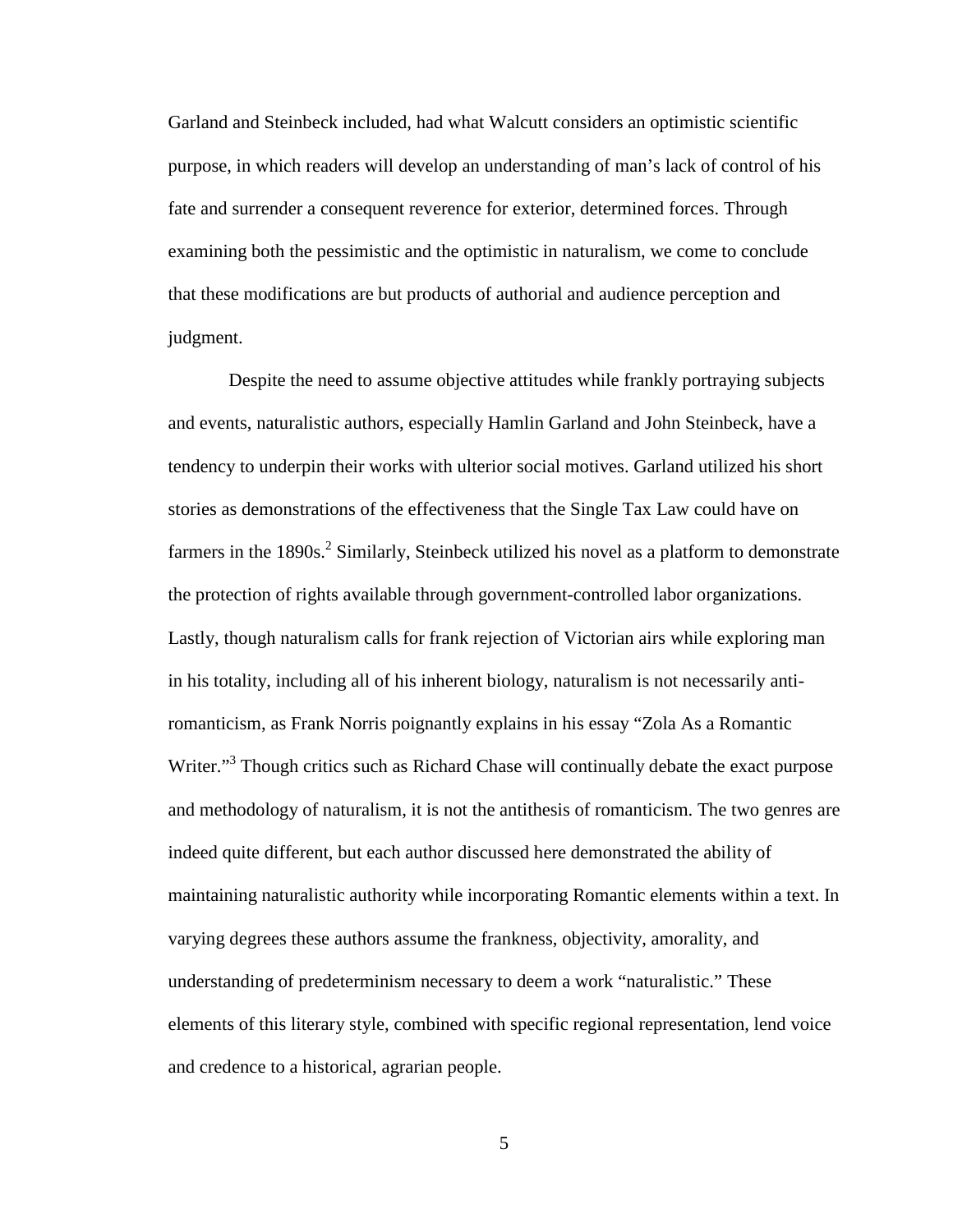For authors seeking to chronicle its place and people, the American Middle West hosts a particular challenge. First, there is the issue of nomenclature. The "Middle West" is an over-generalized term that includes too dissimilar places.<sup>4</sup> A town in Michigan or North Dakota, for example, may not hold equivalent experiences as a town in Nebraska or Oklahoma. The authors discussed here typically provide their own titles for the regions they depict: Hamlin Garland often refers to the Middle Border or a particular town, Cather frequently refers to her characters on "The Divide," and Steinbeck cites specific location names as he tracks the Joads' journey from Eastern Oklahoma to Southern California. So to include only the regions that are actively discussed by these three authors, this discussion will refer to the "Plains" or the "prairie," a region that includes in its scope Garland's Iowa and Wisconsin, Cather's Nebraska, and Steinbeck's Oklahoma.

 The second major challenge confronting authors who wished to create realistic stories of the Plains rests in dismantling the mythic West and the Puritan myth of work ethic resulting in reward. Resulting from the inception of the American dream of independence and self-reliance, the American public, including political and literary figures, subjected the Plains to an unreasonable image. Myths perpetuated images of agrarian life as consisting of noble simplicity, spiritual connections to the land, and ultimate self-reliance. Heroic types such as Daniel Boone, Kit Carson, and Lewis and Clark dominated the American idea of the Western frontiersman.<sup>5</sup> Naturalist authors, meanwhile, in order to preserve a more accurate portrait of prairie life, helped deconstruct these unbridled conceptions, which were often created by outsiders or nonnatives of the Plains.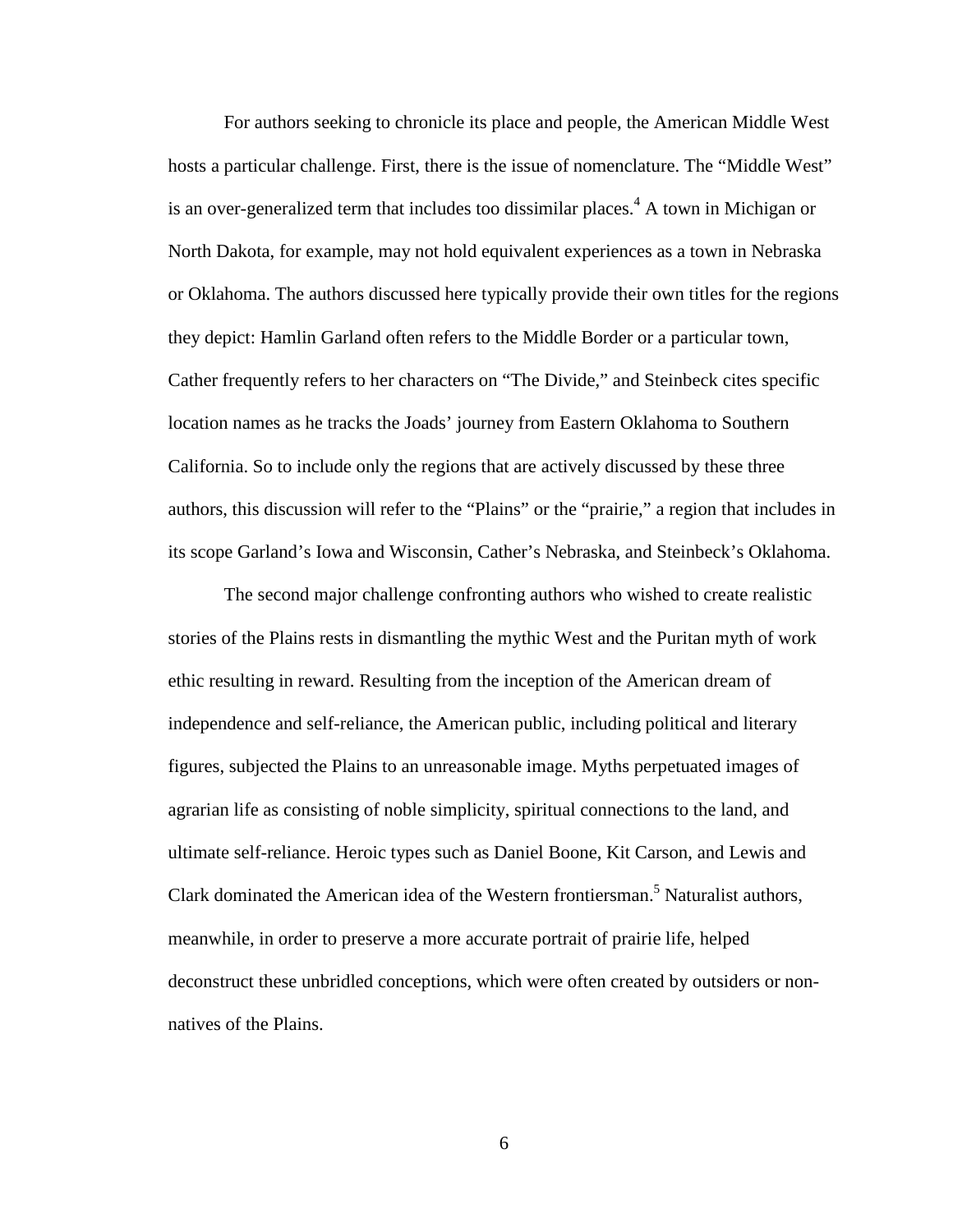To explore naturalism as it appears in fiction that principally describes the American Prairie, this study will focus first on how texts such as Garland's, Cather's, and Steinbeck's satisfy the general criteria for literary naturalism. It investigates how exterior forces determine and constitute an individual and his or her character. Accuracy is also problematic, since to truly portray a realistic experience, authors must limit imaginative input. But how are we to accept a text representing that which the author has not personally experienced? To answer questions such as this, this study will examine how these authors contribute to regional naturalism. This includes an intense study of the portrayal of the prairie woman, who must escape the Prairie in order to preserve individuality or instead thrive as a source of matriarchal power. Moreover, this study addresses the careful management of the supernatural, as the authors clearly limit, or in fact question, allusions to a higher power controlling the events occurring within the texts.

 Historical context is crucial for understanding the works of Garland, Cather, and Steinbeck. Though forty-eight years separate the publication of Garland's *Main-Travelled Roads* and Steinbeck's *The Grapes of Wrath*, the themes and concerns of the Plains inhabitants remain similar. Garland and Cather's characters experience the natural and economic consequences of the Homestead Act just as much as Steinbeck's. The land values in Garland's tales fluctuate, and this remains the case in Steinbeck's most famous work. The need for accuracy in expressing the Prairie woman's experience remains just as prevalent, despite the nearly fifty years' difference. Historical context aids in demonstrating the precise differences present in each author's era. In examining each author's work, then, a glance into the historical background of each text will help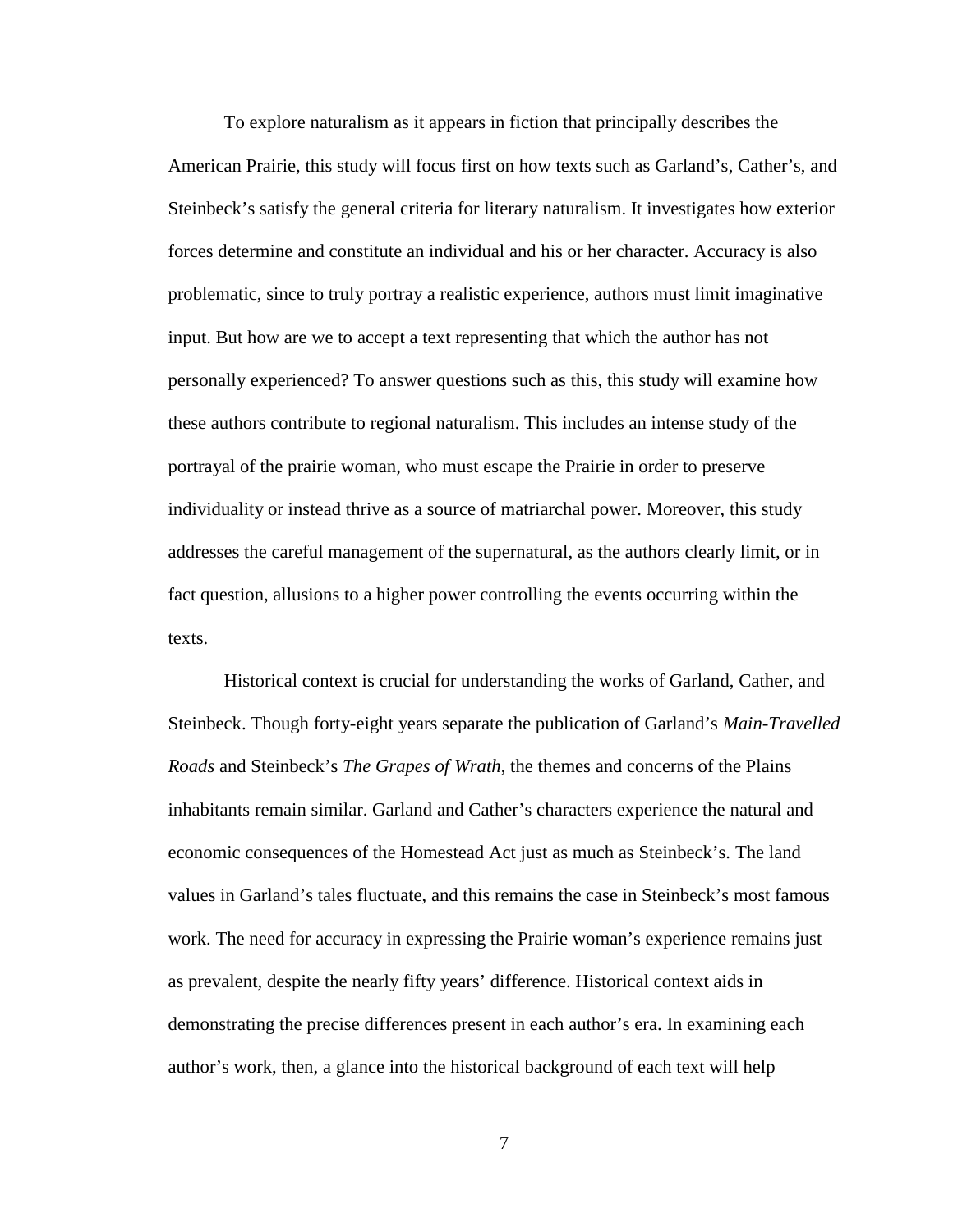illustrate the authors' attempt to maintain accuracy and regional identification in their fictional creations.

 The present discussion starts with a close examination of the fiction of Hamlin Garland, who published his collection of short stories, *Main-Travelled Roads*, in 1891. Four years later, he published *Rose of Dutcher's Coolly*. To begin what would be a series of autobiographical memoirs, Garland published *A Son of the Middle Border* in 1917. All three of these works begin the initial deconstruction of the mythic West and prairie. Focusing on the increasing issues with tenant farming and bank-owned farms, Garland's families must come to the realization that their farms, if theirs, will forever keep them in financial turmoil. Garland's stories exemplify his proficiency in deflating pre-conceived dreams: in "The Return of a Private," a soldier returns to an empty homestead, his beloved dog having passed away long before. In "A Day's Pleasure," a wife, driven by boredom, follows her husband into town, wherein she finds that life has no value there, either; in "Mrs. Ripley's Trip," a grandmother returns from her long-awaited journey to the somber realization that, now without a dream, she will continue until her death the repetitious, monotonous housework, that she has done all her life. With stories like these and his later novels, Garland's texts propelled the image of the true Plains woman into the popular consciousness. *Rose of Dutcher's Coolly*, contrarily, seeks to follow the prairie woman who chooses to depart prairie life, liberating herself from familial and religious obligations. In all, Garland's texts are gritty, portraying, with few details neglected, the brutal life of the prairie family.

 Meanwhile, Willa Cather, a few decades following the publication of *Main-Travelled Roads*, both challenges and compliments the vision of prairie folk put forth by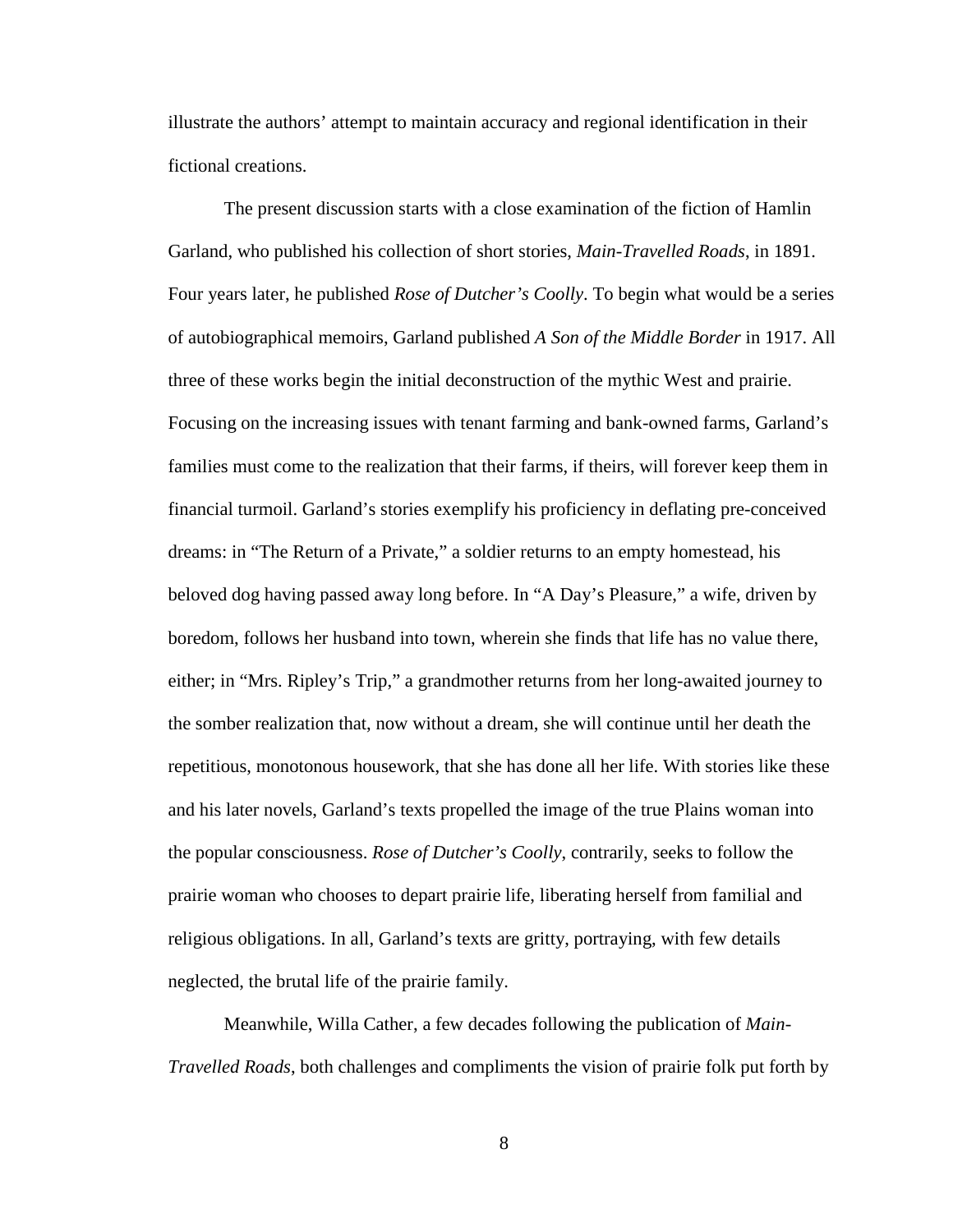Garland. Her first successful novel, published in 1913, *O Pioneers!*, and her subsequent novel, published in 1918, *My Ántonia*, apply a gentler perspective upon the Prairie experience. Indeed, her style of fiction may be considered too gentle; critics continue the debate of categorizing Cather as romantic, realistic, or naturalistic.<sup>6</sup> When examined closely, however, her narratives demonstrate quality examples of the basic tenants of naturalism. Suicide, familial abandonment, social isolation, and financial burden strain the families in the spatial equivalent of Red Cloud, Nebraska. Cather's close, neardocumentary attention to European immigrants especially earns her fiction the label of Naturalistic. Her transcendental and romantic stylistic features certainly grant elements of optimism for readers observing Cather's characters and events, but Cather's characters simply cannot escape the constraints placed unto them by unseen, ambivalent forces.

 Grittier than even Garland's works, *The Grapes of Wrath* was published approximately two decades after Cather's *My Ántonia*. The 1939 novel excels in documenting the strife of Okie immigrants seeking refuge in California's supposed haven, but the novel elicits numerous issues that may require close re-evaluation. However true the experiences may seem, Steinbeck was neither an Oklahoman nor an inhabitant of any prairie state, raising the question of authorial authenticity. In addition to critical backlash in both Oklahoma and his native California, Steinbeck's underlying call for social reform furthermore challenges the naturalistic aim of objectivity. Even so, the novel mastered the prairie voice for those undergoing the ecologically- and sociallyoppressive era of the Great Depression and the Dust Bowl. A glance into Steinbeck's revisions also helps us understand the initial sentiments spurring him to generate his masterpiece. A discussion of these revisions may first reveal how naturalism survived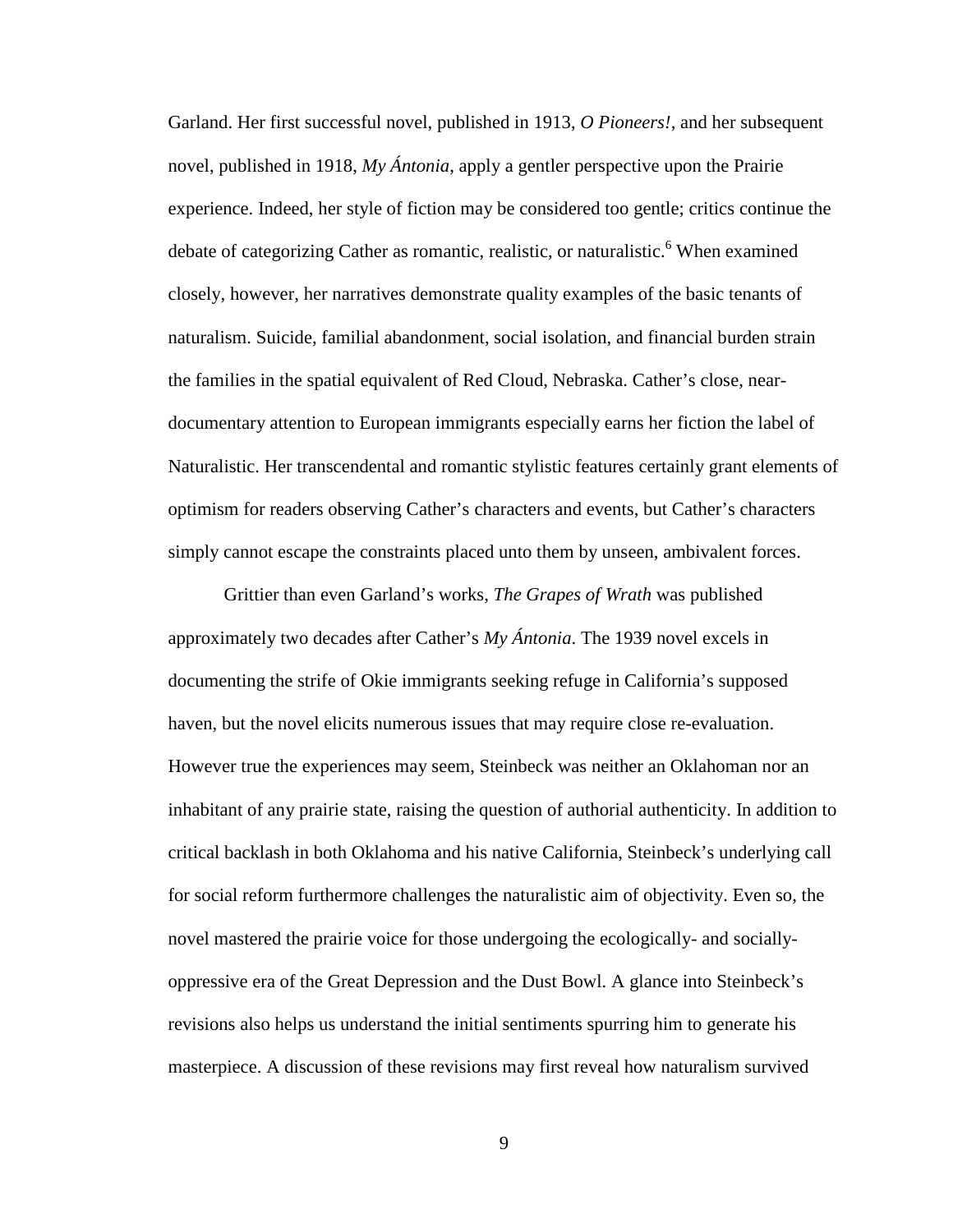into the twentieth century, well after the reign of naturalistic authors, and second demonstrate how conscientious Steinbeck was of his audience and the potential reception of the work. *The Grapes of Wrath* furthermore portrays an event that is symbolic of a greater issue: though anxieties of the frontier closing had been long since present in the American consciousness, the Okies' journey into California represents the death of the Mythic West and American agrarian dream.

 This study delves into broader comparisons elicited from the three authors' works. Among these comparisons, there is the study of the role and function of the prairie woman, who must assume the role of a housewife and household manager while abandoning her own personal development. It examines the details of everyday life, because the authors' documenting of these specific details of prairie life is perhaps the best method of preserving a time, place, and people in the American literary experience. Additionally, all three authors comment on the importance of altruism as superior to organized religion in farming communities undergoing strife. Last, there is the discussion of escape from the Plains and the fall of the agrarian dream.

 All individuals of a particular region or place do not experience lives identical to those portrayed in these works, but the types of lives crafted by Garland, Cather, and Steinbeck serve justice to a community and region that contributes largely to the composition of the American experience.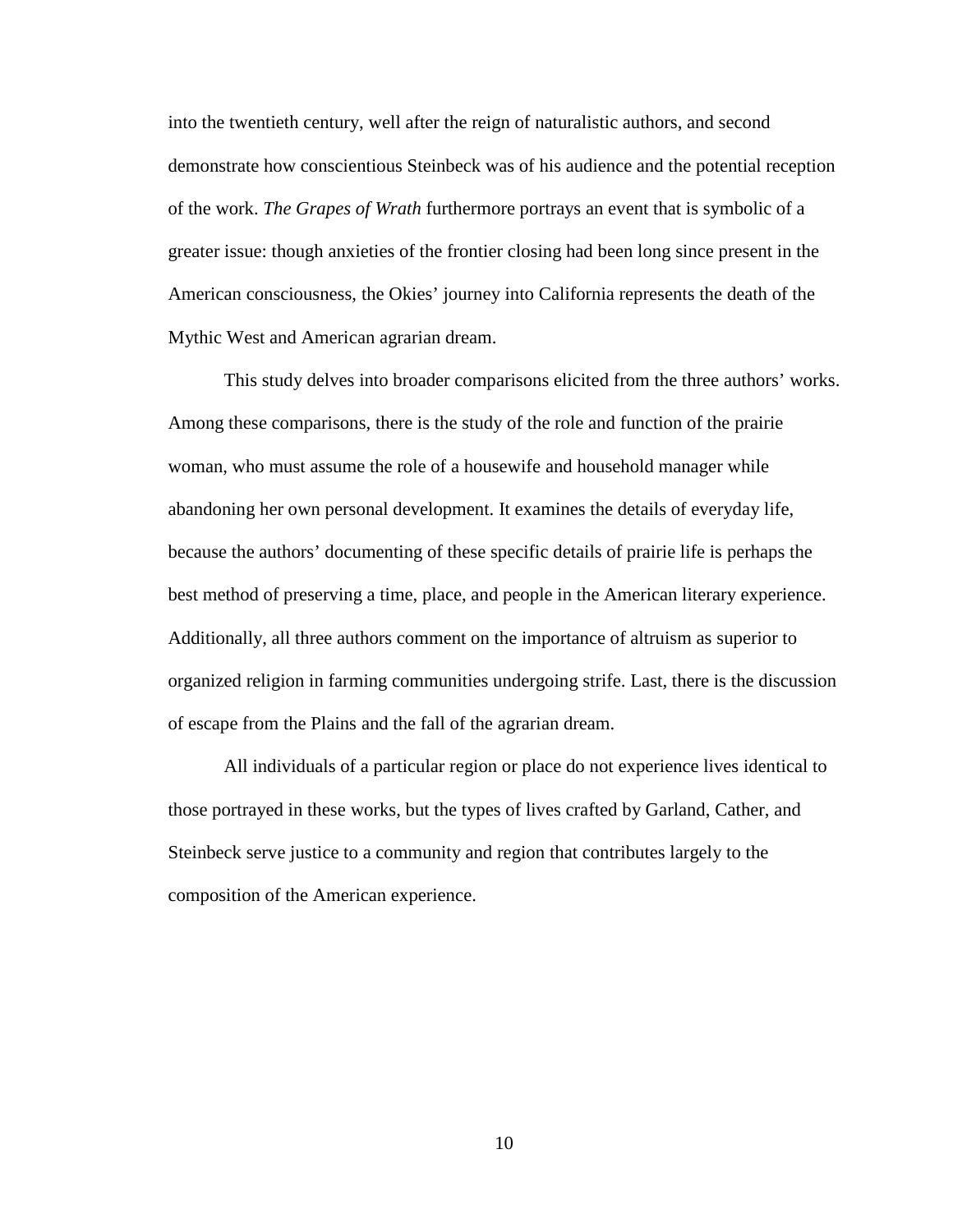#### **Notes**

- 1. See David Wrobel and Mary Lawlor for especially insightful discourse regarding anxieties of the closing frontier.
- 2. The Single Tax Movement was based on Henry George's philosophical beliefs that the elimination of all taxes and the promotion of one single tax based on land values would alleviate many economical and social issues plaguing the United States. Garland supported Single Tax campaigns in both Boston and Chicago (Pizer, *Early Work* 45-48).
- 3. Frank Norris's essay, "Zola as a Romantic Writer," can be found in a particularly helpful collection of essays on naturalism, *Documents of American Realism and Naturalism*, edited by Donald Pizer.
- 4. The United States Census Bureau considers the Midwest region to consist of Indiana, Illinois, Michigan, Ohio, Wisconsin, Iowa, Kansas, Minnesota, Missouri, Nebraska, North Dakota, and South Dakota. Oklahoma, meanwhile, is categorized in the South region.
- 5. Henry Nash Smith's *Virgin Land: The American West as Symbol and Myth* as a whole delineates thoroughly these myths and heroic figures that the American West accommodated in the nineteenth century.
- 6. For authors who argue that Cather works primarily in the romantic tradition, see Susan Rosowski, and James Wooddress.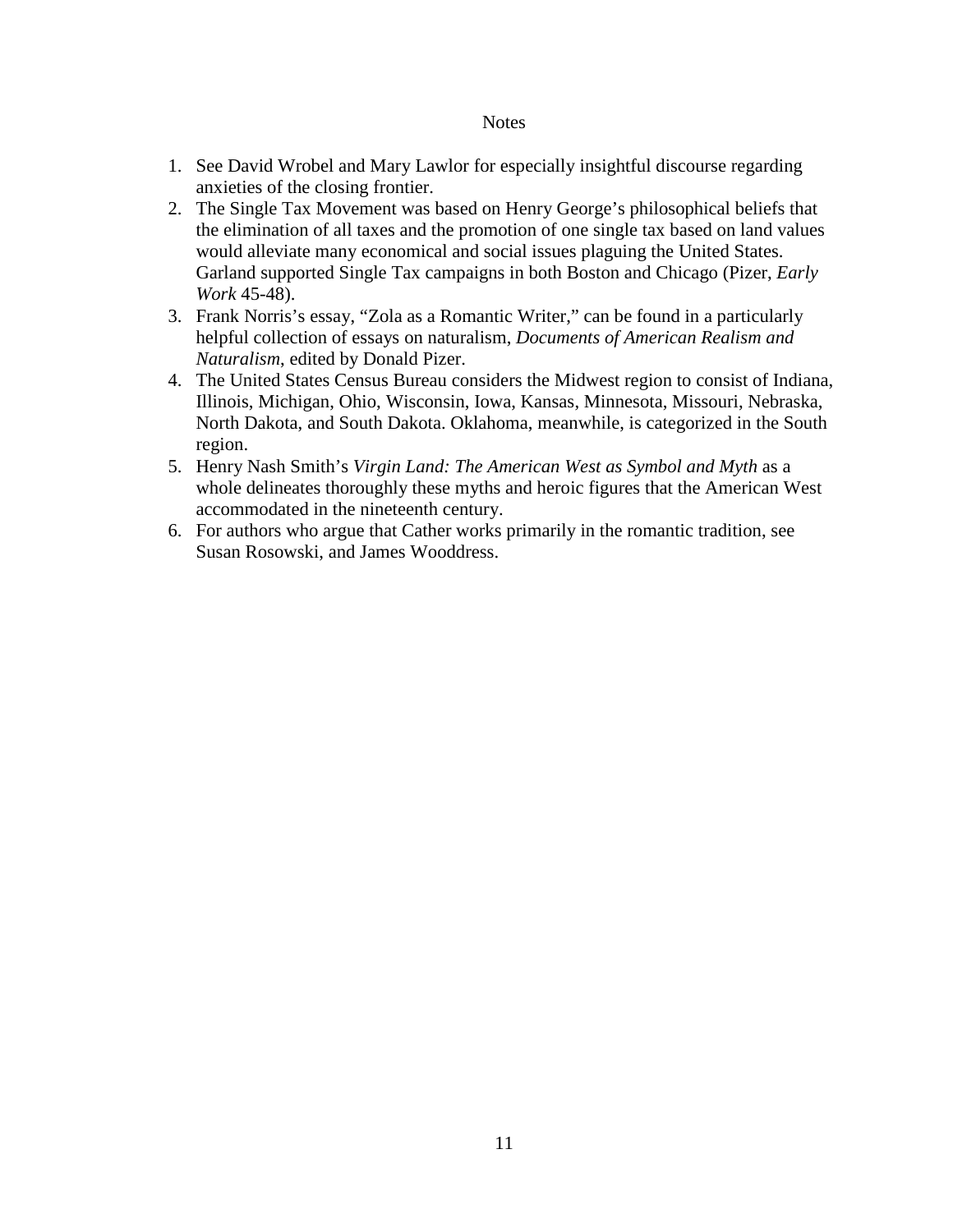#### CHAPTER 2

#### TOILING THE INGLORIOUS: HAMLIN GARLAND'S PRAIRIE FICTION

 Published in 1894, Hamlin Garland's collection of literary theories, entitled *Crumbling Idols*, explores the need for truthful representations of the West and all American regions. He laments that "we have had the figures, the dates, the bare history, the dime-novel statement of pioneer life, but how few *real* novels! How few accurate studies of speech and life!" (16, emphasis mine). Instead of contributing to the myth of the West and of pioneer life, Garland demands that writers translate reality into a closelyrelated fiction: "There it lies, ready to be put into the novel and the drama, and upon canvas; and it must be done by those born into it" (16).

Hamlin Garland crafted realistic representations of the American Prairie and agrarian life and consequently helped initiate the naturalism movement while participating in the local color and regionalism movement in the late nineteenth century. With these representations, he sought to illustrate his own theories of what American literature should be, undoubtedly influenced by the authors such as William Dean Howells, and his works would ultimately capture the major issues afflicting the individual farm by uncontrollable forces. These forces, as this study will describe, include the natural, such as locusts or drought, and the socio-economic, such as value exploitation or isolationism. Despite some critical opinions that belittle Garland's work, Garland and his texts warrant further discussion, particularly regarding his involvement in shaping the plains region in American literature. Whether utilizing a bold and determined voice or one that elicits unanswered themes of women and religion, Hamlin Garland's work pioneers the forum of nineteenth-century prairie life in naturalistic works.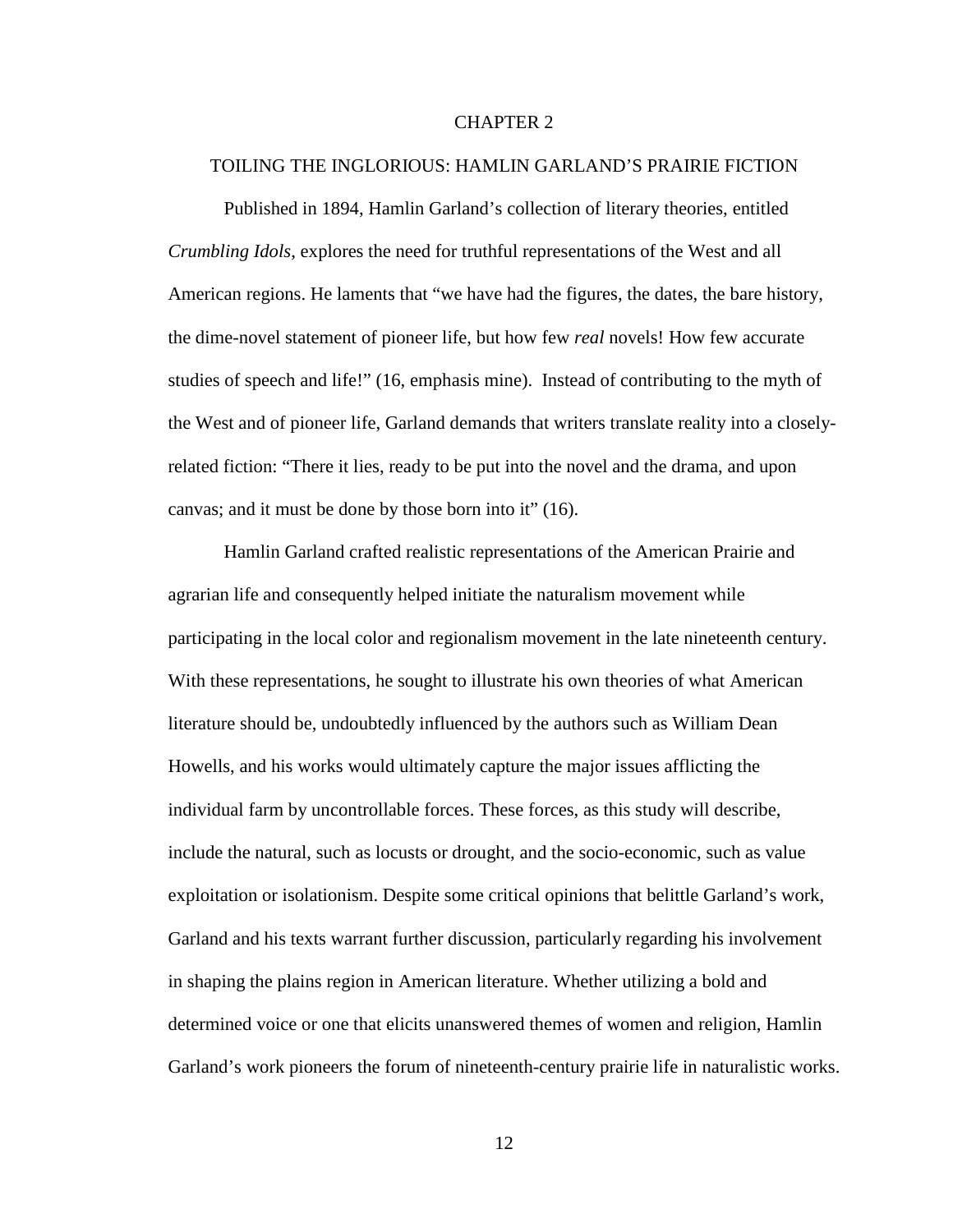The examination of the historical and theoretical consequences of Garland's decisions in constructing his collection of stories, *Main-Travelled Roads*, <sup>1</sup> as well as his later novel *Rose of Dutcher's Coolly*, and his position within the budding naturalistic movement will serve only to reemphasize Garland's centrality to the genre. An additional analysis of Garland's formal theories, in conjunction with other scholars fluent in the field of naturalistic studies, such as Donald Pizer, will also illuminate the purpose and function intended for his works.

 To claim that American life underwent drastic changes from 1861 until the turn of the century would certainly be an understatement. Prior to the Civil War, the American farmer was generally idolized as a symbol of independence and self-reliance, embodying "Jeffersonian and Jacksonian democratic faith in the good sense, vigor, and moral insight of the common person" (Pizer, *Documents* 4). Yet the Civil War's impact upon agrarian life nation-wide would be monumental, more so in some regions than others. Compounding issues associated with the war and advancements in the field of agrarian technology threatened the family farm. Whether it was the decrease in farm help or the eventual decline of independent farmers, the image of the American farmer called for improvement and renovation. The naturalistic movement, consequently, sought to dissolve the image of the idolized farmer and replace it with the destitute and struggling agrarian individual subject to forces beyond his control. Thus, Thomas Jefferson's notion of "Those who labour in the earth are the chosen people of God, if ever he had a chosen people, whose breasts he has made his peculiar deposit for substantial and genuine virtue" (170) would fade, and more realistic depictions of the American farm would take shape with the advent of the literary naturalism movement.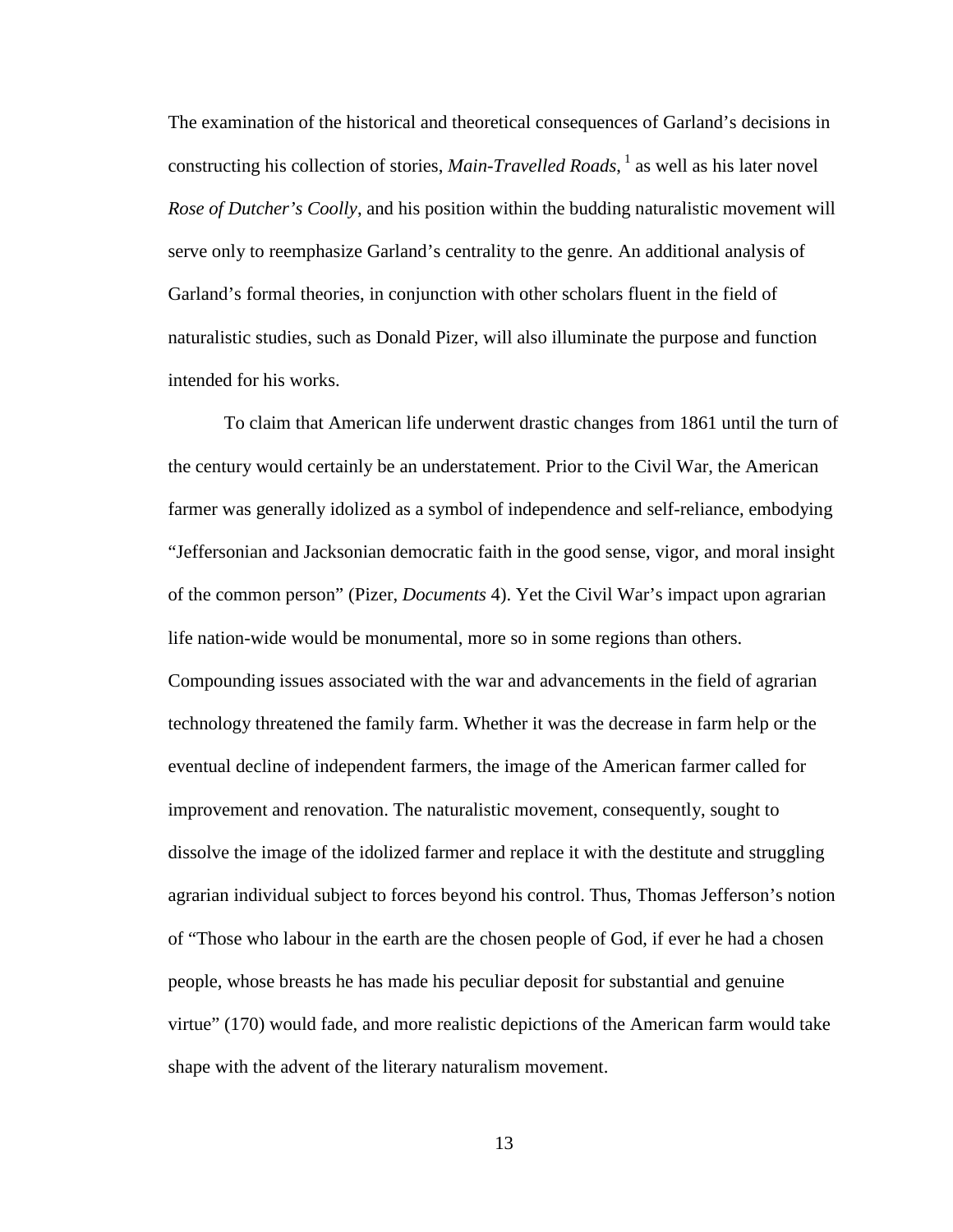Prior to realism and naturalism's emergence into American literature, and prior to Hamlin Garland's impact upon the movement, the Civil War's conclusion burdened American citizens as victory could not be celebrated in either the North or South. Moreover, the nation faced the massive task of reconstructing and reestablishing national unity. Rebuilding efforts, compounded by the lingering trauma of war, helped sanction the call for an accurate depiction of the American experience in literature. Writers such as William Dean Howells and Henry James helped establish realism in American literature prior to 1890; following 1890, writers such as Stephen Crane and Theodore Dreiser would forward realism into a harsher portrayal of truth in naturalism. Naturalism would advance the study of the banal into a revolutionary balance of the ordinary and the extraordinary, or into a study of deterministic forces commanding human experience, drawing from the philosophies and analyses of surrounding intellectuals. These include Charles Darwin, whose evolution studies impacted philosophies well beyond environmental studies, Herbert Spencer, who applied Darwinian theory to sociology, Jacob Riis, whose *How the Other Half Lives* (1891) exposed the inhumane living conditions of the poverty-stricken in New York.

Hamlin Garland's entrance into the naturalistic movement was neither instant nor perfect. Garland, born in Wisconsin in 1860 but reared in the Iowa prairies, was fully familiar with the realities of the plains, but moved to Boston in October of 1884 to pursue a career in teaching and to escape the dreariness of the plains (Pizer, *Early Work* 5). While in Boston, Garland befriended William Dean Howells, whose literary strength would inspire and guide the occasionally-struggling Garland. In his biography of Hamlin Garland, Pizer explains that "Howells' praise of such evolutionary critics…and his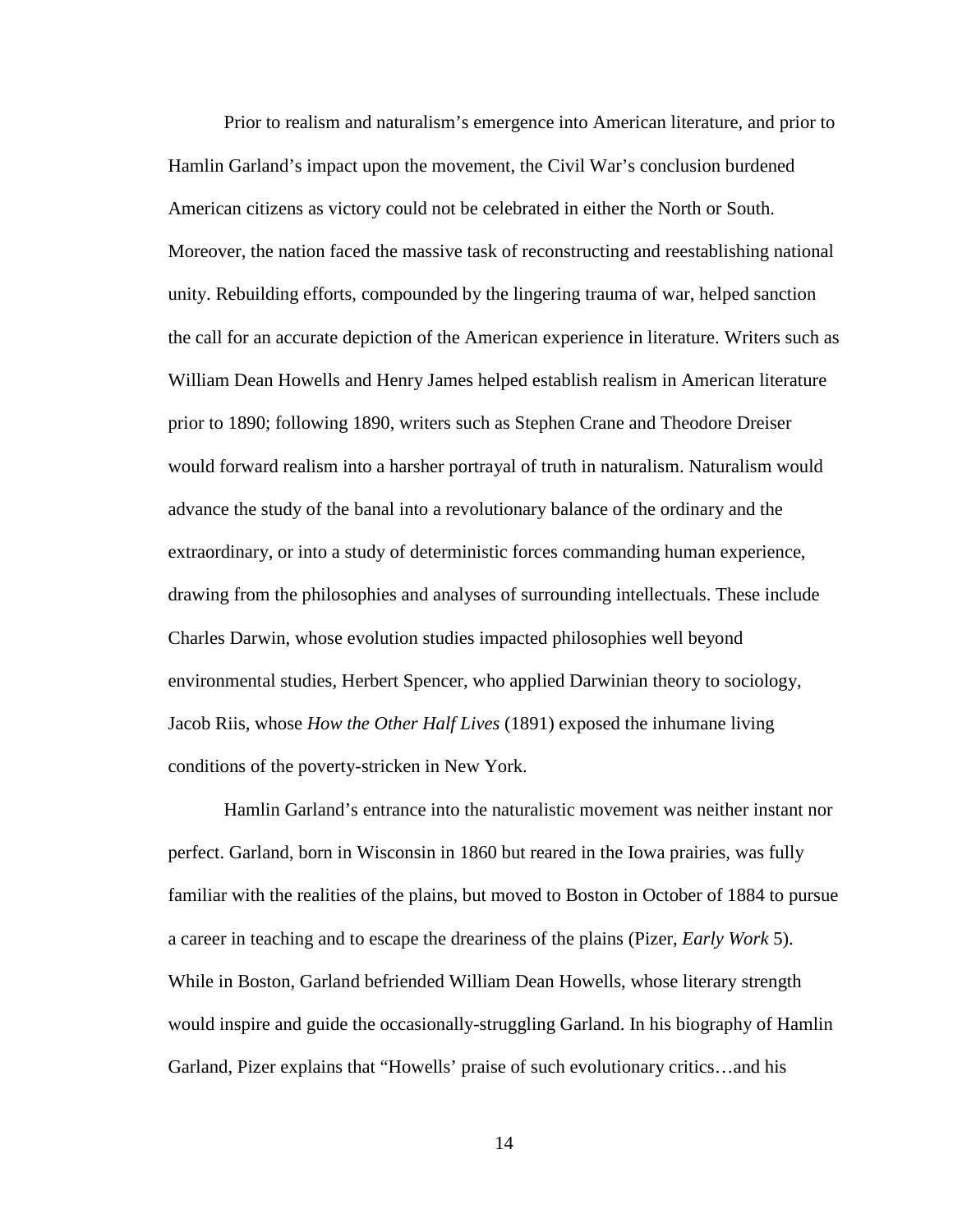championing of realists and local-color writers soon convinced Garland that Howells was his foremost co-worker in the struggle for a truthful, national literature" (25). In addition to association with Howells, Garland also admired the work of Edgar Watson Howe, whose novel *The Moonlight Boy* brought Garland to tell the author that his "true delineation, of the monotonous and provincial life of the rural west compels my admiration, though it grieves me to think how unavoidable the most of its life is" (*Letters* 13). Above all, and most importantly, Garland liked "it for its truthful treatment of homely, prosaic people in their restricted lives" (15). Recognizing the power that writing the prairie could hold, as well as the lack of proficient authors in the subject, Garland returned to Iowa for professional observation of the American farmlands and farmers.

In the mid 1880s, when Garland took his observational tour, the Jeffersonian image of the farmer remained intact in popular consciousnesses. Donald Pizer again illustrates that "the myth of the American West as the 'Garden of the World' had reinforced the literary convention that the independent farmer, 'with his simple rusticity and healthful habits, is the happiest man in the world'" (*Early Life* 35). Conversely, if he were not the "happiest man in the world," the American farmer was instead a rural or countrified oaf, particularly in the perspectives of urbanites (35). Garland recalled and observed neither of these characters in the prairie. He instead found the dirty and tired farmer whose workload seemed endless. This was largely what would bring Garland to take up authorial arms in undoing incorrect images of the prairie farmer; while his own representations may not have been perfectly accurate, they sought to be truthful, or more realistic than unexamined stereotypes.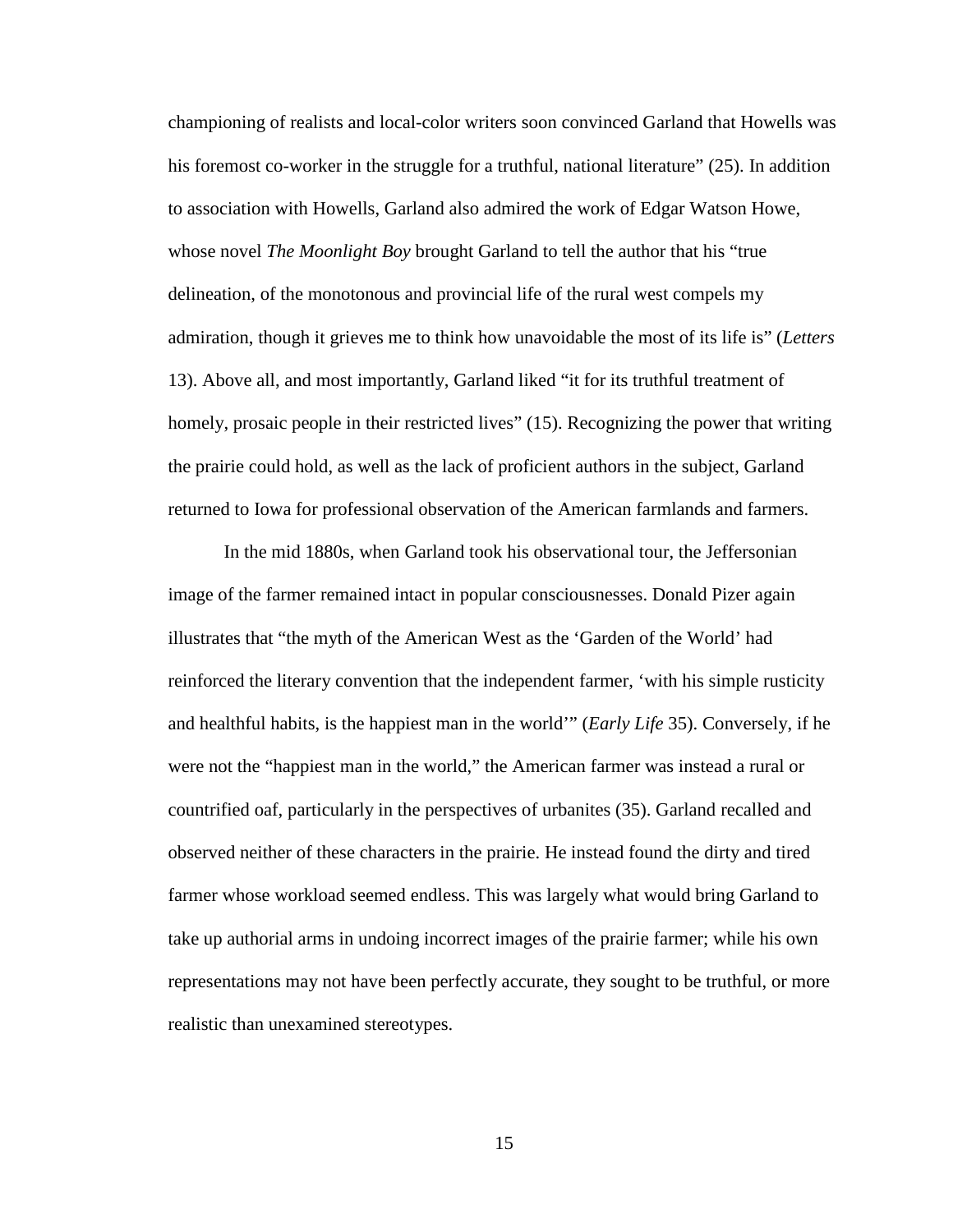Garland, gradually taking the front of the line of naturalistic authors combating the romantic or the idealized, boldly states in the beginning of his essay "Productive Conditions of American Literature" that "American literature must be faithful to American conditions" (151). Also within this essay, Garland outlines the characteristics and duties of what he considers the "veritist," or the American realist. Garland creates this unique term because of the unchecked overuse of the term "realism," and furthers his definition with a close regard to the theories of William Dean Howells. He explains that "the veritist chooses for his subject not the impossible, not even the possible, but always the probable. He does not seek the exceptional, the sensational; he *naturally* finds the probable more interesting than the impossible" (152). The duty of the veritist is to utilize characters whom "you can find…at home if you call" (152). The veritist, like the realist or naturalist, amplifies the common voice while being mindful to avoid any potential glorification of the common. This amplification of the common, if executed properly, functions journalistically within an artistic field to accurately represent probable subjects and situations.

 Further investigating the duties of the veritist, Garland explains that "his art consists in making others feel his individual and distinctive comment on the life around him" (155). In bringing an audience into the author's art, the author must be entirely cognizant of the presentation of the portrayed region. The portrayal of the land should be neither idyllic nor grotesque. A great challenge for this veritist, then, remains in captivating his audience and making that audience feel the comment the author strives to make, while still capturing what is, not what ought to be, true to the region described. The urge to capture reality should be intrinsic in the veritist's nature. Moreover, in capturing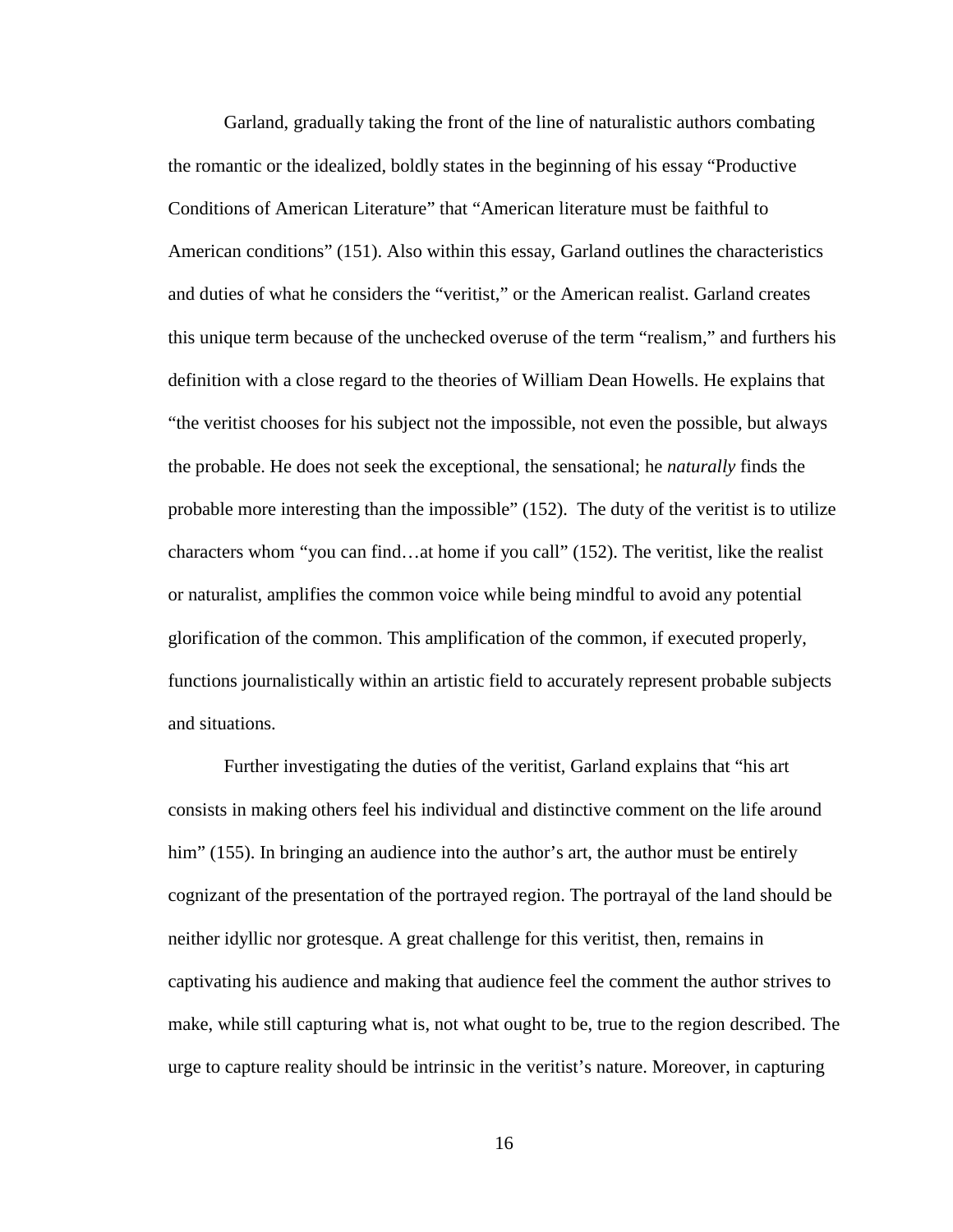the image of the citizen and the environment, the veritist contributes a realistic portrait of the American experience to an audience with an increasing interest in discovering what separates American literature from British. Because of the vastness of the country, regionalism aided in defining, in specific terms, portions of American experience. Regional fiction, at its onset, served merely as a window to regard outside destinations with outside inhabitants. "That most esteemed mythic community, the 'folk," as Stephanie Foote states (160), serves equally as estranged Puritanical figures with standardized experiences and values. In order to establish the Midwest and the Great Plains in American literature with a delicate balance of accuracy and aesthetics, the image of a mythical "folk" needed to surrender to the representation of a true Plains community. Hamlin Garland, to whom Pizer notes that the middle border "was not a place out west, but a geographical reality, populated by people he knew who belonged in a specific locality with specific characteristics," would strive to generate this reality with his fiction (*Early Work* 70).

 Hamlin Garland demonstrates these characteristics and duties of the veritist best in his collection *Main-Travelled Roads*. Published in 1891, the collection consists of six stories, four of which were previously published by the Arena Publishing Company (McCullough xiii). Before the collection's publication, "regional fiction, which had its heyday in the last two decades of the nineteenth century, appeared primarily in elite periodicals, such as the *Atlantic Monthly*, that catered to the upper middle classes" (Foote 160). Due to the upper-middle class's interest in regional fiction, authors may have composed their works to cater to such an audience. Garland's fiction, if read by an Eastern upper-middle class audience accustomed to elitism or romanticized regional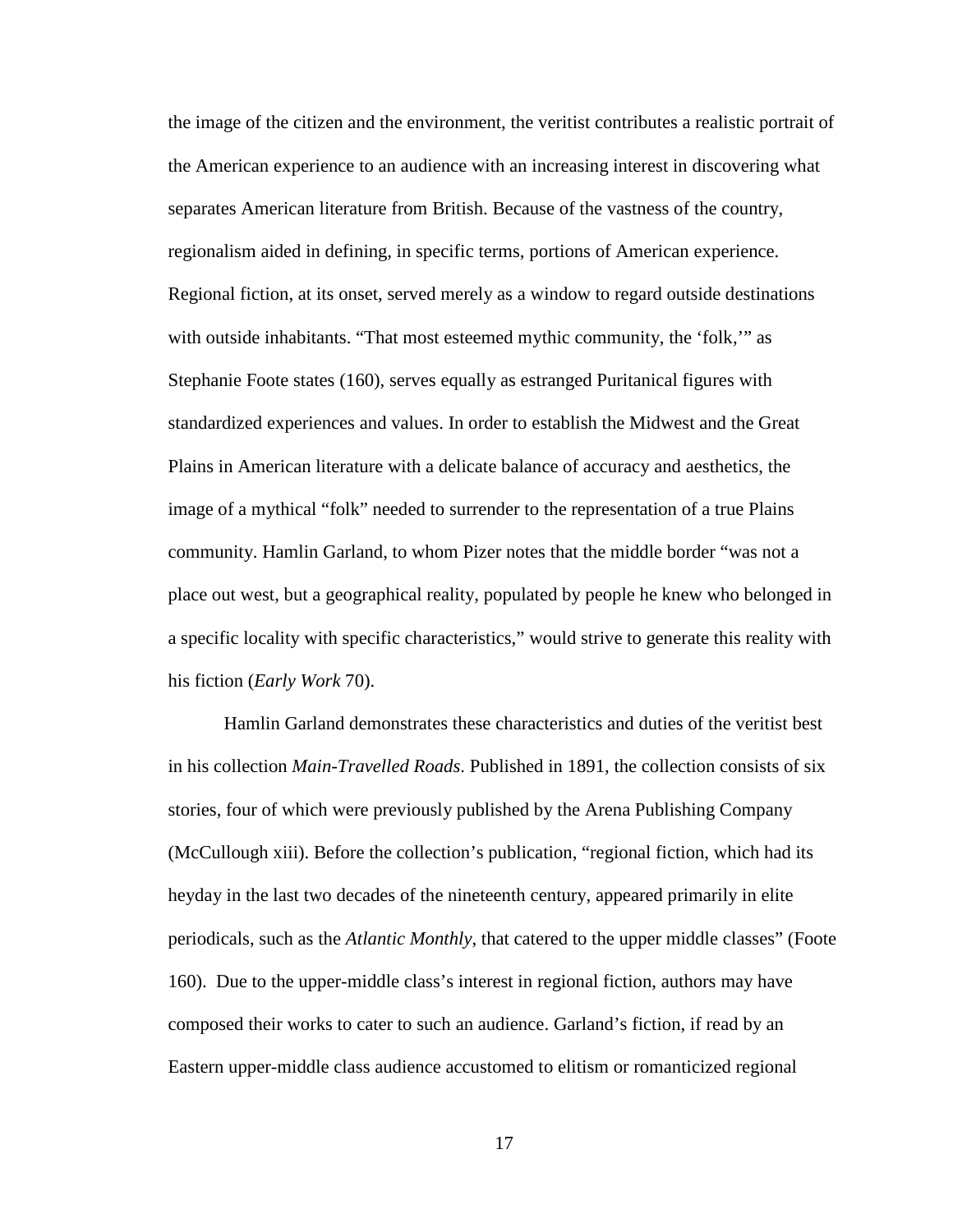fiction, would have a radical two-fold effect. First, the work would deconstruct preconceived notions of the West, which were filled with romanticized ideas of independence and untamed natures. Second, the work would be inherently fated for a fall from popularity, as Garland's attention to the banal and the ordinary would be neither dramatic nor romantic, though he certainly includes dramatic and romantic elements intermittently throughout his work.

*Main-Travelled Roads* received largely positive reviews after its debut as critics were torn between admiring the work's boldness and realism and questioning its accuracy (McCullough xv-xvi). Some critics, as Foote has noted, considered his work to be too laborious or workmanlike (15). Yet Garland's style must necessarily be labored as, if he is to truthfully portray the region, his work must adequately mirror the people and region it represents. The "political and aesthetic economies" (Foote 16) entangled in his work cannot be avoided, this is true; however, one ought not to decidedly claim that these economies dictate his style. Regardless of the mixed reviews and the tendency for modern scholars to overlook the collection, the stories in *Main-Travelled Roads*, especially "Under the Lion's Paw" and "Mrs. Ripley's Trip," powerfully capture the lives of Prairie dwellers, which are far from fantastic and oftentimes near a painful dullness that only the most talented of authors can portray.

 Often anthologized, "Under the Lion's Paw" was first published in *Harper's Weekly* on September 7, 1889. In it, Garland carefully weaves elements of environmental and economic determinism that contribute to the realistic portrayal of one family working to earn a homestead of their own through the help of another family. Garland begins the story with a serene picture of the prairie as it nears winter: the geese honk wildly, the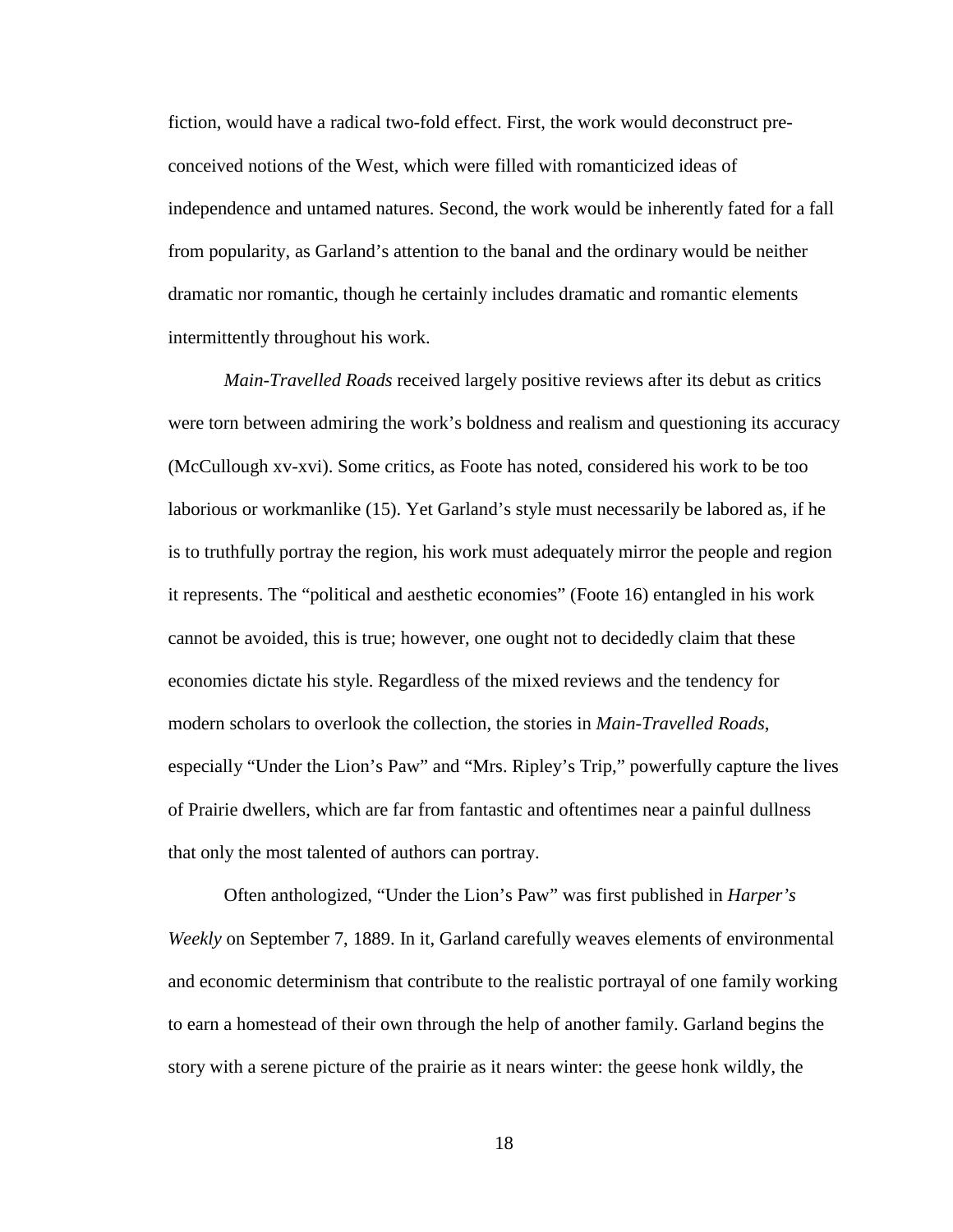horses swing to and fro as they plough, and the ploughman, "though the snow lay on his ragged great-coat, and the cold clinging mud rose on his heavy boots, fettering him like gives, whistled in the very beard of the gale" (117). In this brief introduction, Garland demonstrates his capacity for balancing harsh detail with subtle optimism; he allows readers to see both the ploughman's hard work in the snow, melting immediately upon contacting his shoulder, as well as the placid picture of wild geese flying across the prairie.

Garland carries this balance of beauty and plight, as well as optimism and pessimism, throughout the story. More notably, he illustrates community and altruism within the Plains. Stephen Council, after seeing the deprecated Haskins family, recently emigrated from their locust-ridden farm, immediately allows them into his home, without so much as an informal introduction simply to know their names. Council and his wife prove that they are more concerned with comforting the children than satisfying societal formalities. Furthermore, as Mrs. Haskins recounts how they lost their farm, Mrs. Council continues her chore of baking biscuits, and Garland takes time to note that "the good soul laughed…as she took a handful of flour and dusted the biscuit-board to keep the dough from sticking" (121). Benign as they may seem, these small details, from the steam rising from wet clothes to a barrel of dried apples, are crucial in constructing prairie life and its people.

 Yet the powerful deterministic elements that Garland uses speak louder than his attention to detail. The author introduces Haskins as disheartened with the loss of his farm that was depleted by the "'hoppers," instantly bringing attention to the environmental forces that have driven the Haskins family to find means of economic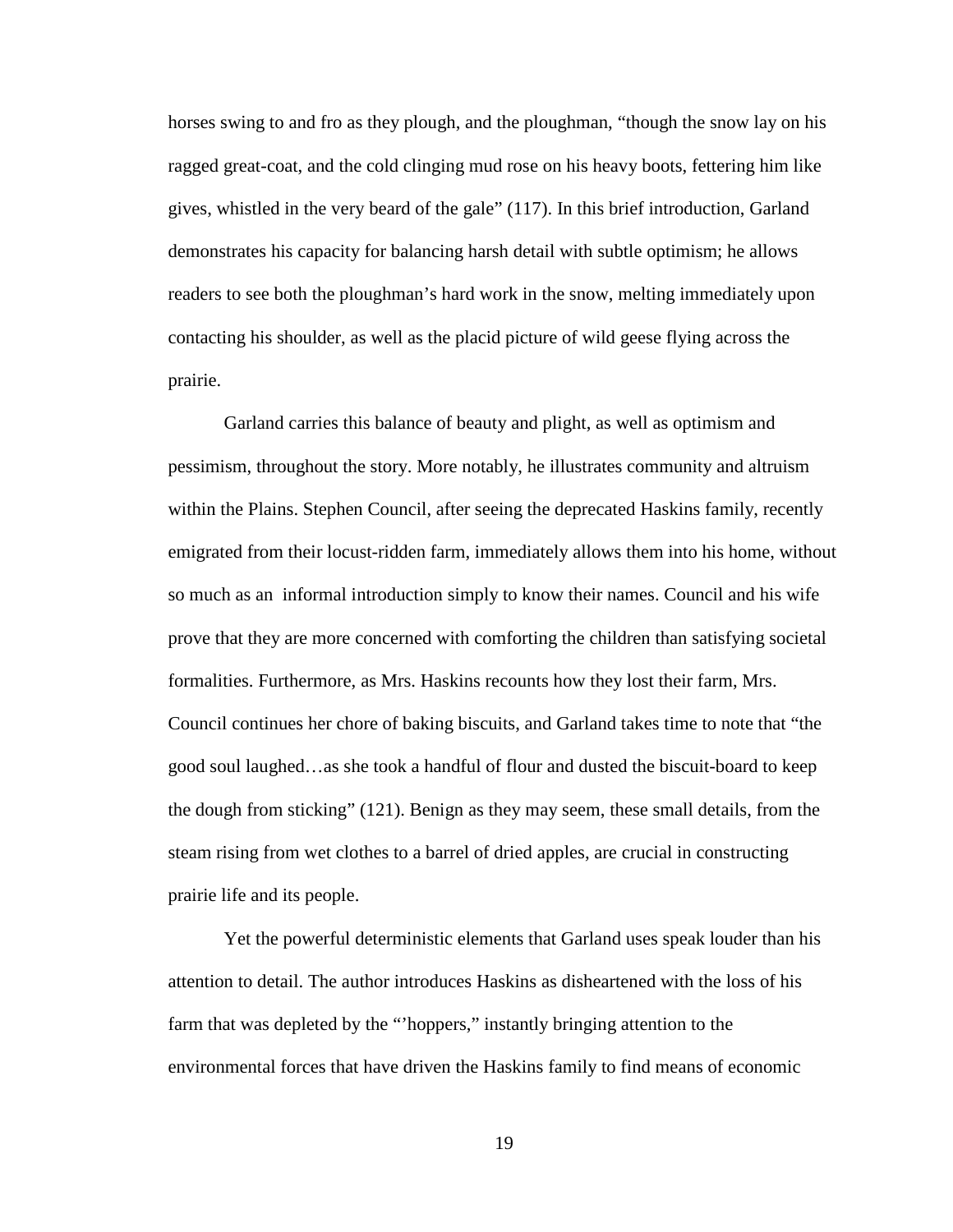survival elsewhere. The family could not have prepared for this event, nor could they have ever taken control over it: "They wiped us out. They chawed everything that was green…It ain't no use; if I was t' talk all winter I couldn't tell nawthin'," he says (121). The family, in this first case of environmental impact, is powerless within their situation. They are subjects of natural forces that impede at random; these forces are faceless, indifferent, and cannot to be considered antagonistic or villainous. The family later suffers from yet another unpredictable force. After renting a farm and putting out a great deal of effort and capital to improve its value, Tim Haskins approaches his landlord, Jim Butler, to purchase the farm. Butler's original estimate for the farm, prior to its substantial improvements, was "two thousand five hundred, or *possibly* three thousand" (128). Ironically, these improvements ultimately become a detriment to the Haskins family, as their hard work, according to Butler, made the farm "worth five thousand and five hundred dollars" (128), doubling the original price. Unfortunately for Haskins, Butler has reasoning in the fact that, regardless of who performed the improvements, the land is still his, and he must price it accordingly in order to remain an economicallyviable landowner.

 The confrontation between Haskins and Butler, wherein a hardened worker argues for reimbursement and a thriving businessman argues for law-mandated ownership, ends with Haskins's attempt to murder Butler. After describing a sentimental whisper of childish laughter in the distance, Garland includes a powerful moment that will resonate in the naturalistic works of later authors: Haskins realizes that there is nobody to blame for his situation. Between locusts and land value, Haskins "was hid in a mist, and there was no path out" (129). This demonstrates perfectly Malcolm Cowley's point that "the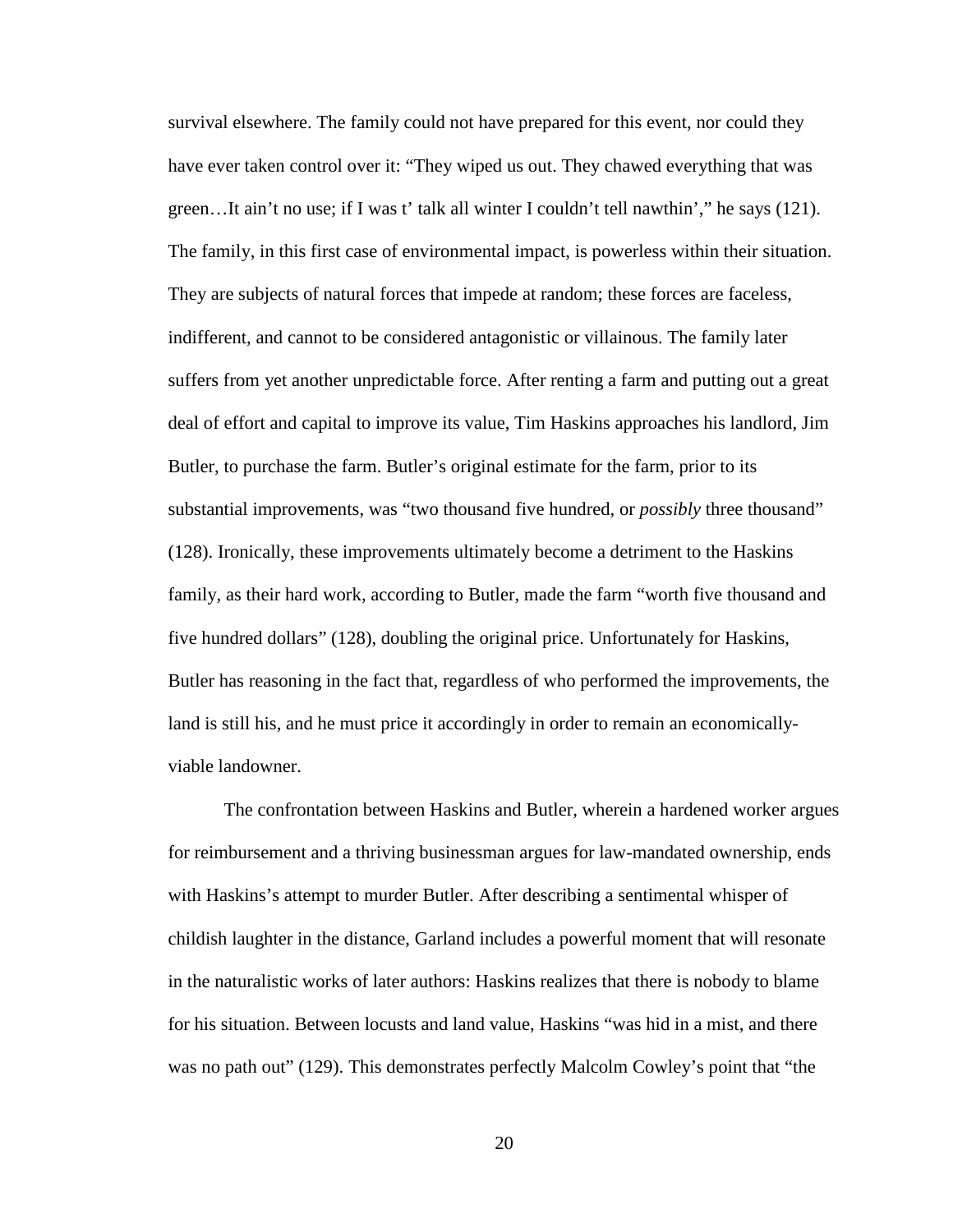effect of Naturalism as a doctrine is to subtract from literature the whole notion of human responsibility. 'Not men' is its constant echo" (227). Though Garland's craft certainly insinuates that Butler is far from a kind and generous character, there is an unfortunate reasoning behind Butler's argument. Thus, the picture of Haskins with his face in his hands ends "Under the Lion's Paw," its themes of ambivalence and uncontrollable forces, despite a hospitable community, earning it a place in the naturalist canon.

 But are we to read these stories as analogues for every family on the Plains? Certainly not; instead, we ought to regard these portraits as quite probable experiences that many families had also endured. Between 1890 and 1900, eight states, including three from the Middle West, dropped from having an average of 75 to 90 percent of their farms owned by their inhabitants to an average of 50 to 75 percent, if not lower (Gannett 140). The statistics speak clearly enough to the contemporary events that Garland sought to capture. Agriculture was becoming more mechanized and commercialized, and Garland saw the need to examine how the independent farmer and his family adjusted, or failed to adjust, to such changes. Farms were failing, and they would continue to fail, through the twentieth century.

 Focusing less on the loss of the farm and more on the loss of a dream, "Mrs. Ripley's Trip" follows a farm woman's preparation for a trip from Iowa to Georgetown, a trip for which she has prepared for years. Garland maintains the story's naturalistic elements as it first demonstrates human behavior experiencing the stagnancy at the end of a dream, and second betrays "a reform ideal by unconsciously reflecting a middle class ethos" (Pizer 5). At its core, the story includes far more attention to domestic detail than its deterministic counterpart, perhaps because the author intended to explore more the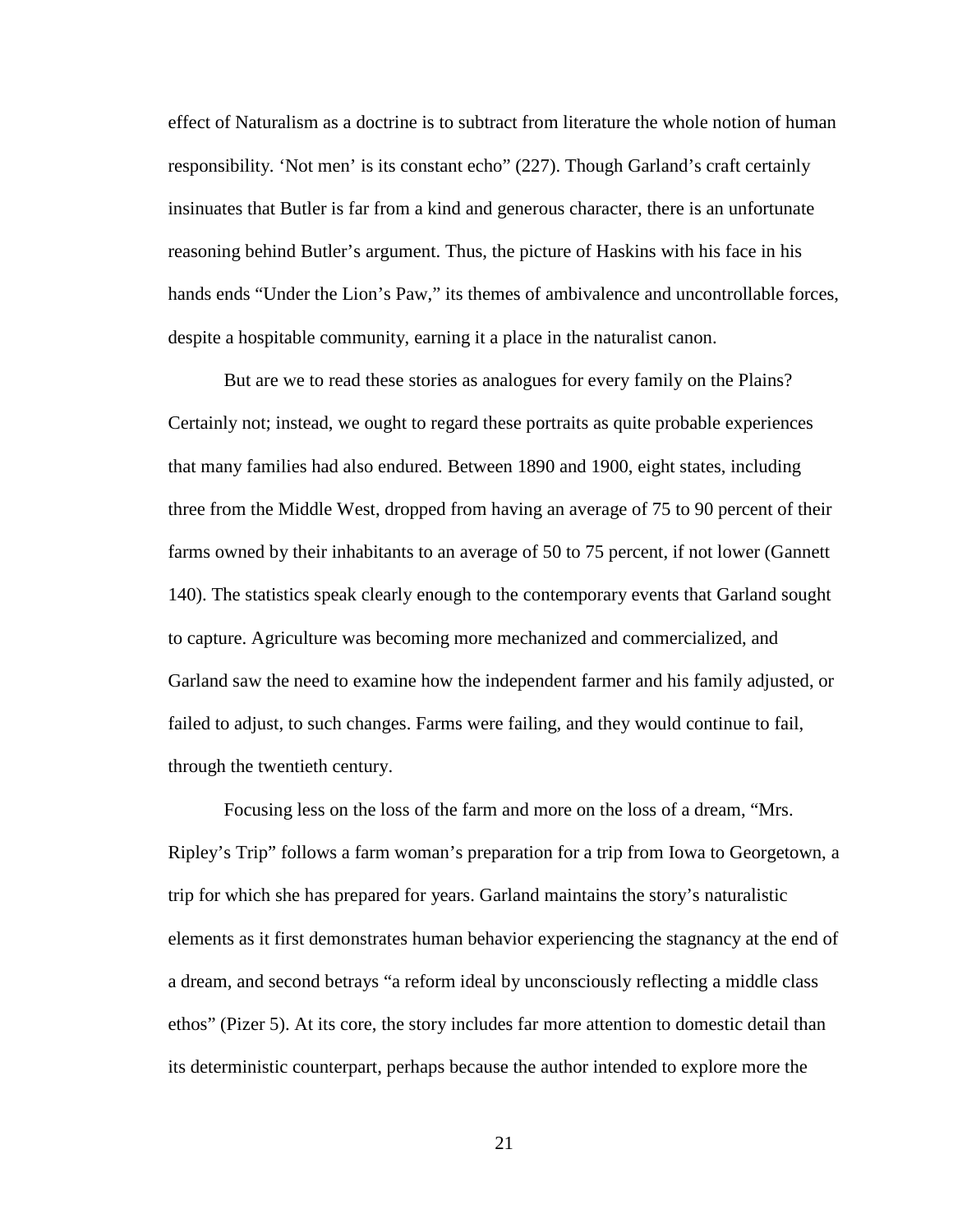human dimension of the farmhouse experience than the farm in its entirety. Garland describes "the poor little shanty…on the vast Iowa prairie" as lit by a tallow candle, as "they couldn't afford 'none o' them new-fangled lamps" (131). Garland states emphatically that "poverty was a never-absent guest" (131). Yet warmth and affection mingle delicately with poverty and frugality, as the opening sequence involves "the little grandson who lay before the stove like a cat" as Uncle Ethan mends his violin. There is a stability between Mr. and Mrs. Ripley as well, as the elderly couple care for each other as much as they respect each other, evidenced through both marital bickering and selfsacrificing kindness.

Similar to the construction of two additional stories, "The Return of a Private" and "A Day's Pleasure," Garland constructs "Mrs. Ripley's Trip" from the perspective of the female lead character. Through Jane Ripley, Garland creates a veritable list of the responsibilities a farm wife must complete: "but if cookin' for a drove of harvest hands and thrashin' hands, takin' care o' the eggs and butter, 'n' diggin' taters an' milkin'ain't *my* part, I don't never expect to do my part" (132). Mrs. Ripley continues to lament her marathon of work, claiming that she "never had a day to myself, not even Fourth o' July." Finally, she makes her case quite clear: "For twenty-three years, Ethan Ripley, I've stuck right to the stove an' churn without a day or night off" (132). Garland neither exaggerates nor oversimplifies the prairie woman's experience. Mrs. Ripley is characteristically outspoken and strong-willed, empowered enough to declare to her grandson and husband that they are to do their own cooking through the holidays, as she is to return to her original home in Georgetown.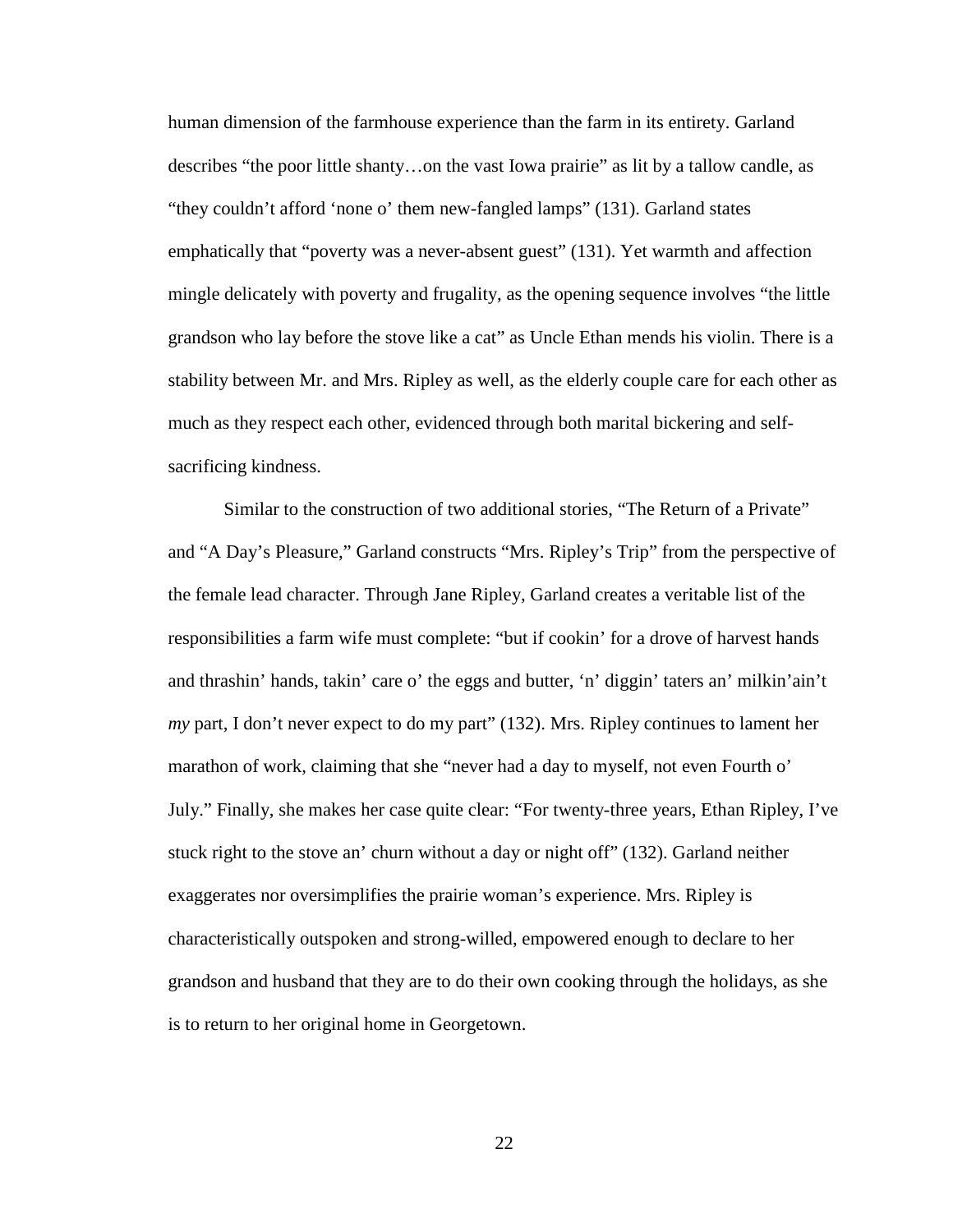The preparation for this trip, including the meticulous habit of sporadically saving dimes, took years, and for each dime Mrs. Ripley must have meditated on her return home. This reflection, consisting of years of quiet reminiscing on Georgetown, resulted in nostalgic qualities forced upon her memories. Garland was evidently aware of the effects of nostalgia on the homecoming pilgrim; having not been in Georgetown for twenty-three years, Mrs. Ripley, with those proverbial rose-tinted glasses, looks "to go back an' see the old folks, and the hills where we played, an' eat apples off the old tree down by the old well" (132-133). While the story is not necessarily an explicit cry against nostalgia, though the role of the veritist would certainly denounce such elements in any depiction of an experience, Garland explores the falsities and emotional grief that nostalgia causes. Also, by exposing nostalgia through an emphasis on reality, Mrs. Ripley faces bleakness in an anticlimactic future.

 At the conclusion of her trip, Mrs. Ripley returns to a kitchen in disarray: "a lot of dirty dishes were on the table, the table-cloth was a 'sight to behold,' and so was the stove—kettle-marks all over the table-cloth, splotches of pancake batter all over the stove" (141). Her trip, her dream, had ended and she must awaken to the honest reality of continual, endless housework until her death. Though she may have pride in that she did indeed accomplish her dream, she can no longer look forward to it or anything else besides her daily responsibilities. Mrs. Ripley's tale ends solemnly with "She took up her burden again, never more thinking to lay it down" (141). Georgetown, and the dream of Georgetown, will no longer be a means of escape for Mrs. Ripley. Mrs. Ripley may escape into nostalgia as a means of distraction, but for Garland and his audience, Mrs. Ripley lives on hopelessly without dreams or goals. Bleak as it may be, the life of a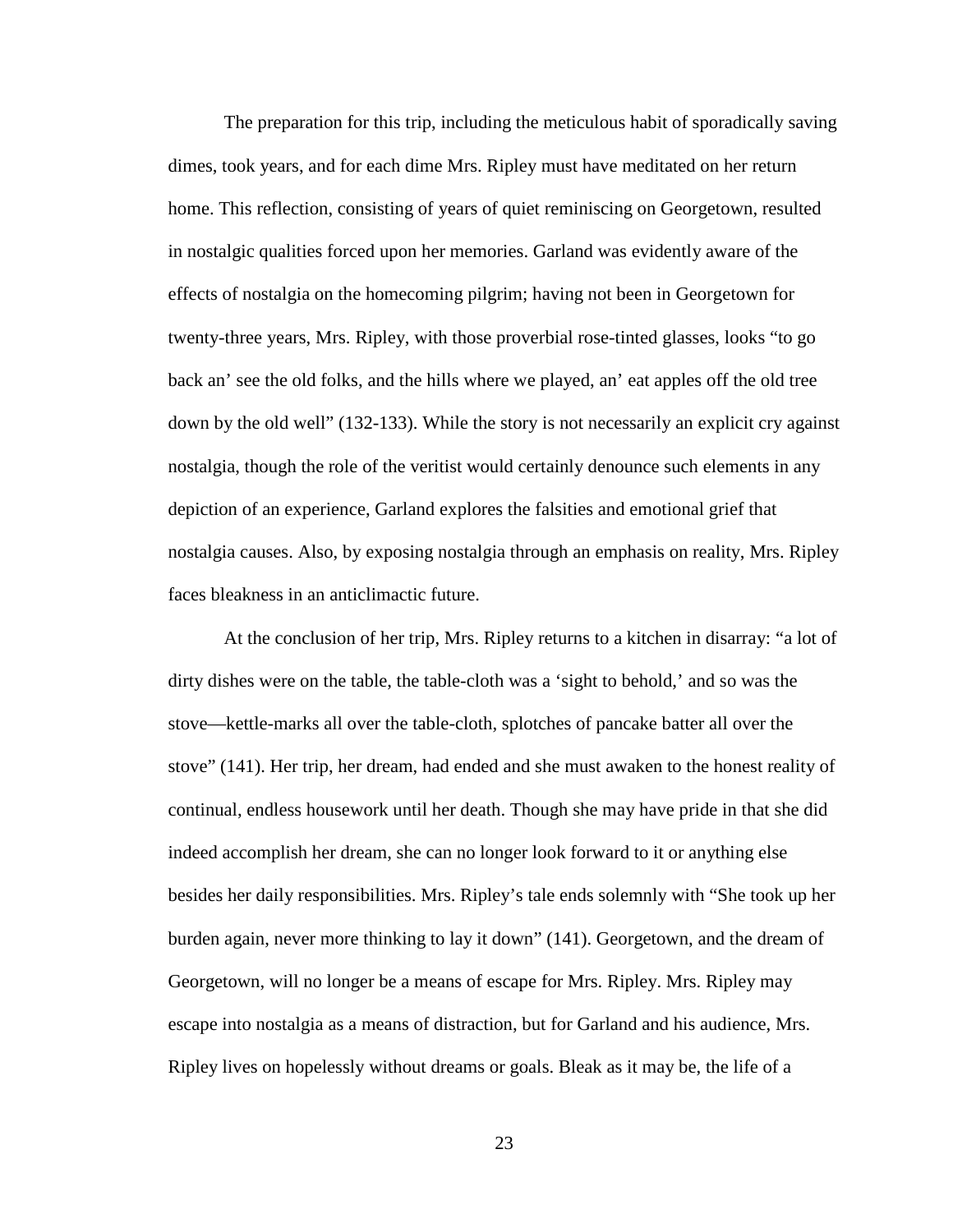prairie woman, as this text stresses, must be recorded and should not make use of falsities that may lighten or soften the reality of her situation.

 The most common format for recording this reality, particularly in the late nineteenth century, had been the short story. Garland, evidently, saw the need for a realistic local-color novel. Through *Rose of Dutcher's Coolly*, published in 1895, Garland sought to fulfill this need*.* His works prior to *Rose of Dutcher's Coolly* consisted mainly of short stories and essays. As Pizer notes in his introduction to *Rose of Dutcher's Coolly*, this may indicate Garland's unease with the novel form (vii), regardless of his call for a local-color narrative longer than the traditional short story. The basic structure of the novel, in which Rose lives in the Plains and then Chicago, might even suggest that Garland pieced his novel together through integrating two related short stories, long though they may be, to fully construct an extensive study of the Plains experience. Despite his previous unfamiliarity with creating a novel proper, the form allowed him the opportunity to develop themes and characters to a greater extent. This lengthier development only adds to the naturalistic elements of the novel, which includes, most famously, sexuality as an amoral force and increasing self-awareness as a woman in a prairie community.

 The careful detail given to Rose's surroundings closely matches the description of Garland's own childhood, and critics like Donald Pizer have identified the autobiographical elements in the novel. Autobiographical detail can assist in establishing reality in a text, yet the author must be ever-conscious, as Garland was, regarding the detrimental effects that sentimental reminiscence can have upon recollection. Because Garland is able to remain relatively objective in describing the Plains in *Rose of*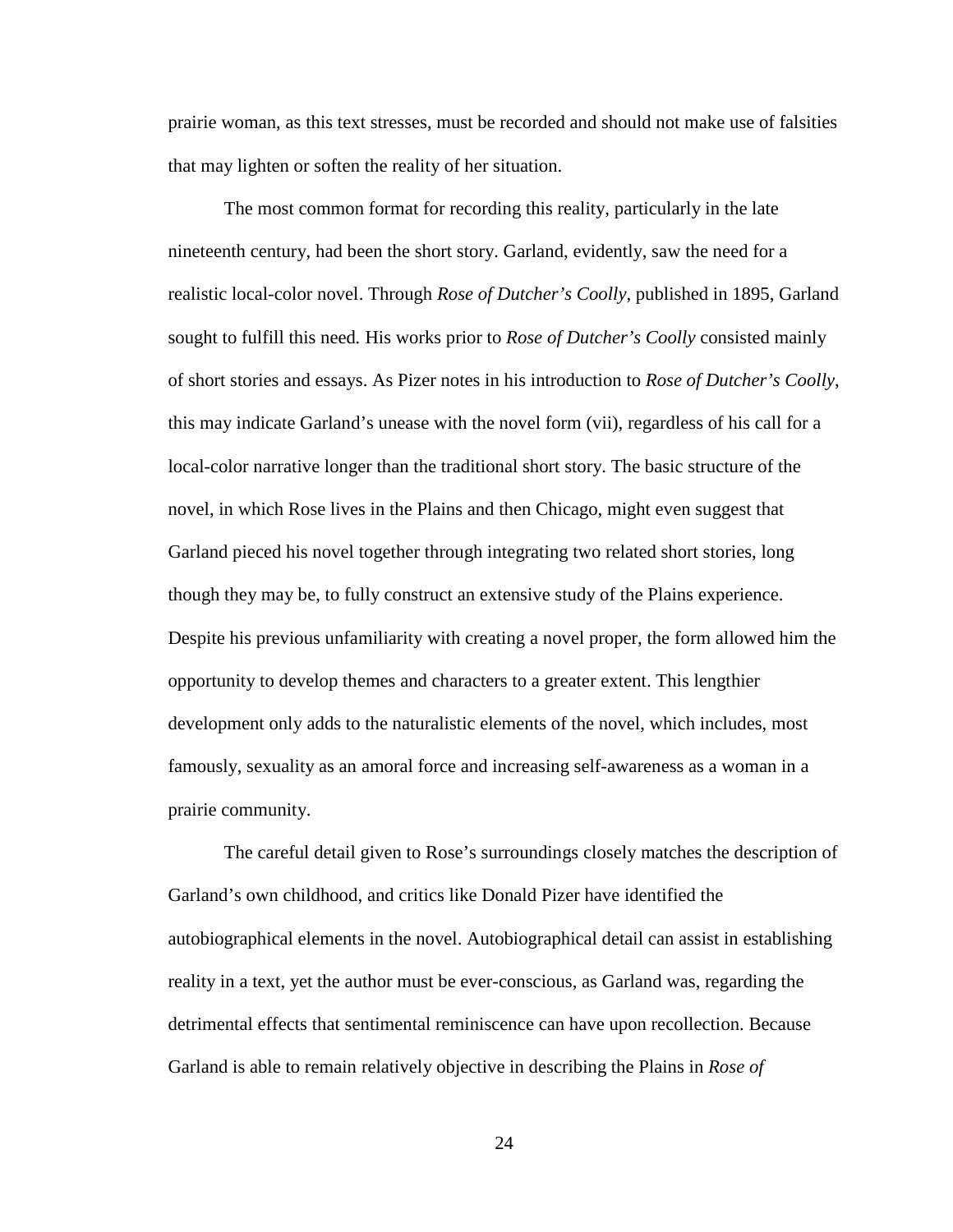*Dutcher's Coolly*, he stays faithful to his veritist responsibilities. So honest are his observations, particularly with the sexual development of Rose unconsciously awakened by the circus performer William de Lisle, that the critical reception of the novel was primarily negative, citing Garland's attention to sex as offensive and inappropriate (Pizer xiii). This negative reaction was likely a contributing factor to Garland's later leave of veritism, as his audience was steadily proving its refusal to accept the grittier elements of life. Consequently, this audience rejection connected Garland to his contemporaries, Theodore Dreiser and Frank Norris, whose work with sexuality and physicality in their fiction also caused initial critical discredit. Indeed, the popular rejection of these novelists, however fleeting, may indicate the contemporary audience's incapacity to acknowledge truth or reality; to many, literature still held the social responsibility of promoting appropriate social order.

Garland's novel additionally addresses another matter topical in the 1890s: the rise of the New Woman. Donald Pizer notes that "during the years [Garland] worked on the novel he was much absorbed in one of the major issues of the 1890s, the nature and role of the New Woman" (xi). Before venturing into the evolving role of the sociallyminded woman, it may be prudent to remember that modest Victorian philosophies, though their zenith had passed, continued to thwart Naturalism's attempt to garner attention to determinism and scientifically-founded modes of thought. The emergence of a movement that promoted women's rights would only further the debate of literature and its social responsibilities. The term "New Woman" originated in 1894 by Sarah Grand with her essay "The New Aspect of the Woman in Question" (Nelson ix). Quickly, the image of the new woman, who "was educated…rode a bicycle, insisted on rational dress,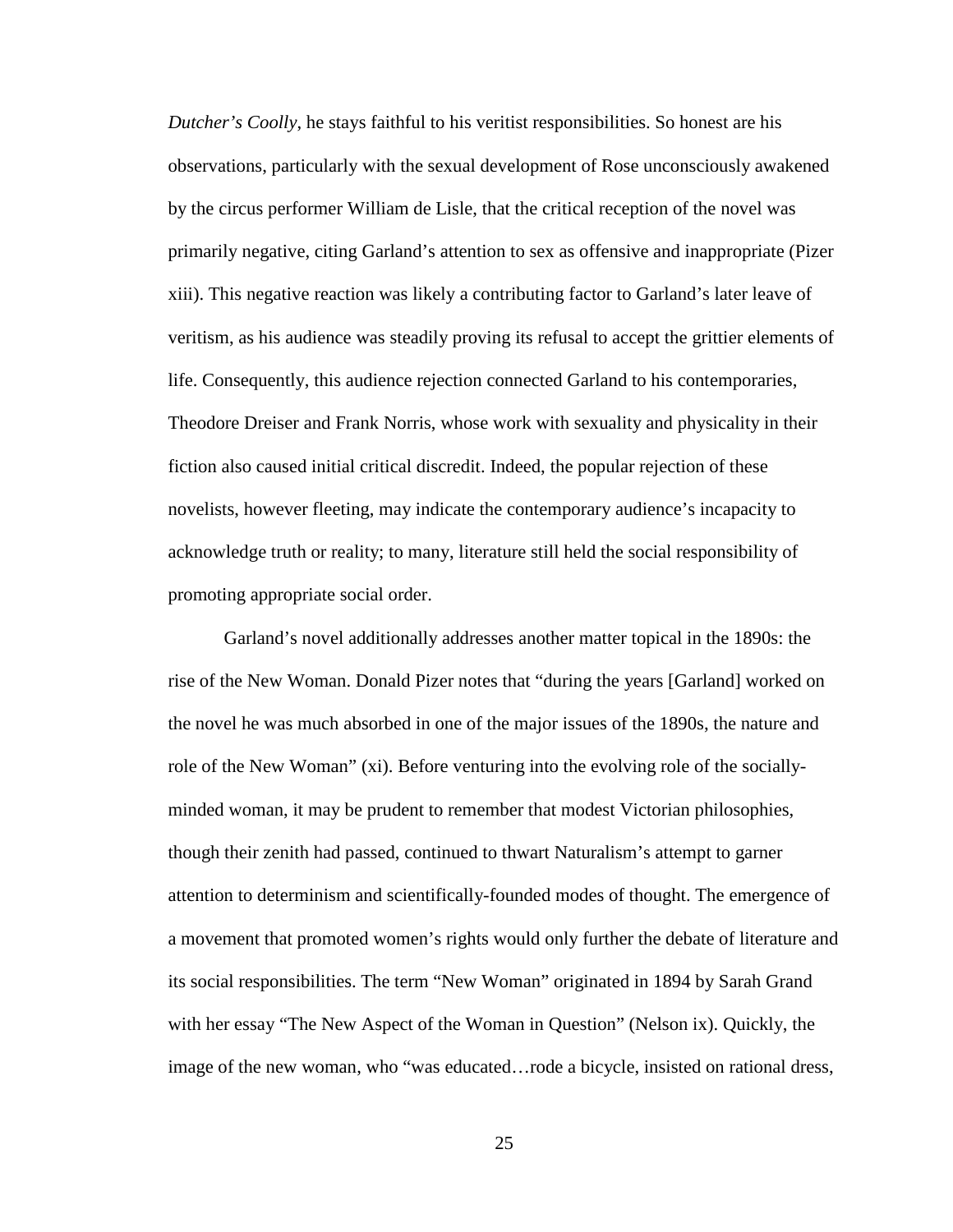and smoked in public" (Nelson ix), clashed with the conservative Victorian ideology of men and women occupying separate spheres determined by biological sex. In addition to sexual development, Rose Dutcher's intellectual development is a powerful theme in the novel, demonstrating Garland's endeavor to maintain an interaction between his text and his times.

Donald Pizer expands upon sexuality in the novel with his essay, "Sexuality in Hamlin Garland's *Rose of Dutcher's Coolly*." Rose, he states, is "a large, handsome young woman [and] is sexually vibrant—men are attracted to her, and she to them—and it would seem that she is destined, within the ethos of her farm world, to an early marriage and child-bearing" (289). Her childhood, perhaps based on Garland's tomboy sister, Jessie, who died shortly before Garland began work on the novel, seems to be relatively carefree after her mother's death. Yet the girl is exposed to sexuality early in her schooling, as "there was no escaping [it]. The apparently shameful fact of sex faced her everywhere" (23). Chided for being aware for such things, Rose ignores her developing consciousness until encountering the sensual circus performer, William de Lisle, who causes her to ponder extensively on how the man affects her mentally and physically. Garland is careful, though, to demand respect from characters and from his audience as he records Rose's development; she is aware, not immoral.

Though Garland is careful to present Rose as a respectable individual with personal freedom, there are, as Pizer notes, unresolved sexual themes to consider. First, there is a subtle connection drawn between Rose's father and her future husband, Mason, who "is older, a mentor of her artistic ambitions, and is almost asexual—a father figure, in short" (Pizer, "Sexuality" 290-291). This is not to suggest that Rose embodies any sort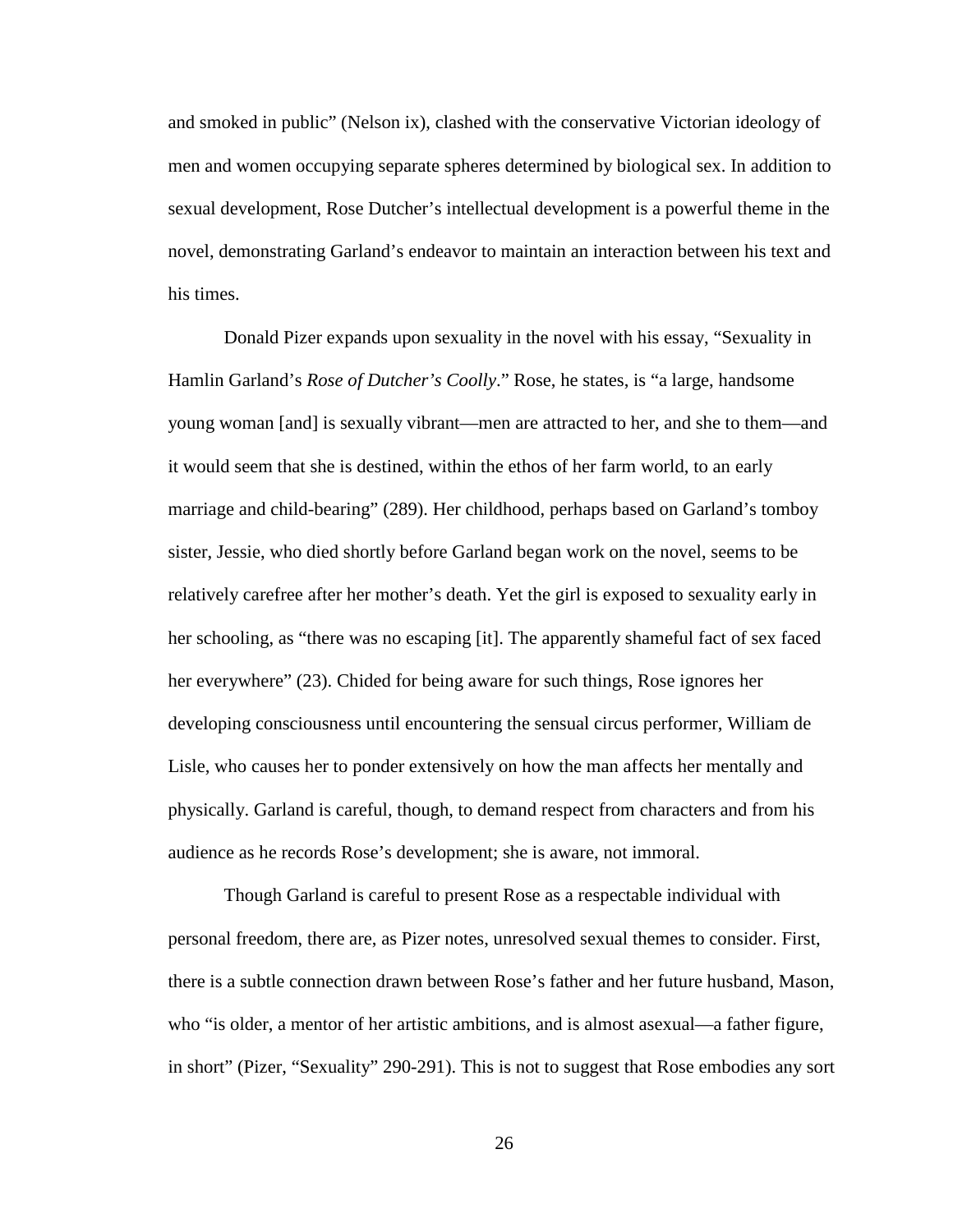of Electra complex, in which a daughter is unconsciously attracted to her father; instead, this is to reveal Rose's guilt for leaving her widowed father in the Plains. Secondly, there is a quiet homo-erotic quality about *Rose of Dutcher's Coolly*, in that "every woman Rose meets, it would seem, wants to hug and caress the 'splendid' creature before them" (Pizer 291). Remembering, again, that Garland creates Rose to maintain her wholesomeness, the homo-eroticism causes something of a complication to moralist readers. Instead of accepting Rose's sexuality as rampant, though, audiences should regard her physicality as natural. The sexuality of the Prairie woman that Rose represents need not be feared nor repressed; it should be recognized in order to liberate her into individual discovery.

Prior to the rise of the New Woman and prior to *Rose of Dutcher's Coolly*, Garland showed an intense sensitivity to prairie women and their subservient role on the farm. Recalling "Mrs. Ripley's Trip" and Garland's accuracy in presenting the duties of a farm wife, an audience can view a relatively objective experience of an older woman who is fated to die in endless work and family upkeep. Bleaker than this, Garland's "A Day's Pleasure" portrays the Markham family, likely more destitute than the Ripleys, and their fatigued mother who anticipates an exciting day in town. Though she is exhausted from running a farm and raising a family, "the thought of the long, long day, and the sickening sameness of her life" drives her to venture into town with her husband (250). Once in town, though her husband "was having a good time and had forgotten her," she had little to do but sit in the grocer's and reflect upon everything the family needed but could not afford; however, "she would not need a dress, she thought bitterly, because she never went anywhere" (253). The dusty, bitter wife ends up in the home of Mrs. Hall, a tasteful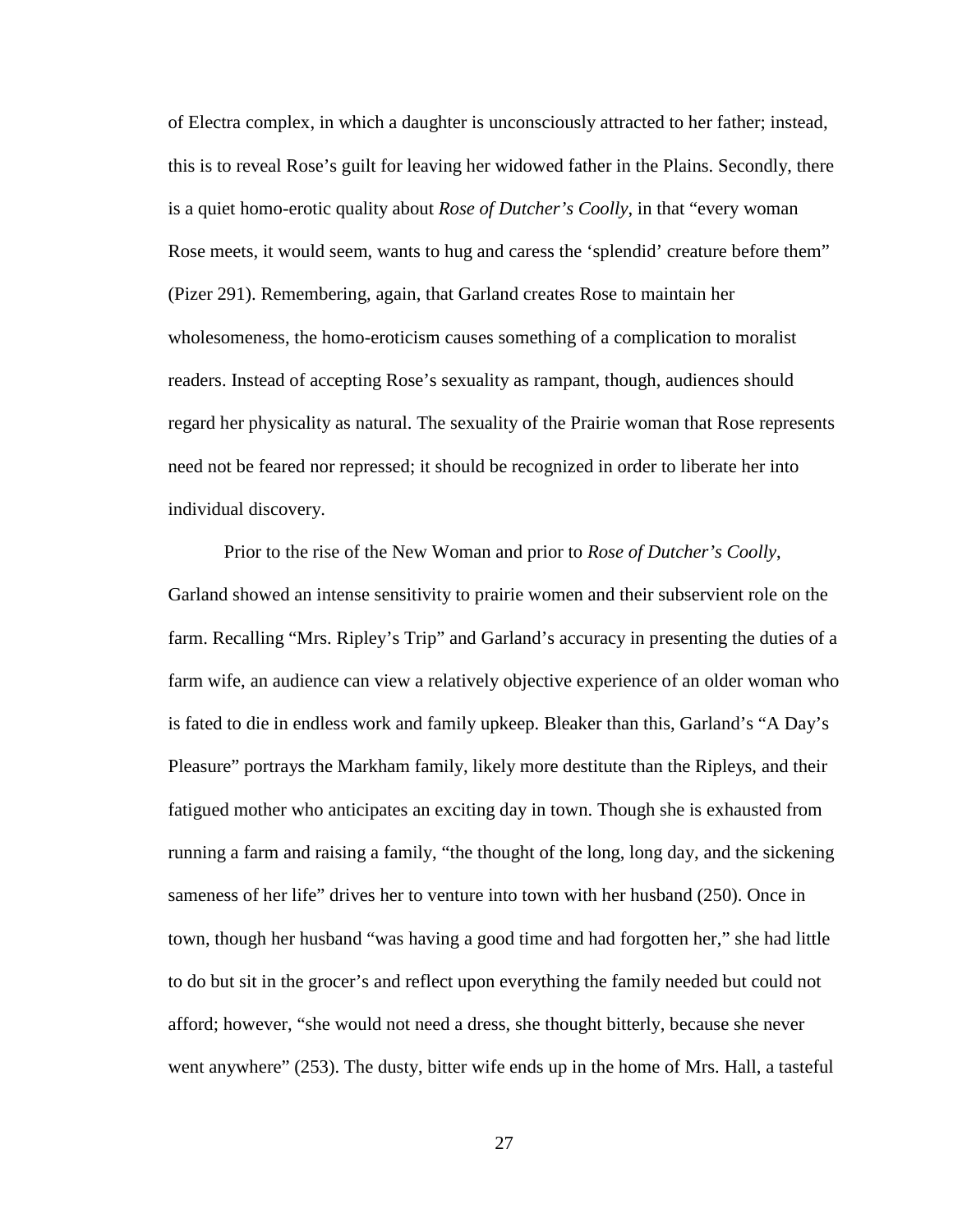young wife who consoles Delia Markham with her comforting home filled with music and pictures—culture, in a sense. Again, in Garland's unfortunate habit, the story ends on an emotional note, as "the day had been made beautiful by human sympathy" (259), but the majority of the story's focus on the injustices suffered by the prairie woman certainly amplifies the story's impact on its audience.

Ripley and Delia Markham, then, represent two different points within the prairie woman's life. Delia Markham is relatively young, though already she is weary from a life plagued with stagnancy, repetition, and continuous work. Her husband is cold and distant, with little care taken to give her adequate attention or recognition for the work she puts into the household. Jane Ripley, on the other hand, is much older with a stronger voice than Delia's, perhaps a consequence of experience in controlling power within the household, though she, too, faces stagnancy. Mr. Ripley differs from Mr. Markham in that, after reflecting on Jane's value to the farm and family, he demonstrates caring and generosity by sacrificing livestock to earn money for a ticket to Jane's hometown. This massive attention to the feminine elements of the farm likely stems from Garland's affection for his mother, who endured her husband's harsh personality and constant relocation of the family. In *A Son of the Middle Border*, Garland moulds his condemnation of the effects of Prairie life upon women "through the prism of a son who blames his strong-willed father for exposing the Garland family to these conditions and who feels intense guilt toward the beloved mother whom he has been unable to save from their effects" (Pizer, "Sexuality" 290). Appearing at the conclusion of "A Day's Pleasure," though, the introduction of Mrs. Hall to Mrs. Markham perhaps shows Garland's preliminary thoughts towards feminine progress. Mrs. Ripley and Mrs.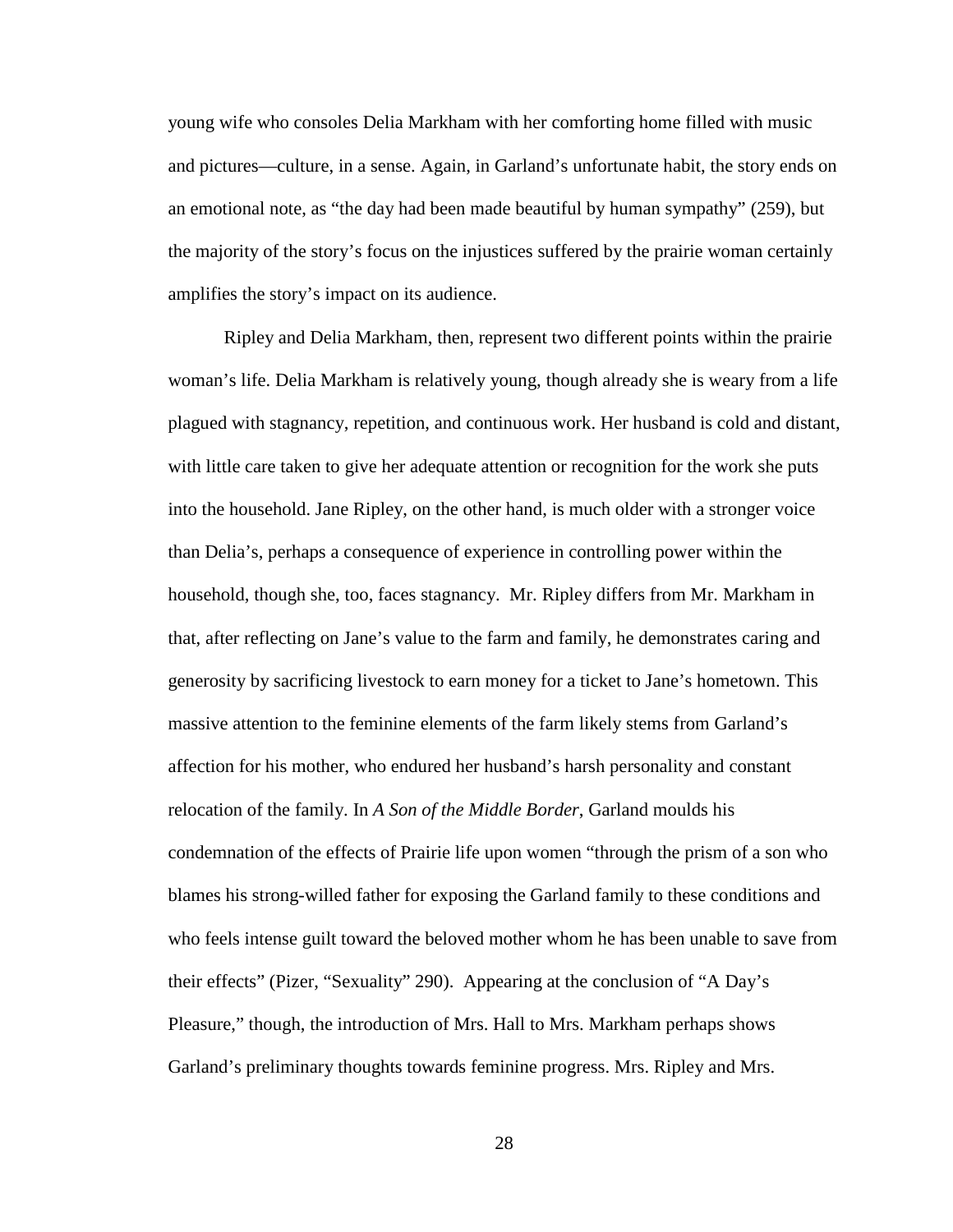Markham's stories describe truthful events without suggestions of social reformation; however, through Mrs. Hall and Rose Dutcher, intellectually and physically aware individuals, Garland demonstrates a growing interest in progress and reformation.

Garland echoes the typical life-cycle of the Plains woman in *Rose of Dutcher's Coolly*. As Rose continues to recognize her wish for personal freedom and intellectual development, Garland describes the general feminine population of the Midwest:

At sixteen they had beaux, at seventeen many of them actually married and at eighteen they might often be seen riding to town with their husbands, covered with dust, clasping wailing babes in their arms; at twenty they were often thin and bent in the shoulders, and flat and stiff in the hips, sallow and querulous wives of slovenly, careless husbands (83).

The passage echoes nearly verbatim the exact point of "A Day's Pleasure," in that the young wife is worn quickly with childrearing and a detached husband. This, then, is Rose's fate should she not pursue her drive for education and writing. Rose's decision to leave the Plains, despite her father's attempts to make the homestead comfortable and appealing, is representative of a larger issue that Garland wishes to express. Through *Rose of Dutcher's Coolly*, Garland suggests that the New Woman cannot be found in the Prairie. Agrarian lives and families would deter the liberated woman, who would necessarily need to devote her life to her family in order for the group to survive. The New Woman is concerned with the survival of the individual; the Prairie woman is concerned with the survival of the family. One type cannot be deemed better or of higher moral character than another, as both pursue personal survival but through different means.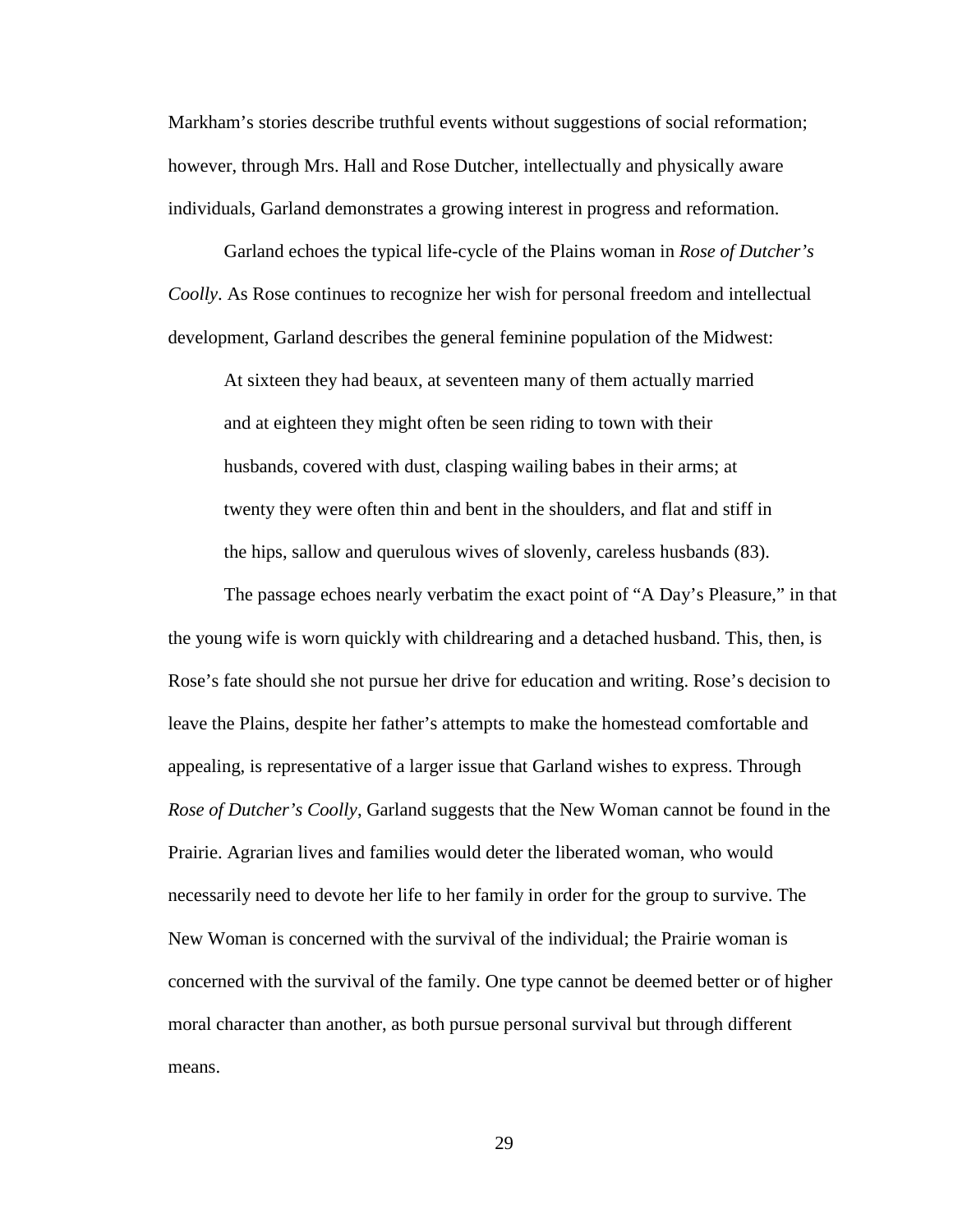In addition to femininity, Garland also subtly addressed formal religion in his fiction. Morality is often explored in naturalism as authors seek to prove it as a societal force upon individuals; formal structures of religion, however, are less commonly examined. Garland gently approaches attitudes toward religion in the Plains, as to ignore this would be to present an unrealistic portrayal of life there. The Plains culture certainly acknowledges formal religion, yet Garland focuses instead on religion found in the values of the community and of the people, a theme that Steinbeck explored in greater detail in *The Grapes of Wrath*. Garland does not explicitly discredit orthodoxy; instead, he examines the intense faith that prairie communities held in their neighbors and fellow men as means of survival and compassion.

Garland explores positions of religion and values first in "Under the Lion's Paw." The Council couple represents the foundation of values inherent in many prairie families. When the jovial Mrs. Council greets and cares for Mrs. Haskins and her children, it is her kindness, not the investment in an unseen force, which leads her to believe that "The world was not so desolate and cold and hopeless, after all" (119). Later, Haskins, startled with the Council family's generosity, demands that he cannot accept any more help, to which Council claims "When I see a man down, an' things all on top of 'm, I jest like t' kick em off an' help 'm up. That's the kind of religion I got, an' it's about the *only* kind" (124). This use of religion is echoed in Council's denial of repayment because his "religion ain't run on such business principles" (124). The specific choice of the word "religion" is not accidental for Garland; Council is the first of his characters to describe a religion based mainly on altruism and kindness, not any set of formally-approved theological standards.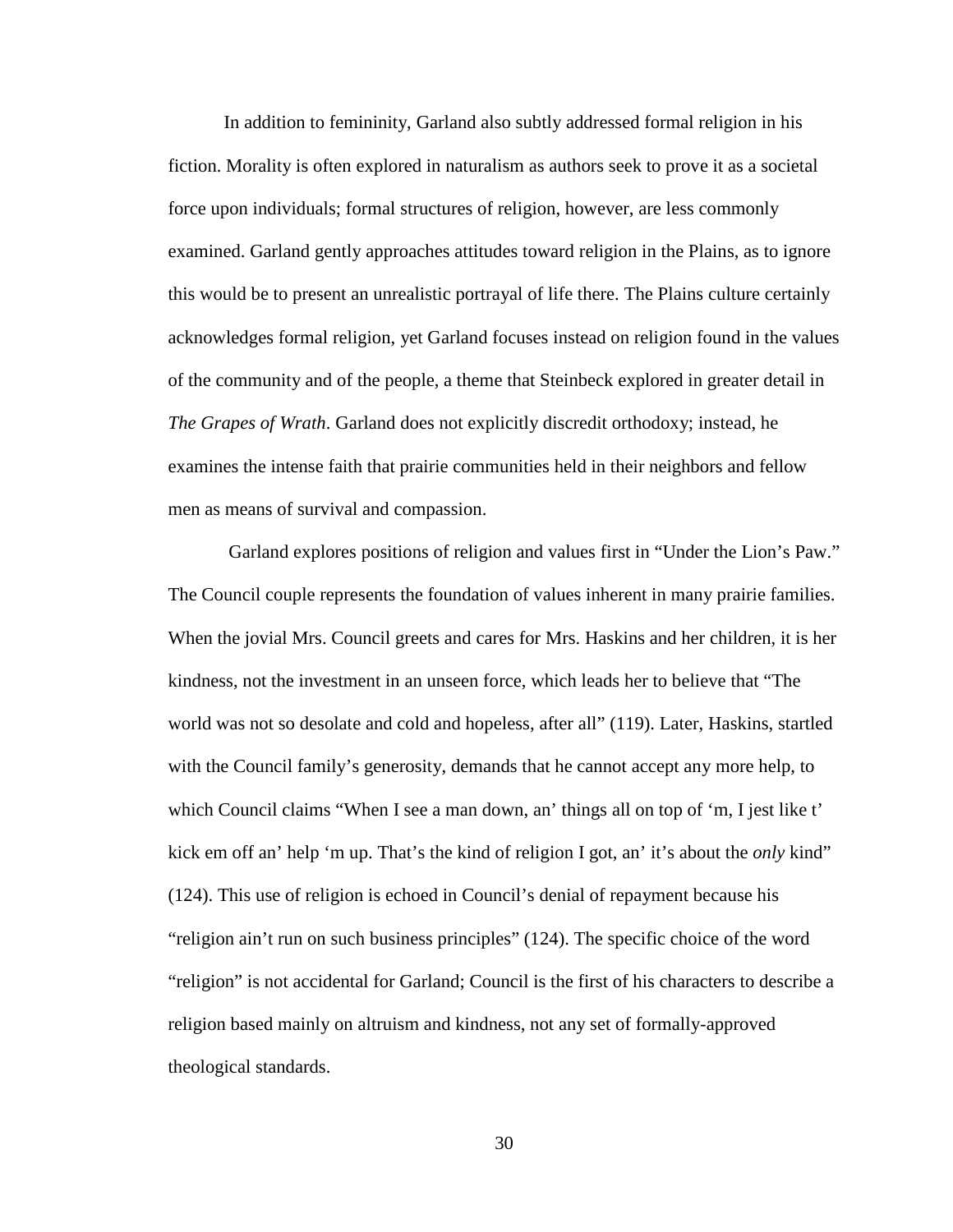Garland would suspend discussion on religion until *Rose of Dutcher's Coolly*. Early in the novel, the young Rose, indifferent towards formal religion, tests her fellow students and "their childish superstitions" (8), wherein she curses God and points to the sky to see if lightening would strike her. Garland states that "she went on exploding these strange superstitious fancies, which are only the survivals in civilized children of savage ancestry" (8). The bold child, then, recognizes early her desire for sound reasoning, leaving little room for the superstitions of children elicited by their family's religion. That the superstitions belong to "civilized children of savage ancestry" is indeed commentary inserted by Garland, who was, biographer Keith Newlin explains, "an agnostic, inclining toward atheism after later study in Boston" (33). Though Garland would later experiment in psychic phenomena, whose nature could not be examined with conventional scientific procedures (Newlin 159), his atheism intrudes upon his novel in the guise of rational thought. Whether representative of prairie culture or not, the investment of faith and beliefs, in Garland's work, went into goodwill and logic, not organized theology.

Hamlin Garland, following his works in naturalism, would ultimately depart from his veritist studies and drift into romanticism. Regardless of this departure and the critical disapproval of *Rose of Dutcher's Coolly*, Garland's deflating of mystified visions of the Prairie farmer, either idolized or ignored, proved successful. Garland had a profound impact upon contemporary and later authors alike. Neil Gustafson notes that Garland was in intermittent communication with Willa Cather, who, though thirteen years Garland's junior, began her writing career just four years after he was first published in 1888 (11). This is not to say that the two authors were on amiable terms in their early careers, as Cather "at least a few times criticized Garland's descriptions of pioneer life," stating that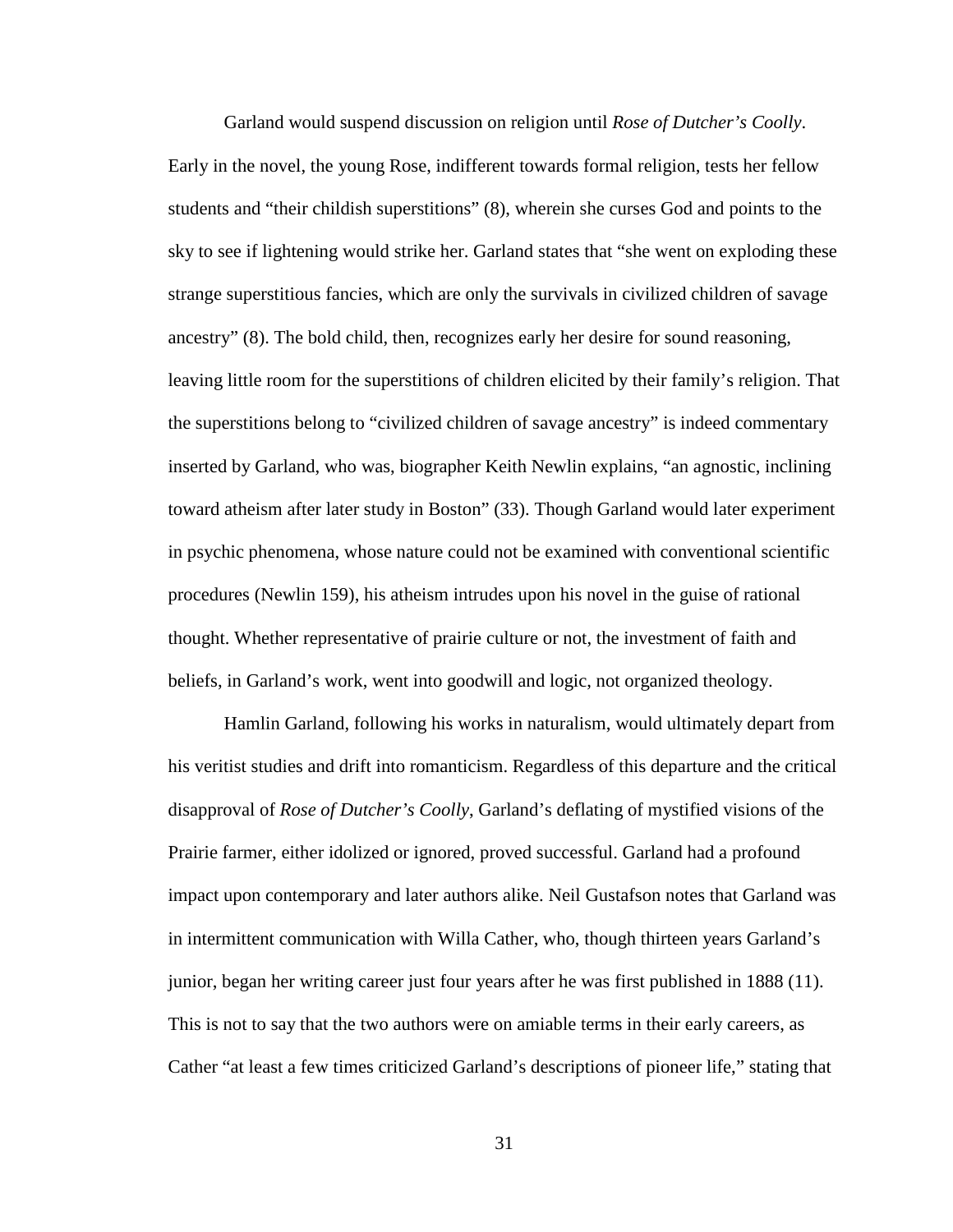Garland's fiction handled "barren, wind swept prairies; fields of stunted corn, whose parched leaves rattle like skeletons in the burning south wind" (Gustafson 11). However concerned Cather was with Garland's approach to the prairie's "peaceable and inoffensive country," the two would later have a better connection (11), perhaps as a result of their maturation and realization of their status in embedding the Great Plains in American literature. Later, John Steinbeck's *The Grapes of Wrath* would echo the themes of prairie culture and calls for social reform as seen in *Main-Travelled Roads*.

Hamlin Garland was a son of agrarian and prairie life, and his pursuits in fairly representing the region he knew so well earned him recognition amongst his contemporary naturalists. He gave voice to the agrarian workers who toiled under the brutal conditions both of the environment and of social controls. Hamlin Garland's legacy rests in the success of defending the true nineteenth-century independent farmer against erasure from American memory.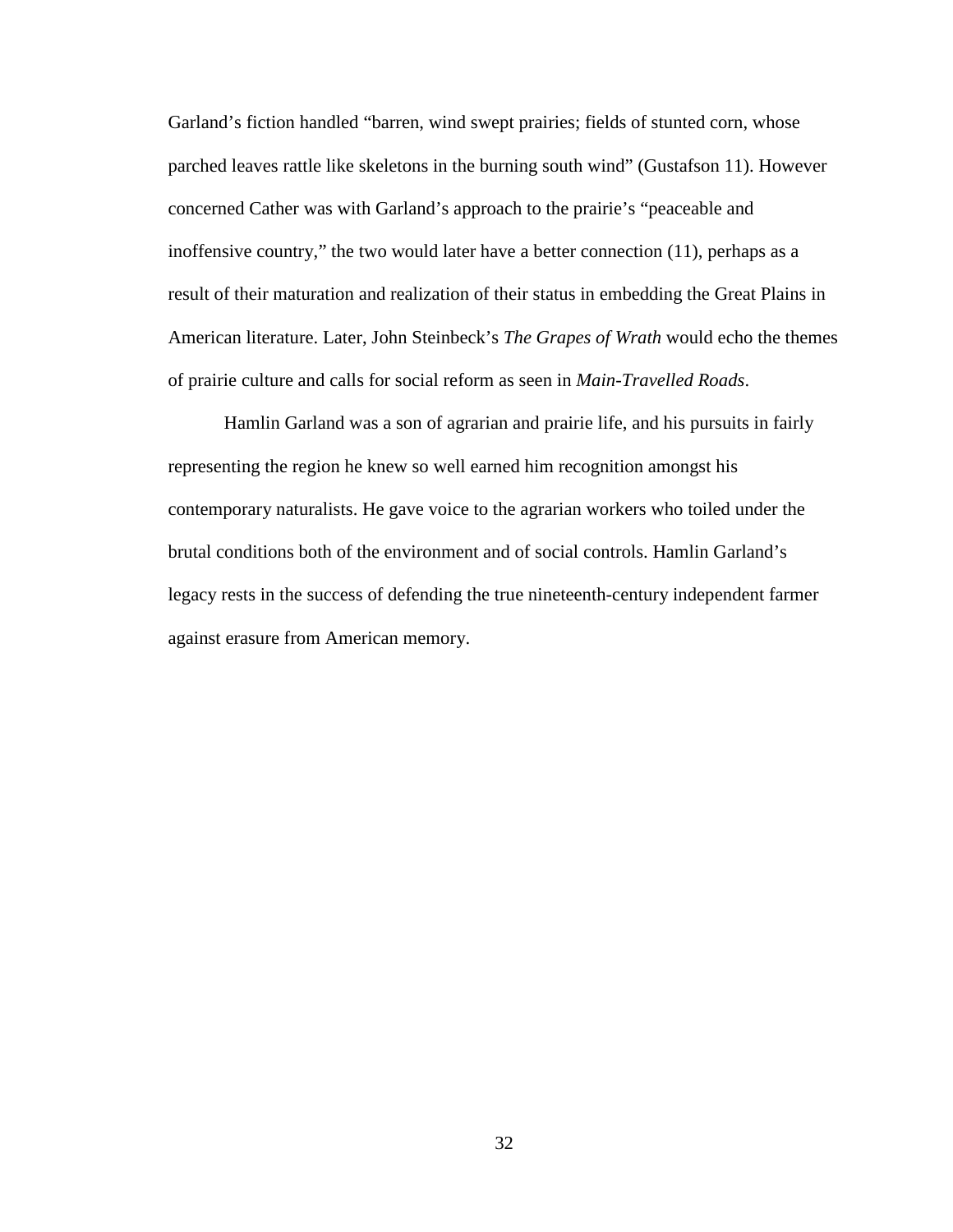## **Notes**

1. The original 1891 edition of *Main-Travelled Roads* included six stories: "The Return of a Private," "Under the Lion's Paw," "Among the Corn-Rows," "A Branch Road," "Up the Coolly," and "Mrs. Ripley's Trip" (McCullough, *Main-Travelled Roads* Introduction xi). In 1895, Garland added to the collection "The Creamery Man," "A Day's Pleasure," and "Uncle Ethan Ripley" (xi). In 1922, the collection again expanded with "God's Ravens" and "A Good Fellow's Wife" (xi). This study uses the 1995 University of Nebraska Press edition of *Main-Travelled Roads*, reprinted from the 1922 edition with added introductions by William Dean Howells and Joseph B. McCullough, and includes all eleven of these stories.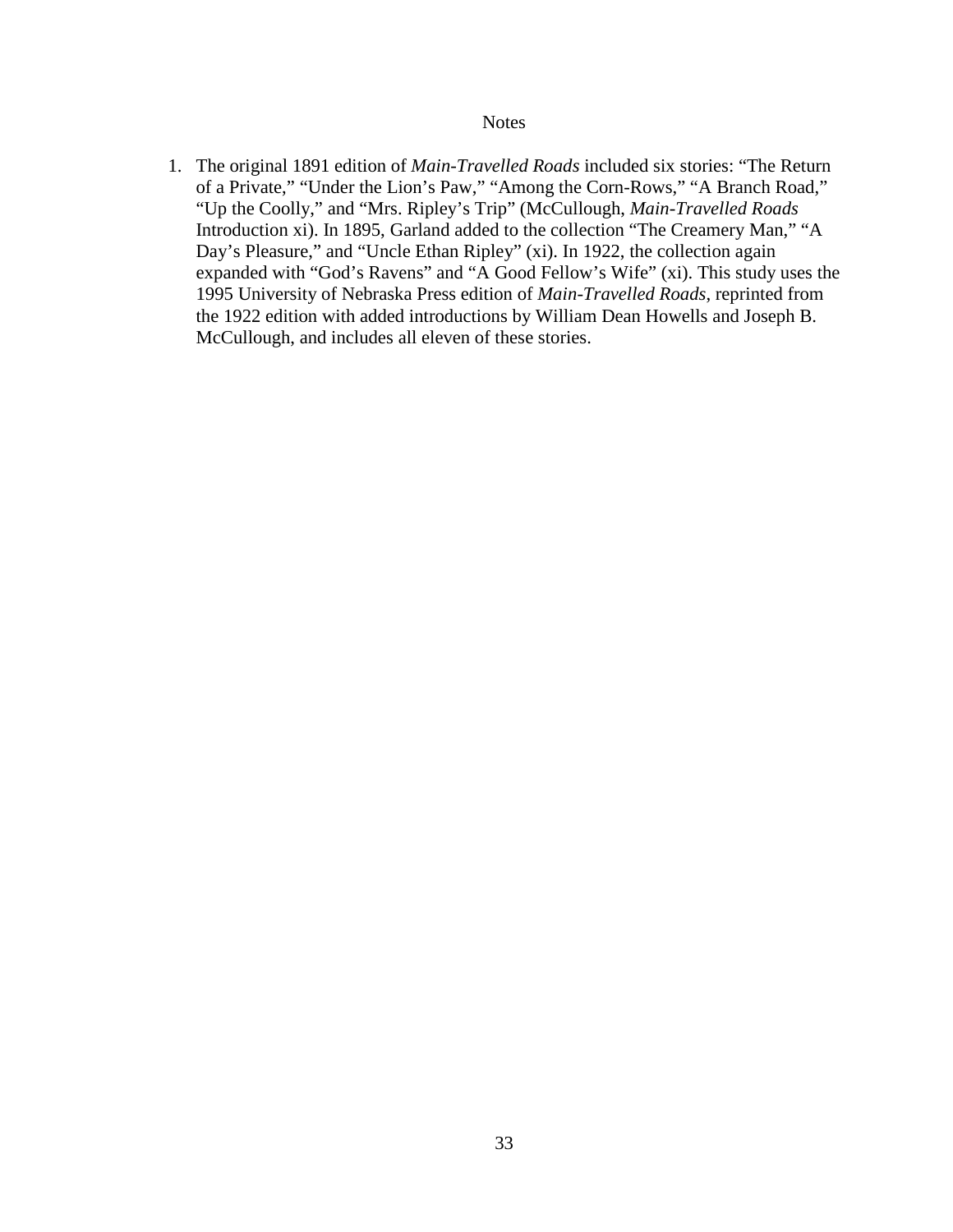#### CHAPTER 3

### EQUILIBRIUM IN WILLA CATHER'S NATURALISM

 Continuing the development of regional and representative expression, Willa Cather's fiction both supports and challenges the naturalist traditions set forth by Garland and other *fin-de-siècle* writers. Because Cather includes both agrarian and urban environments in her "prairie novels," *O Pioneers!* and *My Ántonia*,<sup>1</sup> she provides a better idea of the types of people inhabiting the American Plains—namely Nebraska—from 1900 to 1915. Though the naturalist literary movement was gradually losing its momentum prior to the 1913 publication of *O Pioneers!*, authors such as Theodore Dreiser and Jack London continued, like Cather, the exploration of writing works with foundations in intellect and observation. There is, however, a distinctive need for describing Cather as a naturalist author, as critics still disagree on the precise classification of her works and her style. In comparing *O Pioneers!* and *My Ántonia*, and comparing these novels with Cather's earlier stories in *The Troll Garden*, this discussion outlines Cather's stylistic development. Cather's use of stylistic elements is both unique and new to naturalism, and this utilization preserves the immigrant and feminine experience in America's Prairie in the early 1900s.

There may be a need to initially explain the classification of Cather as a naturalistic author. Indeed, her novels accurately present the lives of the Great Plains dwellers in both farms and townships, almost photographically, but her use of romantic qualities leads some critics to classify the author's work as solely romantic. This includes biographer James Woodress, who claims that "Cather belongs in the tradition of American Romanticism" (243), as her work "is very much different from realism as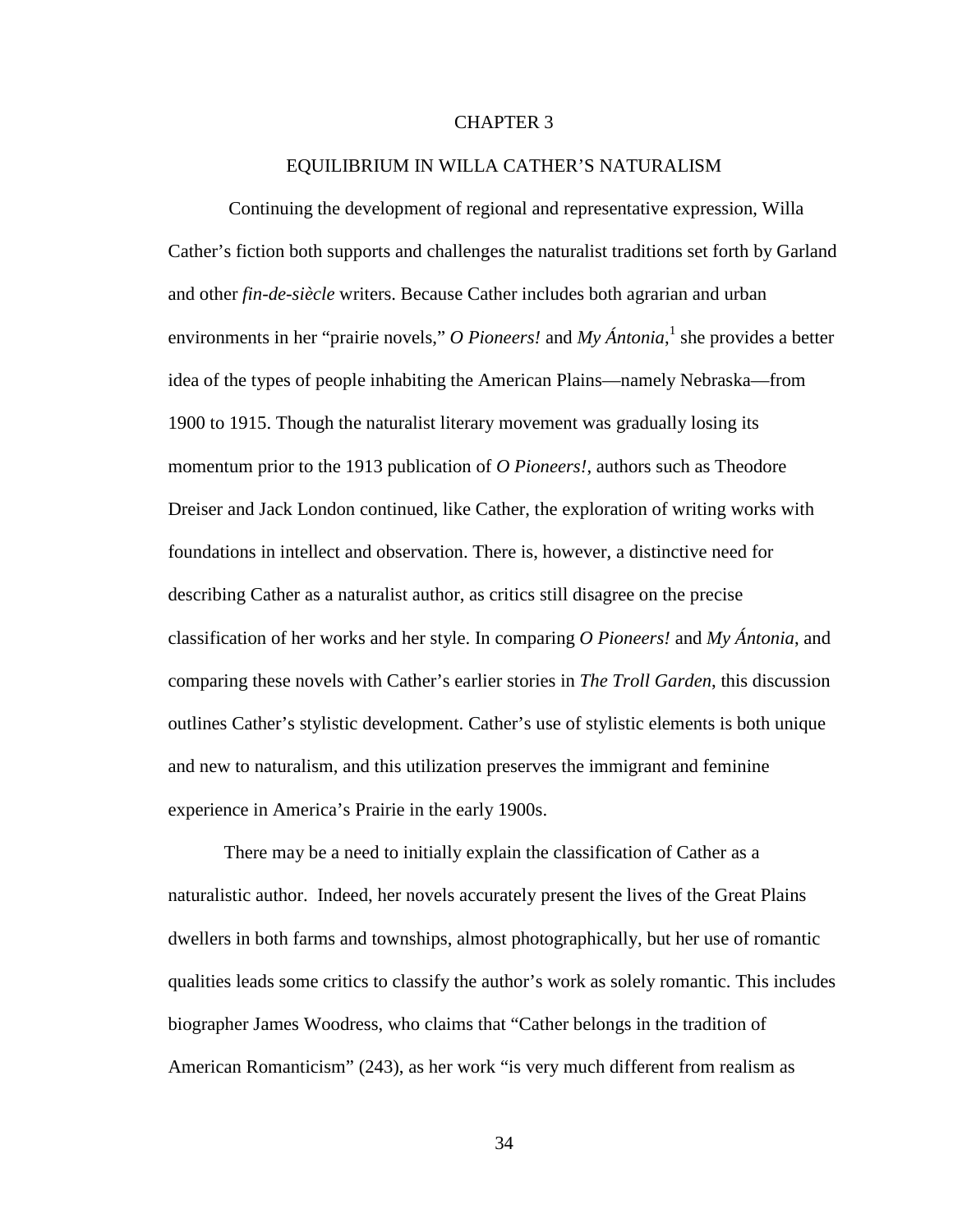defined by Howells and other writers of his school" (242). Moreover, Susan Rosowski emphasizes Cather's schooling as intellectual and founded in the pastoral tradition, in which writers celebrate "the artistic imagination, with its power to bring order out of disparate materials" (46). While Woodress is arguably the primary authority on Willa Cather's biographical background and Rosowski is widely known in Cather studies as influential, further investigation into Cather's prairie works warrants a critical need to move beyond this constrictive classification of Cather as solely a romantic author. Cather's earlier works based in Nebraska are heartily observant with portrayals of the land and the people on it, and Cather likewise limits moral judgment inherently built in the narration. Because Cather sought to construct realistic and truthful representations of the prairie, and because she included precise detail on the harsh conditions of agrarian life, Cather earns a place in the naturalism conversation.

To place Cather with naturalistic authors such as Hamlin Garland and John Steinbeck, this discussion will necessarily focus on Cather's fiction set in a region similar to the settings of other authors' prairie naturalism. Cather's work that incorporated the prairie is considered by readers and critics as her best. When she explored the American Southwest and beyond, she eventually departs from the elements of the kind of truthfulness that gave her earlier works authenticity. This may be due to Cather's close familiarity with Nebraska, causing an authorial awareness of the effects that misrepresentation beget, leading her to seek a fiction that hosts a balance between scientific thought and nostalgic sentimentality. Willa Cather, an avid traveler, would eventually capture literary images of regions beyond the prairie, but her novels set in her familiar Nebraska are prime examples of how an author maintains a balance between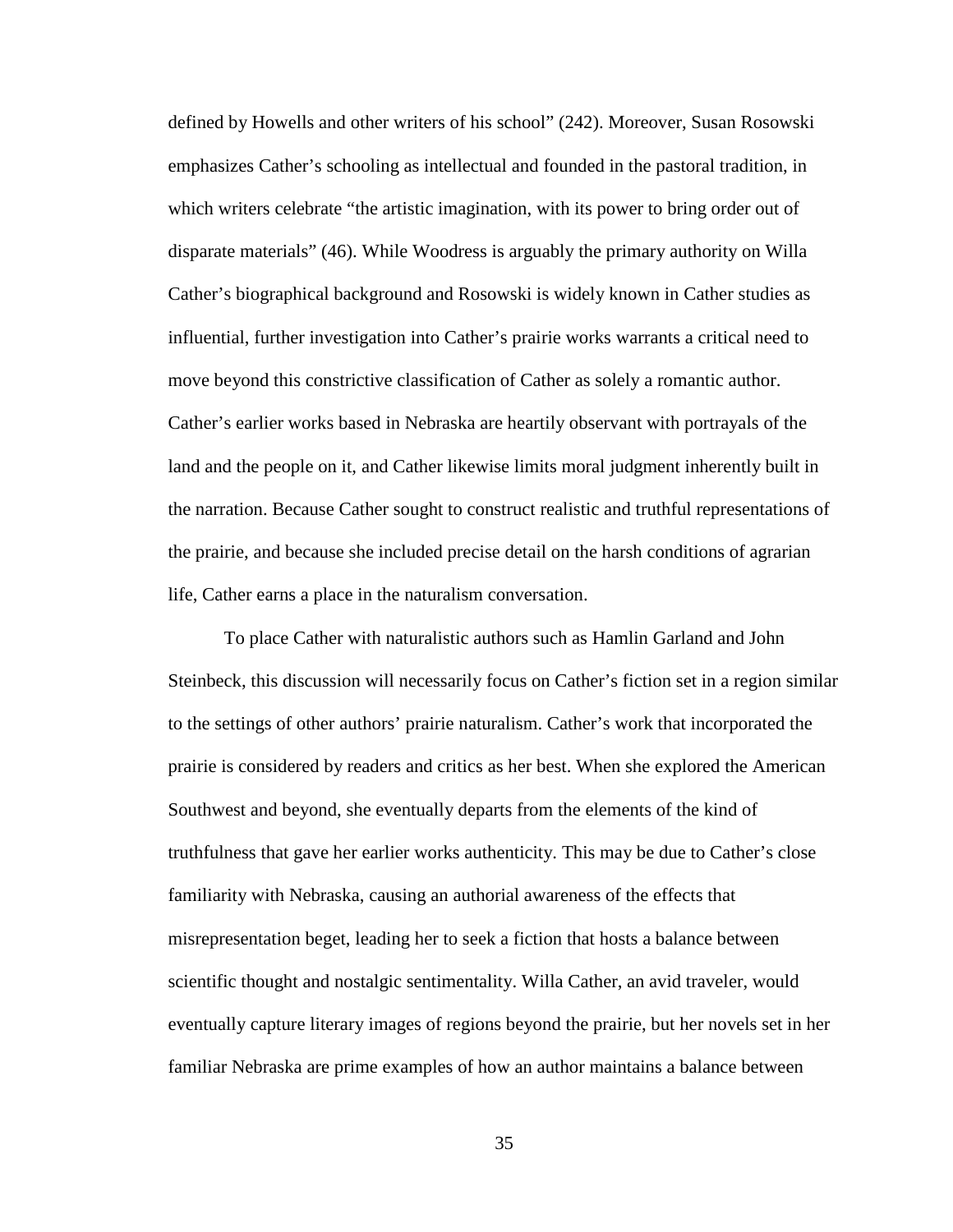nostalgia-based values and representative objectivity in texts that function as scientific inquiry using an objective vision.

Willa Cather was born on December 7, 1873 in Back Creek Valley in Virginia. Although Cather was not born on the prairie, her familiarity with the region began early in her life. When Cather's extended family moved to Nebraska when she was nine years old, Cather's immediate family, fourth-generation Virginians, decided to follow suit.<sup>2</sup> Though Charles Cather, the family's patriarch, was not exactly prepared or elated to move to the Prairie, upon returning from a visit to his relatives in Nebraska he found that his four-story sheep barn had caught fire and was destroyed. Believing that this was a supernatural sign for his family to join the rest of the Cathers in Nebraska, the clan moved to "the Divide," an agrarian region just outside of Red Cloud. Regarding those who lived close to the Cather farm, Willa Cather, in a 1913 interview with the *Philadelphia Record*, explains that they "had very few American neighbors. They were mostly Swedes and Danes, Norwegians and Bohemians" (Bohlke 10). This close contact to immigrants on the Plains, as well as this early move to Nebraska, would undoubtedly impact Cather's future work, as she was clearly well-informed on the issues and challenges that faced her neighbors and her own family. Yet the Cather family farm was short-lived; in 1884, Charles Cather relocated his family into Red Cloud proper where he would open a real estate office. James Woodress suggests that the move was due to Jennie Cather, Willa Cather's mother, growing weary of the isolation inherent in Prairie farm life (43). This, in addition to young Willa Cather's need for proper schooling, caused the family to leave agrarian life when the author-to-be was nearly eleven.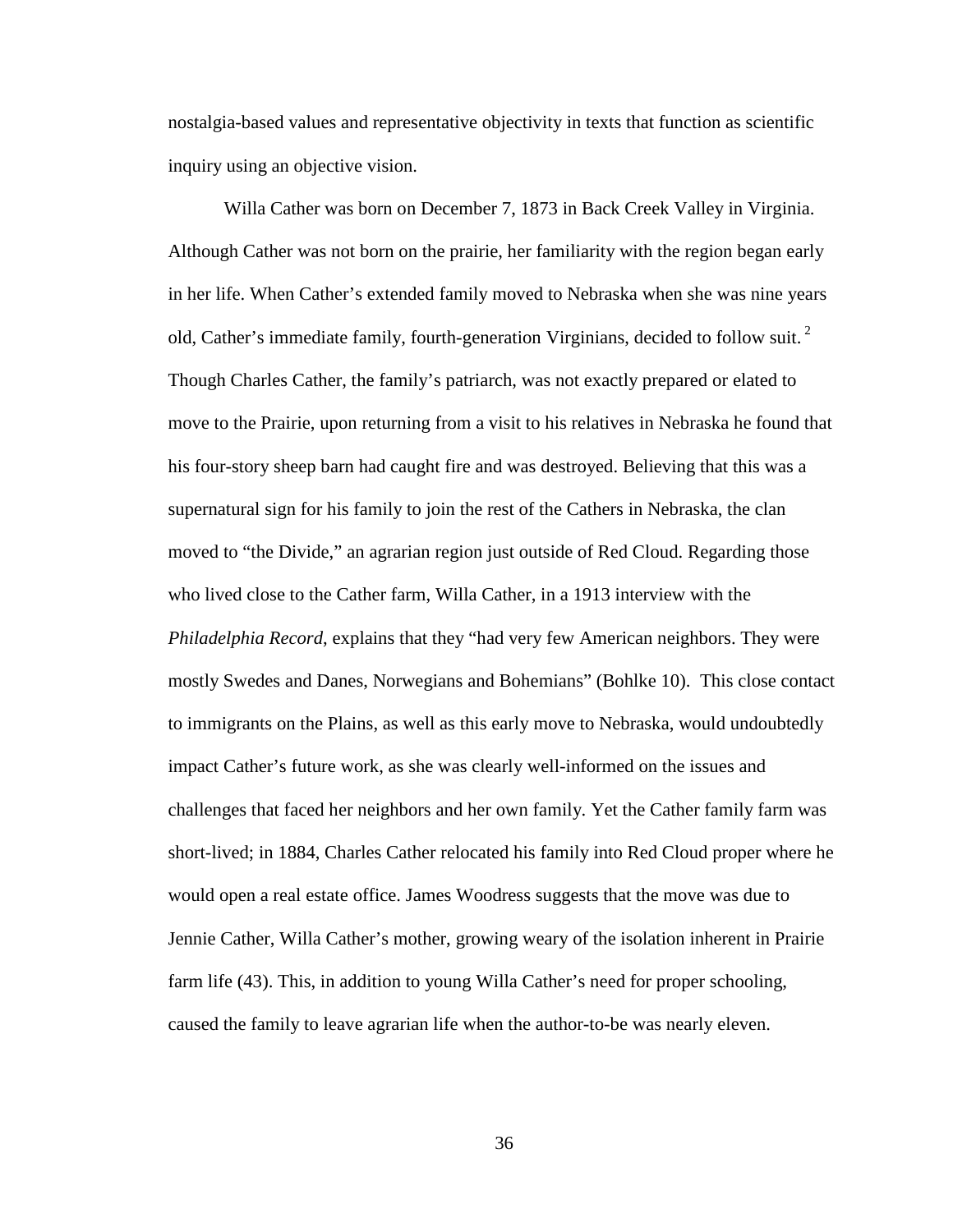After many years of quality education, and a career in daily journalism, Willa Cather began writing poetry and short stories for publication in magazines such as *Harper's Weekly* and *Everybody's*. Cather's experience in journalism and correspondence was not absent in her early writing styles, nor absent from her later theories on literature's inherent purpose and functions. Within these early short stories, we see Cather's first exercises in developing her authorial voice and her practices in naturalism. Though some of her short stories would indeed incorporate the prairie setting, many of her early stories take place in the East, namely New York and Boston, as at this point in her career her interests in travelling were stronger than her impulses to focus on her home state. Two of her short stories, however, are powerful illustrations of life and culture in a Nebraska-like region. Republished in her collection *The Troll Garden*, "The Sculptor's Funeral" and "A Wagner Matinee" specifically portray the American Prairie and juxtapose it, through either character or place, with the intellectually- and aesthetically-grounded Boston. The two stories feature similar themes of the intellectual and cultural drought in agrarian life, but in the two there is a reversal. One includes a return to the prairie from Boston, and the other includes a return to Boston from the prairie. Both convey the young author's emotions regarding the Prairie's views on artistic development, or the lack thereof.

The second story found in *The Troll Garden* collection, "The Sculptor's Funeral" paints various portraits of prairie types in the early twentieth century. Published in 1904, this story arrived at the height of the naturalistic movement. Because of certain authors' presence in the American culture at the turn of the century, it may be that Cather attempted to fashion her works in a style similar to that of Stephen Crane, Theodore Dreiser, Jack London, and Frank Norris, if only to encourage their publication.<sup>3</sup> Like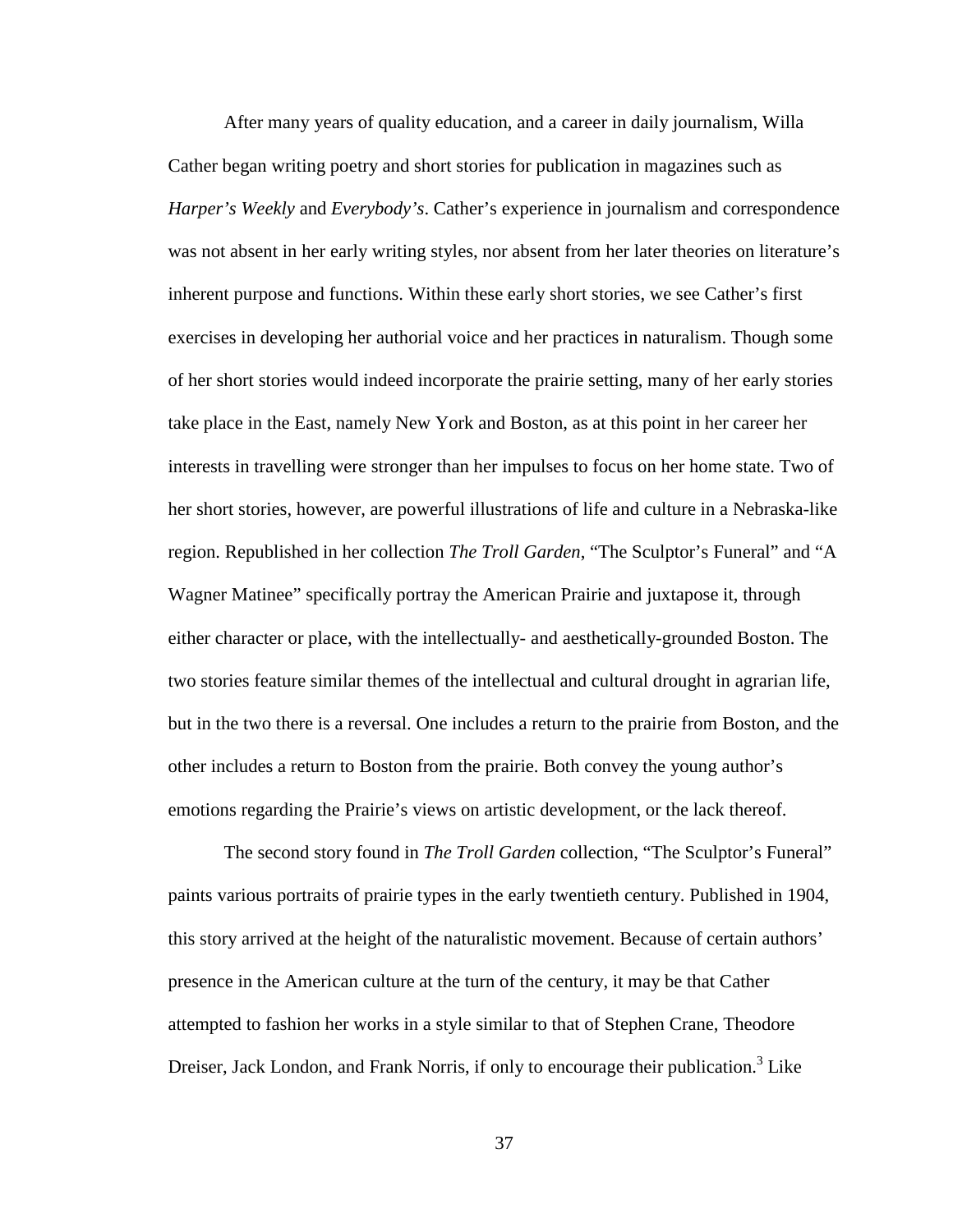other naturalistic works, "The Sculptor's Funeral" is a brief, though solemn, study of the inescapability of heredity, location, and native culture. Set in "a little Kansas town" (57) in the heart of winter, the story opens with local men casually discussing funerals and includes a hearty attempt to capture local color: a character comments that "Jim's ez full ez a tick, ez ushel" (57). Henry Steavens, the man from Boston arriving with Mr. Harvey Merrick, the deceased, quietly laments that none of the departed's family had come to the train station to collect the body. After travelling over frosted country, Steavens comes upon the Merrick household, the exterior of which "was an icy swamp, and a couple of warped planks, extending from the sidewalk to the door, make a sort of rickety footbridge" (63). Overall, Steavens feels that "there had been some horrible mistake, and that he had somehow arrived at the wrong destination" (64).

Inside the residence, a number of characters have gathered to mourn the dead and Cather takes the moment to record the types of people found in the prairie. The women in the residence are tall and generally unattractive: the deceased's mother is a rotund woman with a knobbed nose, deep wrinkles, thick eyebrows, and teeth "large and square, and set far apart—teeth that could tear" (65); his sister, on the other hand, is "flat and angular" (63) with large knuckles. There is also "a mulatto woman, evidently a servant in the house, with a timid bearing and an emaciated face pitifully sad and gentle" (65). The lawyer, meanwhile, "was red as his beard, with features swollen and blurred by dissipation, and a hot, blazing blue eye" (68). The minister is "pale, feeble-looking," while the real estate agent has "a smiling, hypocritical face" (74). These moments of characterization function as snap-shots of the common folk; their flippant attitudes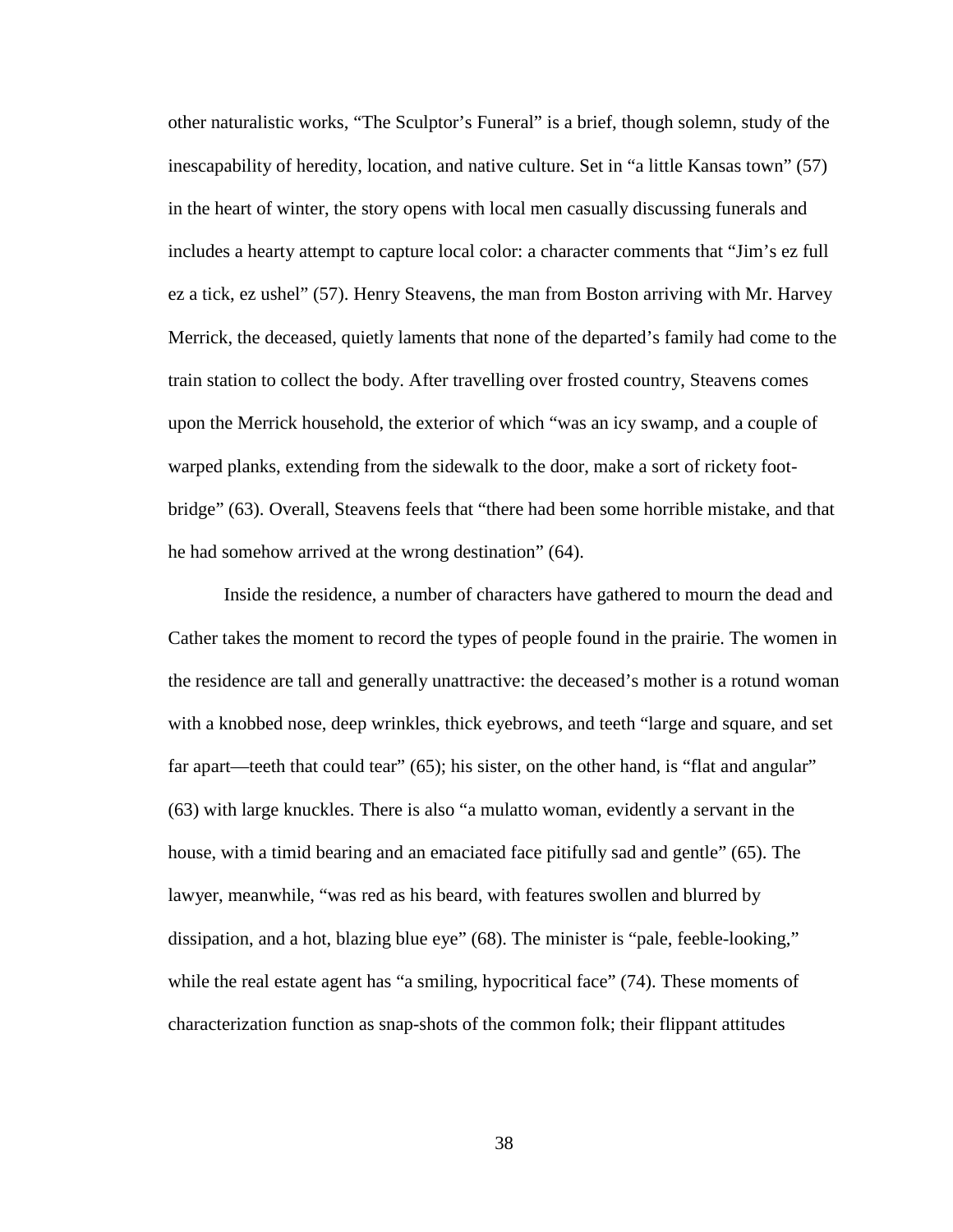toward the deceased Merrick, as well as their evident misplacement of emotional priorities, are chilling messages about how the plains culture copes with social anomalies.

Juxtaposed with Harvey Merrick's life, the lawyer Jim Baird, unlike the rest of the people inside the Merrick house, is well-educated and sympathetic toward the dead artist. He attempts to convince that he and Harvey simply yearned to please and impress their neighbors and family members: "Harvey Merrick and I went to school together, back East. We were dead in earnest, and we wanted you all to be proud of us some day. We meant to be great men…I came back here and became the damned shyster you wanted me to be" (81-82). Though Harvey, a genuine artist and teacher, lived a respectable life, the lawyer receives better social recognition solely because of his contributions to the others' benefits, which would gain advantages in keeping a legal contact. The conversations reveal that, despite a speech defending the deceased's way of life and his personal decisions, ones that withdrew him from traditional farm life and consequently from patriarchal reverence, he will forgotten. The only regret attached to the talented sculptor's death is the fact that his father "spent money enough on Harve to stock a dozen cattle-farms and he might as well have poured it into Sand Creek" (75). The story's brutal, cold nature maintains its authenticity as readers realize that Harvey, educated and cultured though he may be, could escape neither his heredity nor his local environment. Ultimately, Harvey could not escape the bonds of his narrow-minded family, or the constrictive boundaries of his Kansas home. Haunting the story's inherent theme, Harvey Merrick gives his pupil, and Cather's readers, one sobering final thought from his death bed: "it rather seems as though we ought to go back to the place we came from in the end" (78).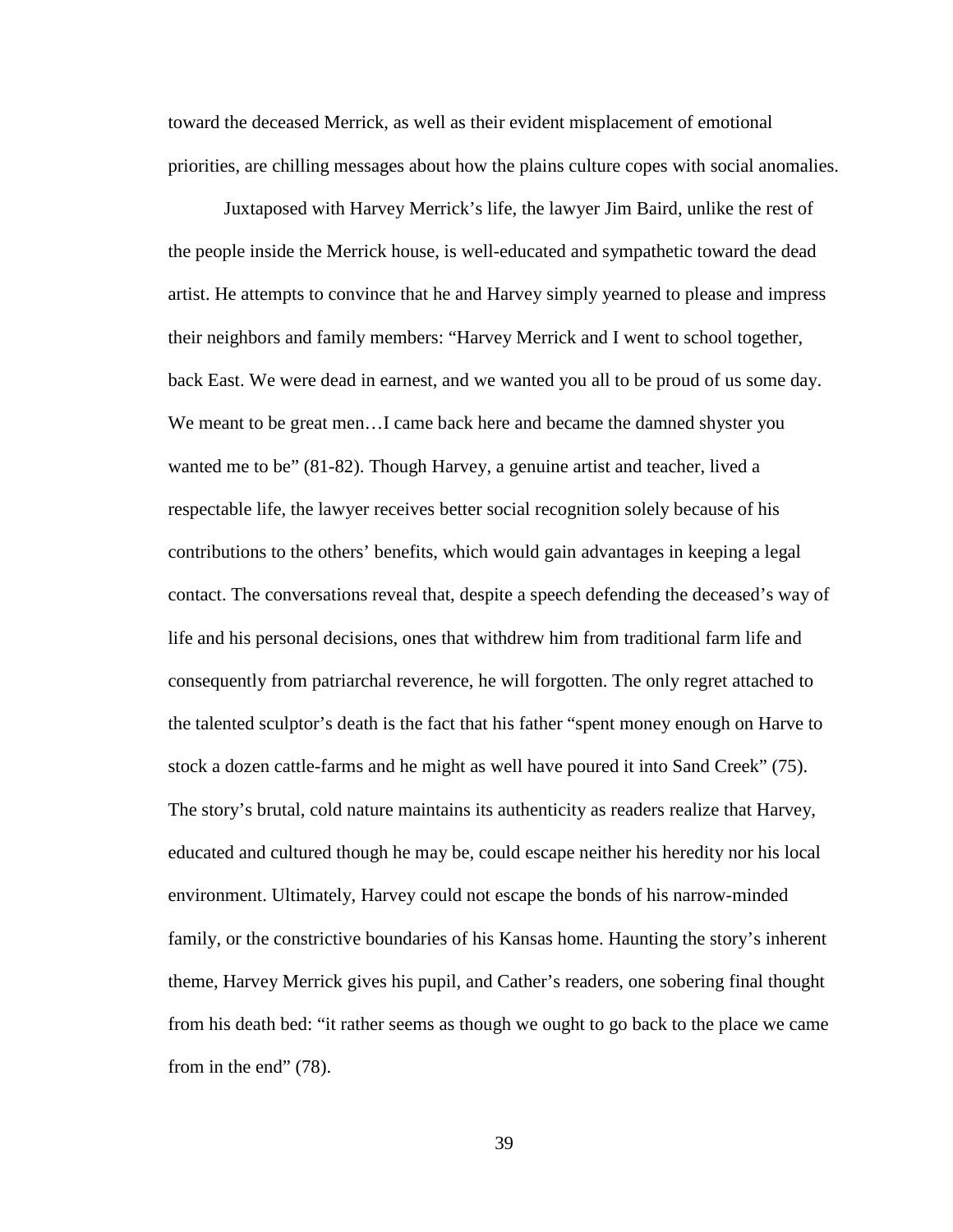Further in *The Troll Garden*, Cather places more emphasis on studying the culturally-barren environment of the prairie, especially when comparing it to the culturally-rich environment of Boston. After marrying a poor man and spending years of life on the prairie, the elderly Aunt Georgiana, who at one point in her life was a skilled pianist, returns to her native Boston to collect a legacy left by a deceased relative. Placing the story in the perspective of a masculine character, Cather uses the first-person voice to recollect the upbringing of a young boy on a homestead in Red Willow County, Nebraska. Young Clark, Georgiana's nephew, had arrived in Nebraska after Georgiana and her husband developed the homestead from a mere cave dugout and the family was no longer drinking water "from the lagoons where the buffalo drank" (198). Georgiana, clinging to her educated rearing, taught the boy how to play piano and read Latin. Her warning, though, that "Don't love it so well, Clark, or it may be taken from you…pray that whatever your sacrifice may be, it be not that" (200), resonates coolly, as Georgiana, years ago a young artist lighting out for the frontier, learned the truth about prairie life, in that it is void of artistic values. Instead of sowing promises of freedom and independence, Georgiana would remain grounded for thirty years, never going further than fifty miles from the homestead (198). Her hands, once tools for melody, were slowly destroyed, "stretched and twisted into mere tentacles to hold and lift and knead with" (206), by the "pitiless wind" and "alkaline water which hardens the most transparent cuticle into a sort of flexible leather" (199).

This wind and water imagery helps develop the story to its climactic final portrait. Once reintroduced to the sentiments resurfaced by musical escape, all within a grand Bostonian concert hall, Georgia sobs to her young nephew, imploring that she does not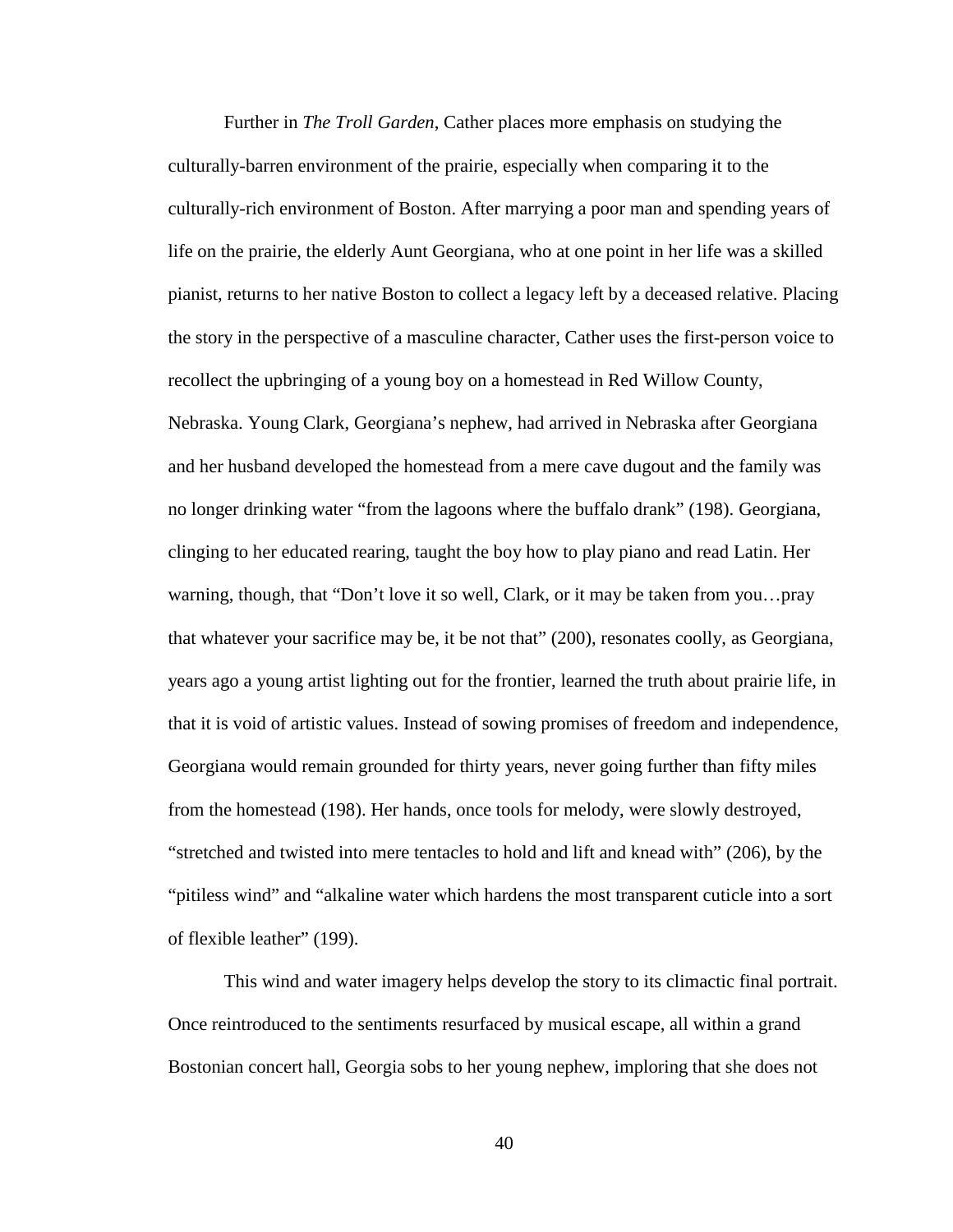want to leave. Clark understands why, and his stark realization finishes the story and bequeaths to the American naturalist canon an unforgettable picture of true prairie life:

For her, just outside the door of the concert hall, lay the black pond with the cattle-tracked bluffs; the tall, unpainted house, with weather-curled boards; naked as a tower, the crook-backed ash seedlings where the dish-cloths hung to dry; the gaunt, moulting turkeys picking up refuse about the kitchen door (210).

Not only does this image entirely deconstruct pre-conceived romantic notions of the Middle West, but it also provides commentary on life on the prairie farm. Even if someone, like Georgiana, were fluent enough in literature and the arts to convey lessons to a youth, it would always be while cooking, ironing, or participating in some other household chore. Instead of anticipating an afternoon of musical appreciation with a dear and distant relative, the plains woman must concern herself with underweight calves and canned fish.

These two short stories, candid though they may be, caused Cather to endure critical resistance akin to what Garland experienced and to what Steinbeck would also confront years later. Following the publication of "A Wagner Matinee," Will Owen Jones, editor of the *Nebraska State Journal* and Cather's advisor, wrote to Cather: "If the writers of fiction who use western Nebraska as material would look up now and then and not keep their eyes and noses in the cattle yards, they might be more agreeable company" (Woodress 177). Dwellers on the plains, it seems, opposed Cather's representations of the region and its people. Cather defended herself with her intentions, which were certainly free of malice and ill-will. Responding to Jones, she claimed that she genuinely intended to pay tribute to the farm women of the plains (Woodress 177-178).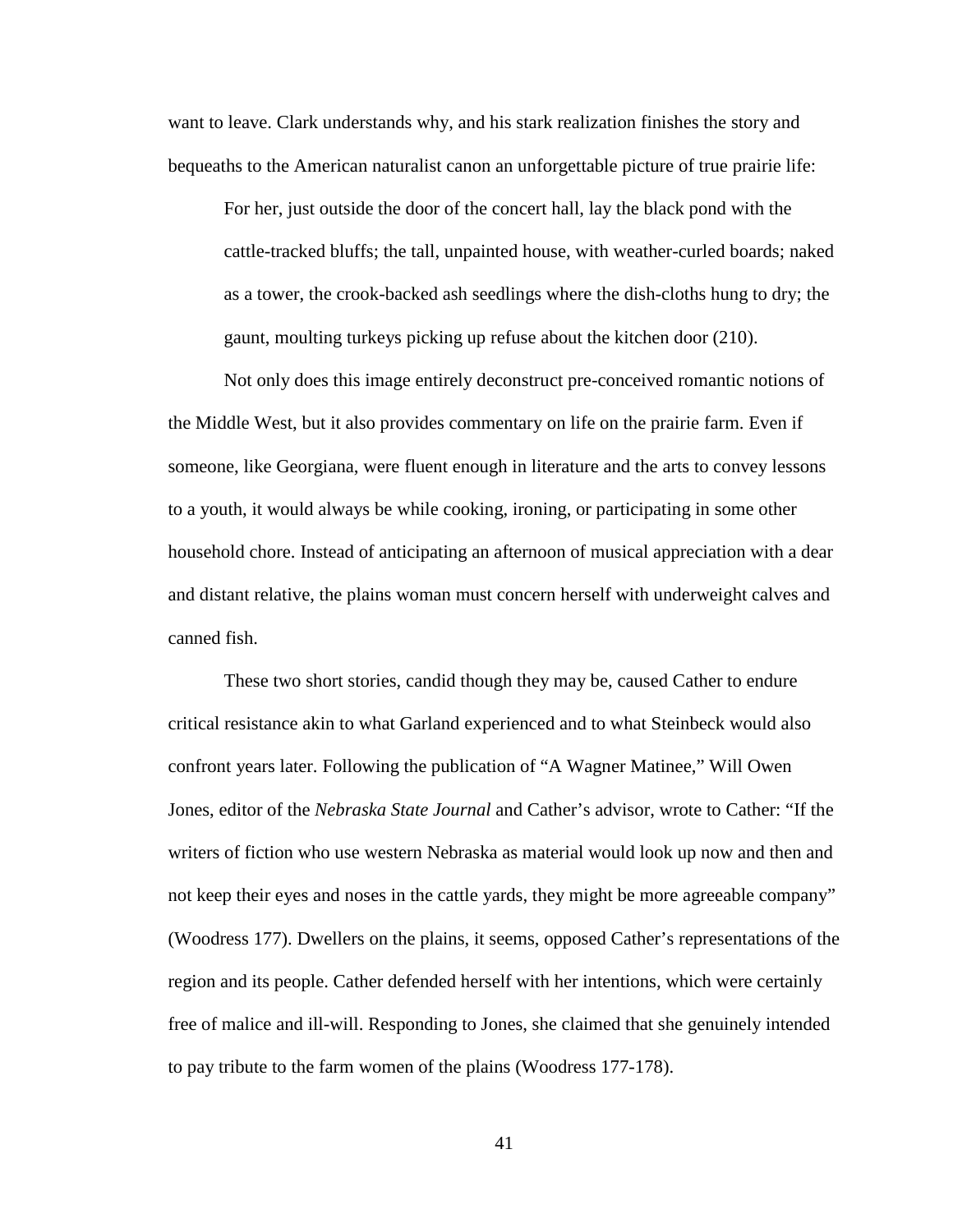Yet Cather still received backlash from both her critics and her family for what they saw as misrepresenting the region. From paraphrased letters, we may note that these opinions affected Cather greatly, though not necessarily instantaneously.<sup>4</sup> In a letter to Jones in March of 1904, she reported that her family was offended by "A Wagner Matinee," as many family members regarded Aunt Georgiana as Cather's Aunt Franc (Woodress 178), and that she did not intend to disparage Nebraska (Stout 17). Contrary to this, in likely the same month as this letter to Jones, Cather stated to her writer-friend Dorothy Canfield Fisher that the story "has stirred up a hornet's nest, led by Will Jones" and that she "will write another and make them even madder" (17). Cather's resolve would be fleeting; following the publication of the story collection, she wrote to Witter Bynner, a Harvard-graduated poet working as an editor at *McClure's*, that she recognized the grim nature of her stories, though they, especially "A Wagner Matinee," were based on memories from the Cather Ranch in Nebraska, which, in its first years, were bleak and spotted with neighbor suicides (Stout 19). Cather was conflicted: how was she to write representative images of her prairie yet still incorporate stylistic elements that would make them her own? These two stories are stylistically similar to those of Hamlin Garland, whose fiction Cather considered a "sort of rot" (Gustafson 11). Could it be that these early stories' bitter portrayal made Cather uneasy in establishing a unique voice, one that reflected Cather as truthfully as she wanted to reflect her prairie?

As for the critics' reception of *The Troll Garden*, the consensus split between mild appreciation on the one hand and distaste for an unbalanced picture of the plains on the other.<sup>5</sup> Though the collection earned popular and critical attention, it was not enthusiastic enough to take her book to a second printing. By 1905, the naturalist tide was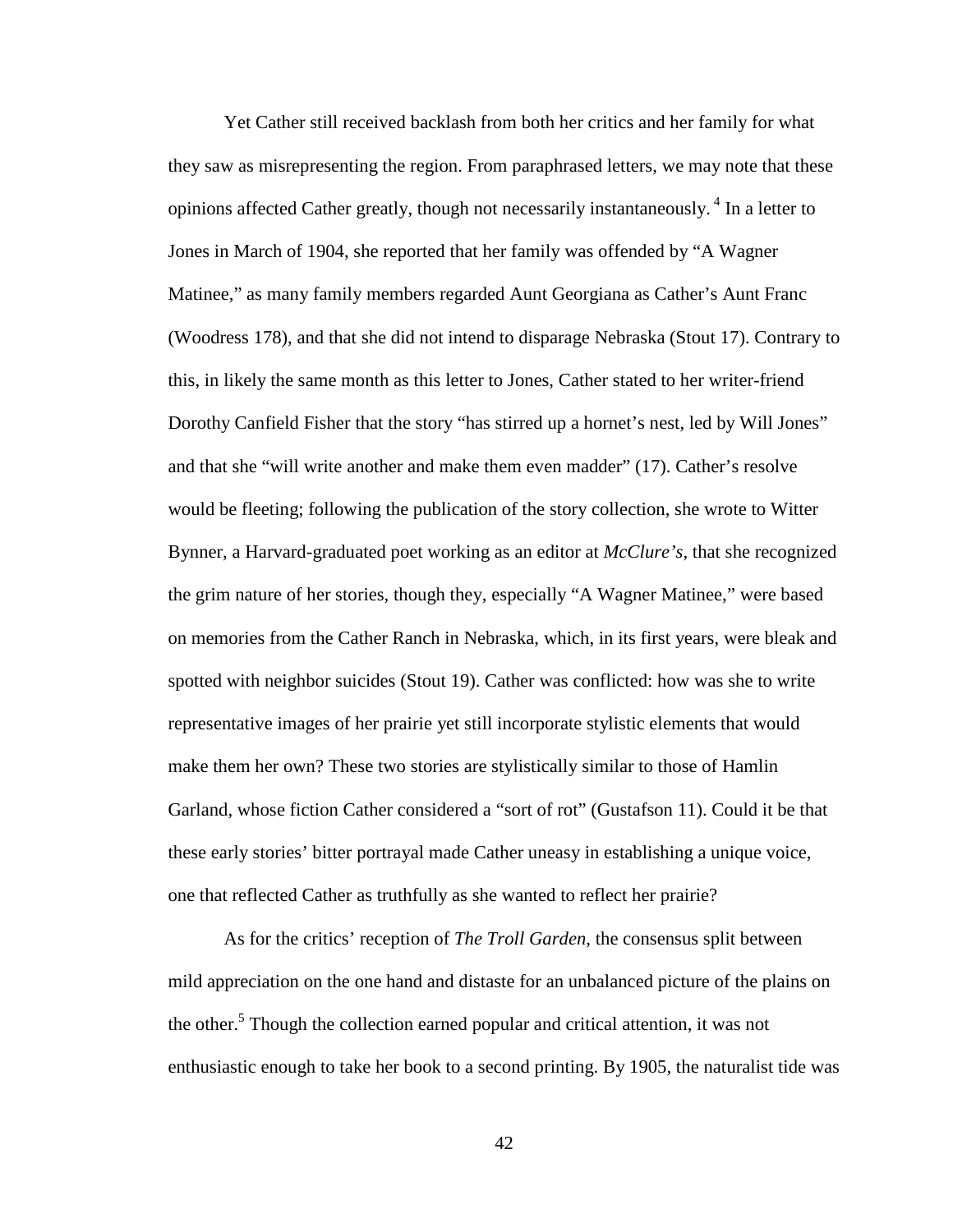beginning to wane, and Cather's naturalist attempts had been less successful than she had originally planned. Though six years later the collection would receive a renewed appreciation, Cather would return to "A Wagner Matinee" to substantially soften its impact, and, much later in her life, she would withdraw the rights for reprinting "A Sculptor's Funeral" due to her own feeling that it was an unfair and ineffective representation of the prairie and prairie towns (Woodress 176). Forced to return to teaching after the lackluster critical and commercial response to her first collection, Cather must have been frustrated and disheartened. She soon gained recognition once more in 1912 with her first novel *Alexander's Bridge*, set in Boston and London, far from the harsh environment and reception of the prairie, but she would still struggle to earn respectable credit from readers and reviewers.

In a 1913 interview with the *Philadelphia Record*, Cather candidly admits that "it is always hard to write about the things that are near to your heart, from a kind of instinct of self-protection you distort them and disguise them" (Bohlke 11). Despite her careful avoidance of this emotional distortion to depict a realistic image of aging and death in the Plains, and despite the national acclaim awarded to Cather and her talent, the two stories were not wildly accepted by those from Cather's home. Due to the native backlash against her grim depictions of prairie life, Cather felt that her short stories representing the prairie "were so poor that they discouraged me" (11). From this, she explained: "I decided that I wouldn't write any more about the country and people for which I had such personal feeling" (11).

Cather's change of heart came after becoming acquainted with Sarah Orne Jewett. The two authors met in 1908 while Cather was working for *McClure's* (E. Smith 476),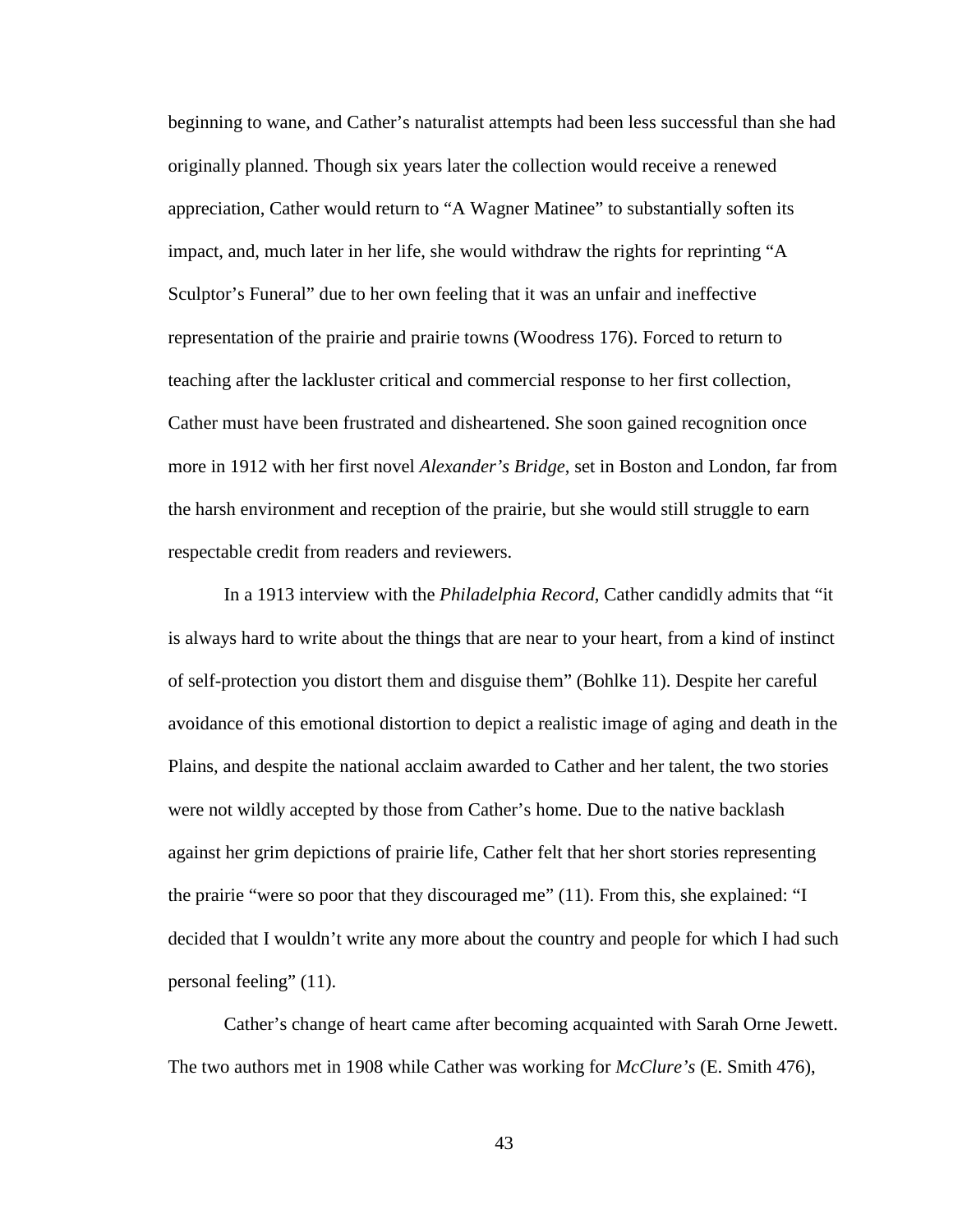and though Jewett would pass away in June of 1909, the time they spent together would inevitably influence the developing writer. While Cather expressed her concerns with pausing or stalling her career and talent due to periods of little to no productivity, Jewett urged her to take time for introspection and reflection (477). What's more, in a letter to Cather, Jewett, who herself contributed greatly to the development of the regionalist movement, advised: "I want you to be surer of your backgrounds—you have your Nebraska life" (477). Jewett also encouraged Cather by writing, "one day you will write about your own country. In the meantime, get all you can. One must know the world *so*  well before one can know the parish" (Woodress, 223). This short but powerful friendship inspired Cather to return to that which she knew best, leading her to return to the prairie for a realistic setting. When drafting *O Pioneers!* Cather would again make use of naturalist elements, yet now with a balance that matched her drive to write. This newer version of naturalism would consequently satisfy both her family and her critics, but, more important to Cather's idea for the purpose of her fiction, she would create a new avenue of naturalism, one that incorporated an appreciation of beauty and a recognition of the spiritual, along with the truthful representation of the material and the true physicality of a particular region.

*O Pioneers!* began as two separate short stories: one, "The White Mulberry Tree," concerned a couple's affair and untimely death; the other, "Alexandra," followed a woman striving to maintain the farm following her husband's death. The former's conception, as well as both stories' merger, occurred while Cather spent five weeks in Red Cloud in 1912 (Woodress 231). By expanding "Alexandra," as well as making the character unwed and much younger, Cather connected both stories by designating Emil,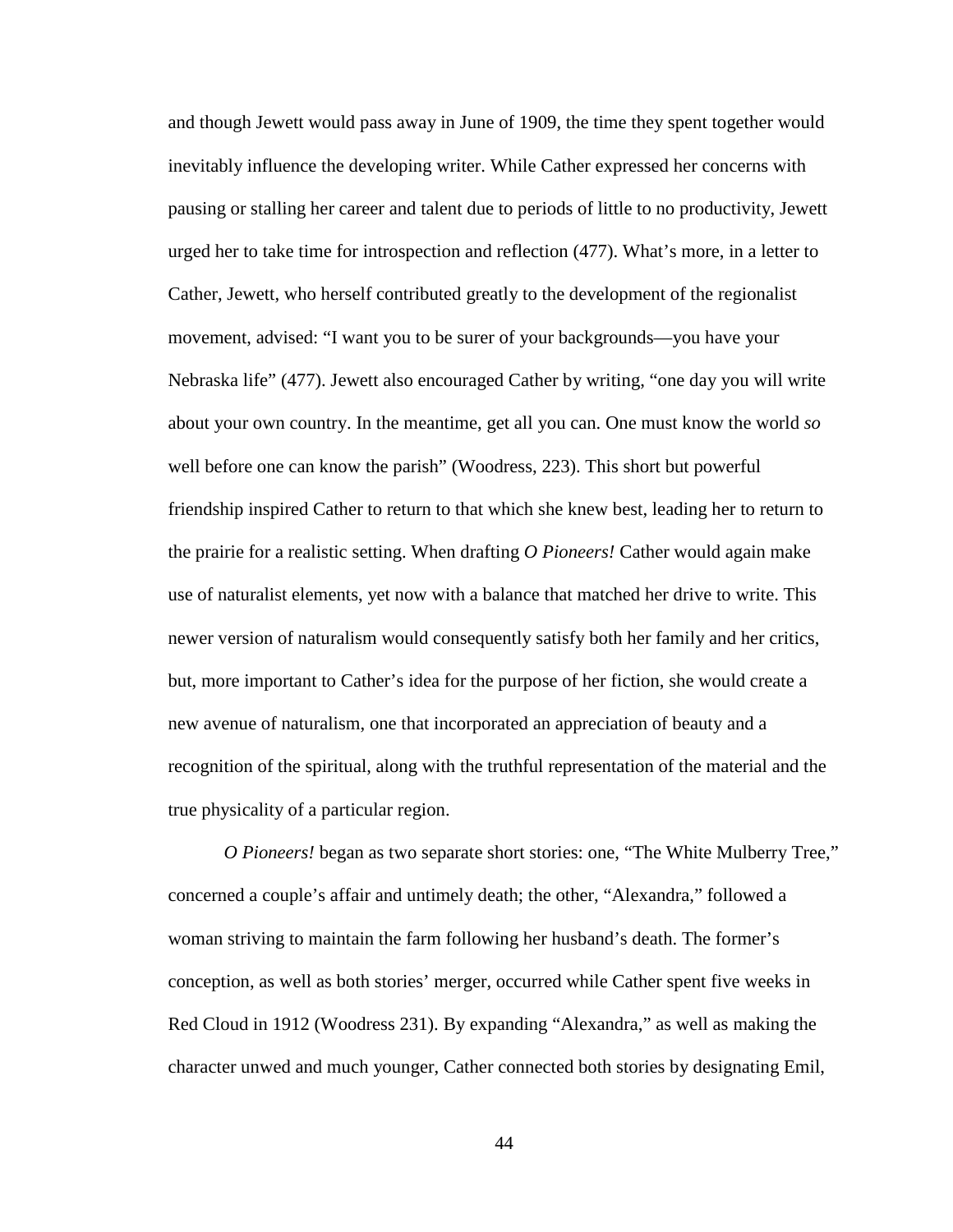the young man in the affair, as Alexandra's young brother. Cather finished the novel in Pittsburgh and gave it to Houghton Mifflin for publication in 1913 (Woodress 237). With this novel, Cather expands her practice of realistic portrayals of the prairie as seen in short stories such as "The Bohemian Girl" and "On the Divide," and furthermore attempts to find a balance between naturalism and transcendentalism.

Alexandra Bergson, the first main character of the novel, is primarily rational; the impulses of economic survival on the plains drive her to successfully manage a farm. Unlike the other feminine characters surrounding her, "she had never been in love," and, even more important, "she had never indulged in sentimental reveries" (205). Against her brothers' desires, she controls the farm after their father's death, whose passing was a relief to the Old-World farmer who "was quite willing to go deep under his fields and rest, where the plow could not find him" (13). Though Alexandra achieves financial success, the familial and personal aspects of her life suffer as a consequence of her devotion to work. Her brothers demonstrate strong resistance to their sister's patriarchalchallenging power, her decisions to hire immigrant workers, and her choice in allowing Carl Linstrum, a roving artist and Alexandra's alleged lover, to live with her at her farm.

The novel's five-part structure begins with "The Wild Land," the chapters of which illustrate the commonalities of the prairie. Though the Bergson family succeeded with relative prosperity for the first three years after the father's death, there "came the hard times that brought everyone on the Divide to the brink of despair; three years of drought and failure, the last struggle of a wild soil against the encroaching plowshare" (25). Because of failed crops and total losses of investments, "farmers who were already in debt had to give up their land." In this picture of economic failure caused by natural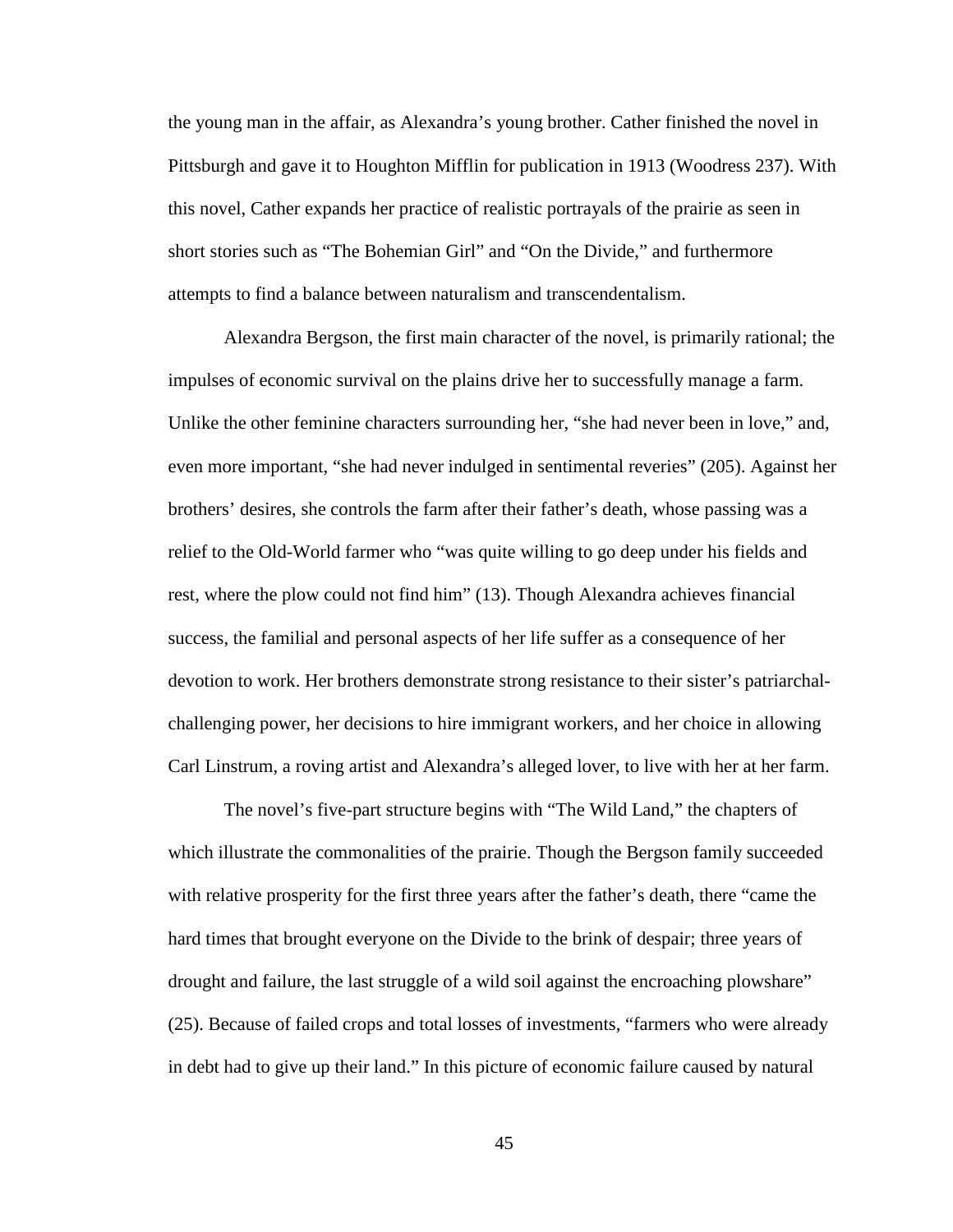force, Cather draws upon an entirely-settled and established urban setting, Chicago, for comparison. The Bergson uncle, Otto, owns a bakery shop in Chicago, in which the "Bergson boys, certainly, would have been happier" (25). Instead of battling environmental powers, the boys could have had "a steady job, a few holidays, nothing to think about." In short, instead of consistently vying for survival, the family could have lived comfortably in a developed and urbanized region. There is a small exodus out of Hanover, leading all of the American-born settlers oftentimes to the urban comfort of Chicago. This notion, of course, contradicts the images of Chicago popularized eternally by naturalist Theodore Dreiser, but the essence of Cather's argument rings true: "It was no fault of their own that they had been dragged into the wilderness when they were little boys" (25).<sup>6</sup> The current Bergson generation, brought to the prairie by the father whose death immobilizes the mother and, by extension, everyone else, did not choose to be in the prairie nor could they leave the prairie; consequences of familial decisions ground them in discomfort and toil.

The second part of the novel, "Neighboring Fields," is substantially softer than its preceding counterpart. Following chapters of inescapable work and failure driven by natural and familial forces, Cather inserts transcendental elements into the novel through her style. Instead of portraying Alexandra as subject to uncontrollable, exterior forces, as well as a farmer chained to the land through familial obligations, she now has a bond with the environment, as "it is in the soil that she expresses herself best" (43). Alexandra grows increasingly comfortable as she manages her farm, hiring immigrants to help cultivate her crops. The second part of the novel introduces narrative elements that become the chronicle of an illicit romance, significantly marginalizing the emphasis on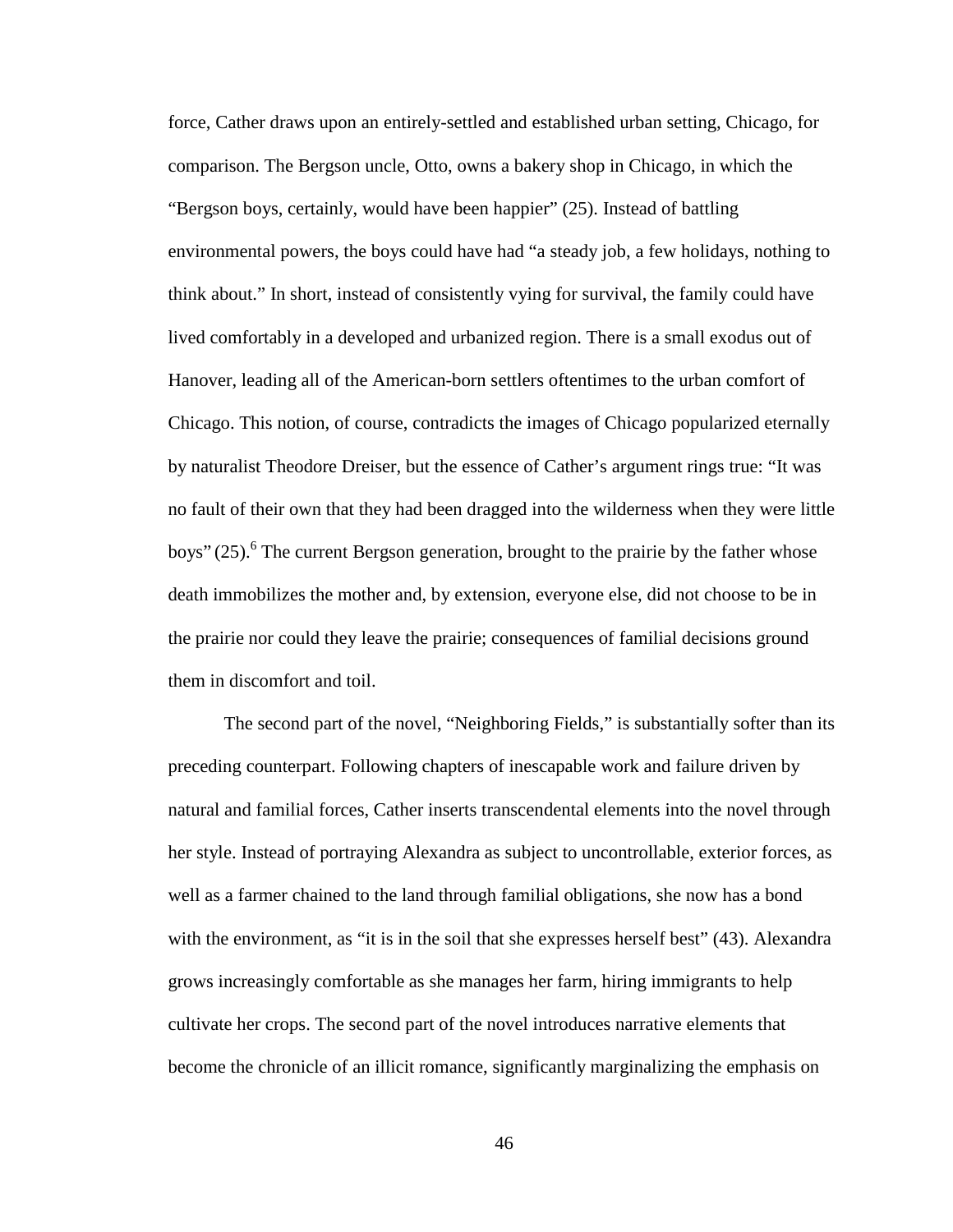Alexandra's survival. With Alexandra portrayed as economically well-established, the second storyline continues with little interruption. This new storyline's conclusion eventually brings one of the major points of naturalistic theory in the novel, enveloping much of the novel's focus. Consequently, Alexandra falls from the narrative attention, with the resulting de-emphasis of the naturalistic qualities in the novel.

 Naturalistic works tend to avoid the inclusion of a forthright hero, as heroic figures in the classical vein are not typical in life. Alexandra stands as a potential heroic figure but ultimately cannot meet the criteria of a classical hero. Though Alexandra certainly has admirable qualities, such as dedication to work and compassion for strangers and familiar people alike, she ultimately cannot meet the responsibilities of maintaining her community and her family. The character has very little control over her fate and decidedly less control over the fate of others, and her attempts in rescue either fail or never commence. In the case of rescuing her brother, she is too late in recognizing the illicit situation occurring in front of her; in the case of rescuing Frank Shebata, she cannot overcome the rooted institution of the law. Cather uses Alexandra as a symbol of divided values, as, despite her evident affection for her family, nearly the entire unit separates: in the case of her brothers Lou and Oscar, a fear of social misunderstanding drives them away from their beloved sister; in the case of her brother Emil, sexual drive leads him to his death. Alexandra cannot overcome exterior forces of society and psychological reaction to salvage those surrounding her. Naturalistic theory's purpose of objectivity and scientific reasoning would demote *O Pioneers!* as a candidate for its canon should Alexandra's composition be solely that of the prairie hero. Instead of creating a prairie hero, then, Cather created a heroic prairie woman whose admirable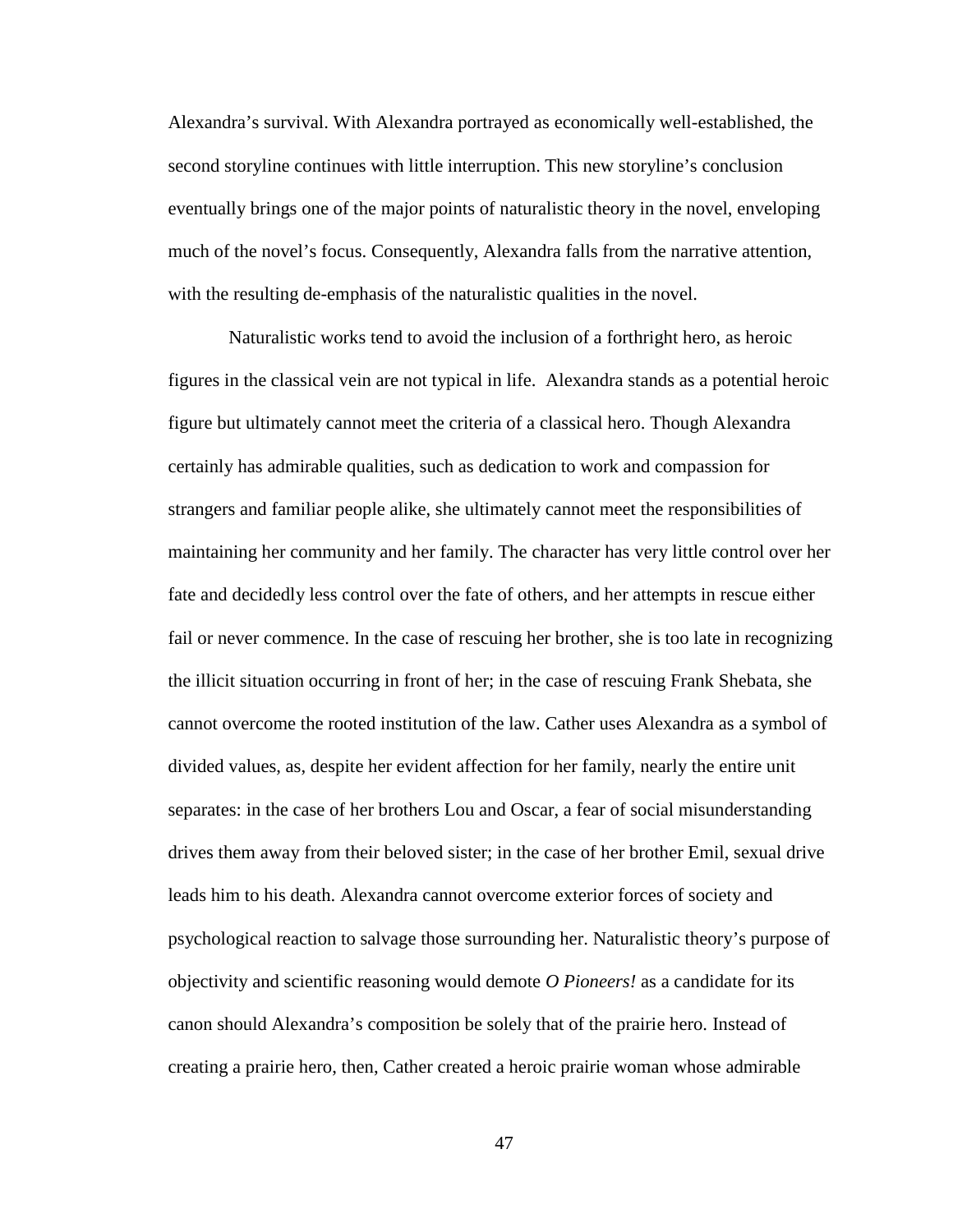qualities lead her to success but despite her efforts cannot bring her to the rescue of her family or community.

Alexandra is depicted as a master over the land, but is Alexandra successful because of her work ethic or through natural coincidence? To illustrate Cather's position on effort as the key to environment-mastery, a comparative study with Amédée Chevalier's farm may prove to be useful. Amédée, who began as an amorous youth eager for passion and an idyllic farm, complete with a wife and children, is relatively successful as a farmer, though his wife, Angélique, expresses minute financial concerns: "I hope he can rent [the new wheat header] to the neighbors, it cost so much" (124). In portraying Angélique, though, Cather uncharacteristically presents an ironic instance of foreshadowing. Discussing the health of her husband, Angélique says to Emil that the man should be resting inside rather than working in the field, but she says this with a distinct hint of pride in her husband's dedication. For "Angélique did not speak with much anxiety, not because she was indifferent, but because she felt so secure in their good fortune" (124). Above all, she had the confidence that "only good things could happen to a rich, energetic, handsome young man like Amédée with a new baby in the cradle and a new header in the field." This overexertion of effort, driven by the selfimposed work ethic, kills Amédée in the form of a ruptured appendix.

The example of Amédée, who is clearly mortal, proves that Cather did not completely abandon naturalism's indifference theory or the belief that the land's ambivalence does not actively support or harm the humans who live on it. Amédée's fate demonstrates that he is subject to biological deterioration and death brought about by great effort. Though Alexandra's farm may be a paradigm of successful farms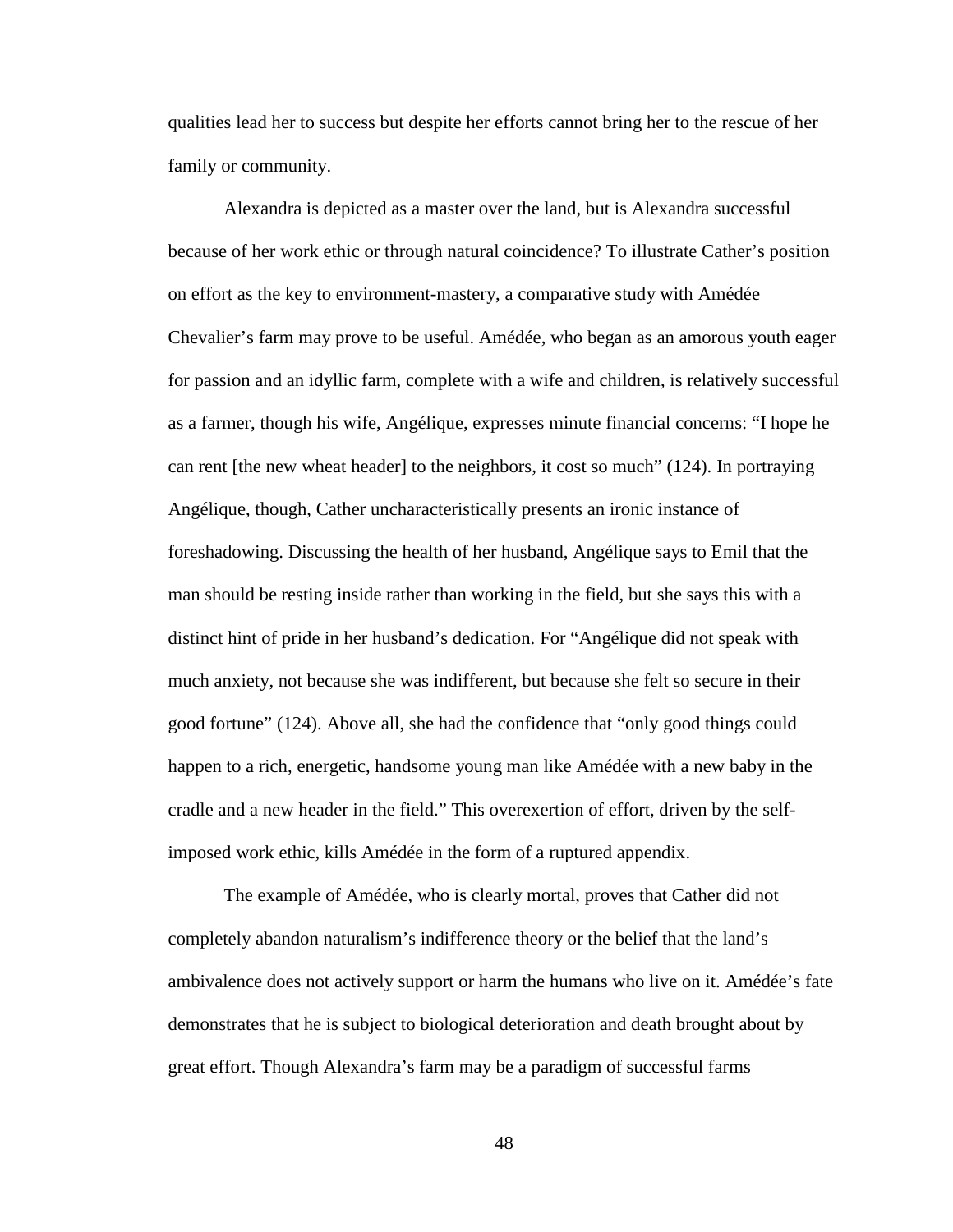dualistically functioning as means of income and personal expression, Cather makes it clear at the conclusion of the novel that "We come and go, but the land is always here" (158). *O Pioneers!* demonstrates that the prairie cannot be maintained, controlled, or dominated by one figure; instead, the prairie indifferently hosts multiple figures whose destinies are determined first by their heredity and place of origin and second by their social standings.

Unlike the environmentally-involved concerns of Alexandra and other farmers, the case of Emil Bergson and Marie Shebata focuses on the social aspects of the novel. The relationship between the two characters challenges the standard structures of morality in the community as the two seek to satiate their passion regardless of social constraints and the traditional structures of marriage. Like they do with their sister, the Bergson brothers have a cool relationship with Emil. Furthermore, in their view his educational and romantic drives make him a lesser man. Upon finding the two, Frank Shebata, Marie's sour husband, bloodily murders them in an emotional and irrational rage. He is then imprisoned regardless of his repentance, and even Alexandra's forgiveness and attempts at pardoning him cannot reverse the expected result of going to jail. These two characters cannot regain control over these aspects of their lives, as the institution of the law, and perhaps even common sense, holds Frank in prison to serve for his crimes.

Additionally, though they are but marginal characters compared to the Alexandra and Emil stories, Oscar and Lou Bergson assume a crucial role. Their perspectives are the normative vision typical of the Prairie people. They are, then, figures of the social determinism that affects all characters in the novel. Their disapproval of a woman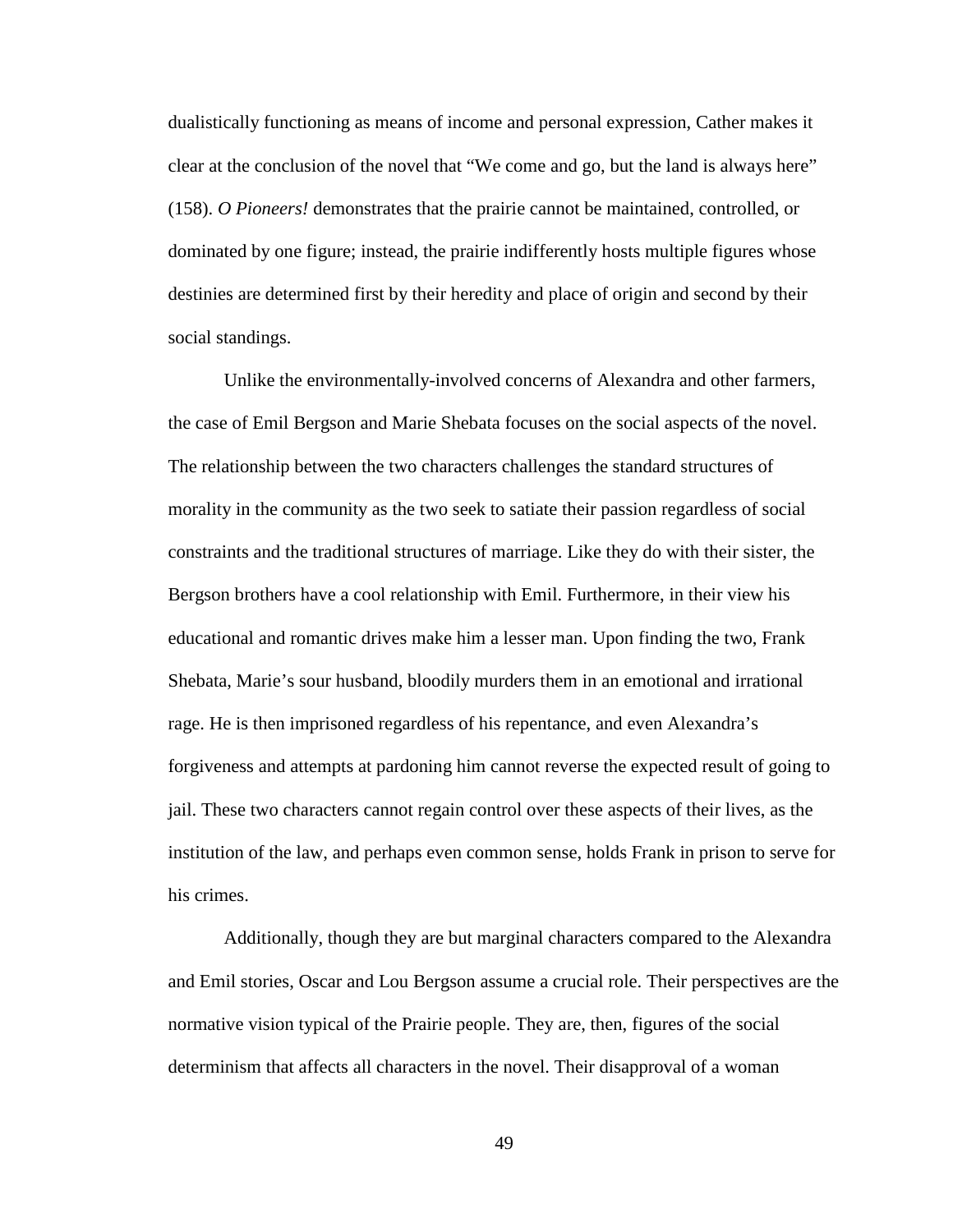managing a farm drives them to an emotional and physical distance from their sister, who insists on allowing an unmarried man to stay at her house and hiring immigrants from the Old World to help with the farm work. The brothers' disliking of the immigrants, representative of the rest of the small society in Hanover, causes the immigrants to face supplementary social challenges as they attempt to assimilate into the Nebraskan culture. The brothers' disapproval of their younger brother's hunger for education, experience, and women leads them to assume a superior air around Emil, who seemingly will never meet their standard for consideration as a strong prairie man. Through these two Bergson brothers, Cather establishes typical prairie sentiment of social standing and relations.

Cather would again renew her skills in mingling the deterministic with the romantic in her next prairie novel, *My Ántonia*. The work extends more precise detail on the immigrants' situation in the prairie, more exact than the detail in *O Pioneers!*, and, while still generated in part by Cather's memories of her childhood, presents what seems like a more honest depiction of common prairie lives and burdens. Indeed, Cather still demonstrates no reservation in incorporating modes of romanticism that male contemporaries, such as Norris or London, avoided in their naturalistic works depicting specific regions of the West and the Klondike. Yet this sentimentality also helps readers establish a closer connection to the immigrant farmers and farm workers and helps to portray the exact predicaments constituting their efforts to survive in an unforgiving environment, both naturally and socially. In the tradition of naturalists like Hamlin Garland, Cather creates a genuine portrait of a type of people living at a specific point in time in an equally specific space. Changing the tradition of other naturalistic works, such as Norris's *McTeague* or London's "To Build a Fire," Cather incorporates moderate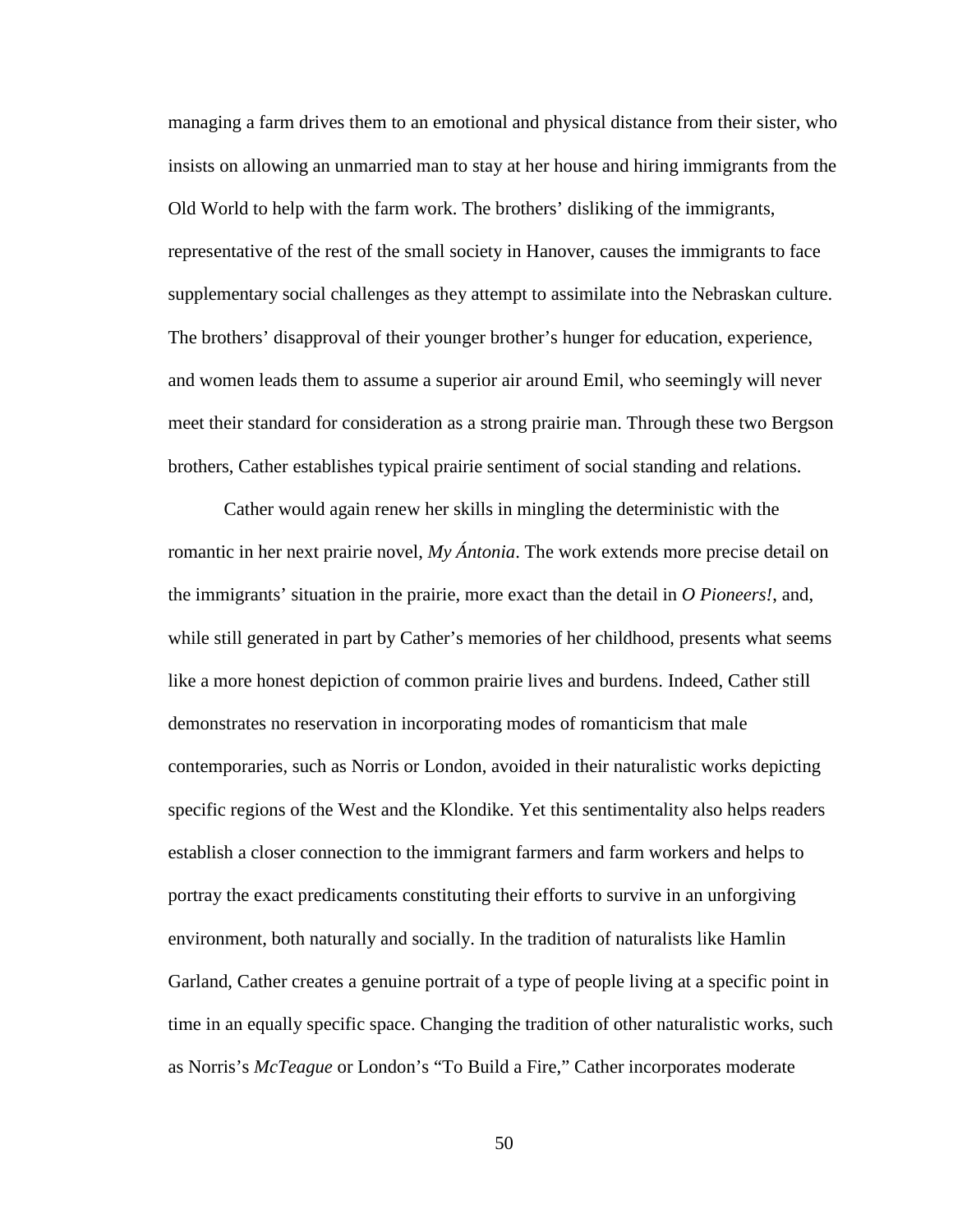sympathy for her characters, moderate enough not to disrupt the theory of objectivity that aids in the portrayal of a particularly difficult existence.

After a six-month sojourn in Nebraska in 1916, a sojourn spent primarily visiting neighbors and family with little room for writing, Cather began work on *My Ántonia* in New York (Woodress 284-285). Just as she presumably did for her earlier short stories, Cather utilized family or friends from the prairie as models for her characters. In returning to Nebraska, she visited a friend whom she knew in her childhood known as Annie Pavelka, married with ten children. Annie, like many of Cather's Nebraska contacts, was of Eastern-European descent. In *My Ántonia* Cather attempts to capture the lives, cultures, and challenges of the Old World meeting the New World prairie.

In *O Pioneers!*, the immigrant farmers functioned more as material to help develop the overall setting of the Prairie and were not necessarily pertinent to the stories of Alexandra and Emil. Still, Cather admired her incorporation of Swedish farmers into the novel, because, "At that time, in 1912, the Swede had never appeared on the printed page in this country except in broadly humorous sketches" (Pers 15). Instead of creating a humorous image of the Swede, one in which he cannot pronounce certain consonants and exaggerates his physical strength, Cather creates an image of an individual homesick for the Old World but aware that he cannot return. The Swede, then, must find the balance between survival and assimilation with nostalgia and longing for a land which drove them away, either for financial or social reasons. The primary example of the Old World immigrant in the novel is Alexandra Bergson's father, who endured frozen cattle, horses with broken legs, pigs ill with cholera, and, of course, failed crops. In addition to these agrarian tragedies, Bergson lost two sons to childhood illness. When Bergson finally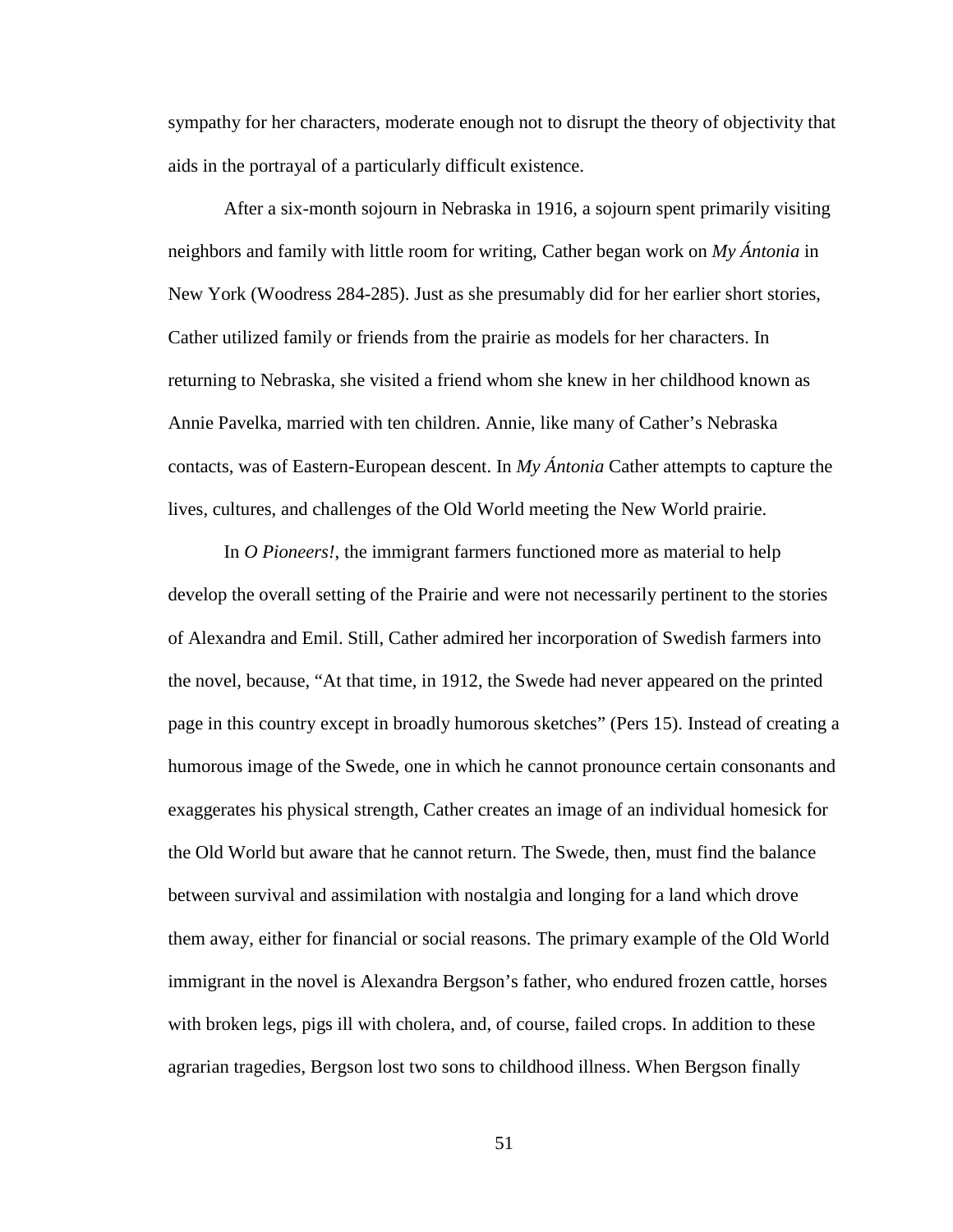managed to climb out of debt, he dies. The second example of immigrants on the prairie is Ivar, known as "Crazy Ivar" to many of the Hanover residents. Ivar is a prime example of the immigrant Other, who is "despised because I do not wear shoes, because I do not cut my hair, and because I have visions" (47). His resistance against assimilation into standard prairie culture stirs suspicion. Many want to put him in an asylum. Through him Cather explores a key trait in prairie culture: "The way here is for all to do alike," Ivar claims, and that "if a man is different in his feet or in his head, they put him in the asylum" (47). Indeed, Cather painted an honest image of the immigrant in the prairie. Yet this image is secondary to the construction of Alexandra and the deconstruction of Emil and Marie. Conversely, with *My Ántonia*, Cather restructured and paced the plot so as to allow a greater image of the immigrant, one with far more detail.

The primary examples of immigrant life in the plains comes through Ántonia and the Shimerda family. In chapter three, the novel's first-person narrator Jim Burden meets the new Bohemian neighbors living near him. Here, Cather takes the opportunity to introduce characters who are disenchanted with the West as well as to deflate the mythic West. Young Jim Burden waits with eager anticipation and imagination "to see what lay beyond that cornfield," but much to his chagrin "there was only red grass like ours, and nothing else" (15). The immediate gossip surrounding the first Bohemian family to Black Hawk, which once again can be considered a spatial equivalent to Cather's Red Cloud, involves their financial affliction caused by linguistic and cultural differences. The Shimerdas, evidently, paid "twenty dollars for [an] old cookstove that ain't worth ten" and bought oxen and "two bony old horses for the price of good workteams" (16). For the Shimerdas, who experience a deflation of both the mythic West and the glorified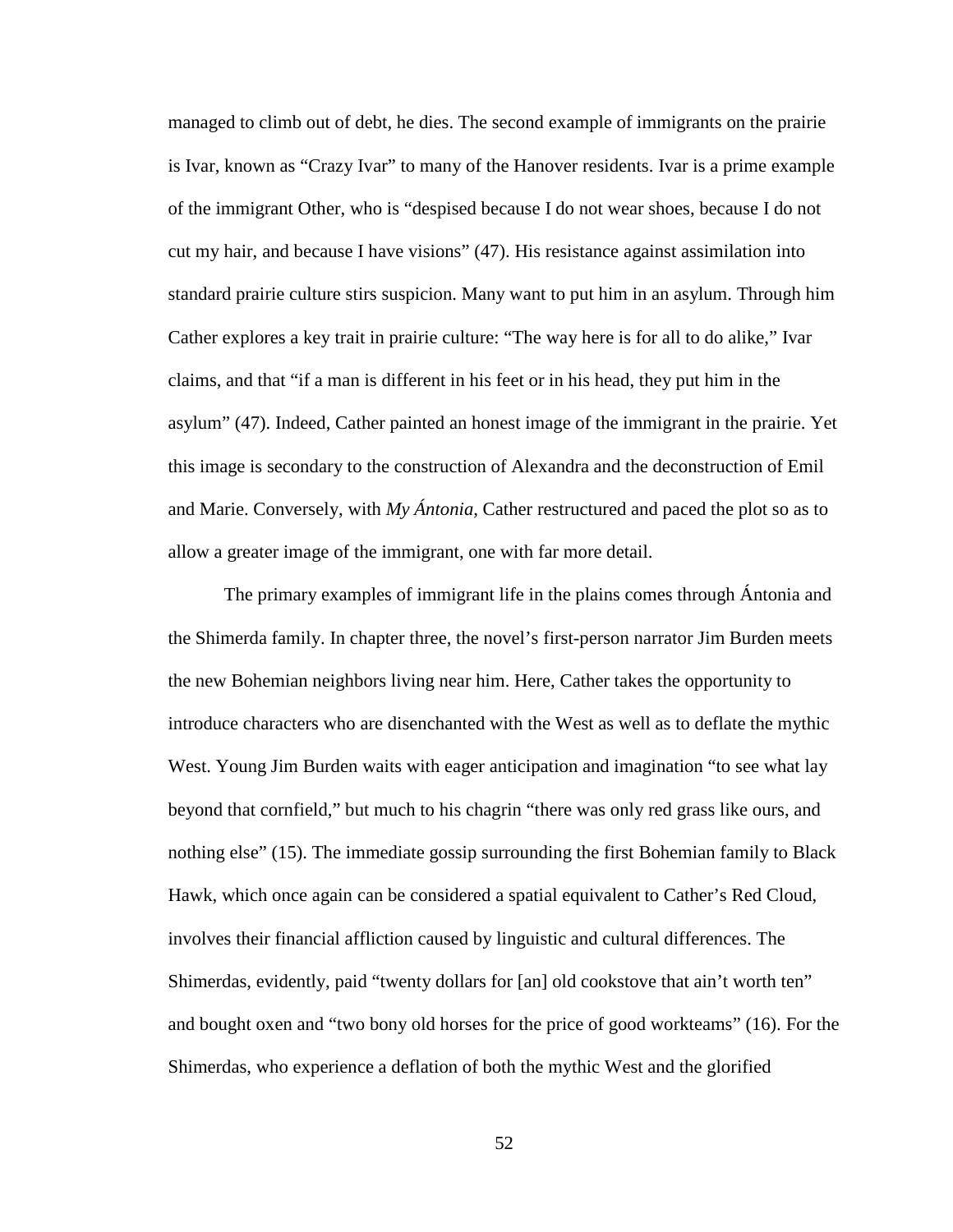American Dream of wealth and independence, the introduction to candid cultural and economic brutality began early.

Once again emphasizing balance in content, Cather carefully assembles elements of youthful innocence and union against this grim picture of immigrant prairie life. This abandon in objectively portraying the immigrants' lodging and provisions alone reveals naturalistic elements. Mrs. Shimerda's broken English and coarse cultural differences come across as unappreciative comments directed towards unsuspecting parties, as some of her first words to her new neighbors are "House no good! House no good!" (17), but immediately following this unpleasant introduction to the family who "had been living on corncakes and sorghum molasses for three days" (17), the children cavort in the prairie. This initial equilibrium of the grim and the placid is representative of the novel as a whole; indeed, Cather carried over the practice of keeping pessimism in check with optimism, but with this novel the balance persists at a deeper level of truth.

 Cather continues to chronicle the plight of the immigrants to show that their struggles were far from mere surface struggles. Winters, clearly, were particularly strenuous. Their poverty drove them to eat a "sour, ashy-grey bread" mixed in an old tin can with fermented residue (22). Their potatoes, frozen, rotten, and stolen from the post man's garbage, caused Mrs. Shimerda to laugh "scornfully, a kind of whinny-laugh, and, catching up an empty coffee-pot from the shelf, shook it at" the Burden family "with a look positively vindictive" (49). Grandmother Burden does not judge this behavior; she simply pays the woman no heed. In this scene, the sick Mr. Shimerda, once lively and musical, sits "on a stump behind the stove, crouching over as if he were trying to hide" (48), and "the crazy boy," Ántonia's mentally underdeveloped brother, sits "stretched on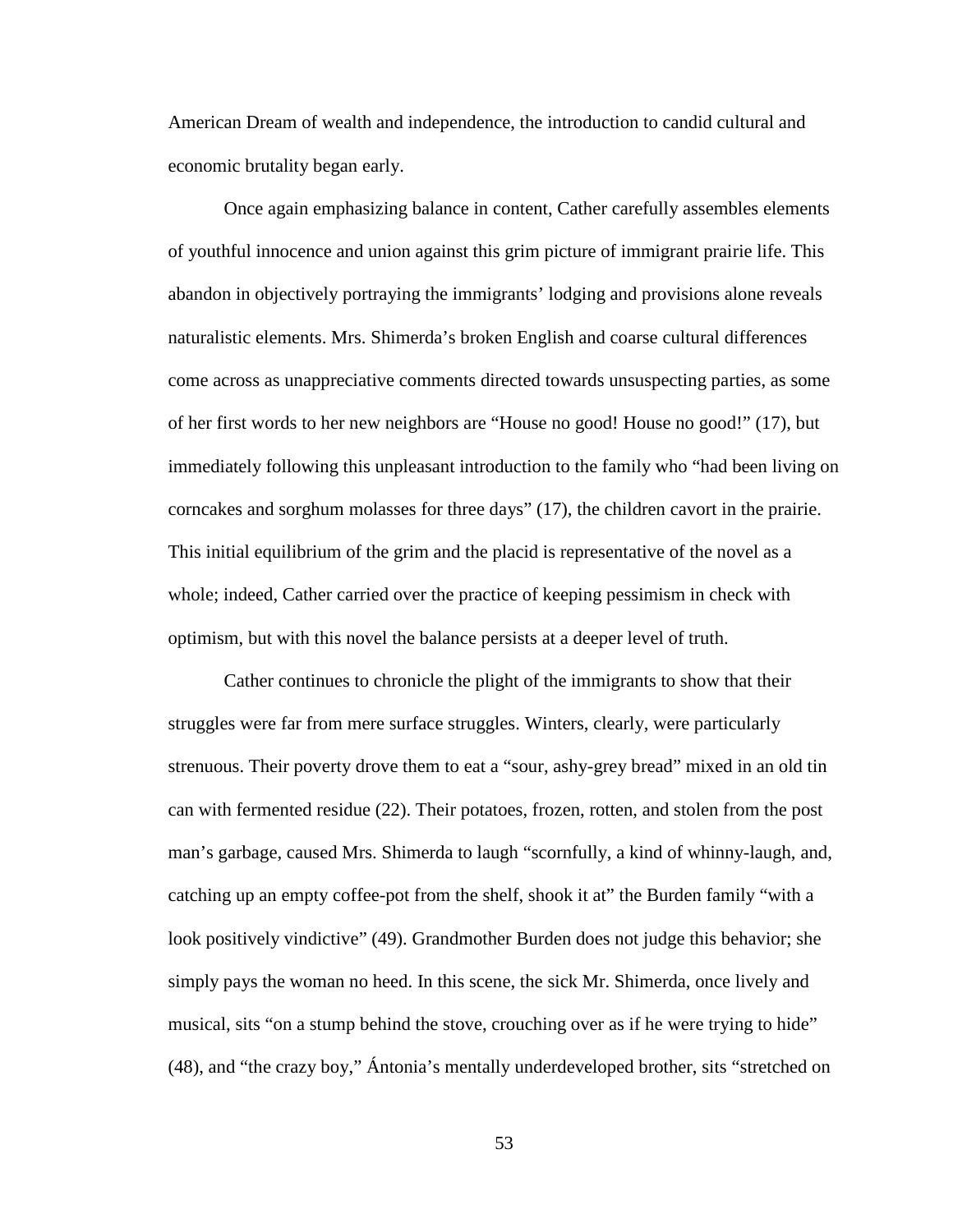a gunny-sack stuffed with straw" (49). Mr. Shimerda rises, though, to escort Mrs. Burden to a small cave within the shanty-house; the cave, "warm like a badger hole" (50), was no bigger than an oil barrel and was little more than bare, black earth. Because it was warmer than the shanty's cold floor, this bare-earthed cave was the sleeping-place for the Shimerda children.

 Mr. Shimerda makes it clear that in the Old World the family was comparatively wealthy: they made good wages and earned general respect from the community. Once in Nebraska, they are swindled by the one member of the community who can act as a passable translator. The family's slow progression towards poverty reduces them to conditions which drive the elderly man to suicide. Mr. Shimerda "had been so unhappy that he could not live any longer" (67). The allure and subsequent failure of the Western myth claimed Mr. Shimerda's life; the unbearable living conditions hosted by prairie poverty drove Mr. Shimerda to his death. The ambiguity of exactly who caused the physical murder removes emphasis on morality, which, no doubt, erupts in the community's debate regarding the body's burial, and refocuses audience attention on the circumstances which directed Mr. Shimerda to his death. Regardless of morality, the deflation of the dream destroys Mr. Shimerda's spirit from its onset.

Another crucial instance of determinism, or at least a presentation of an individual's inability to control her destiny, shifts attention away from Cather's Bohemians to the prairie woman, Ántonia. This shift occurs first with Ántonia's gradual assimilation into the popular culture; once away from the farm, where masculine work dulled her femininity, and her identity as a woman, she gains an artificial sense of control over her self. Though farm work, in general, draws little attention upon the genders of its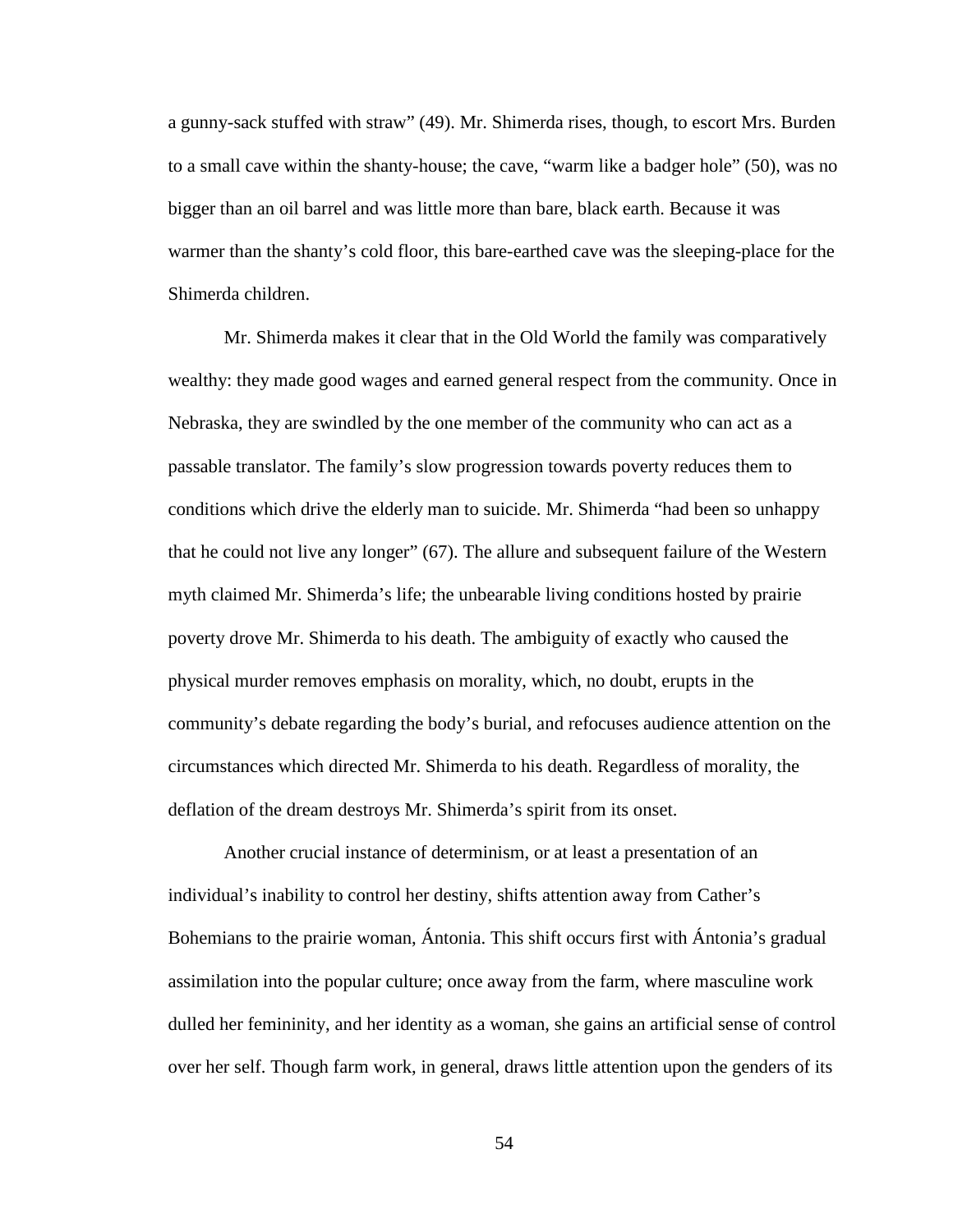laborers, Ántonia functioned as a masculine worker in the fields, causing her to eat and behave like her brother and other male laborers. Removed from the farm and into the homes of urban and suburban well-to-do women, Ántonia assumed the roles prescribed to her both as an immigrant vying for Americanization and as a woman attempting to develop her identity surrounding her gender. Indeed, years of living in the town of Black Hawk with other thoroughly-assimilated immigrants, whose accents and cross-cultural habits have been long-eradicated, Ántonia closely followed fashionable woman by wearing gloves, "high-heeled shoes and feathered bonnets" (137). In contrast to the farm, Ántonia reveled in the fashionable and pleasurable life that the town offered.

 At this stage in her life, then, Ántonia's youthful sense of freedom, from both her bleak agrarian uprising and her international Otherness, leads her to social frolic. Though her character revels in her evident adaption and consequent immunity from failure, she is not immune from basic biological principles that tether humans to their natural ancestry; society, in turn, accepts natural consequences of individuals' actions and prescribes judgment, and therefore condition, upon consequence. In short, Ántonia's extra-marital pregnancy terminates her artificial sense of destiny control and drives her back to the farm.

 After an exile in her brother's farm, Ántonia marries and produces a rather large family, which, despite its initial wealth in affection and companionship, eventually wears Ántonia into the classic-naturalistic image of the typical prairie housewife. No longer vivacious, Ántonia is hardly recognizable: "she [is] a battered woman now, not a lovely girl" (226). The role of prairie housewife transformed Ántonia into "a stalwart, brown woman, flat-chested" with grizzled hair (213-214). Her husband, Cuzak, is neither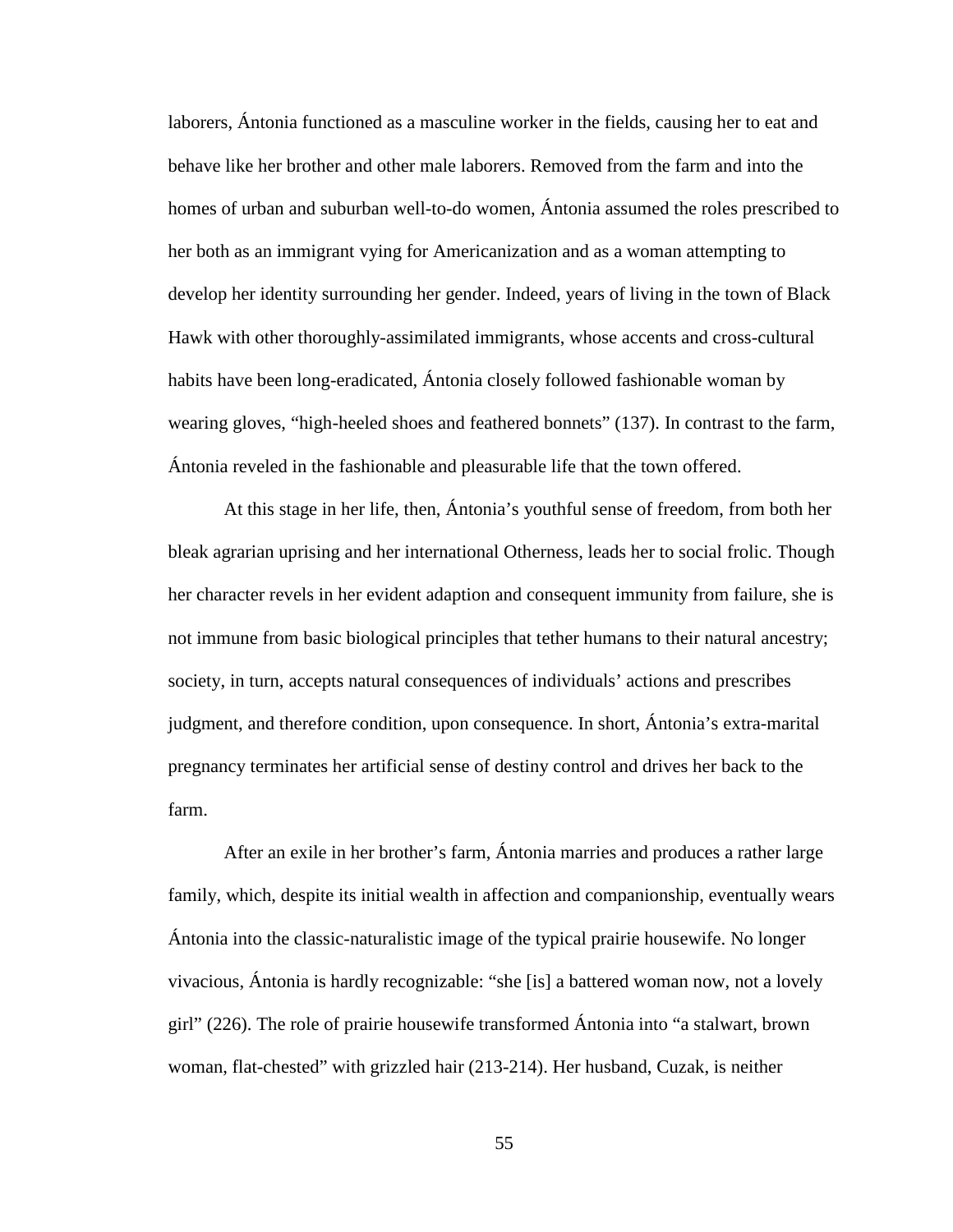affectionate nor particularly kind, though relatively effective as a patriarchal leader of the family. The household is poor with bare floors, but, satisfying her honed sense of balance, Cather presents the warmth of the family through their story-telling. Not to disparage the prairie housewife, Cather is quick to compliment the character with joyful and spirited children; yet, like Ántonia, their youth and beauty cannot shield them inevitable mortality.

The genius of Willa Cather results in a type of fiction capable of multiple classifications. This fluidity between genres should not be ignored nor discouraged amidst critics seeking to pin Cather to one style or another. She is not a romantic like Byron, or a transcendentalist like Emerson, or a realist like James: she has parts of all of these classifications. For the purposes of her naturalism, she did not change the perspective in order to satisfy her critics, nor did she follow the naturalist tradition in order to be considered in the ranks of contemporary naturalist authors. Katherine Anne Porter, in her afterword from *The Troll Garden*, insists that "certainly here is a genius who simply will not cater to our tastes for drama, who refuses to play the role in any way we have been accustomed to seeing it played" (Murphy 37). Cather was decidedly not an artist vying for critical appraisal, though this would indeed aid her career as a professional writer. Instead, she, like other naturalist artists, continued the search for truth in literature, though she allowed room for spiritual growth in her characters.

The underlying intent of the author, though, ultimately warrants her as a welcome candidate in the naturalist canon: she sought to portray the truth of a region, its environs, and its people. For Cather, there "was no arranging or 'inventing'; everything was spontaneous and took its own place, right or wrong."<sup>7</sup> Cather, unlike her fellow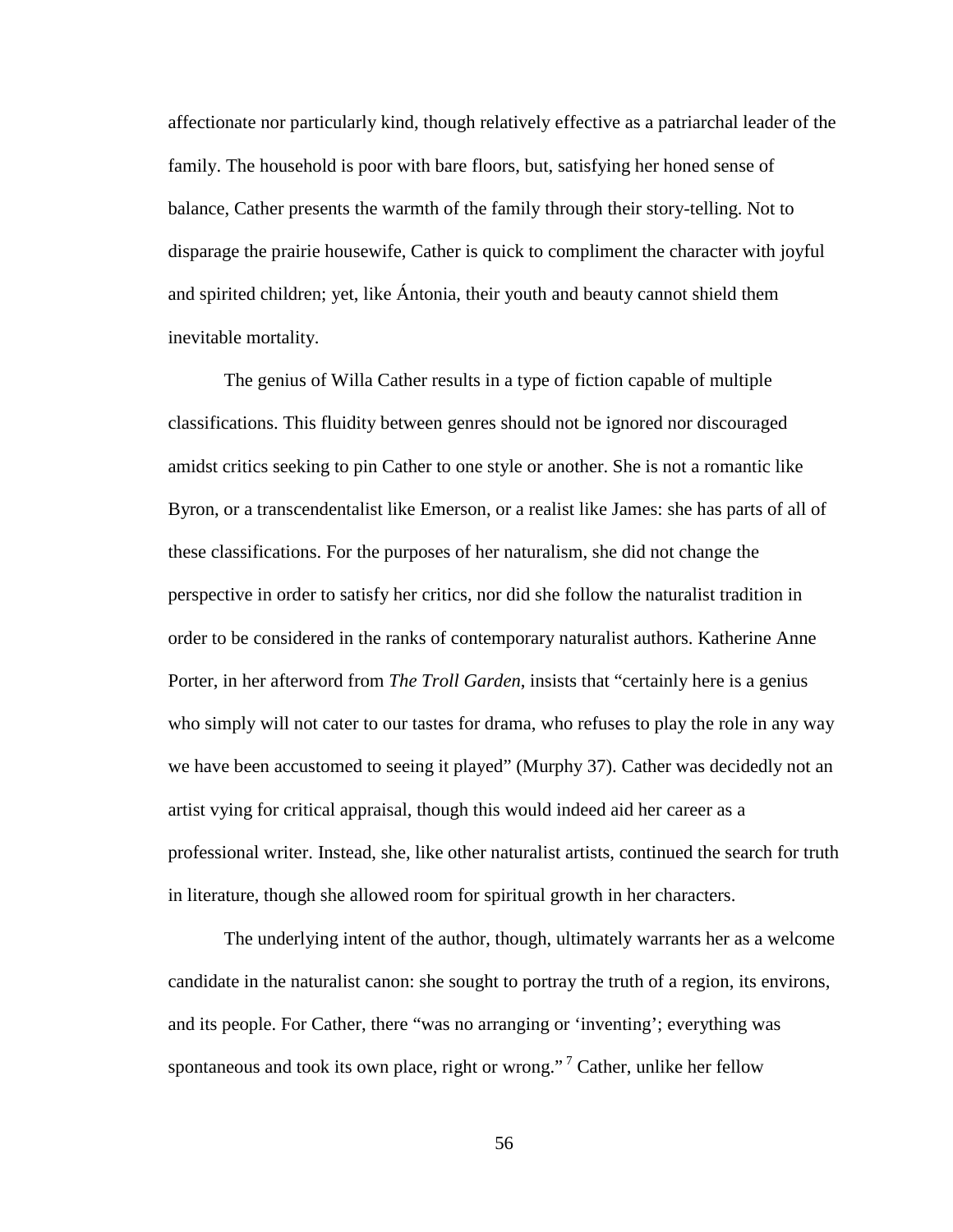naturalists, had no underlying social agenda for her works: she did not seek reform for Old World immigrants in the West, she did not address how to improve the plight of the farmers, nor did she announce a call for women's rights. This is not to say that her works did not have a social effect, but whatever effect occurred occurred as a result of honest depiction, not through a construction of artificial detail for persuasion. She merely tried to create an organic image of her Nebraska.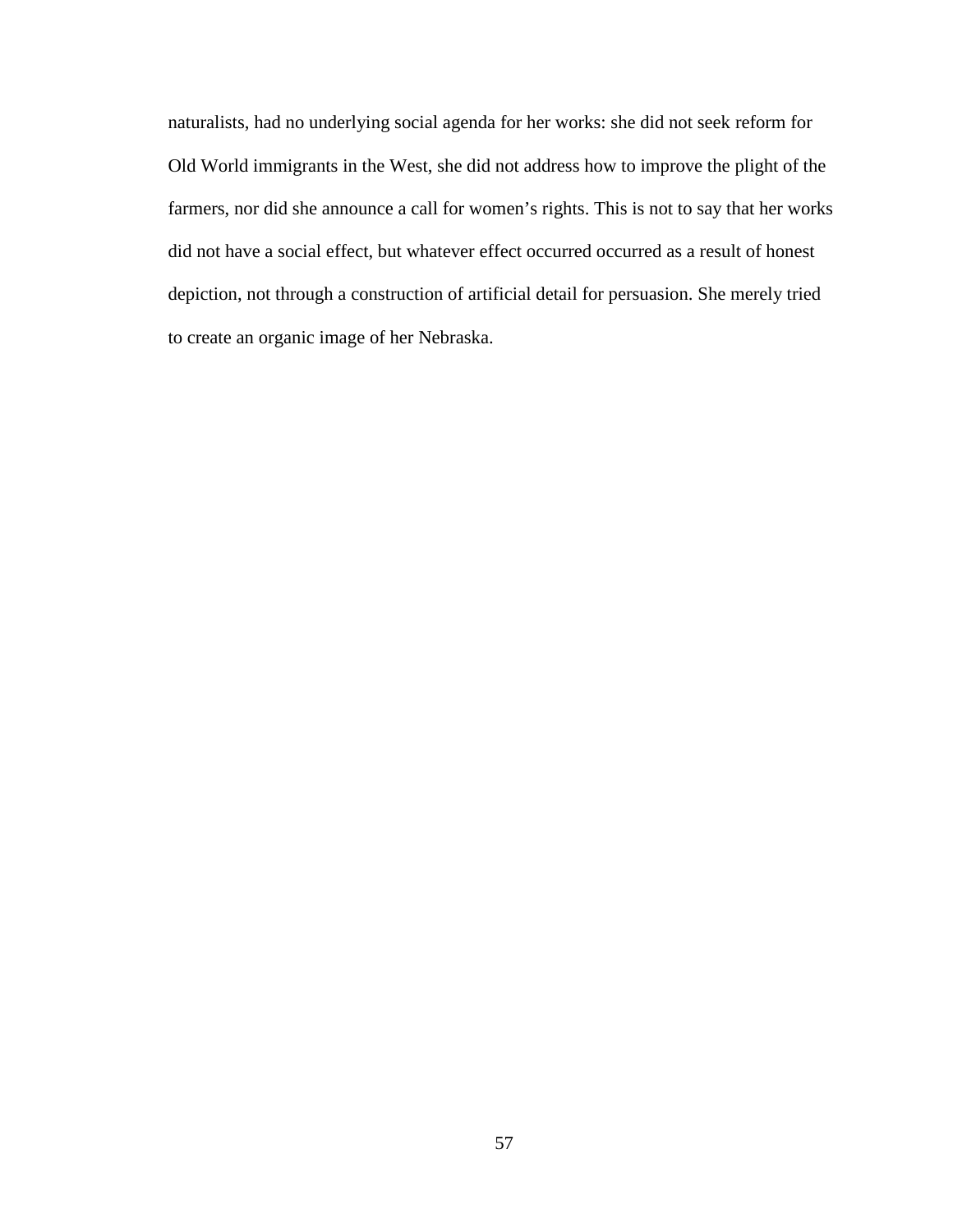### **Notes**

- 1. This study utilizes the 1992 Vintage Classics edition of *O Pioneers!* and the 1995 Mariner Books edition of *My Ántonia.* Also, because *The Song of the Lark* is set in Colorado, which is outside the realms of the southern Plains region with which this study works, it will be reserved for another study.
- 2. See Woodress 31.
- 3. Cather was quite fond of Stephen Crane. For more, see Lawlor 169.
- 4. Willa Cather, in her Last Will and Testament, ordered that her personal letters never be published to the general public. Though the rights of public domain may concede her letters to the public, Cather scholars, as well as this discussion, maintain strict respect for the artist's wishes and rely solely on detailed paraphrases of Cather's letters. For more, see *A Calendar of the Letters of Willa Cather*, ed. Janis P. Stout.
- 5. See Woodress 179-180.
- 6. Theodore Dreiser fully illustrates the social and economic complications hosted by Chicago in *Sister Carrie*, published in 1907.
- 7. See Cather's "My First Novels" in *Willa Cather on Writing*: *Critical Studies on Writing as an Art*.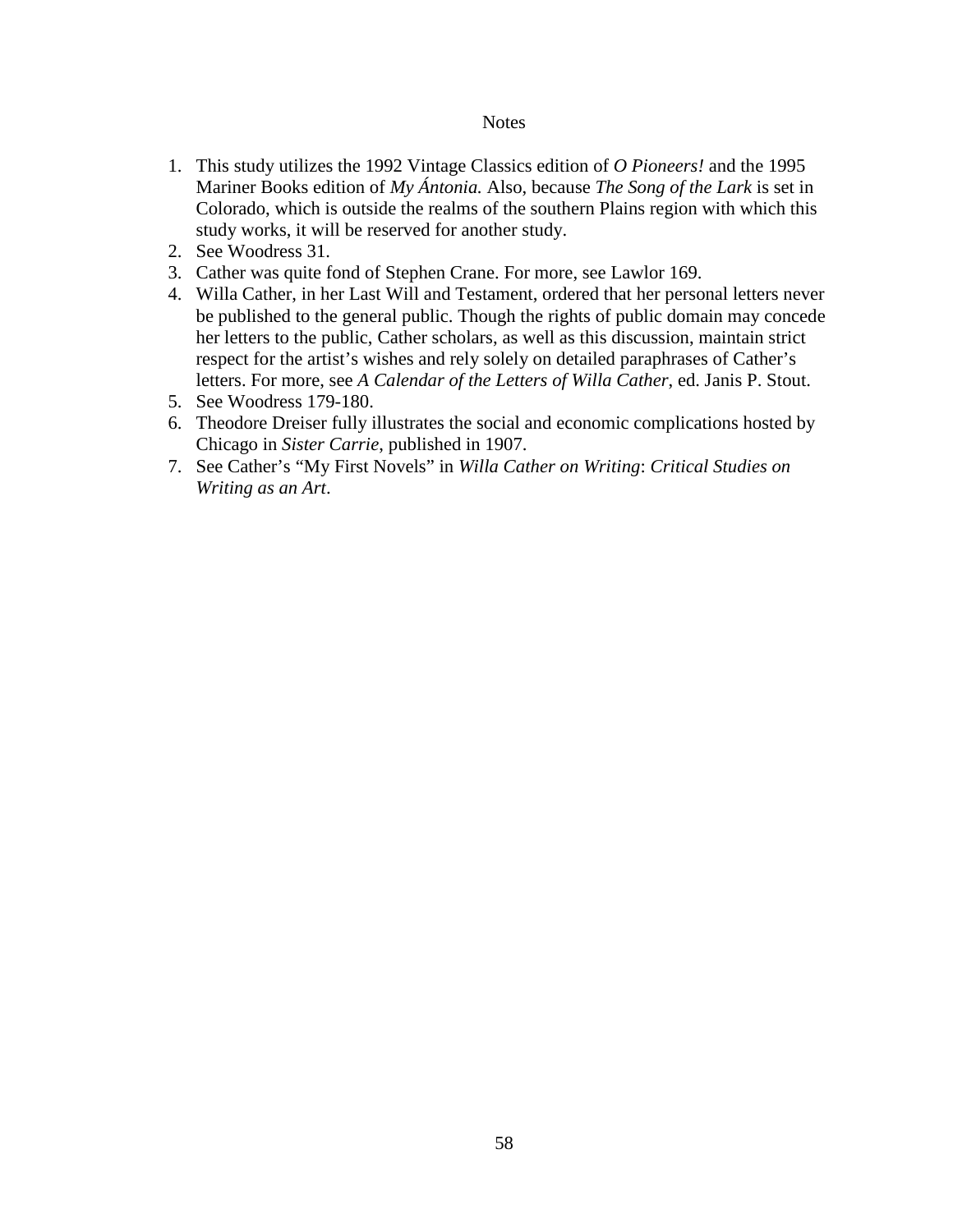## CHAPTER 4

# "THERE AIN'T NO SIN AND THERE AIN'T NO VIRTUE": THE PRAIRIE NATURALISM OF *THE GRAPES OF WRATH*

 While his works undergo continued critical dissection, investigation of authorial agency, and stabilization in the American literary canon, John Steinbeck's contributions to American culture include more than mere additions to best-seller lists. *The Grapes of Wrath* is more than an eminent literary classic begotten of its chronological context, it is more than a textual undertaking that would physically and emotionally exhaust its author. It is still more than an aesthetic masterpiece hosting several layers of interpretive value. *The Grapes of Wrath* serves also as a climactic contribution to the naturalists' catalogue, being a related product of the naturalist traditions set forth by previous authors. Though only about one third of the novel actually takes place in the southern plains, it functions as the representative depiction of prairie experiences in the late 1930s and earns a respected place in the Plains Naturalism canon. John Steinbeck and his novel present prairie livelihoods as they existed in the height of the Depression and the Dust Bowl, and additionally signifies the ultimate passing of Jeffersonian ideals with an exodus from the bonds of failing Plains agrarianism.<sup>1</sup>

 Prior to the late twenties, naturalism had since faded in the realms of popular literature. In his collection *Documents of American Realism and Naturalism*, Donald Pizer explains that, for some, the importance of morality and ethical persuasion took precedence over naturalism's inherent call for accuracy and scientific application in textual representations. Moreover, as Malcolm Cowley explains in his *Exile's Return: A Literary Odyssey of the 1920s*, the expatriate movement resulted in a literary revolution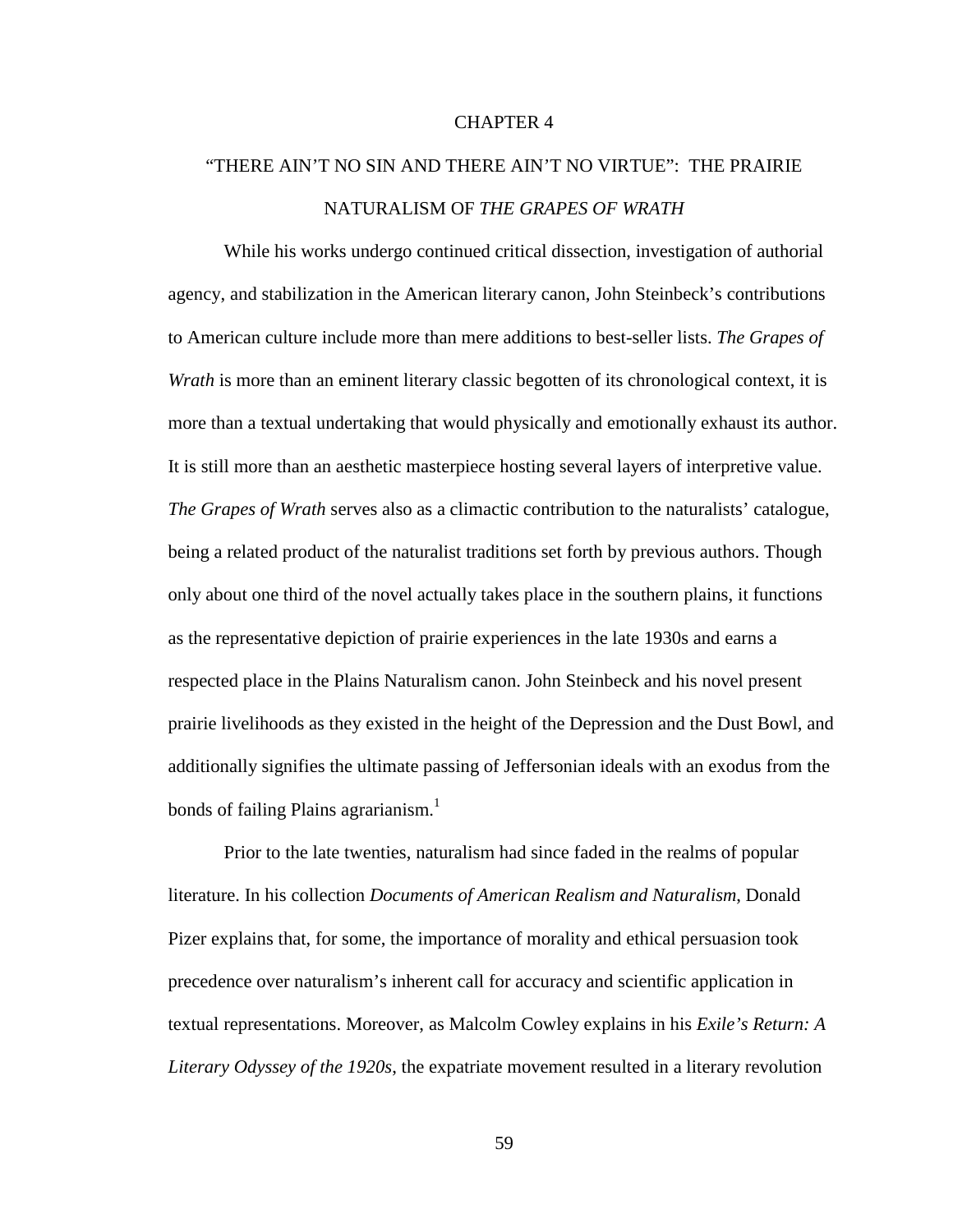in which authors cast off their national and hereditary lineages in an escape from the familiarity of common American types. Authors with journalistic backgrounds, such as F. Scott Fitzgerald or Ernest Hemingway, sought international locales for personal contemplation and textual development. But as the Great Depression gradually fell upon the country in 1930 after the Stock Market Crash in October of 1929, the same year in which John Steinbeck published his first novel, naturalism regained momentum in literary fashion. This economic turmoil would serve as a call to action for authors seeking to renew naturalistic traditions, namely scientism, amorality, and objectivity, set forth by such authors as Dreiser and Garland. Indeed, authors of the 1930s had strength in resurfacing naturalism's primary tenants, as "the average man of the period, whatever the rhetoric of freedom in which he lived, was imprisoned in a world of machine industrialism, untrammeled great wealth, and huge anonymous cities" (Pizer, *Documents* 184). This next wave of naturalists, then, established a reconnection and refamiliarization with the common American citizen and the pattern of behaviors and occurrences that they shared collectively.

The sense of powerlessness that individuals endured during the Depression was not dissimilar to that felt in America's *fin-de-siècle*. The 1890s featured the nation's worst depression prior to the 1930s and drove many authors to document the effect that economic collapse had on American and international citizens. It is likely, then, that economic strain in itself is a contributing factor towards naturalism's own drive. Through economic and ecological strain, such as those in both the 1890s and 1930s, authors are susceptible to national sentiments towards deterministic powers and general loss of control. Yet the Great Depression was more detrimental in part because of the Dust Bowl,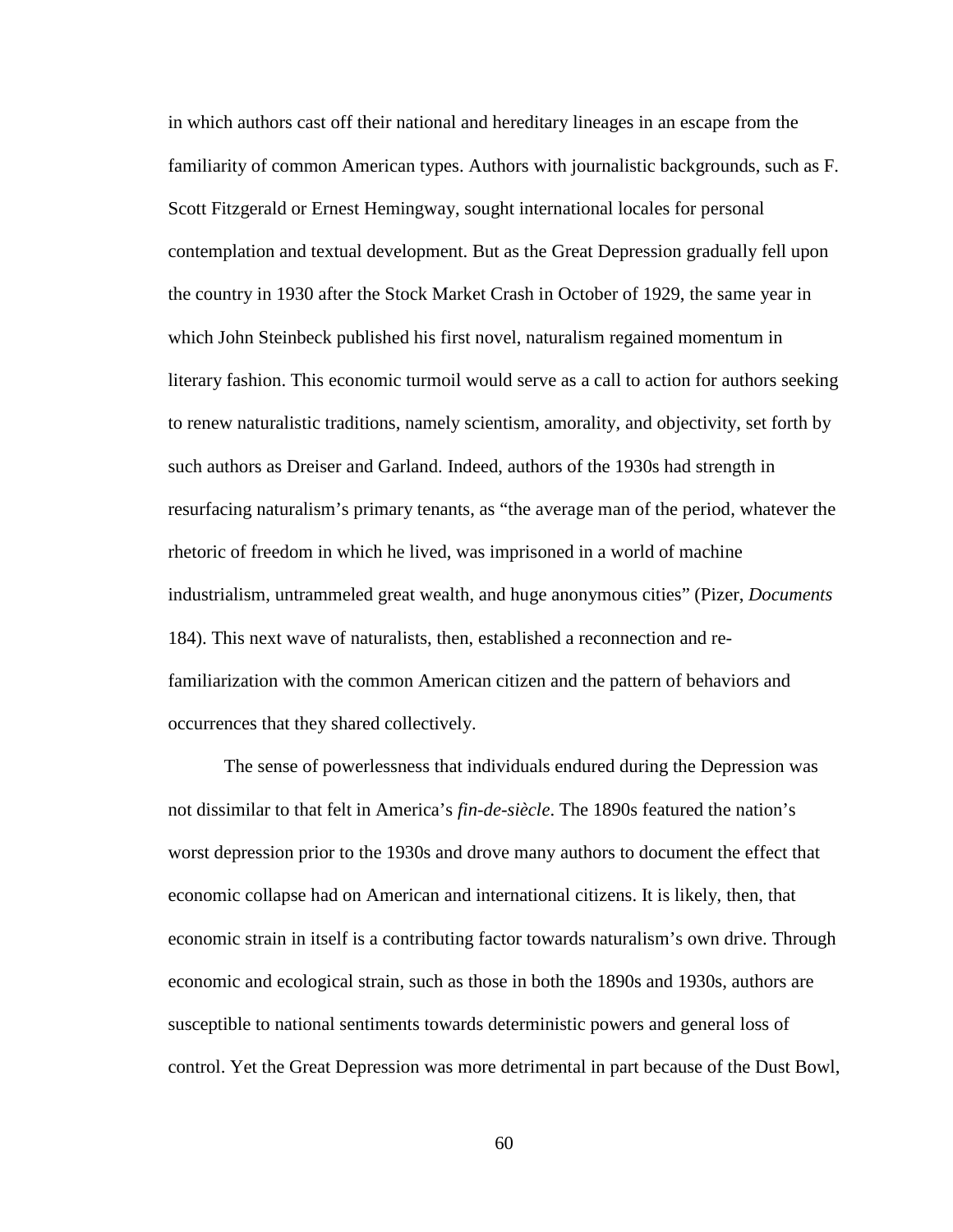which, according to Donald Worster, directly coincides with the Depression's economic plight. Worster explains that the Dust Bowl "was the inevitable outcome of a culture that deliberately, self-consciously, set itself that task of dominating and exploiting the land for all it was worth" (4), perhaps directly caused by the myth of the West and the nation's ever-growing investments in capitalistic theory.

Steinbeck was certainly not alone in the resurfacing of American literary naturalism in the 1930s. Most of the naturalism occurring in the thirties followed the naturalistic tradition of a concentrated study of urban settings. Once again, Pizer's commentary in *Documents of American Realism and Naturalism* assists in carefully outlining the course naturalism followed leading to the publication of *The Grapes of Wrath*. First, James T. Farrell published his Studs Lonigan trilogy: *Young Lonigan* in 1932, *The Young Manhood of Studs Lonigan* in 1934, and *Judgment Day* in 1935. This trilogy, following the Dreiserian tradition of fashioning a naturalistic work set in Chicago, reexamines man's existence in the context of a Depression-era Chicago. John Dos Passos, too, had reestablished naturalism in the American consciousness, though earlier than had Farrell, and also directed focus on the industrialism and mechanism that enclosed man in strictly urban settings, such as New York. In this naturalistic resurfacing of the 1930s, though, the plains remained relatively unexamined, despite its compounded issues of economy and ecology.

John Steinbeck's attention to agrarian cultures and lifestyles was neither immediate nor spontaneous. His first novels were romantic, spiritually-founded, and poetic in their structure and execution.<sup>2</sup> First published in 1929, *Cup of Gold* follows Henry Morgan, a pirate, as he seeks a woman and riches. *The Pastures of Heaven* (1932)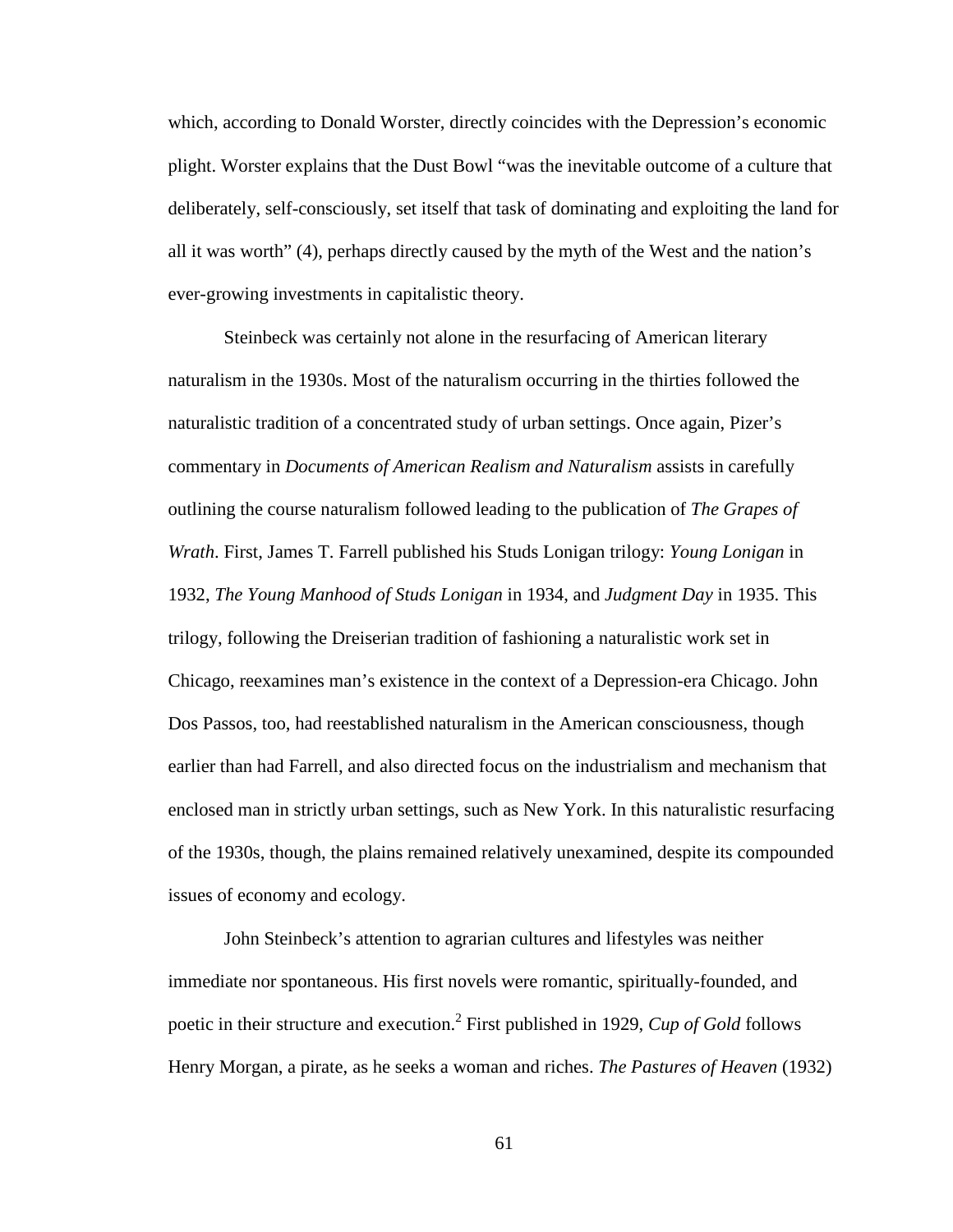centers its focus on a family whose occasional immoral behaviors directly correlate to environmental response, implying that human activity has a mythical bond with the land. *To a God Unknown* (1933) is mystical in that its primary character believes his deceased father, incarnated in the form of a tree, to be the driving factor behind a California farm's success; consequently, when other family members demolish the tree, the farm fails. That these first novels link behavior and morals to environmental consequences bars them from a naturalistic classification, but this does not reduce their importance. They function quite well as pieces indicative of Steinbeck's extensive reading practices and awareness of current and historical events, despite a few introductory writing techniques which he later abandoned. More importantly, both *The Pastures of Heaven* and *To a God Unknown* exhibit Steinbeck's growing attention to average people as they function within specific regions and landscapes, namely the Californian countryside. Still, both novels are too mystical to qualify as naturalistic. To encourage Steinbeck, who seemed to always have a journalistic passion, into the naturalistic school, a combination of events would forever alter his authorship and creative perspective: he married Carol Hennings, and he befriended Edward Ricketts.

Steinbeck biographer Jackson Benson best elaborates the effect that Carol Hennings and Edward Ricketts wrought upon Steinbeck prior to the creation of *The Grapes of Wrath*. Steinbeck met Hennings in the summer of 1928 in the fish hatchery where he worked. Approximately a year and a half later, a Glendale judge married the two on January 14, 1930 (Benson, *Adventures* 169). Hennings, significantly different than her husband, was "outspoken and aggressive…hard-nosed and sarcastic…[and] had a very strongly developed social conscience" (Benson, *Adventures* 162). The young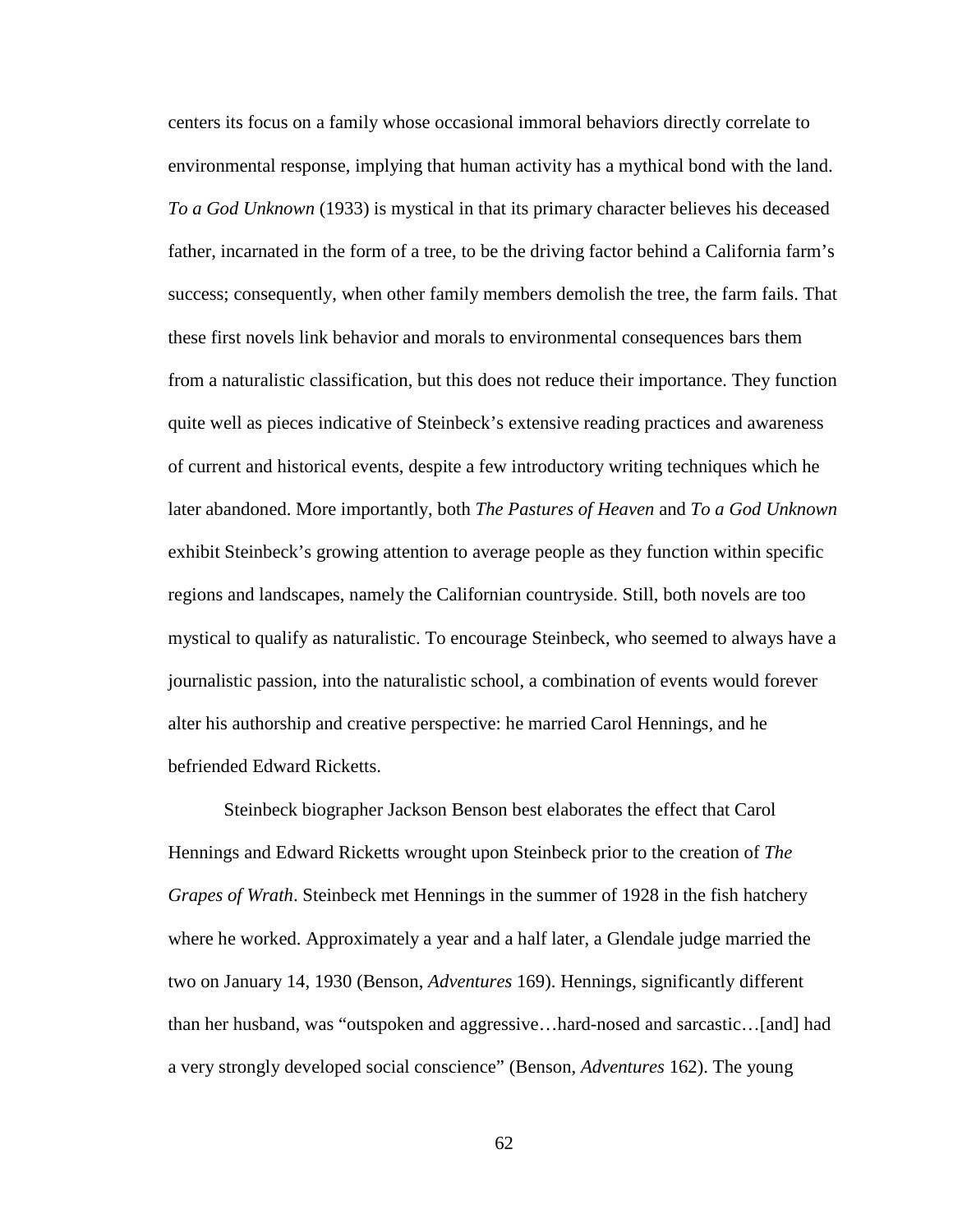woman's traits awarded her a dignified position in Steinbeck's creative drive as a source of inspiration and as a critical editor. Displeased with the fantastic and the mythic, she drove Steinbeck towards work with a heightened social purpose and awareness.

Later, in October of 1930, Steinbeck met Ed Ricketts, likely in the house of a shared friend (Benson, *Adventures* 184). Throughout the 1930s, Steinbeck would maintain a close friendship with Ricketts, a marine biologist whose Monterey Bay laboratory housed opportunities of scientific exploration for both men. Together in their studies they developed a thorough understanding of non-teleological theory. Both writers explain non-teleology sufficiently in their joint project *The Log from the Sea of Cortez*, published after *The Grapes of Wrath* in 1941. In this project, they note that "Nonteleological ideas derive through 'is' thinking, associated with natural selection as Darwin seems to have understood it" (112). This pattern of ideas implies "depth, fundamentalism, and clarity—seeing beyond traditional or personal projections" and considers events "as outgrowths and expressions rather than results" (112). At its core, "Non-teleological thinking concerns itself primarily not with what should be, or could be, or might be, but rather with what actually 'is'" and it exceedingly "questions *what* or *how*, instead of *why*" (112, original emphasis).

 Non-teleology explores actualities as they occur alongside and following evolutionary activity. It places emphasis on humans as subject to evolutionary consequence, opposing notions of environmental favoritism towards people over animals. This intensity of non-teleological theory, alongside the newfound emphasis on social awareness, improved Steinbeck's drive towards realistic documentation in his works. With non-teleological thought, Steinbeck began to apply scientific theory and practices to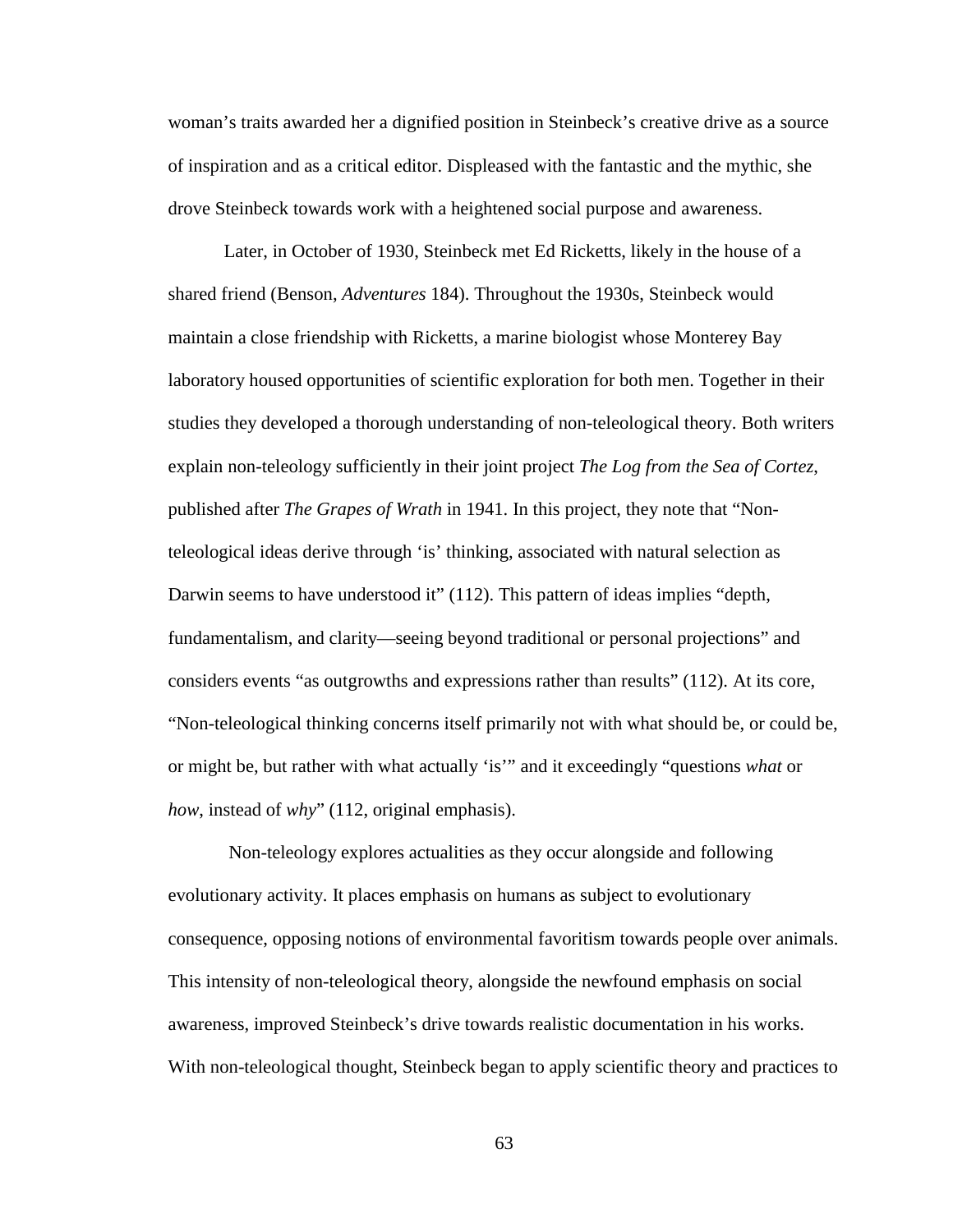physical observations and eventual textual chronicling of the people and events surrounding him in his native California. He departed from his romantic roots towards close, detailed studies of particular regional affiliation. His experience with Ricketts in studying marine species translated well into studies of the human species. Through Ed Ricketts and non-teleology the author gained a consciousness of exploring the functions of humans and their behaviors as results of environmental and social forces.

Steinbeck, born in Salinas and reared amidst farming communities, had a particular interest in the Californian agricultural issues in the thirties, but would not become an active voice in them until 1934. Until then, he was successful in numerous writing projects including short stories and novellas such as "The Red Pony" and *Tortilla Flat*, both closely adhered to specifically Californian settings. Unlike the urban concentration of other naturalist authors, Steinbeck turned to agrarian settings and began investigating labor issues early in his career to satiate his ever-constant search for potential content material. Steinbeck initiated his focus on the growing labor issues for both natives and migrants when, upon insistence of a friend, he visited two detained labor activists (Benson, *Adventures* 292). Consequently, he gathered material, awareness, and interest in laborers' rights, most notably evident in *In Dubious Battle*, and on the culture of roaming farm workers, such as George and Lennie from *Of Mice and Men*. Steinbeck's connection to the American Plains, and likewise the traditions of Plains naturalism, would develop as a result of his contact with migrant workers from the Plains states.

Upon invitation from George West, an editorial writer for the *San Francisco News*, Steinbeck toured the Californian migrant camps to report on the migrant situation, particularly that of the workers who had emigrated from regions most affected by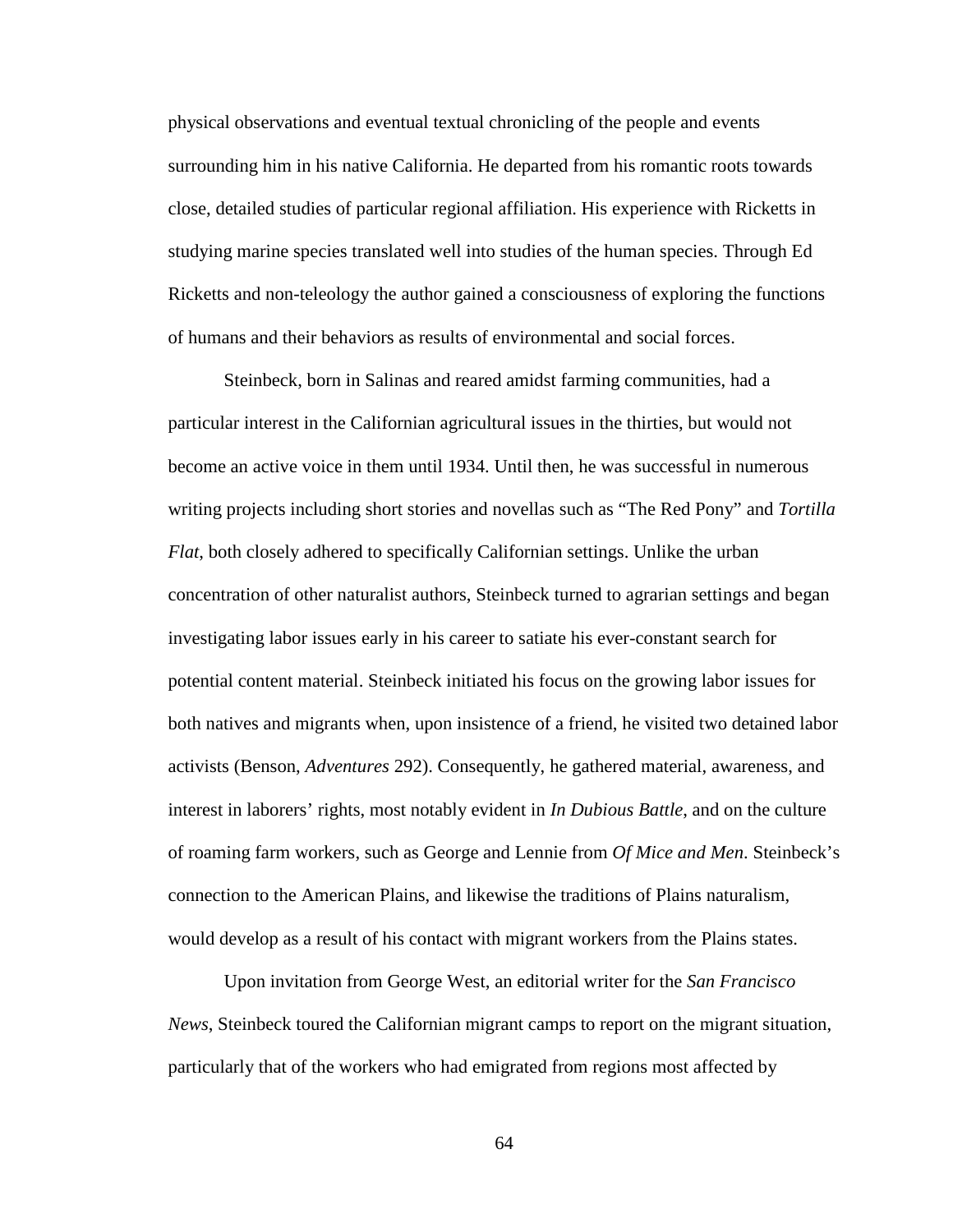mechanization, foreclosure, or drought and other environmental factors contributing to the Dust Bowl. In the summer of 1936, Steinbeck embarked upon a connection with migrant workers that lead him to draft *The Grapes of Wrath*. First, however, he chronicled, with biting social commentary and calls to action, the lamentable camps and treatment given to migrants from Arkansas, Texas, and, of course, Oklahoma. To Californian citizens, these "Okies" posed not only a threat to the agricultural economy of California, whose farm owners oppressed the migrants with obscenely poor wages, but also as a threat to Californian culture, which seemed apathetic to the plight of the environmentally- and socially-oppressed. In a series of newspaper articles entitled *Their Blood Is Strong*, Steinbeck presented distinctive details of migrant families and their attempts to survive amidst camp squalor, famine, and poverty. Charles Wollenberg, who much later compiled the articles in a short book *The Harvest Gypsies* (1996), notes that Steinbeck saw "the migrants as displaced Jeffersonian yeomen who needed and deserved their own small plots of land" (x). Though this is certainly the primary theme of *Of Mice and Men*, Steinbeck had yet to view this theory in a broader, national context. Close association with Oklahoman farmers ignited an irrepressible rage in Steinbeck that he would later translate into a fierce anger against unidentifiable and blameless forces affecting the Joads and other farmers, based closely upon the migrants he met in the camps. Watching the migrants' plight would not only provide justification for a grand work of social observation, but would also compel Steinbeck to maintain objectivity and journalistic representation in revealing the suffering of a marginal group of displaced Americans.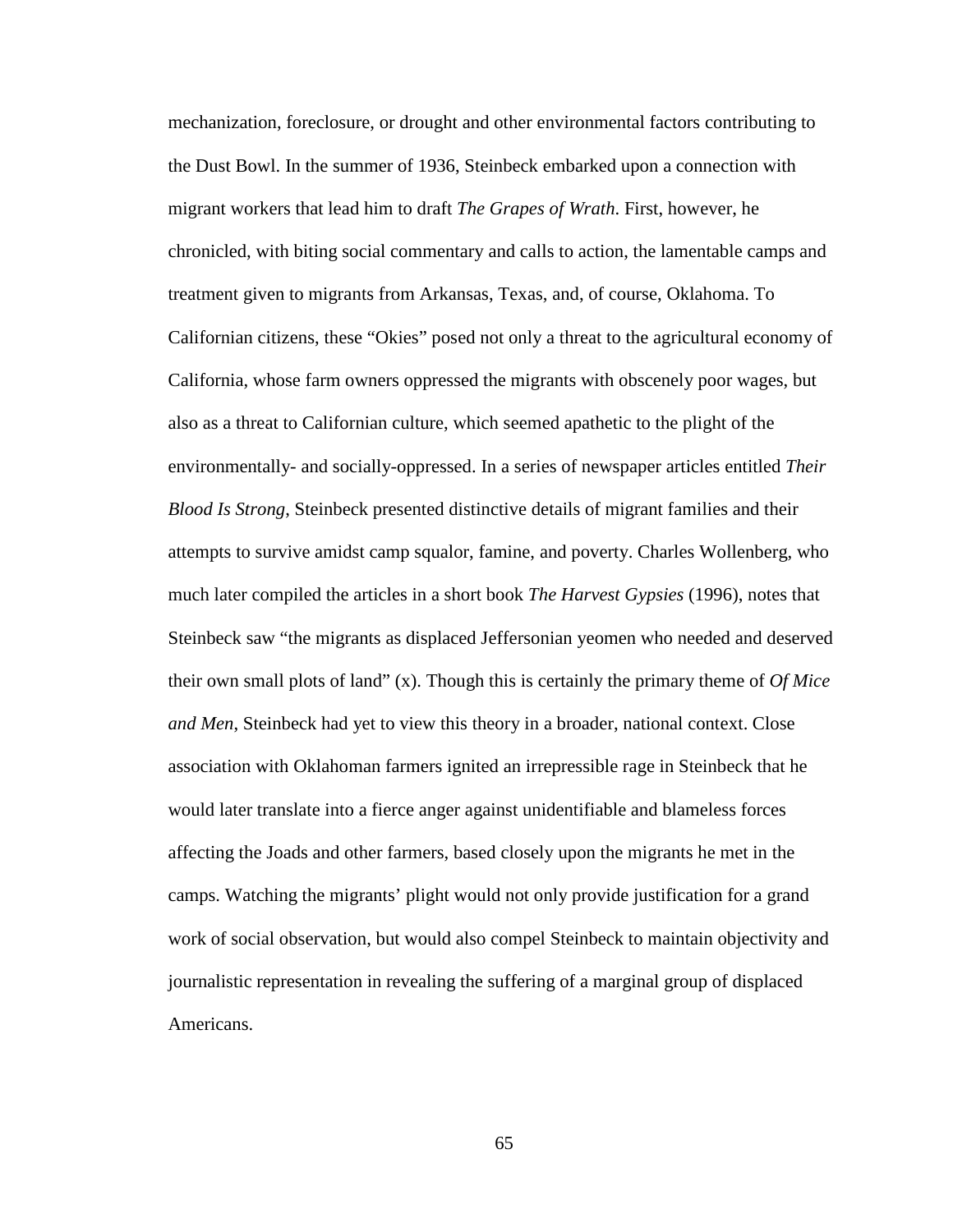The novel emerged after a series of attempts to translate the newspaper articles into a novel delineating the migrant plight. The article series was, as Robert DeMott describes in *Working Days*, "written mostly in a measured, restrained style" (xxxv), but the first attempt at the novel form, "The Oklahomans," seemed uncomplicated and dispassionate (DeMott, *Working Days* xxxvii). The second attempt, "L'Affaire Lettuceberg," had substantially more content than the first attempt with the novel, but its structure was inherently satirical, even vicious. DeMott notes that it was "the angriest, most thesis-ridden book Steinbeck ever attempted" which Carol Hennings decidedly disliked due to its distraction from the primary purpose of the social cause (*Working Days*  xxxix). After destroying "L'Affaire Lettuceberg," Steinbeck began, in late May of 1938, what would later, and finally, develop into *The Grapes of Wrath*.

 The Viking Press published the novel in April of 1939. Prior to the novel's publication, Oklahoma, whether the state's residents liked it or not, had become the regional poster state for the economic suffering of the Great Depression and the environmental impact of the Dust Bowl. *The Grapes of Wrath* explores this suffering with an alternation of micro- and telescopic lenses, depicting Oklahoman farmers and the general region's reaction to the ecological downfall that drove inhabitants to flight. With the novel's publication, Oklahoma was, once again, stationed in the center of American popular attention. Yet concerns of accurate representation shrouded the novel's reception both immediately and in its later readership, as Steinbeck likely did not visit the plains until well after *The Grapes of Wrath*'s publication. Animosity flared in both California and Oklahoma audiences, who banned the book due to potential interpretations of the states' citizens as either inhumanely cruel or savagely impoverished. Neither state wanted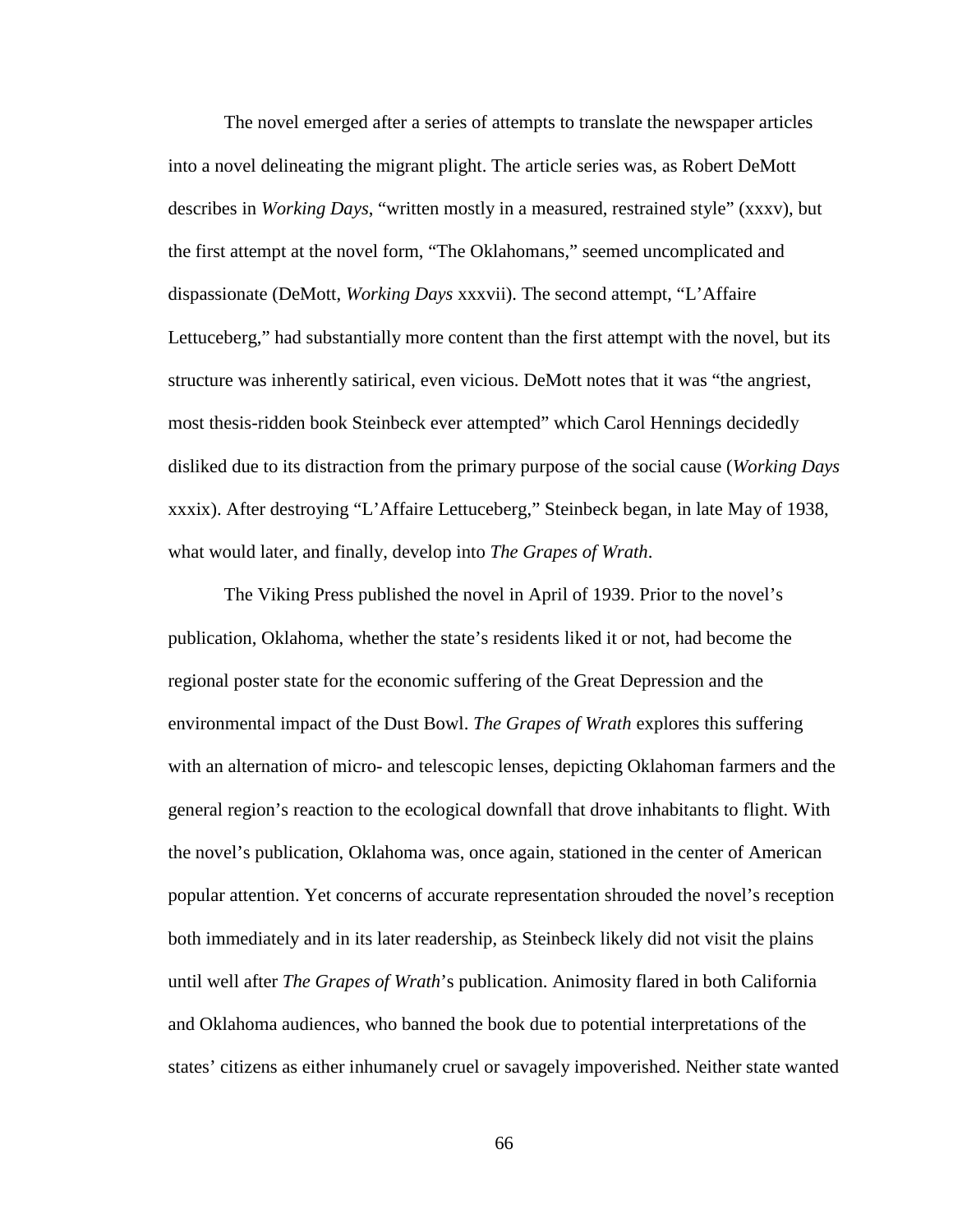to air its ongoing challenges on a national level, let alone with negative dramatic emphasis on economy and social conflict. But because Steinbeck relied so closely on the actual experiences of migrants to draft the novel, its realistic foundation is generally conceded as it awards voice to an oppressed populous.

*The Grapes of Wrath* has, not surprisingly, generated a mountain of critical interpretation. To start, there are the five "layers" of the novel to which Steinbeck alluded in a letter to Pascal Covici: "There are five layers in this book, a reader will find as many as he can and he won't find more than he has in himself" (178). Then there is the analogy of the land turtle of Chapter Three to the entire Joad journey. It could be a novel of a dying god; it could be a novel of a god regenerated. It could also be a story of an infant, unborn into a failing livelihood. At its core, it is a novel of a specific time and region. *The Grapes of Wrath* works well in conveying an authenticated image of the Prairie at the height of the Great Depression, vacillating between chapters dedicated to the account of the Joads and chapters, known as intercalary chapters, committed to the portrayal of the broader migrant experience. Furthermore, it meets the primary tenants of naturalism that had been long-since established but not yet so poignantly executed.

 From its onset, *The Grapes of Wrath* closely examines the relationship between the environment and those who inhabit it. The Oklahoma characters demonstrate a profound strength of character rooted in the land. The first chapters of the novel, those set in the town of Sallisaw, establish the characters as devoted and dedicated to their property and its dying legacy. The fifth chapter, an intercalary chapter, is a powerful first installment of the developing Oklahoma perspective, forcing the novel's audience to assume a position alongside an anonymous voice representative of any and all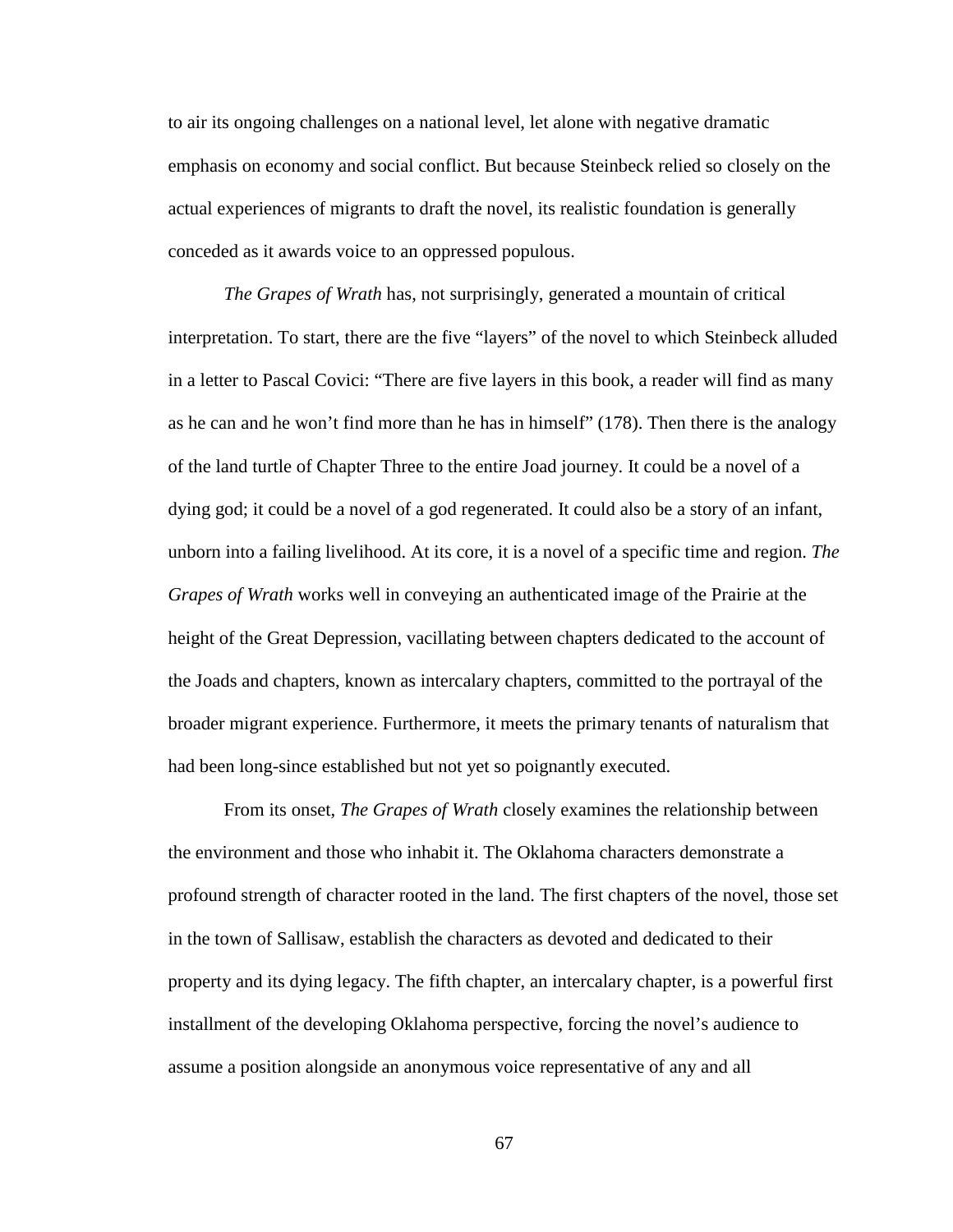dispossessed migrants. Within this chapter, the tenant farmer laments the family's forced removal from the land, as this separation of individual from environment is an innate destruction of communal and individual identity: "it's our land. We measured it and broke it up. We were born on it, and we got killed on it, died on it. Even if it's no good, it's still ours. That's what makes it ours—being born on it, working it, dying on it"  $(45)$ .<sup>3</sup> At the heart of their lament, the farmers recall occurrences of birth and death, which, as Ma Joad explains much later in the novel, are the major installments of experience that masculine farmers best recognize. These tenant farmers were not only born on the land, but they also intended to die upon it, much like their ancestors had. Here, then, is a twofold naturalistic quality of the novel: the characters are products of their environment, which assumes an explicit role in the characters' development; and their internal drive is to follow the behavioral patterns set by their familial, or hereditary, predecessors. That they are aware of their dependence upon hereditary forces speaks to the characters' awareness of natural forces.

 Despite the characters' close affiliation with nature, the uncontrollable forces of weather that contributed to the Dust bowl—namely drought—found them existing on overused and undernourished crop land. The fifth chapter, again, cites the decreasing quality of the land: "You know what cotton does to the land; robs its, sucks all the blood out of it" (43). If only the farmers could "rotate the crops they might pump blood back into the land" (43). The land's failure to produce poses as a natural consequence of nutrient depletion; the drought and constant windstorms would only intensify the disallowance of nutrient replenishment. The land's failure also demonstrates a close relationship between human and environment. Man had successfully manipulated the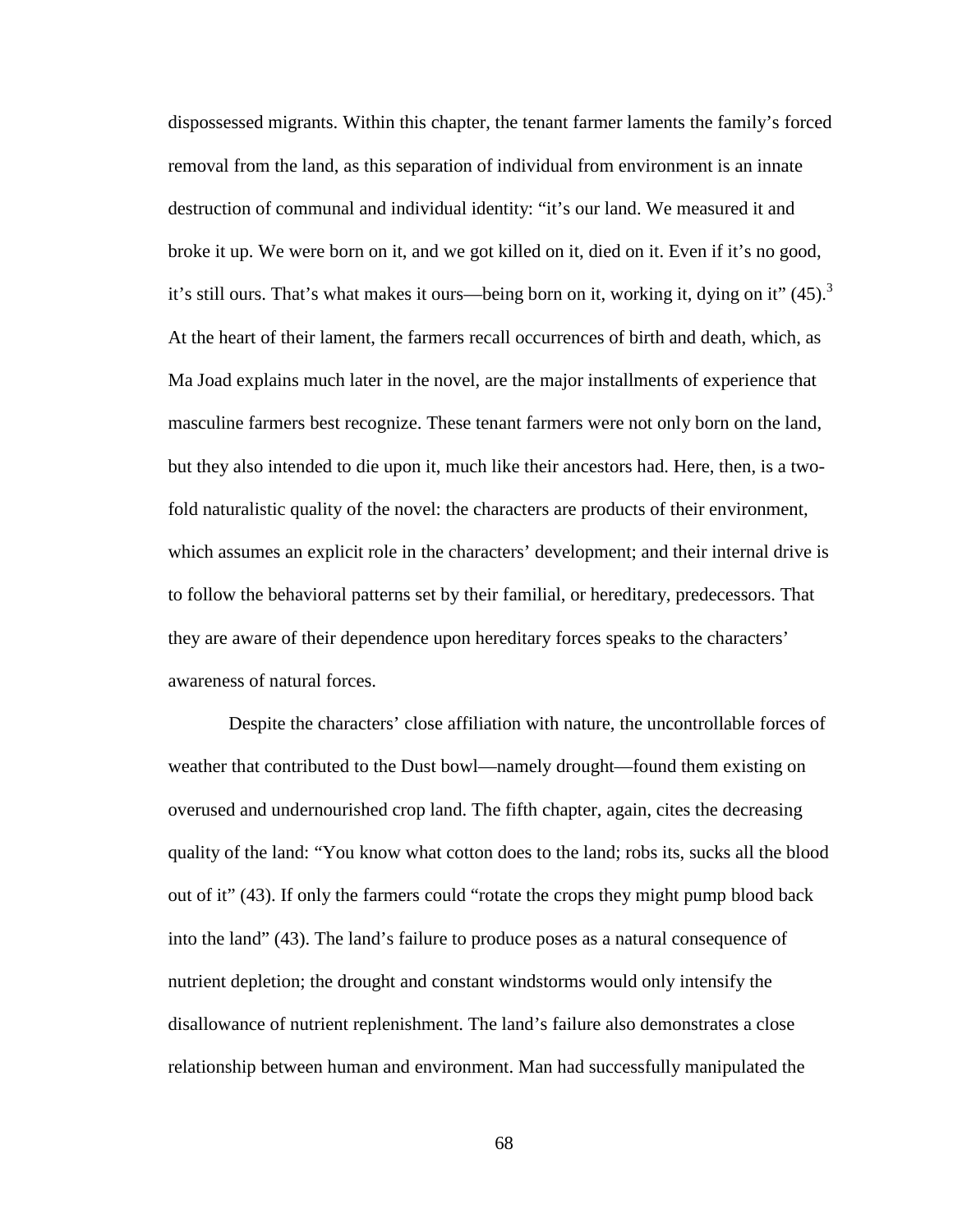surrounding land for his own gain; however, once the land no longer functioned as a benefit to him, he consequently suffered exponentially. The land stands as an entirely indifferent entity next to man; the land continues regardless of its previous benefit to man and regardless of man's sorrow or emotional capacity. In non-teleological terms, the land simply persists. While there are indeed environmental changes occurring from human activity and interaction, the land endures more drastic changes due to the weather and environmental events that equally effect man. Man, then, has little power over his habitat.

 The novel's general perspective explores, on a scientific and journalistic level, the specific details and processes the Oklahomans endured in their situation and migration. Steinbeck alludes to the background, or the "why," of the Okie situation, but does so in order to provide adequate background for a thorough comprehension of the events portrayed in the novel. Indeed, Steinbeck demonstrates an honorable attempt at maintaining a journalistic tone, one which strives to limit authorial opinion or sentimental persuasion, throughout the Joad saga. The persuasion comes instead through the form of expressing the migrants' plight. The novel's intercalary chapters, meanwhile, play an equally crucial role in constructing a photographic depiction of the Plains exodus. Though the Joads' tale may be representative for most of the Oklahoma migrants, or even the Arkansas or Texas migrants, the intercalary chapters function as chronicles of specific instances that constitute the evacuation. These instances include illustrating what audiences unfamiliar with the migratory experience would otherwise overlook: the process of selling the entirety of a family's possessions for far less than anticipated; the struggle to maintain dignity in communicating with strangers who are prone to pity and charity; entertaining one another with traditional folk music or stories; or the challenge in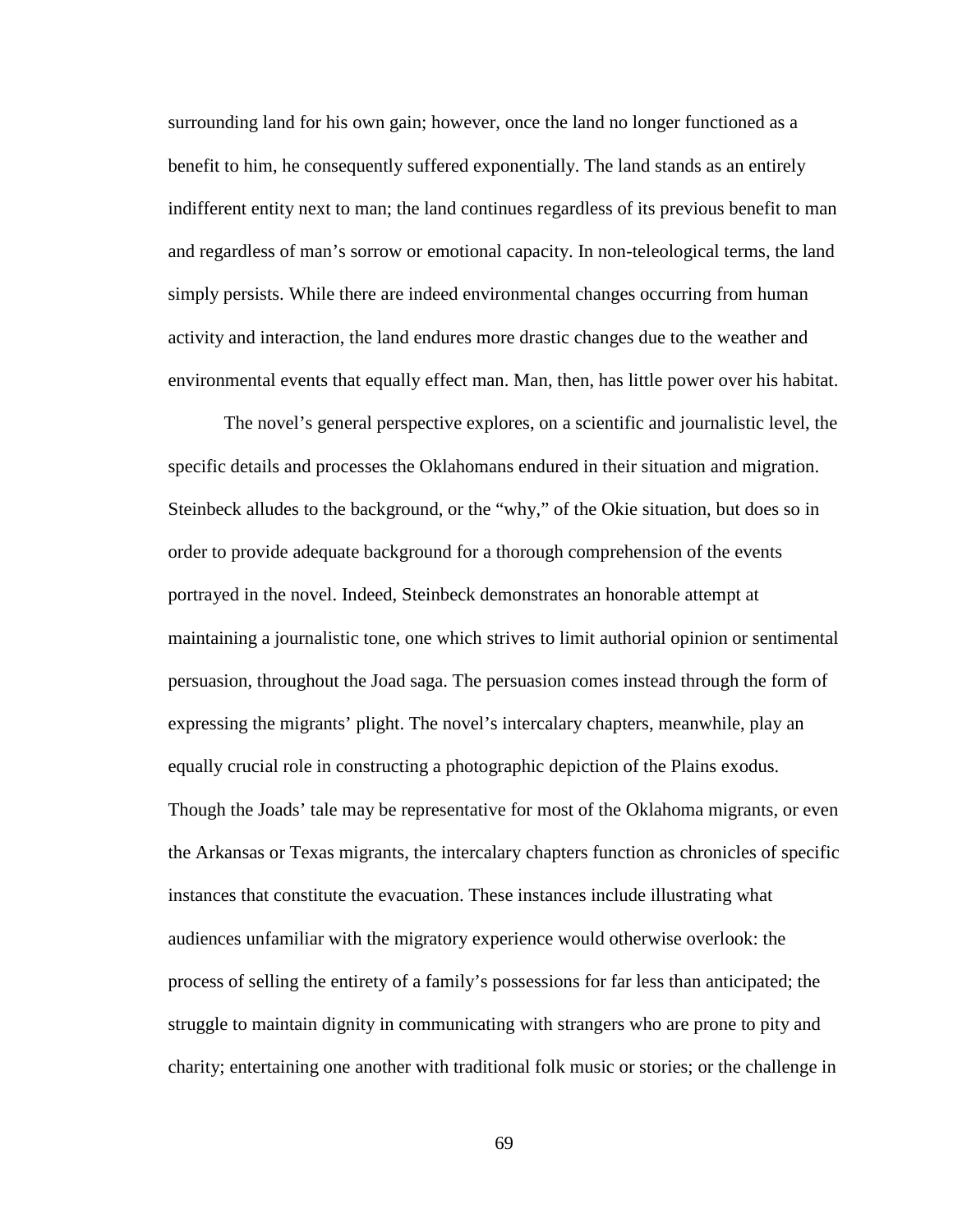approaching a new region whose inhabitants exhibit instant animosity and prejudice. The intercalary chapters furthermore include attention to landscape, documenting how the land fluctuates between periods of abundance or leanness.

The intercalary chapters underscore how the characters could hardly foresee the changes that affect them so acutely, but their intimate connection to the land helps them understand the environmental changes. Yet the characters are decidedly not prepared for the societal forces that would compound the environmental issues they faced. These economic forces, resulting from a combination of agricultural mechanization and commercialization, are the apex of the novel's demonstration of ambiguity in locating a sole entity to blame for the migrants' plight. Steinbeck excels in illustrating the faceless nature of the agrarian exodus. There is no one figure to claim fault for driving the tenants from the land: to ease his situation, the farmer cannot kill the tractor engineer, or the engineer's supervisor, or the president of the bank, or the bank's board of directors. "Where does it stop?" an anonymous tenant farmer, or Muley Graves in John Ford's 1940 film adaptation, laments in an intercalary chapter, "Who can we shoot?" (52).

The fact remains that no one person's death would amend the issue, and instead the fault rests with "the monster" figure, the bank: "Men made it, but they can't control it" (45). This bank, this monster, "isn't men, but it can make men do what it wants" (46). The ultimate figure of financial organization and structure, despite being created by human innovation, drives tenants away from their farms and eventually drives communities and families apart from their roots. With the construction of the bank as a monster figure, *The Grapes of Wrath* fulfills two primary criteria for a work's consideration as naturalistic. On one level, it erects a monstrous figure, a natural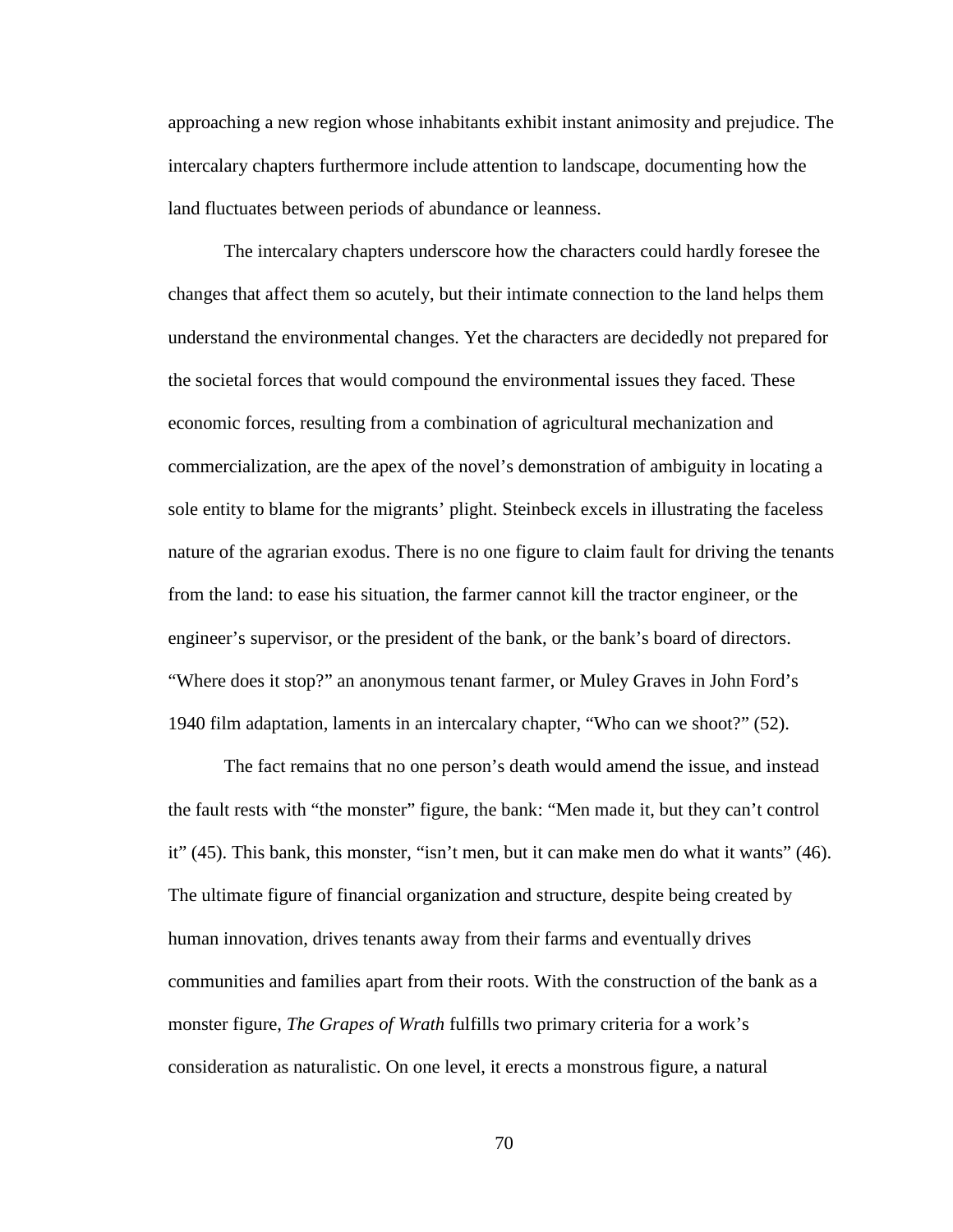abnormality, such as Norris's McTeague or Steinbeck's own Lennie, which disrupts the natural order of occurrences in a more or less violent fashion. On another and significantly larger level, the bank poses as an unstoppable deterministic power. The very fact that men cannot control the bank implies that they have little to no control over their farms', and consequently their families', fates or destinies. The bank takes part in Steinbeck's complex construction of determinism, and this bank figure, alongside the environmental, sociological, and technical forces, drives Plains inhabitants away from their land and livelihood.

The migration away from the Plains was hardly an effective means to regain a sense of renewed agency or control over the migrants' fates. Landowners investing in mechanical innovations, such as that iconic tractor, drove the tenant farmers to seek alternative housing locations. These inhabitants do not have control over their land, whose ownership lies with either a landowner or a bank, and they similarly have little control over the patterns of movement enforced upon their lives. Because of the lack of self-proprietorship and agency, the Okies in *The Grapes of Wrath* encapsulate the Jeffersonian dream, or what could be a fallacy. Through mechanization, which reduces the number of laborers necessary to operate a successful farm, and through capitalism, which encourages competition and the consequent failure of the individual farm*,* the Okies could never attain the Jeffersonian ideal of enlightenment through self-sufficiency and independence. Much like earlier naturalistic works that examined the gradual collapse of the dream of the independent farm, *The Grapes of Wrath* chronicles the evident demise of Jeffersonian ideals as farmers continually failed to achieve them. Through little or no fault of their own, the Prairie inhabitants needed to endure an exodus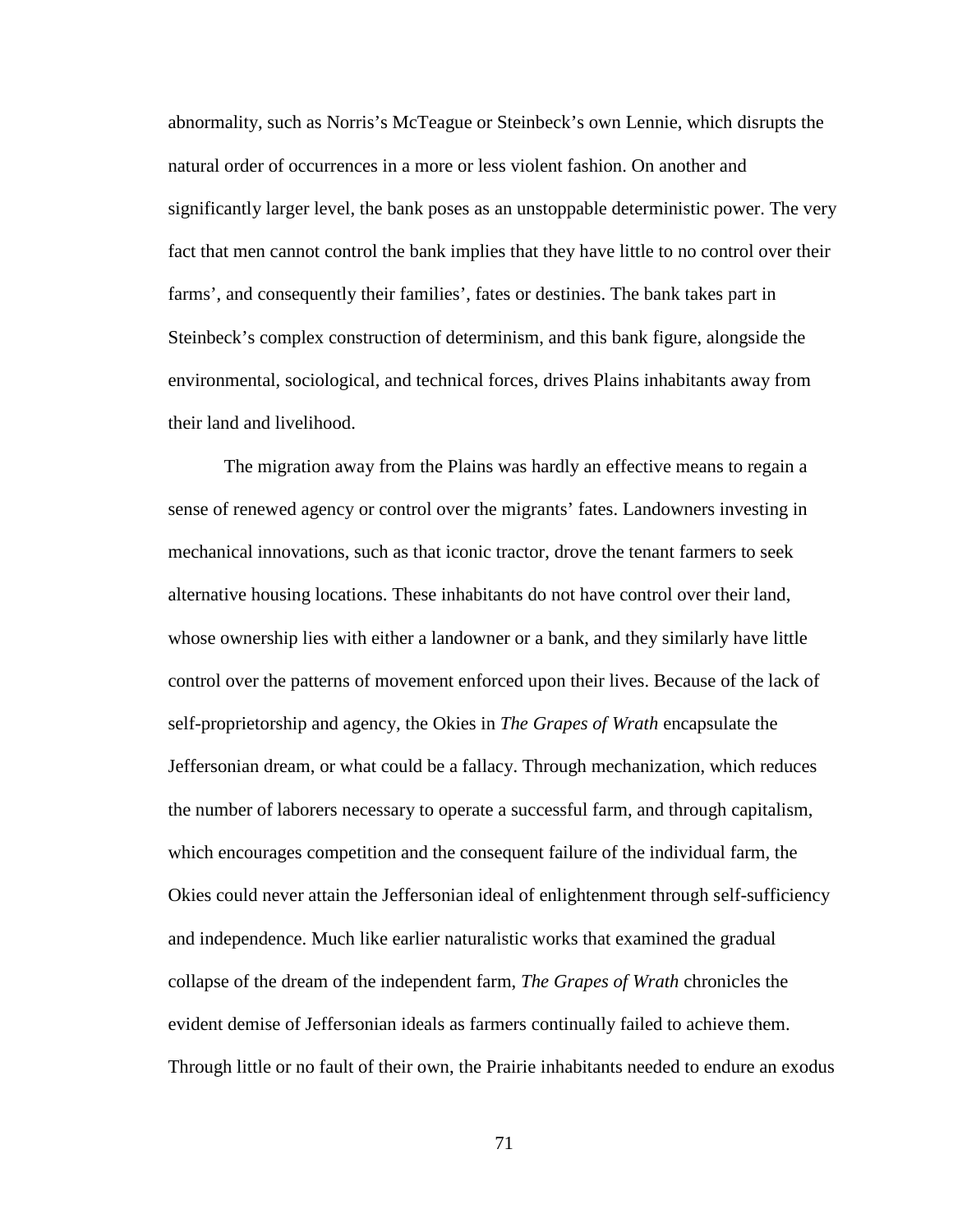in order to escape the environmental and financial nightmare that came of America's agrarian dream.

This exodus, driving prairie farmers from their native regions, resulted in the novel's careful recording of an experiment in regional otherness. This experiment's foundation or background comes with the latter half of the nineteenth's century regionalist movement in which authors worked diligently to nationally present and personally preserve the uniqueness of a multitude of regions. Utilizing a crucial mixture of local color and attention to unique environs, Sarah Orne Jewett succeeded in capturing the American Northeast, Mark Twain and Ambrose Bierce excelled in recorded the American West and South, Kate Chopin detailed specifically the Louisianan South, and Hamlin Garland, too, contributed with his portrayal of the often-overlooked Great Plains. With this movement, American literature gained a record of the customs, dialect, and cultures of various areas in the nation; furthermore, the movement proved that the country, whose own literary voice was still developing, did not contain one "type" of citizen, but instead a variety of individuals shaped by the distinctive regions wherein they were born and raised.

 Thus, the country demonstrated a previously-constructed awareness of the differences between citizens based on regions, but by the late 1930s, this awareness was magnified. Though the development of national transportation, such as railways and the emergent highway network system, seemingly closed the divides between distant regions, the tradition of regional identity was deeply-seated in regional cultures. Through advancements in media conveyance, namely the radio, citizens' awareness of national events as occurrences outside of their close surroundings also contributed to the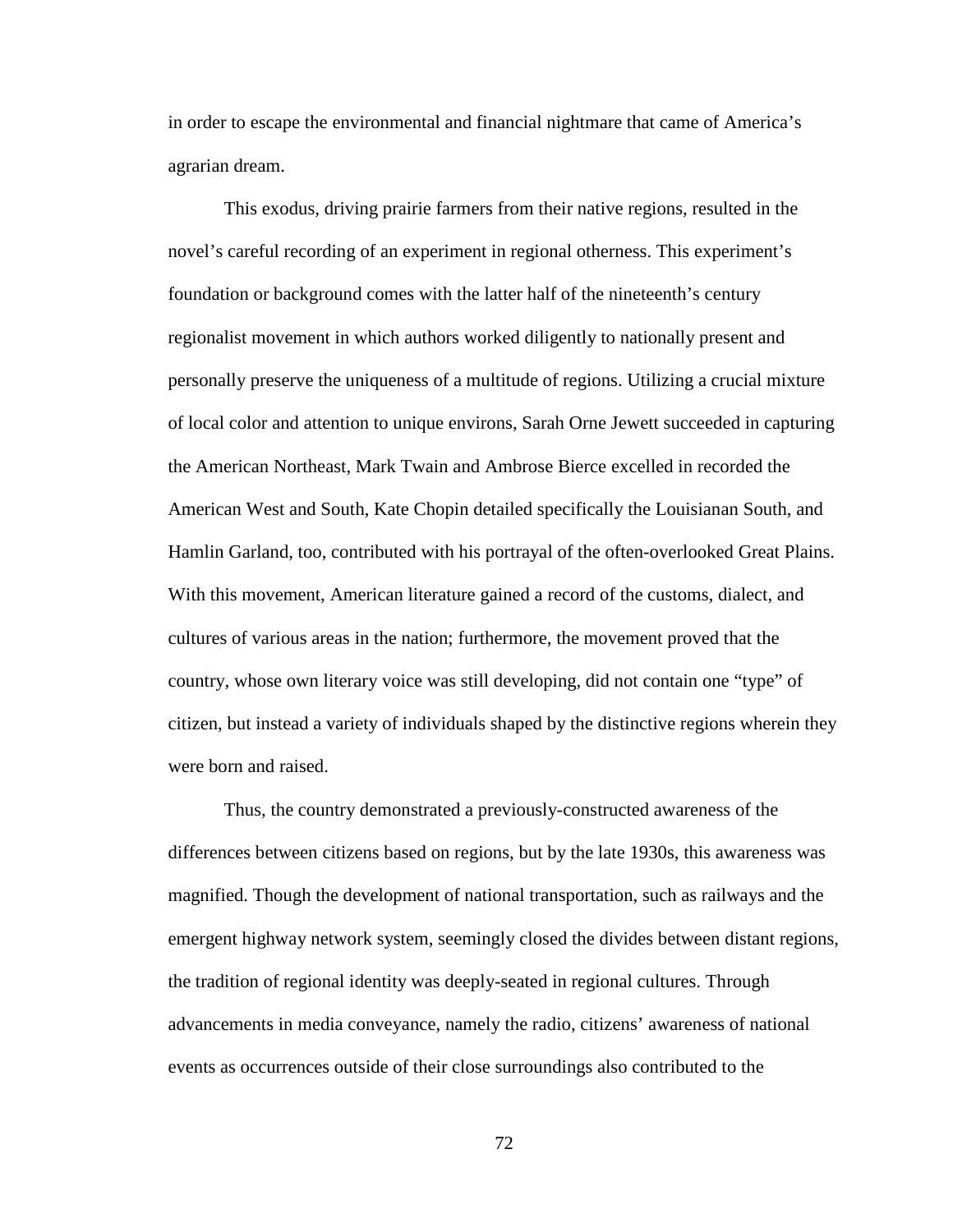continuation of regional differences. With radio and photojournalistic chronicles describing the Dust Bowl to the rest of the nation, Oklahoma became synonymous with poverty, unemployment, and struggle. To evade this tangle of socio-environmental bondage, many Okies, like the Joads, had little choice but to leave. Historian Douglas Hale notes that 1936 began a five-year span in which 309,000 state residents left Oklahoma to escape unemployment and drought (68). California would receive nearly 100,000 of these migrants and this would decidedly highlight the regional differences between Californians and Oklahomans (68). In this case of regional displacement, two quite dissimilar peoples came in direct contact with one another, and the differences between them would instigate an animosity not easily remedied.

 Steinbeck was sure to fully illustrate this instance of regional and residential otherness in *The Grapes of Wrath*. It arguably may be the sole reason that brought Steinbeck to craft the work. The Joads and other Okies seem to be displaced even while in residence in Oklahoma; their farms, no longer prosperous or similar to those of their predecessors, are dusty, dry, and dilapidated. The best example of residential displacement comes through Muley Graves, the character who decides to remain in Oklahoma despite the mass exodus. Muley stays when others leave, including his own family. Trespassing on what used to be his own property, Muley experienced "a funny thing…when they tol' me I had to get off the place. Fust I was gonna go in an' kill a whole flock a people. Then all my folks went away out west. An' I got wander in' aroun'…jus' wanderin' aroun' like a damn ol' graveyard ghos'" (69). Compared to Tom and the rest of his family who rely on movement for survival, Muley's station on the plains represents the plains identity that cannot survive transport to another region.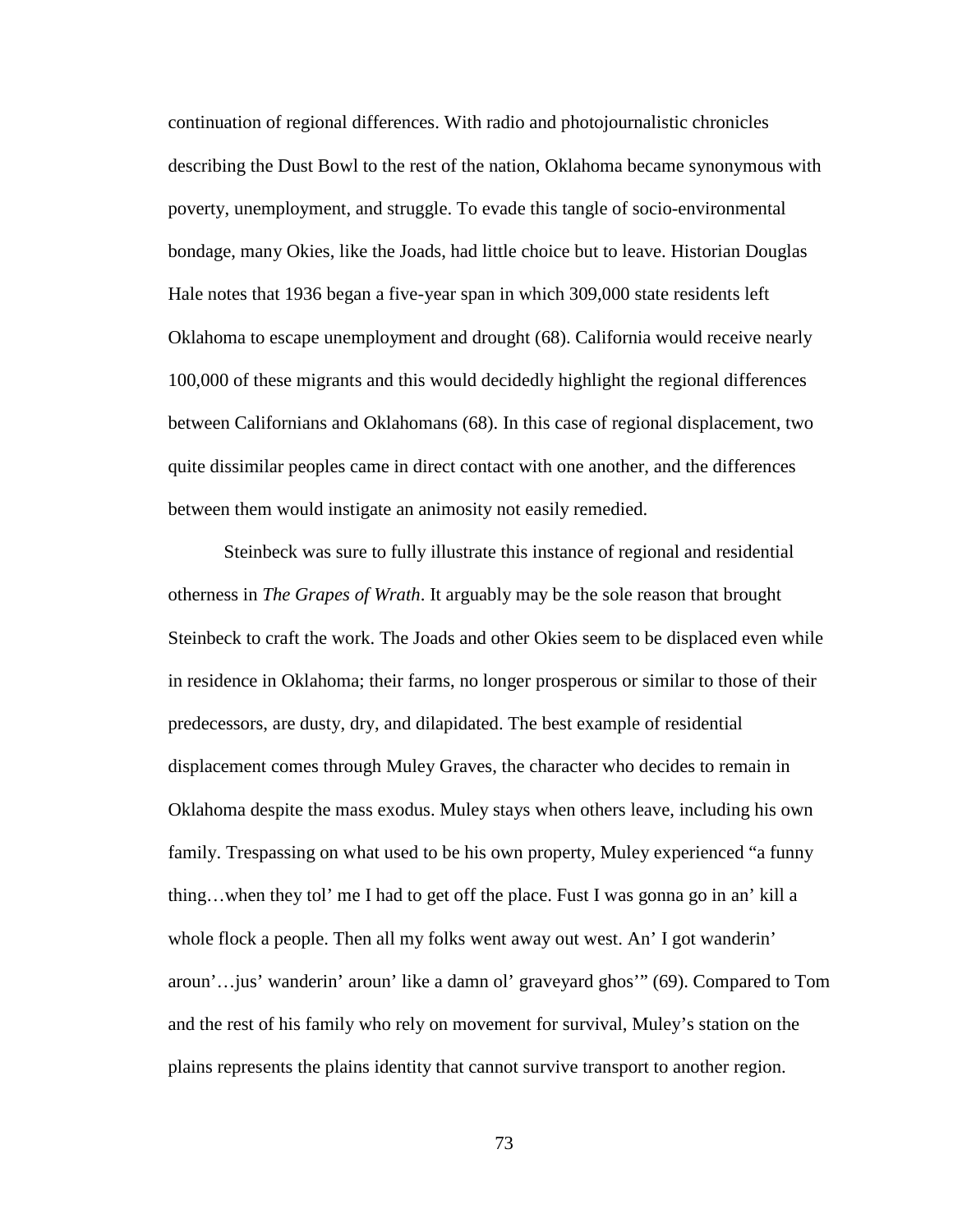Muley's experiences define his character and these experiences are inseparable from the land. As such, his removal from Oklahoma would signify the death of his personality and character. The land, to Muley and others, holds its value in experiences such as the births and deaths of loved ones; to the bankers who inherited the land, the land's value is worth only a slim margin of profit. According to the musings of Muley, this profit killed the Okies. Instead of moving on to the utopian afterlife promised by Californian fliers, like everyone else experiencing the death of their identities, he remains as a phantom feeding on memories.

 Another strong example of character development through regional identification is in the example of Grampa Joad. Grampa, like Muley, implicitly understands the connections that the land has with identity; unlike Muley, he initially anticipates the move away from the plains joyously, as he's "got a feelin' it'll make a new fella outa me" (126). Just before their flight, though, Grampa sides with Muley, demanding to stay. "This here's my country," he cries: "I b'long here…This country ain't no good, but it's my country" (154). Grampa's sense of regional belonging parallels Muley's polemic; conversely, Grampa's sense of the Promised Lands leads him to desire the trip to California, if only because of the lure of the grapes and oranges. Eventually, the family assuages Grampa with "soothin' syrup" and uproots him from the place where he belonged. Like the dream of the Promised Land, Grampa would die soon after leaving the homestead.

Though the connection between all of the characters and their land remains indescribably resilient, those who do move on instantly experience regional and financial Otherness elicited through social comparisons. The first of these major comparisons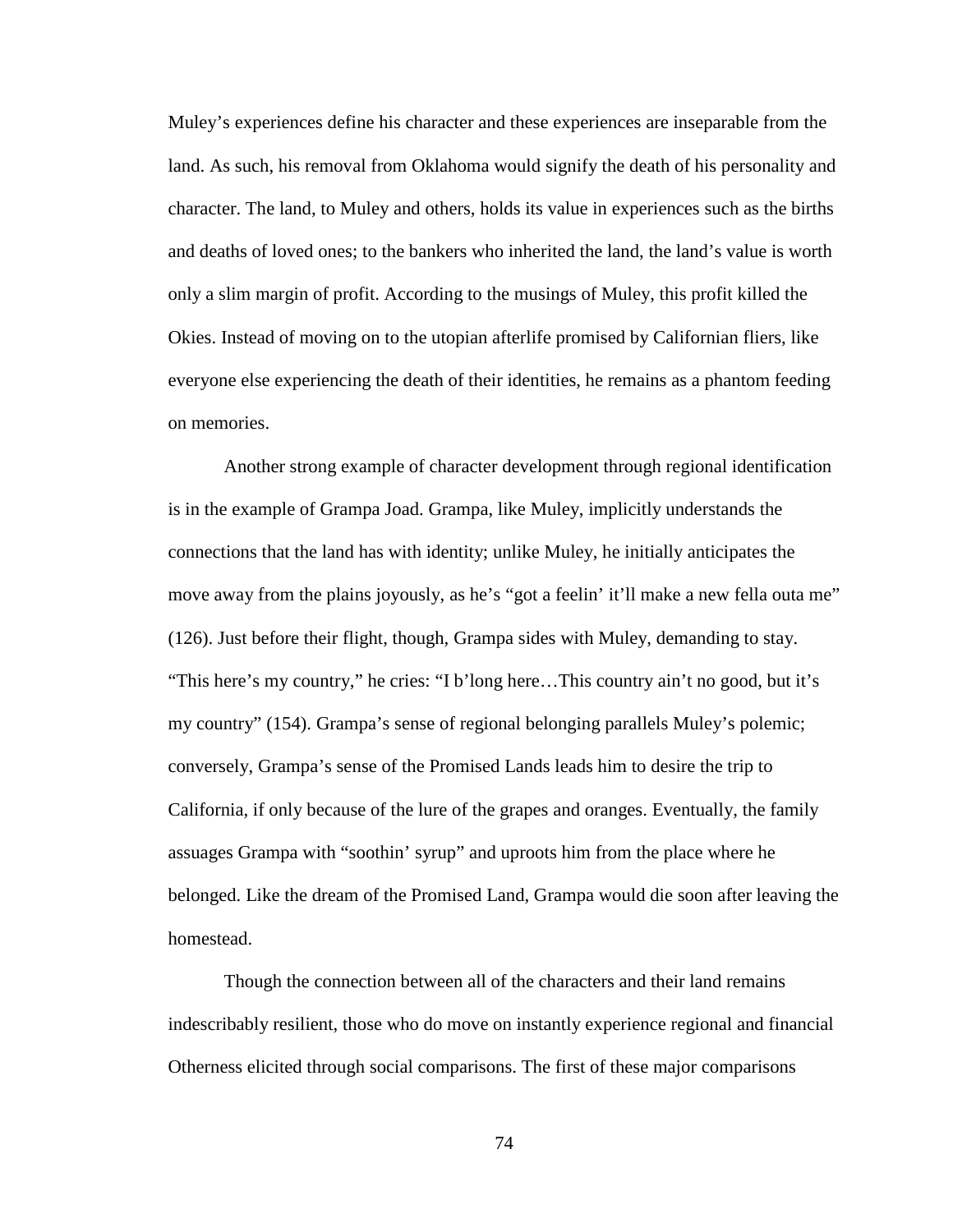comes in Chapter Fifteen with a scene where, after driving for some time on Route 66, a set of anonymous-yet-typical migrants (the Joads in Ford's cinematographic version of the novel) stop at a diner for bread. Instantly the waitress, typically perky and warm so as to encourage return business from professional travelers, is instantly irritated with the migrants' stained hats and "curious humility" (216-217). The migrant boys stare at the diner's candy, scratching their dusty ankles with their toenails and placing their hands in their overalls (217-218). Amidst the delicate battle between the diner's charity and the migrants' pride, the images of the dissimilar types of people remain clear: there are the stable diner workers and truck drivers, and then there are the sullied migrants with halfnaked children. There are, as Mae so poignantly puts it, "Truck drivers…an' after them shitheels" (220).

 This, though, is but a mild occurrence in which the migrants' appearances stand out compared to the appearances of surrounding individuals. The larger differences come with the juxtaposition of Oklahomans and Californians. The differences between the two regional identities coalesce with regional profiling and stereotyping, particularly in the Californian perspective regarding the coming onslaught of Oklahomans. In Chapter Eighteen, Tom learns the meaning of "Okie," which "use' ta mean you was from Oklahoma. Now it means you're a dirty son-of-a-bitch. Okie means you're scum" (280). The overarching point is expressed through a gas station attendant and his aid: "They ain't human. A human being wouldn't live like they do. A human being couldn't stand it to be so dirty and miserable" (301). The novel's twenty-first chapter describes the impact that the cultural collision had for both groups. For the Oklahomans, "The movement had changed them…the children without dinner changed them…they were migrants" (385).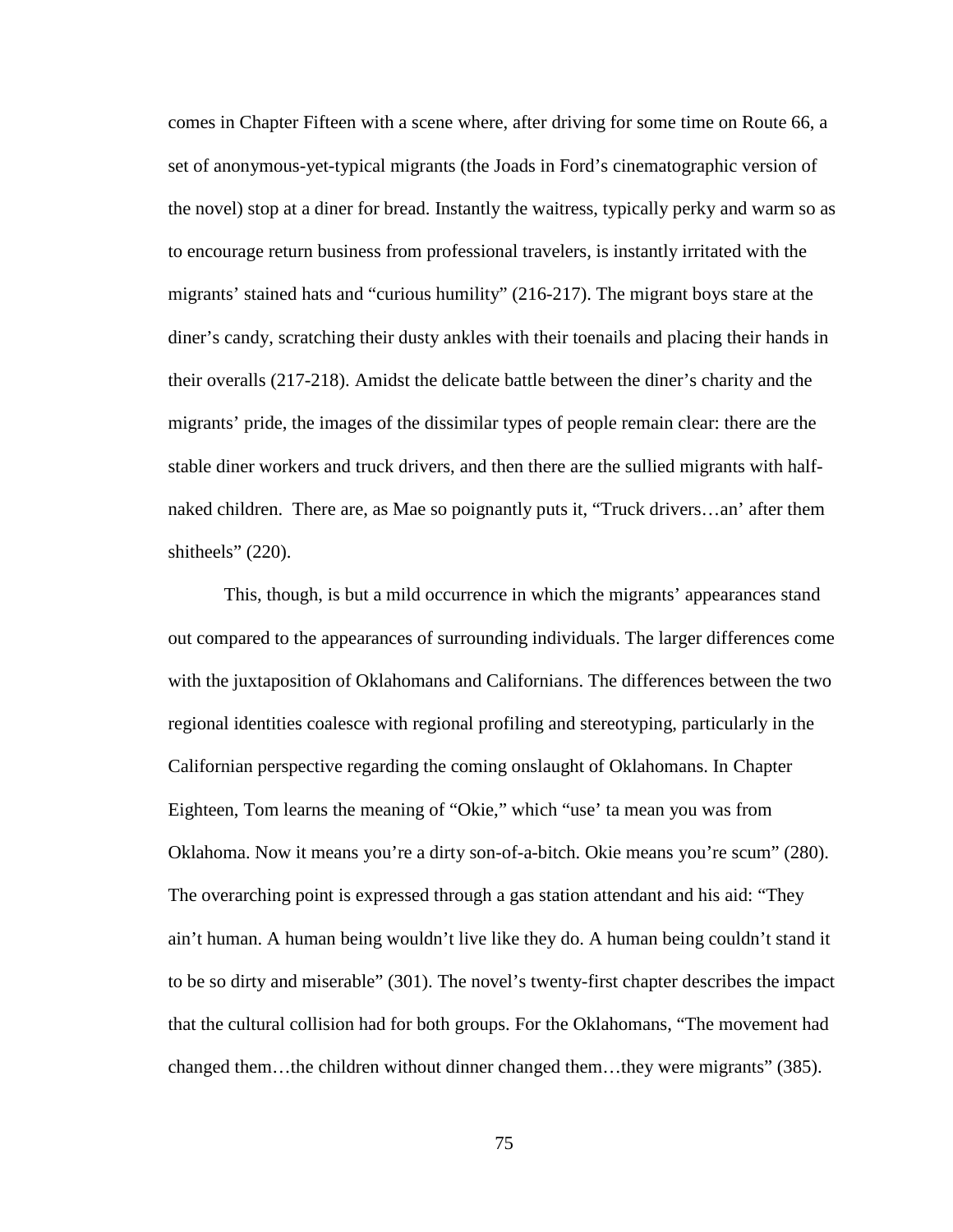For the Californians, "there was panic...Men of property were terrified for their property. Men who had never been hungry saw the eyes of the hungry" (385-386). In this chapter, Steinbeck assumes a clear position in that the Californians were unreasonable and fearful in their refusal to welcome or aid the Oklahomans. Steinbeck best illustrates the regional animosity by recording the Californian assumption that "These goddamned Okies are dirty and ignorant. They're degenerate, sexual maniacs. These goddamned Okies are thieves. They'll steal anything. They've got no sense of property rights" (386). Ultimately, as denoted by the final words in the chapter, the anger between both groups ferments due to frustrations intensified by otherness; the Oklahomans demand dignity, and the Californians demand authority.

 Steinbeck had originally intended to reemphasize the differences and animosity between the Oklahomans and the Californians through a metaphoric paragraph that drew parallels between a Germanic invasion of Rome.<sup>4</sup> This original paragraph, appearing in the novel's manuscript and typescript, includes a powerful line, in that "the barbarians came, naked, across the border, humbly, humbly" (Steinbeck, *Typescript* 462).<sup>5</sup> The paragraph, in an usual instance of alteration between the novel's typescript and published version, would not reach publication, perhaps due to the author's uncertainty of his audience's metaphoric comprehension or a discomfort with drawing parallels between Oklahomans and "barbarians." Despite its unpublished status, the paragraph and this particular line speaks to a generalized implication of the Oklahoman-Californian conflict the regional and financial differences between the citizens wrench their common nationality apart. The Oklahoman-Californian clash reached a drastic point in which they are seemingly no longer countrymen. Regional otherness, in *The Grapes of Wrath*,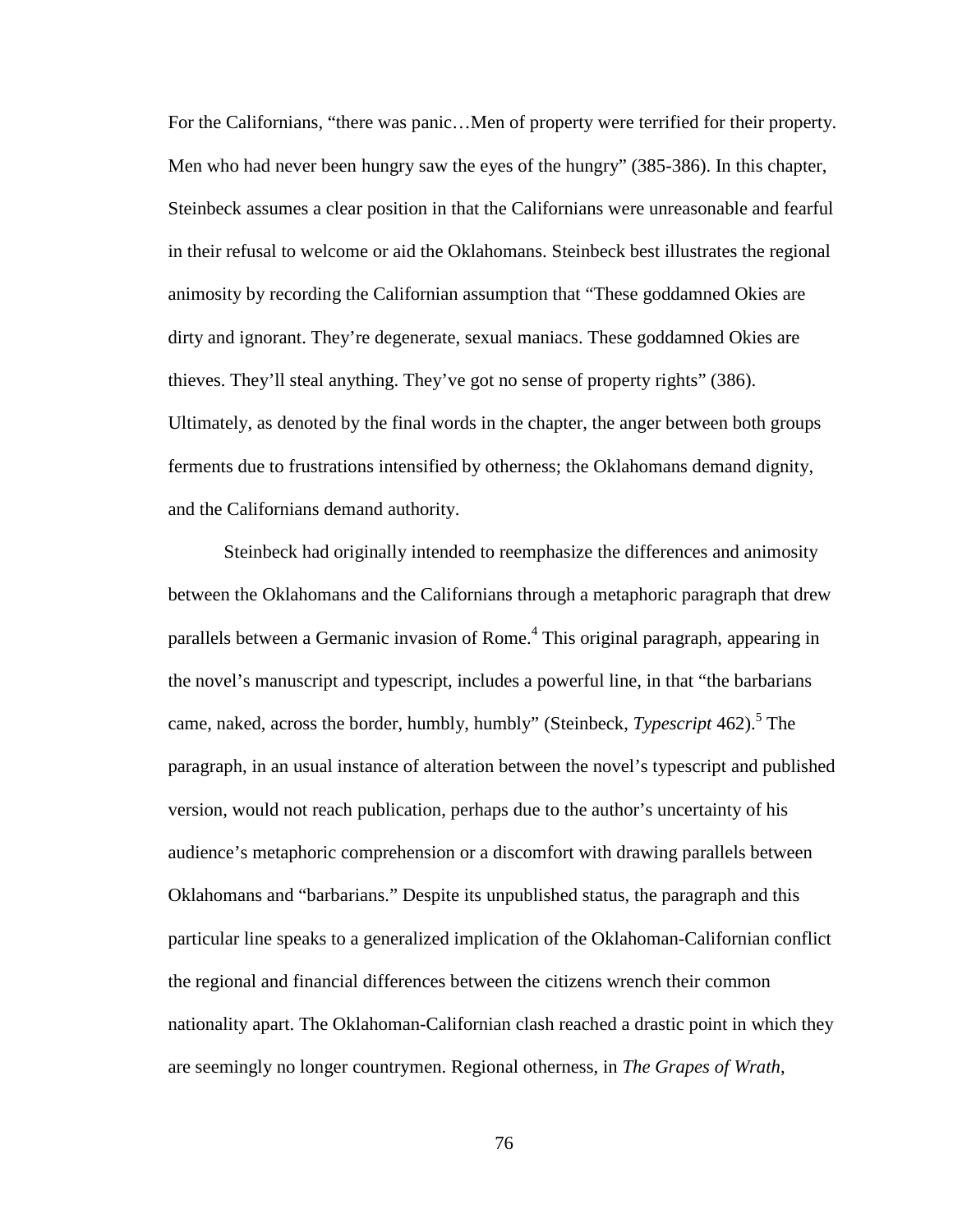presents a national identity crisis: though these two types of people reside in one country, they may as well not be considered countrymen, for their regional differences have finally grown so profound that their common nationality has disintegrated. The Californians have no sense of compassion towards the migrants, whose humanity they reject out of hand, and the Oklahomans have no sense of place with which they may identify.

*Grapes of Wrath* additionally explores religious themes similar to those found in the works of Prairie naturalism previously examined. The delicate handling of religious themes creates a religious awareness and elicits a theology based on community and altruistic behavior as opposed to traditional, orthodox religion. The prime initiate to this tradition of community theology comes in the form, of course, of Jim Casy. Through Jim Casy Steinbeck examines the spiritual identity that best matches authentic Prairie sentiments. This close attention to religious themes does not necessarily discount the novel's naturalistic integrity. By implementing and supporting theories on religion and spirituality based on natural human behavior, Steinbeck dismantles popular notions towards religion and follows suit in the semi-transcendental traditions set forth by previous Plains authors. As did Hamlin Garland, Steinbeck emphasizes the importance of community and altruism over organized structures of religion and underscores the need to recognize humanity, not the individual, and its need for communal support.

 The failed preacher may first appear to readers as a pitiful figure. As a religious authority, Jim Casy was not capable of restraining his behavior to deny physical temptation. This perverted figure of an adulterous preacher is initially disgraceful, but when he continues to theorize on true religion, he emerges as a figure who demands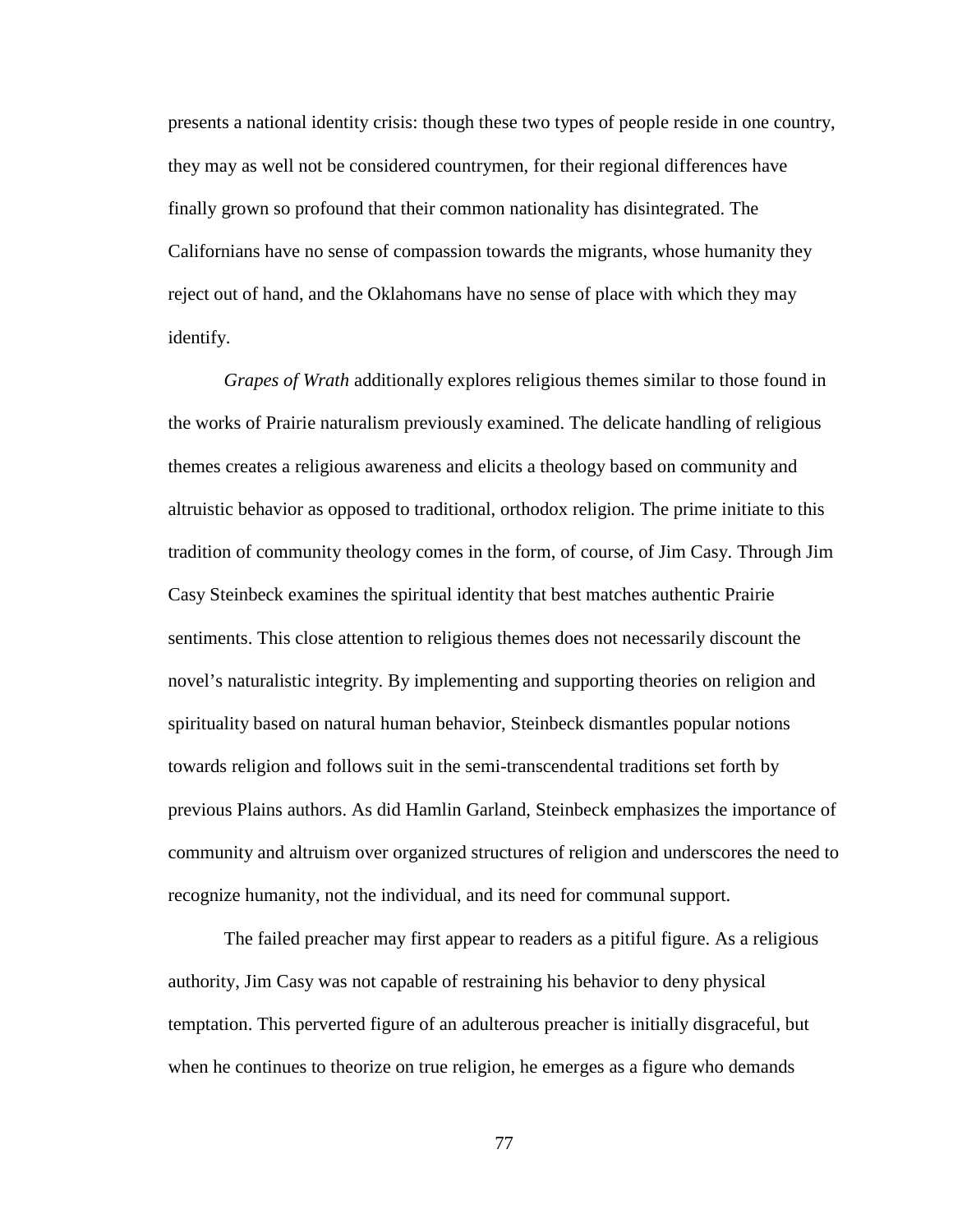respect from readers. His first conclusion comes with, "There ain't no sin and there ain't no virtue. There's just stuff people do" (32), denoting a sentiment that perceives religion more as social control and less as genuine inspiration. Next, Casy questions, "Why do we got to hang it on God or Jesus? Maybe…it's all men an' all women we love; maybe that's the Holy Sperit—the human sperit" (32-33). This naturally leads into the overriding theme of the novel, the theme of continuous interrelation between all souls and corporeal experiences: "Maybe all men got one big soul ever'body's a part of" (33). Instead of utilizing this powerful theological expression of communal respect and honor as a vehicle for a destruction of orthodoxy, Steinbeck establishes Casy's theology as a means to propel the importance of human devotion for the survival over individuals and communities alike.

Within his speech, Casy specifically cites the need for compassion between both men and women; this attention to the feminine community leads to the next structure in the novel which satisfies a criterion for a work's consideration in the Plains naturalism canon. While Steinbeck was hardly an expert in completely understanding the female psyche and experience, and less so an expert in representing this experience, he captures with Ma Joad a precise model of the American Prairie woman. The first sight of Ma appears in Chapter Eight, in which Tom regards Ma for the first time after serving his prison sentence: "Ma was heavy, but not fat; thick with child-bearing and work. She wore a loose Mother Hubbard of gray cloth in which there had once been colored flowers…Her thin, steel-gray hair was gathered in a sparse wispy knot at the back of her head" (99-100). Underneath a worn physical exterior, Ma Joad possessed an absolute strength that could not be questioned: "she seemed to know, to accept, to welcome her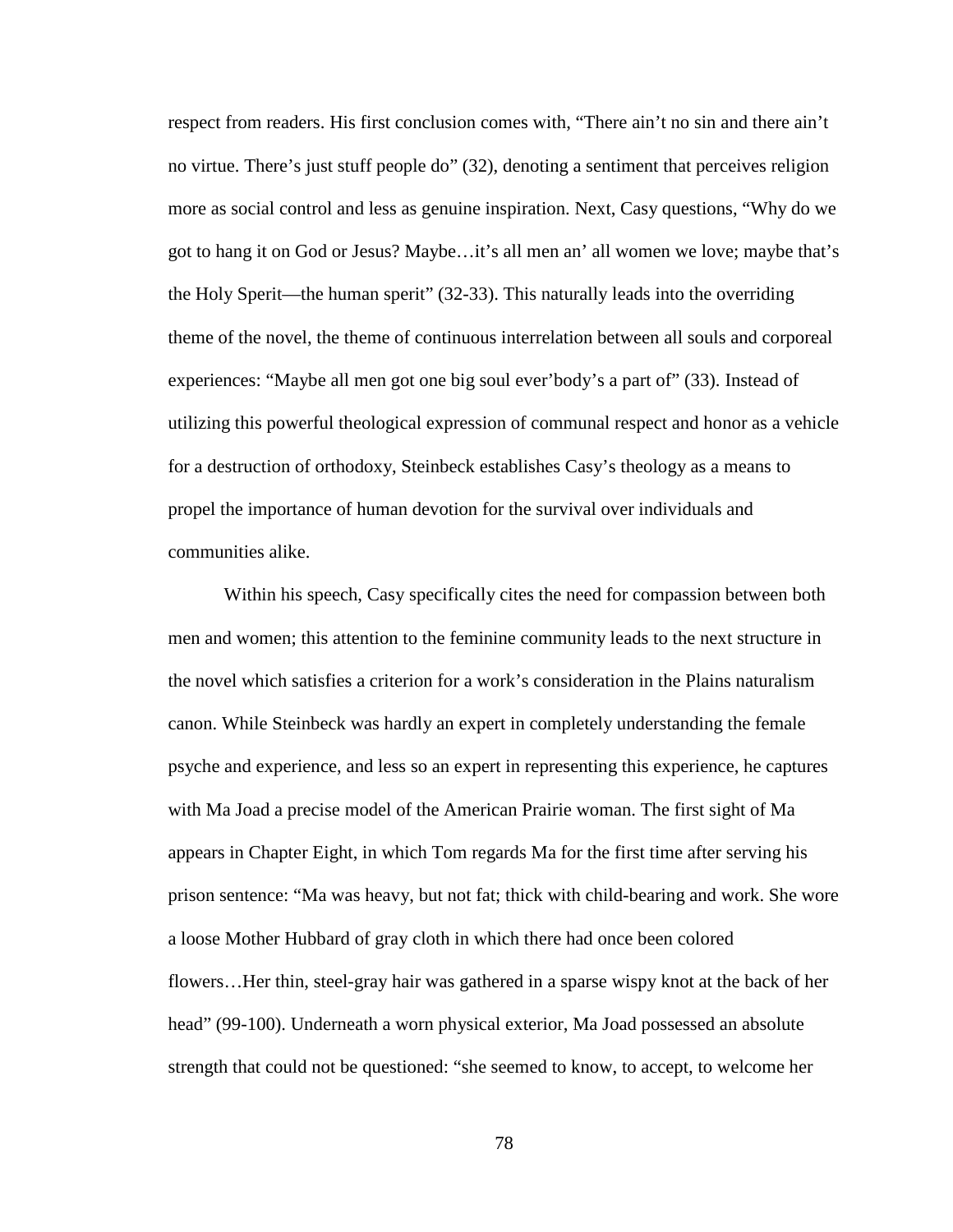position, the citadel of the family, the strong place that could not be taken" (100). Ma understands the importance of both joy and calm, and "from her position as healer, her hands had grown sure and cool and quiet; from her position as an arbiter she had become as remote and faultless in judgment as a goddess" (100).

In fact, the glory that Steinbeck bestows upon the prairie mother approaches romantic elaboration; the pedestal upon which Steinbeck places Ma Joad does not allow for mention of stagnancy or loss of identity. Quite to the contrary, at this point in his naturalistic prairie portrayal, the mother figure has come to embrace her position and has evolved into a being who thrives in the centered position that she has come to assume in the family dynamic. While the men squat in the dust to desperately coordinate their next method of survival, the women stand in the background, controlling the children so to not further disturb the men's though processes. While the masculine psyche fades with the failure of the farm, the feminine sense of observation heightens to a critical degree. Steinbeck notes that "Woman can change better'n a man…Woman got all her life in her arms. Man got it all in his head" (577). Whereas men live in "jerks—baby born an' a man dies, an' that's a jerk—gets a farm an' loses his farm, an' that's a jerk," women consider long-term implications on a more fluid level: "it's all one flow, like a stream, little eddies, little waterfalls, but the river, it goes right on…We ain't gonna die out" (577).

Steinbeck's approach to Plains women is indeed a bit romantic or exaggerated as he emphasizes their strengths and seems to overlook their weaknesses; however, this is not to say that Ma Joad is analogous to all Prairie women. Steinbeck demonstrates his clear understanding of this fact through Ma's daughters, Ruthie and Rose of Sharon. Ruthie, a child, possesses juvenile traits such as incessant giggling and gossip. Rose of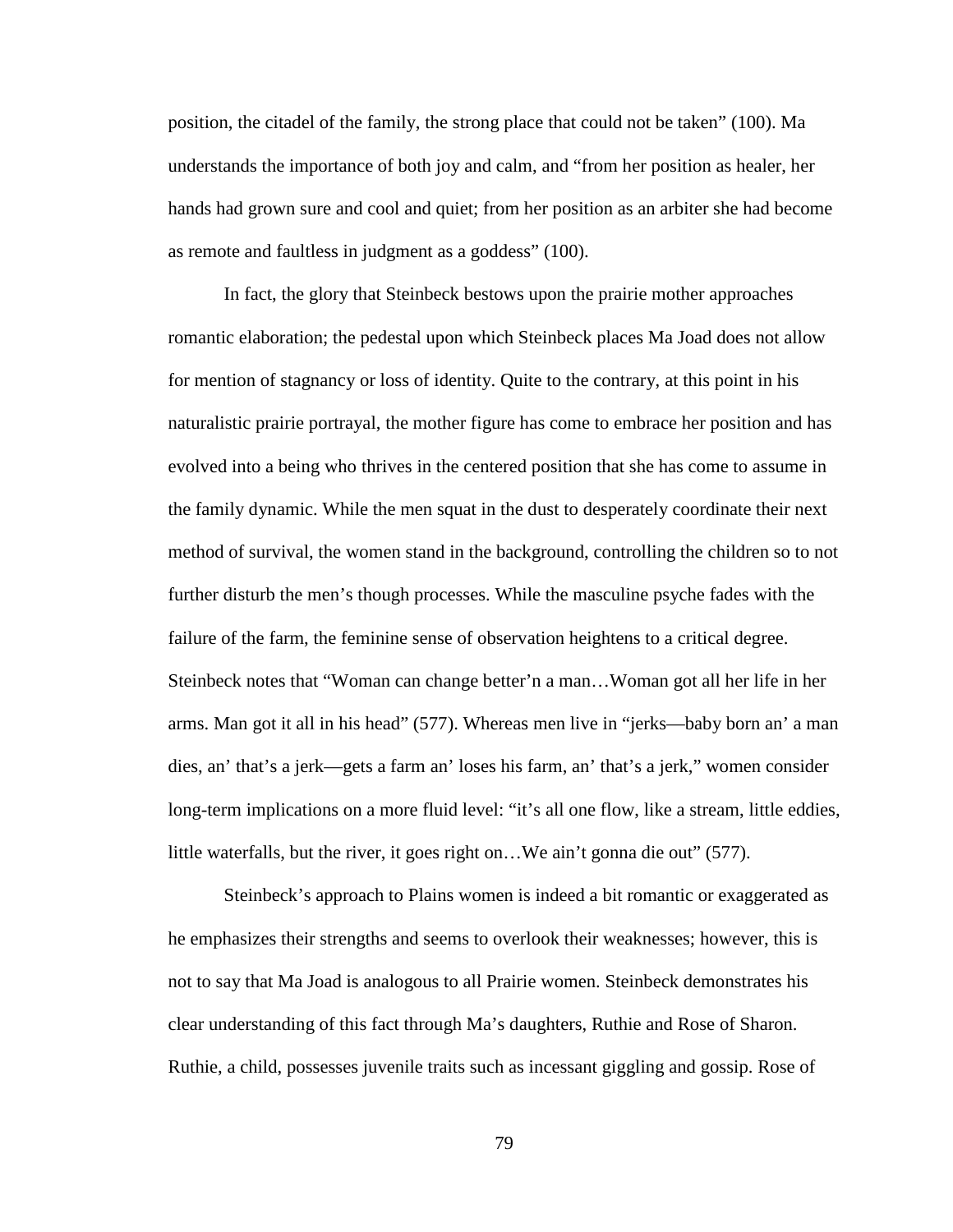Sharon, older and expectant, exhibits physical and emotional weaknesses. Ma, at her age and her experience level, is the apex of endurance and encouragement in the novel. She desperately tries to maintain "the fambly," since she understands it is, as a cohesive unit, vital to the survival of its individual members.

Before publishing the novel, Steinbeck's editors suggested altering some of language utilized in the dialogue, in addition to altering the soon-to-be-renowned conclusion of the novel. The author greatly opposed to changing his work, and in a letter to his editor, Pascal Covici, on January 3, 1939, he states that he "went over the mss and made some changes. I made what I could….This book wasn't written for delicate ladies…I've never changed a word to fit the prejudices of a group and I never will" (*Life in Letters* 164). As such, the novel's vulgar and violent dispositions remained intact. Though the novel's film, directed by John Ford, would adjust the final scene to inspire hope for the Joad family and other migrants, the novel ends with the harrowing image of Rose of Sharon breastfeeding a starving man. There is no present hope or fear for either individual, sitting quietly in a barn. The book simply ends with this image, drawing ambiguity for an audience who may be seeking an answer at the novel's finale. Rose of Sharon's feeding the man could ultimately symbolize the human endeavor to survive and seek survival through others, as well as Rose of Sharon's contention for embodying the prairie matriarch; however, the scene also stands as an example of Steinbeck's nonteleological practices. The powerful scene simply observes without authorial input or journalistic sway. It forces audiences to watch a reality that may be entirely uncomfortable and awkward for them. Feeding the starving man in the spirit of survival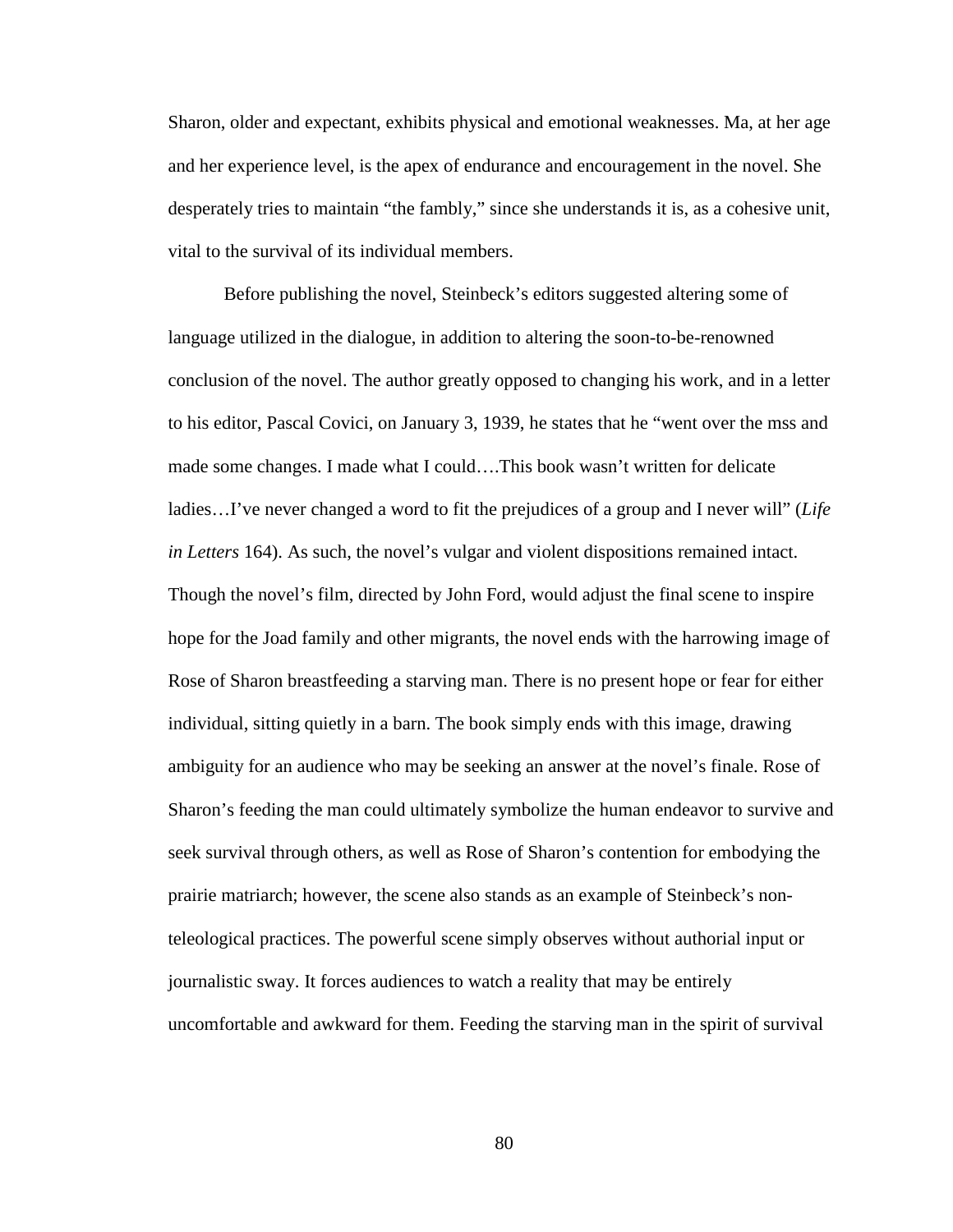and compassion finalizes the migrants' humanity and eternally blurs the line between natural power and socially-acceptable behavior.

Despite its initial divided reception, as some critics appreciated the novel while Oklahoma and California citizens alike deplored it, *The Grapes of Wrath* arrived as a naturalistic novel complete with an underlying social purpose. Steinbeck attempted to withhold the authorial rage that appeared in *Their Blood Is Strong* and *In Dubious Battle*, placing his confidence instead in the novel's exposition of abysmal migrant treatment. In creating an exposition that wove chapters of general migrant experiences with chapters of a family who likely attracted audience sympathy, Steinbeck trusted that truthful detail alone would elicit social change. Much like his predecessor Hamlin Garland, Steinbeck sought one way to somehow alter the one deterministic force that commanded power over so many: social determinism. Forces of greed and capitalistic competition could somehow be reduced in order to help the migrants. Camps and associations similar to the Weedpatch Camp could improve the lives of the displaced. This call for social change, though, is complicated. At times, Steinbeck could not avoid authorial outcries caused by his outrage with the migrants' plight. To avoid the assumption that social change could help humans defeat deterministic forces, Steinbeck pushes the Joads away from the governmentally-managed camp in hopes of finding work, proving that financial forces have a stronger precedence over social forces. Furthermore, extreme weather again plagues the migrants, serving as a reminder of the ever-present environmental forces that still had an uncontrollable power. If there were one force that could be altered, according to Steinbeck and Garland, it could be the political and social structures.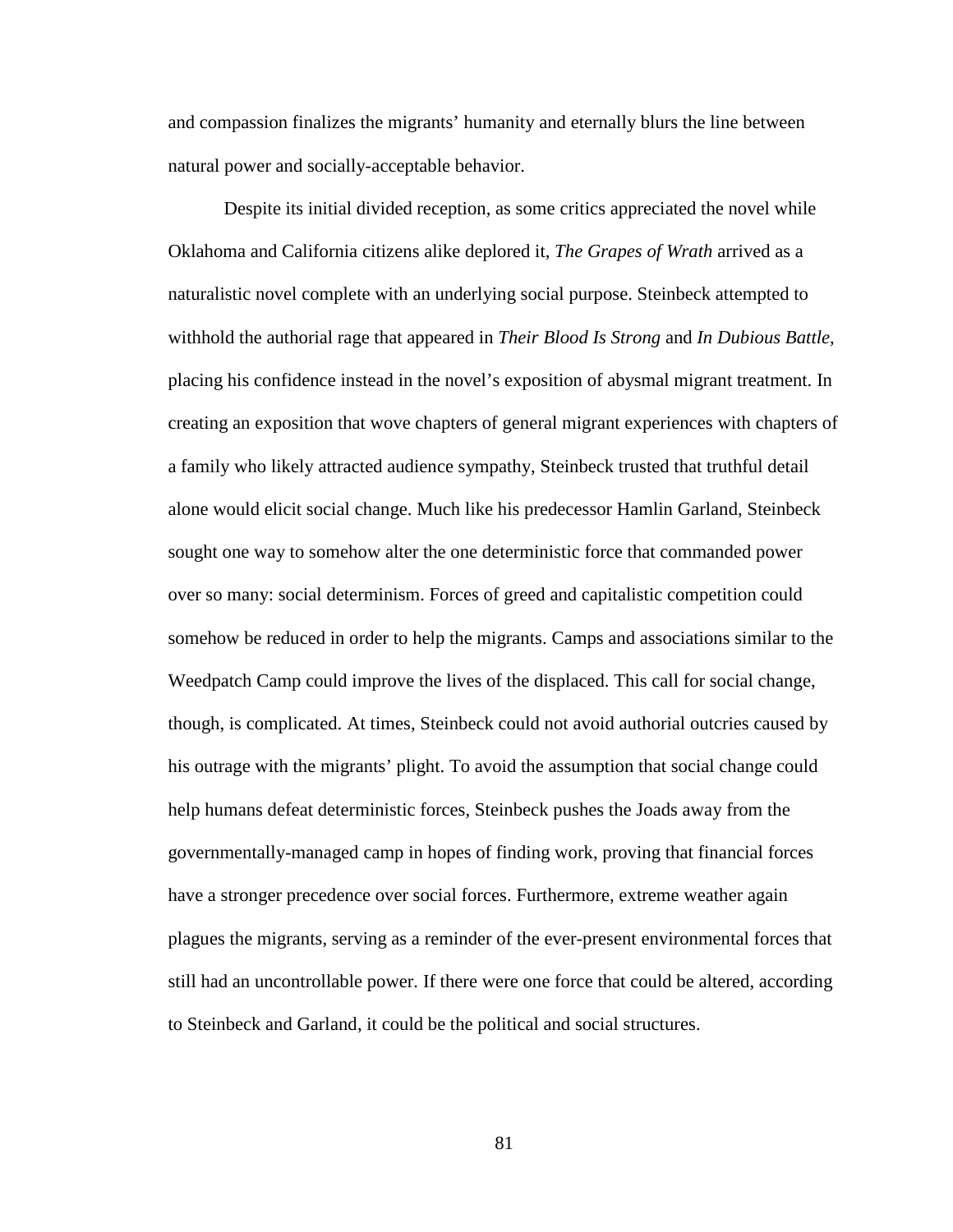*The Grapes of Wrath*, in addition to granting a marginalized people an extraordinarily necessary voice, functions as a conclusive point in the history of Prairie naturalism. Though Steinbeck was not native to the Plains, the stories he recorded were, and with these stories he contributes to Prairie naturalism a piece that will poses as a recorded experiment in regional contact and a portrayal of the effects of ignoring a region, its inhabitants, and its struggles. Prairie life would certainly endure past *The Grapes of Wrath*'s publication, and furthermore past the Dust Bowl and the Depression, with an increased focus on higher education and stabilized economy; yet, in 1939, this novel, in the tradition of other Prairie naturalist authors, ensured that the Prairie inhabitants' experience would never fall prey to American disregard or neglect. Through the family Joad, Steinbeck secured the southern plains' migrant voice a lasting place in American literature and memory.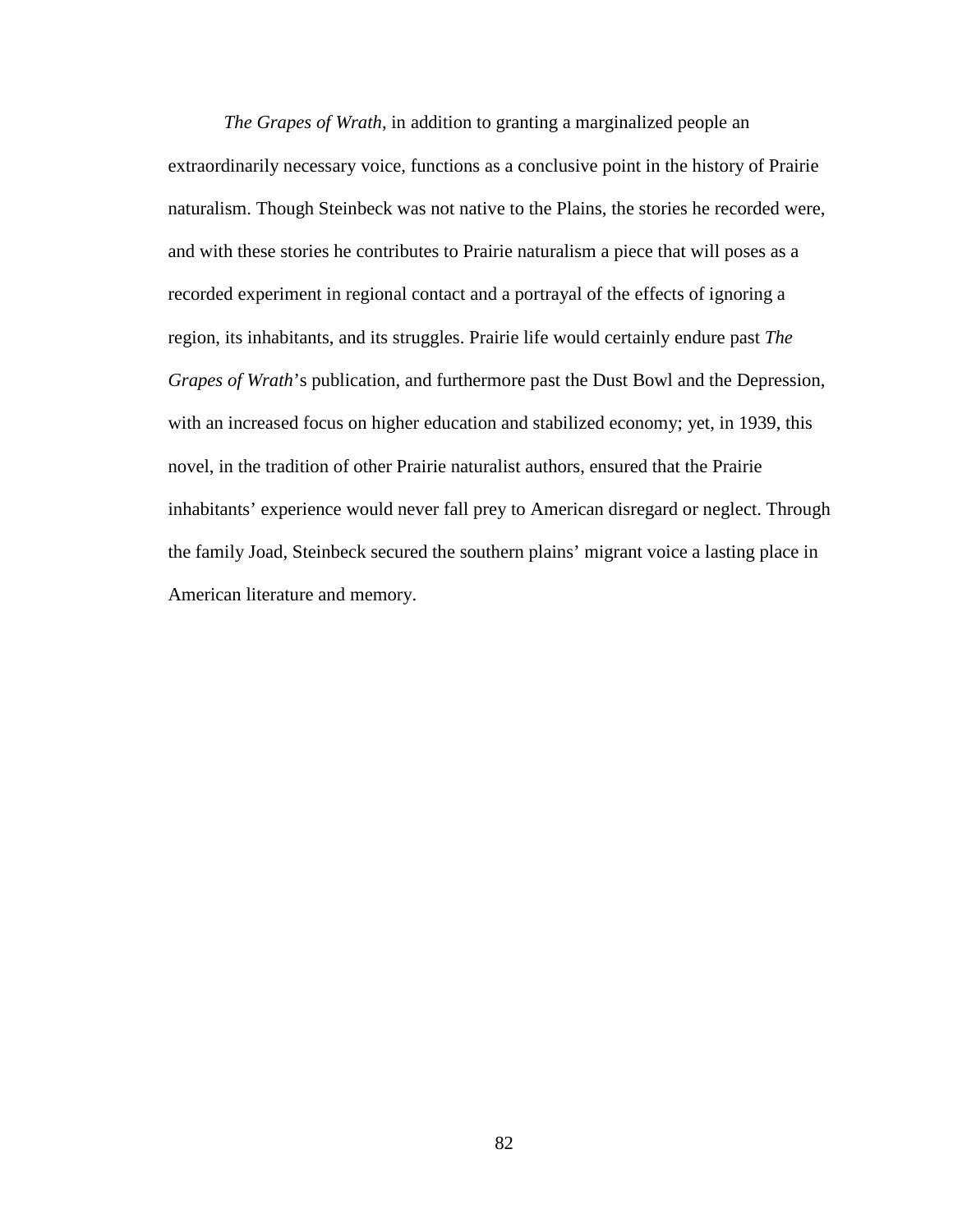## **Notes**

- 1. As with the previously discussed authors, this study emphasizes fiction involving the plains; as such, *The Grapes of Wrath* will constitute the majority of the textual analyses found in this discussion as it is Steinbeck's main work involving the Great Plains. Because this is a study in naturalism's evolution into the twentieth century, much of the criticism will involve either critics who are noted authorities on the novel or author, or sources that discuss specifically the naturalistic side of the novel or author.
- 2. See Jackson Benson's "Steinbeck as Scientist" page 253.
- 3. This study utilizes the 1976 Viking Critical Library edition of *The Grapes of Wrath*, edited by Peter Lisca and published by Penguin Books in New York.
- 4. The original paragraph reads on page 462 of *The Grapes of Wrath* typescript:
	- Once the Germans in their hordes came to the rich margin of Rome; and they came timidly, saying 'we have been driven, give us land.' And the Romans armed the frontier and built forts against the hordes of need. And the legions patrolled the borders, cased in metal, armed with the best steel. And the barbarians came, naked, across the border, humbly, humbly. They received the swords in their breasts and marched on; and their dead bore down the swords and the barbarians marched on and took the land. And they were driven by their need, and they conquered with their need. In battle the women fought in the line, and the yellow-haired children law in the grass with knives to hamstring the legionaries, to snick through the hamstrings of the horses. But the legions had no needs, no wills, no force. And the best trained, best armed troops in the world went down before the hordes of need.
- 5. Page 462 of *The Grapes of Wrath* typescript is courtesy of the Library of Congress. Page 94 of Steinbeck's manuscript for *The Grapes of Wrath* is courtesy of the Martha Heasley Cox Center for Steinbeck Studies, San Jose State CA.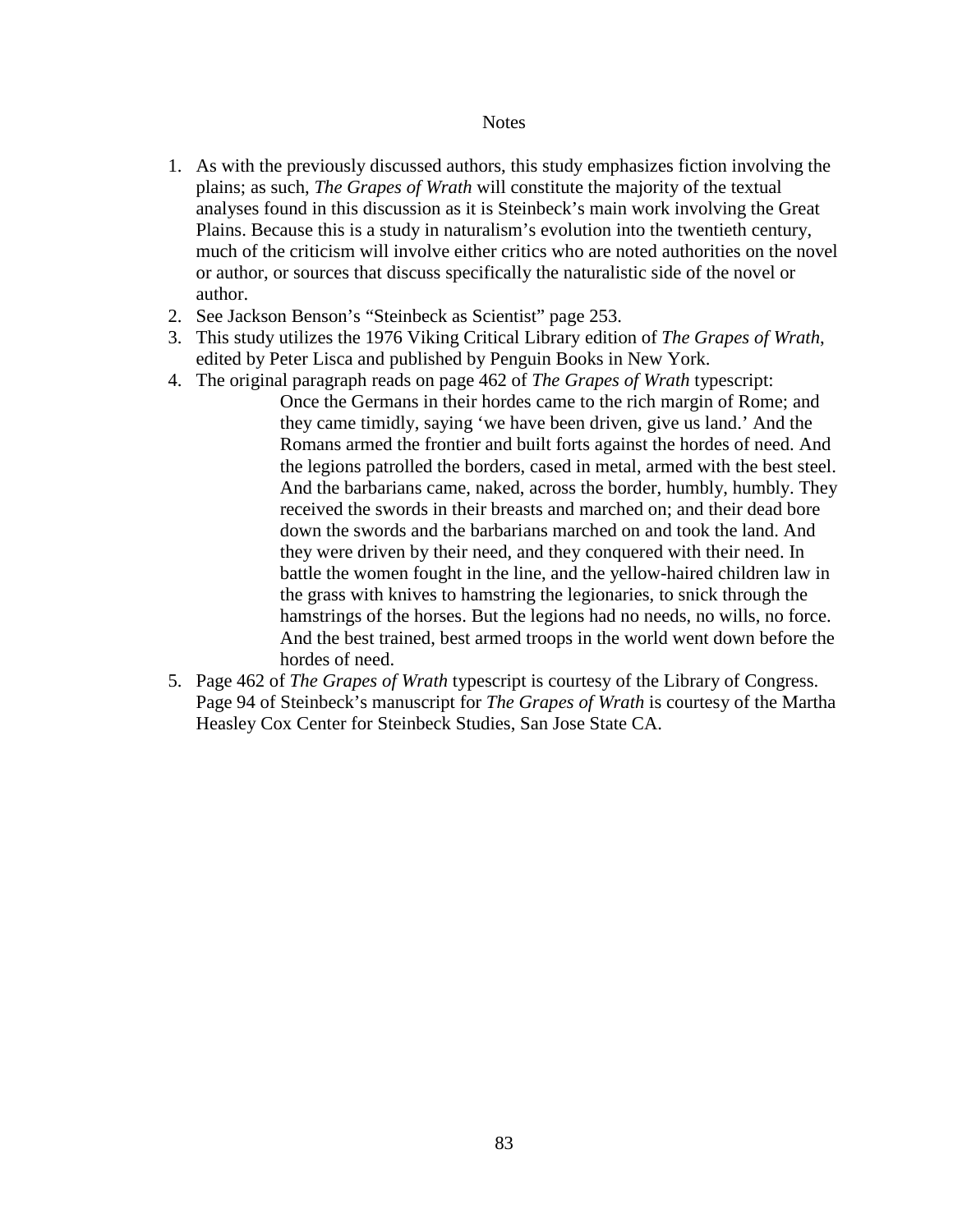## CHAPTER 5

## CONCLUSION: COMPARING PRAIRIE NATURALISMS

 The Great Plains has a subtle appeal that requires a skillful hand in rendering its unique cultures and environments into the American literary theater. While regionalism and local color movements have definitively recorded unique cultures on a national level, representations of the Great Plains flourishes with added traits of literary naturalism. Naturalism serves as an exceedingly effective vehicle in dismantling unquestioned or preconceived notions about American experiences, yet it also composes aesthetic masterpieces that apply scientific logic to characters and occurrences in an effort to examine the genuine human experience. Among the other criteria that constitute naturalistic works, the essence of naturalism coerces audiences into the recognition of man as a biological creature which, like any other species, is subject to uncontrollable and ambivalent forces. There is a pressing need, then, to marry the theoretical foundations constituting regionalism and naturalism. The resulting fusion of literary genres helps center a focus on a specific time, place, and respective sentiments, all constructed in the spirit of scientific exploration and objectivity.

 Hamlin Garland, Willa Cather, and John Steinbeck identified this precise need to join the two literary movements, though perhaps not explicitly so. For each of these authors, the prairie offered experiences that simply could not be ignored. These experiences, whether dreary daily chores or overt pressures towards assimilation or financial crises, demanded authentic details that could additionally function as presentations of humans as organic creatures striving for survival in an ambivalent habitat. In examining specifically the Great Plains, the authors prompted a national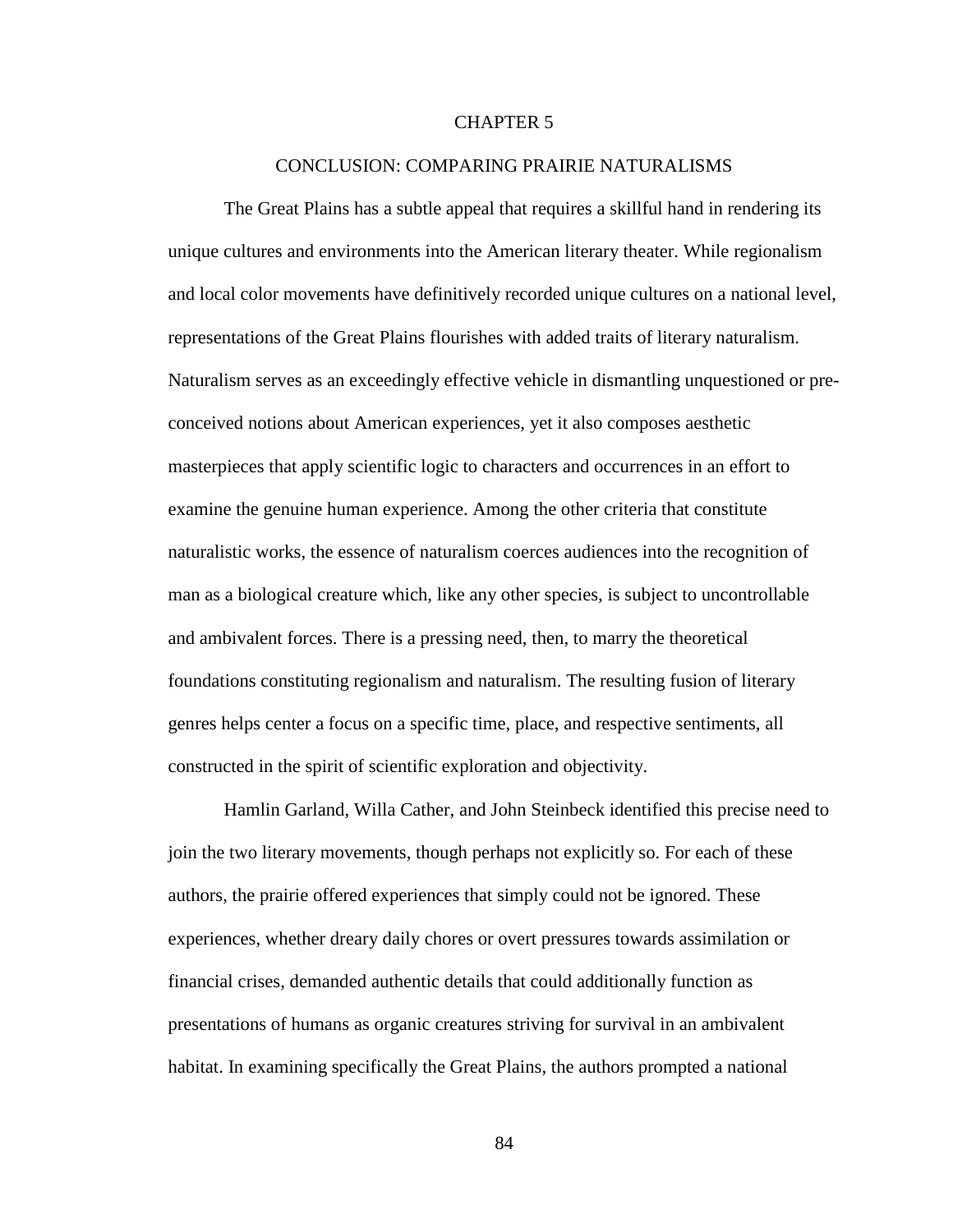readership to turn its attention to a region which might otherwise have been overlooked. They furthermore dismantle deeply-rooted notions of the dignified farmer, and with this they contribute to national anxieties over a closed frontier. In thoroughly detailing prairie life over a span of nearly fifty years, these authors pose as spokespeople for a region prone to outside imagination and nostalgia. Admittedly, their authorship was not universally approved by prairie audiences; however, in contributing these antithetical texts, these authors, at the very least, establish a crucial balance between idealism and realism in representations of the prairie.

Naturalism's predisposition towards examining man in urban settings is inexplicably important as it deconstructs the sense of human immunity towards natural forces. Urban naturalism exterminates notions that imply human's special superiority, falsely elicited through man-made metropolitan settings. Moreover, it documents the increasing sentiments of metropolitan encroachment and constriction, trapping inhabitants within its symbolic walls. As crucial as this is, it detracts attention away from the human experiment as it occurs in direct contact with natural settings. Meanwhile, Jack London's naturalism emphasizes man's evolved distance from vital instincts while famously including the frontier in the Yukon. Unlike urban naturalism, this Yukon naturalism examines man in environmentally-extreme settings in order to prove human vulnerability to nature. Yet this Yukon setting is generally unfamiliar to the vast majority of readership, and as such the novelty of the setting takes precedence over the fundamental purpose of reminding readers of their own subjection to biological and environmental forces. Prairie naturalism, or even agrarian naturalism, withdraws its subjects away from the technological distraction of the metropolis into a locale of earnest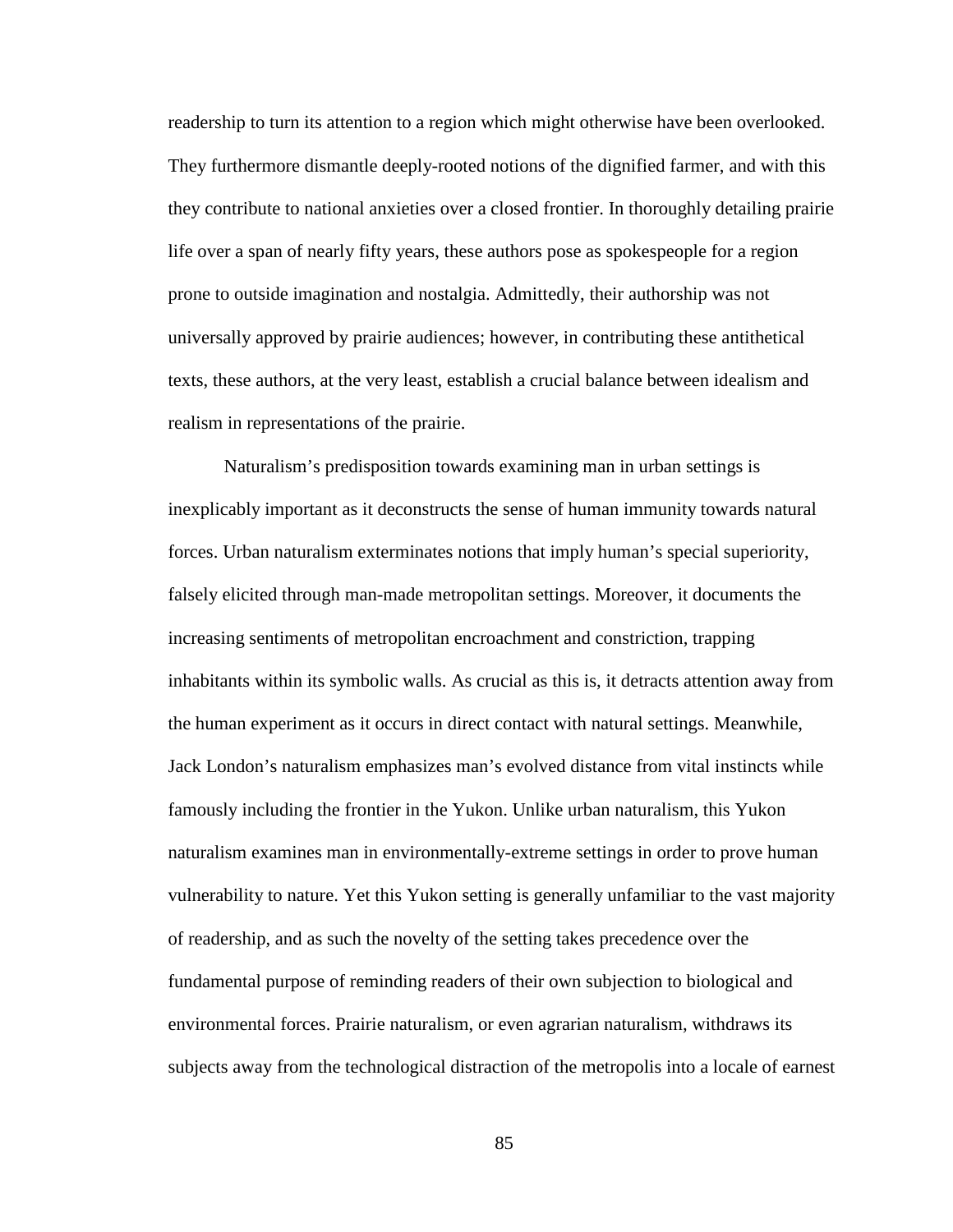familiarity. Even if the greater part of prairie naturalism's readers never personally experienced farm life, their ancestors, and therefore hereditary predecessors, likely had worked for or owned a working farm at some point in time. As America continued towards metropolitan and mechanical progress, captured so well in urban naturalism, the constraints of modernized life encouraged citizens to embrace a faulty nostalgia or incorrect image of agrarian life. Farm-dwellers, in the urban perspective, could either be noble Jefferson yeomen or ignorant local bumpkins. Prairie naturalism sought to correct this.

In addition to a number of authors who contributed naturalistic works centered on this particular region and who also warrant further study, Hamlin Garland, Willa Cather, and John Steinbeck best expressed prairie naturalism. These three dedicated their immense efforts to construct truthful works to convey the Great Plains human experience. Though their works may not be exactly accurate, as accuracy can and will always undergo debate through critics and audiences alike, they strove to present to America realistic experiences of farm life for both men and women. These experiences vary slightly from author to author, but the three authors' texts complement one another. The connections between these authors rest more in their texts than their biographies, but the similarities in these texts compose the essential tenants of Prairie Naturalism; conversely, the differences in these texts demonstrate how each author contributed a unique style or trait within their representative works.

The biographical connections between the three authors are relatively limited. Willa Cather's biting criticism of Hamlin Garland's works prevented any early relationship from developing; however, towards 1919 the two arranged a meeting, though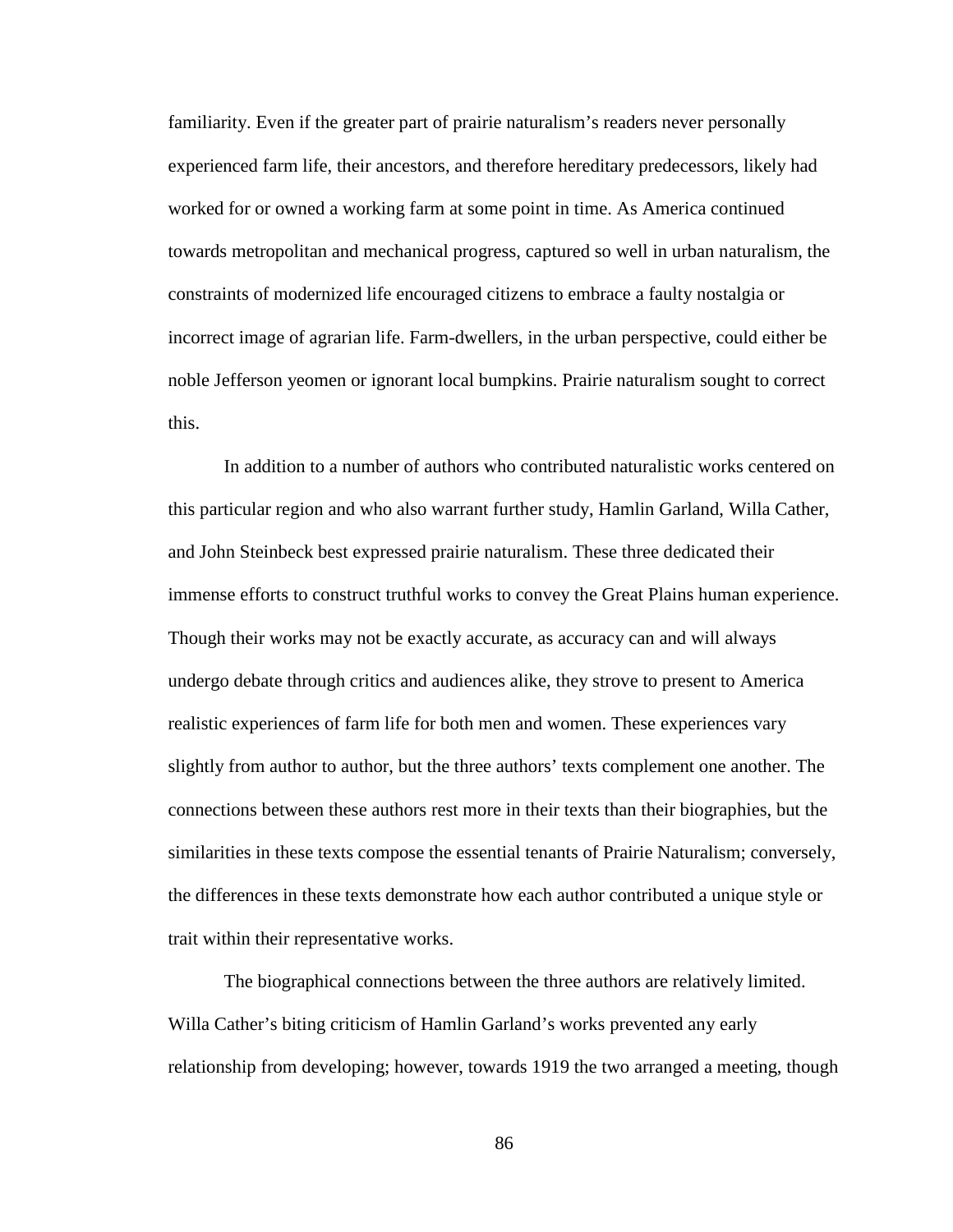it is uncertain as to whether or not the meeting actually occurred (Gustafson 11). Yet later Hamlin Garland read, and potentially misinterpreted, Cather's *A Lost Lady* (1923) and consider Cather's work part of "a concession to the people who want female libertines in their books" (Garland, *Letters* 309). Conversely, John Steinbeck greatly favored the works of Willa Cather. Although his reading choices were admittedly centered on Anglican men, Steinbeck certainly had a fondness for Willa Cather, his favorite woman writer (DeMott, *Typewriter* 48). Steinbeck evidently read Cather's *O Pioneers!*, *My Ántonia*, and *The Professor's House*, and because of such works he considered that "Willa Cather writes the best prose in America" (DeMott, *Reading* 24). Steinbeck's clear appreciation of Cather's texts resounds in his own prose, which exhibits an equal attention to recording the beautiful alongside the downtrodden. This, though, seems to be the limit to the biographical connections between Steinbeck and Cather.

Thus the strongest relations between the authors come through similarities in their writing and their passion, and their regional subjects. The stride towards authenticity in textual representations is but a basic foundation upon which the other similarities grow and embellish. Close authorial familiarity with the region is also crucial if the authors are to truly guide understanding of a specific region and people. Garland, the only author of these three who was actually born in the prairie, first escaped to the Northeast in hopes of finding literary acclaim in modeling contemporary Bostonian writers. From the guidance of well-established authors, Garland returned and embraced the prairie, the region he knew best, in his writing and consequently discovered that his most powerful authorial outlet came through depicting the prairie. Cather, similarly, gained momentum in her career by gathering material with which she was most familiar, and this familiarity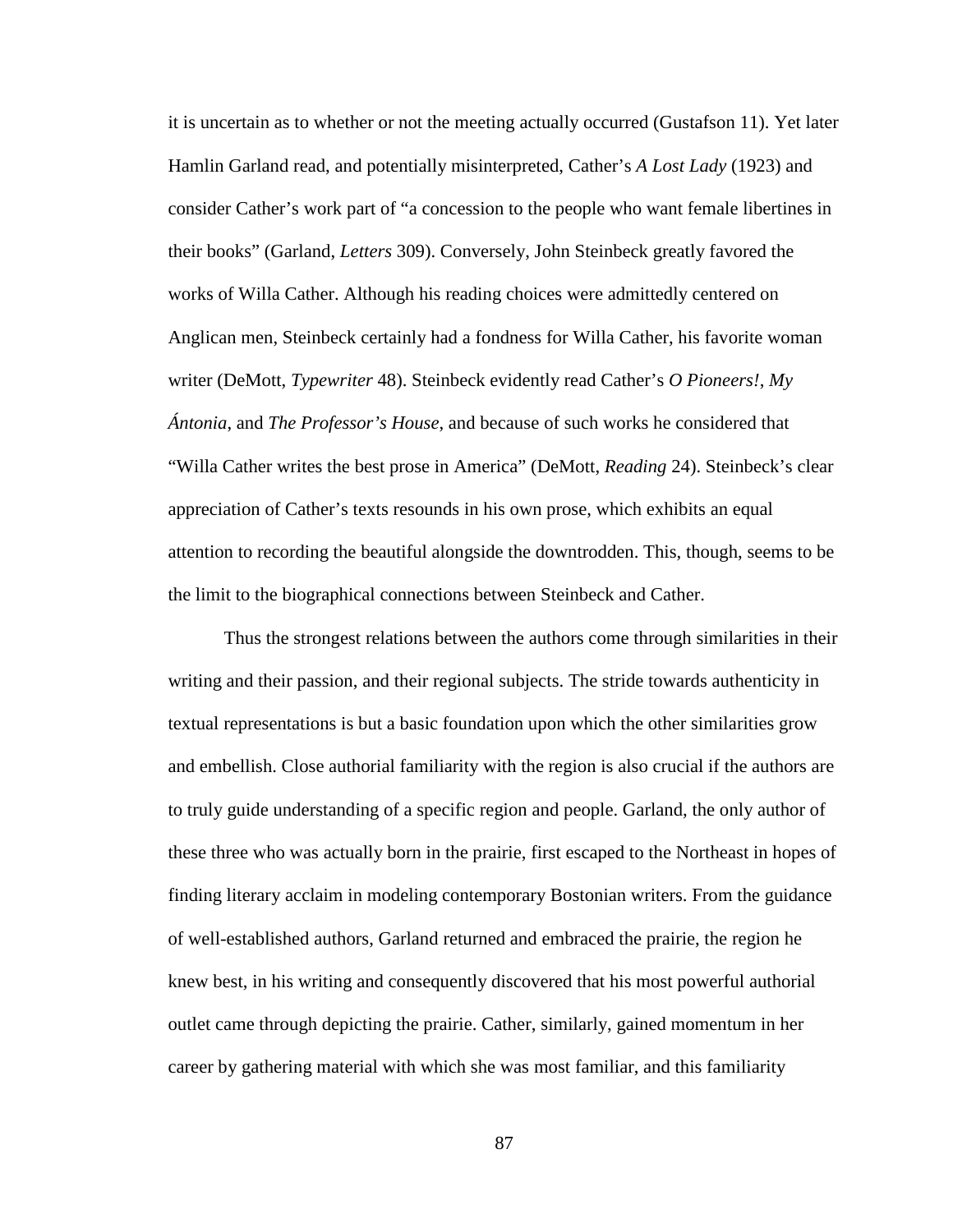brought her texts a valuable quality that demonstrated careful observation mingled with regional spirit. Like Garland, Cather explored regions beyond the plains, but her prairie fiction continues to be recognized as her best work. Though Steinbeck was by no means native to or reared in the prairie like Garland and Cather, the bonds he established with the southern prairie migrants ignited a passion for the region, driving the author towards a unique regional depiction devoid of nostalgia. The migrant experience constitutes all of *The Grapes of Wrath*, not just the prairie portion. Steinbeck supported these migrants with his own writing talents. Steinbeck was, in effect, the textual liaison between prairie migrants of the 1930s and national media coverage. His familiarity with the region through the people who knew it so well gave him justification in drafting his work; though the migrants with which he corresponded were indeed the people who vacated the state, they still knew, through and through, the trials that prairie life demanded.

Following authorial association with the region, textual representations constituting prairie naturalism hold at least four primary criteria. The first is the close attention to detail the daily lives of prairie dwellers: this detail must be specific and likewise representative of actual scenes and habits, such as a tractor engineer eating a canned ham sandwich underneath a tree. Second, there is a close attention to displaced individuals, who may be locally displaced as were the Haskinses, or nationally displaced as were the Joads, or internationally displaced as were the Shimerdas. The third trait common to all three authors' works is the particular focus on prairie women and how they strive to both maintain personal identity and survive in the Plains. Fourth, though not necessarily last, is the approach to emphasize community and altruism over formal orthodox religion.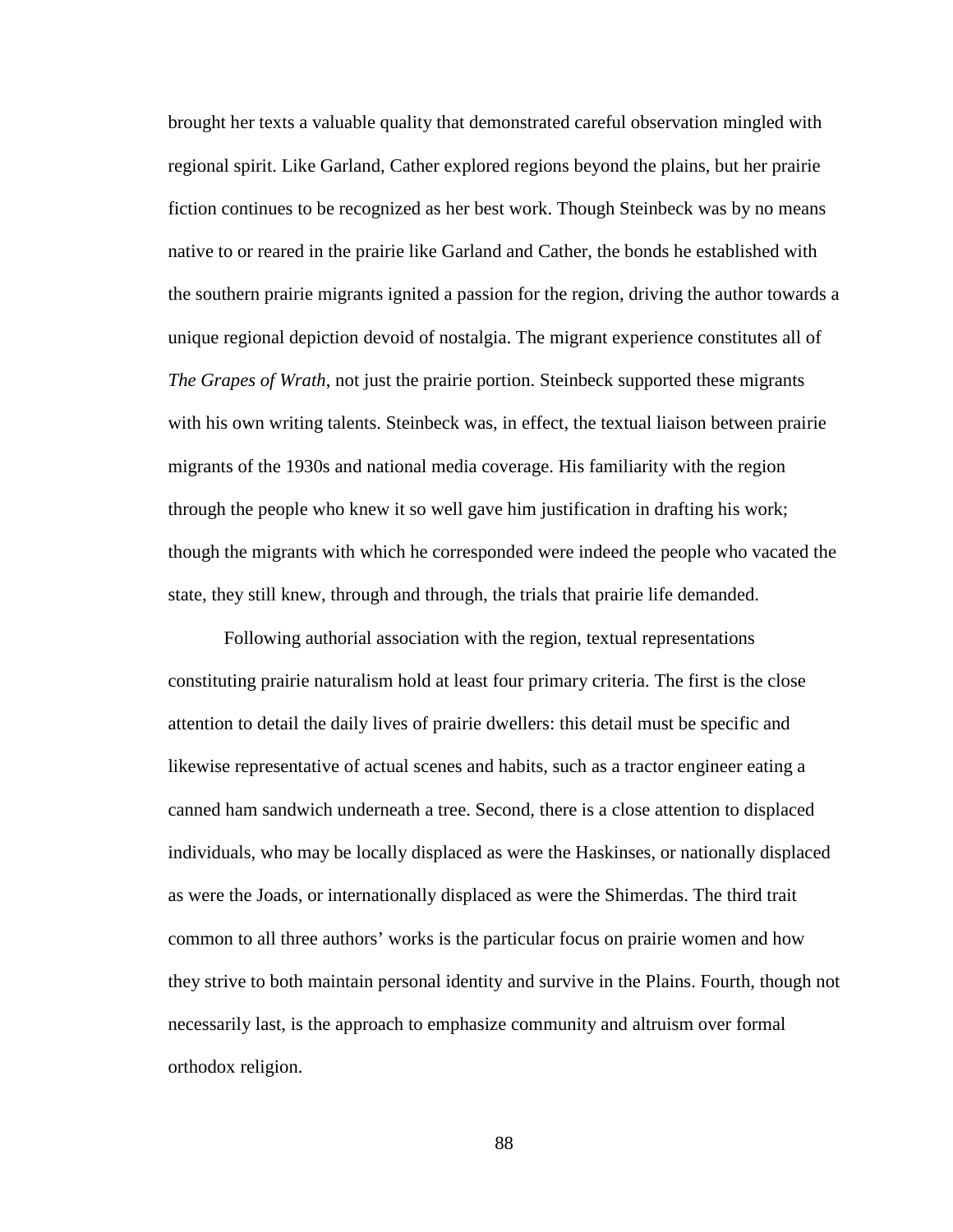Methods of documenting realistic and regionally-specific detail likely arise from the traditions of local color and regionalism, which sought to illustrate works with vernacular dialects and unique imagery so to emphasize the growing cultural disparities between national citizens. This absorption of the realistic also contributes to the journalistic style of naturalism, though naturalism includes the luxury of greater length and allowance of what would otherwise be irrelevant in a journalistic piece. Garland, in "A Day's Pleasure," includes as much detail as possible in convincing readers of the drudgery of housewifery by commenting on a woman's shopping list, including thread and fabric. Before travelling to town, where she arrives in the back of a wagon with farm supplies, she prudently packs a meager meal of fried dough for lunch. Cather's works likewise record the specificities of prairie farm life: in *My Ántonia*, for example, Jim Burden learns from his grandmother which snakes he should kill and which snakes he should ignore, based, of course, solely upon how much of a nuisance or help the snake is to the farm. Steinbeck, too, follows this tradition. In *The Grapes of Wrath*, Steinbeck explores specific social interaction such as common behaviors with unfamiliar people or typical conversations around the dinner table. These details are necessary to illustrate prairie naturalism, including an attention to household items or dialect, to the documentation of typical prairie life.

The examination of the displaced additionally contributes to the scientific nature of the texts. In its essence, the study of the displaced regards a specimen's attempt at identifying and settling in its habitat. On a socio-biological level, the examination focuses on personal interactions that function as examples of humans communicating in terms of their natural conditioning. The majority of these communications demonstrate an unkind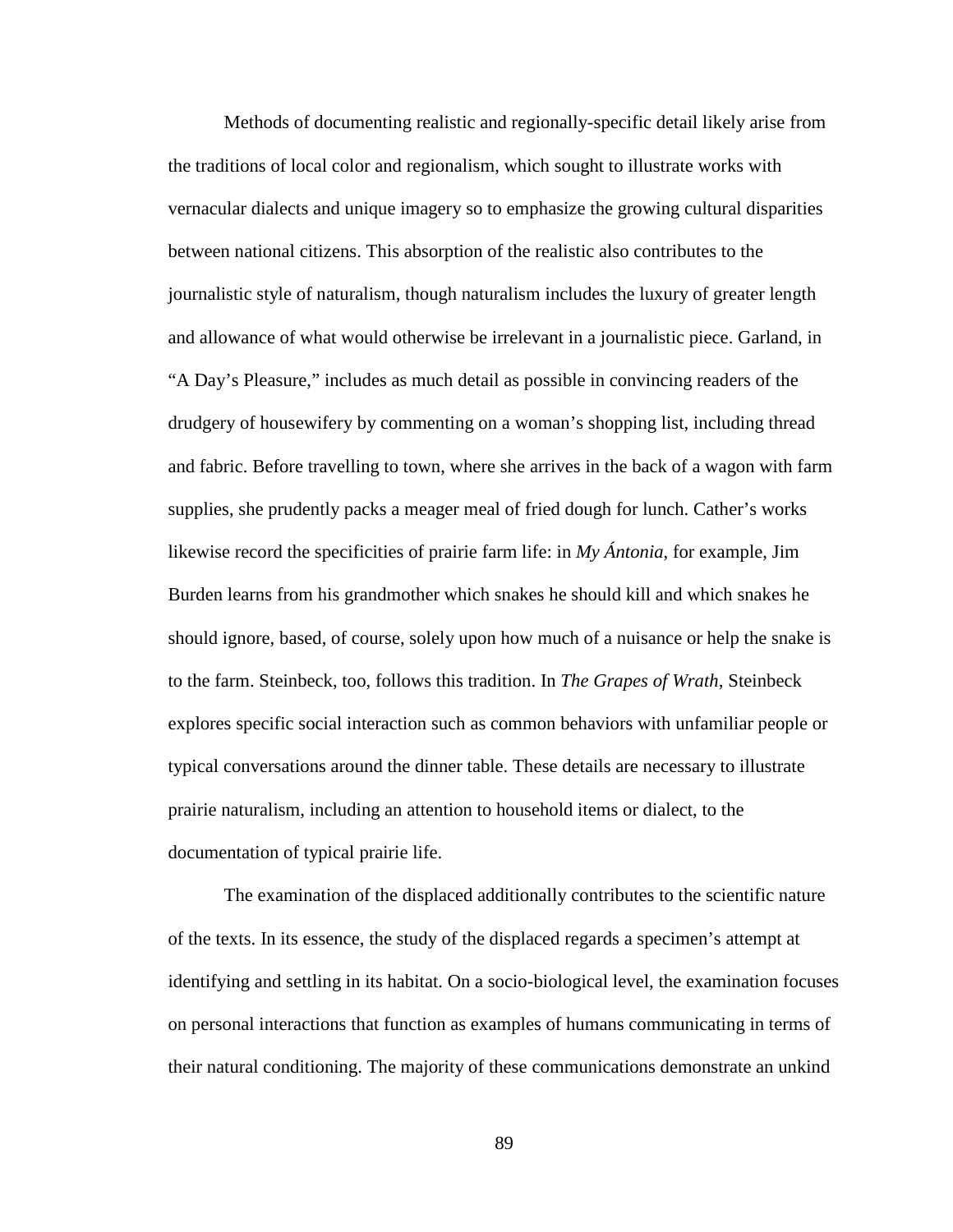animosity towards aberrations as they present a threat to the status quo and the normative way of life. On even another level, a historical or literary level, this perpetual search for settlement dissolves the image of the noble pioneer, bravely crossing dangerous territories to dominate the virginal land. Instead, the authors present the displaced as those with few choices and fewer opportunities for success in farming and must evacuate their homes and consequently lose their identity. Overall, though, the study of the displaced emphasizes the human need to socially adapt for survival purposes. Should the culturally displaced adjust and reduce their otherness, such as the Shimerdas did, they increase their chance for help from the community, weary of strangers. Should the culturally displaced lack the opportunity for change, such as was the Joads' situation, their battle for survival will continue to endure the added struggle of regional antipathy.

Central to the survival of the prairie folk, the prairie woman stands as a powerful structure in prairie naturalism as she provides an additional voice to a group susceptible to marginalization. Without the close study of prairie women, there would be little documentation of an authentic feminine prairie experience, and the lives of overworked women would fade in the American consciousness. There are, indeed, a variety of feminine types included in these works. Garland and Steinbeck, like Cather, create images of younger prairie women. Garland's Rose Dutcher, most unlike any other character of his or the other two authors, comes into New Womanhood through sexual and regional liberation. Steinbeck's Rose of Sharon, meanwhile, has yet to develop into a matriarchal figure, but her experiences as a young woman whose husband flees and whose infant is stillborn denote that if she is to reach the level of matriarchal power of her mother she must endure further personal tragedies and familial setbacks in order to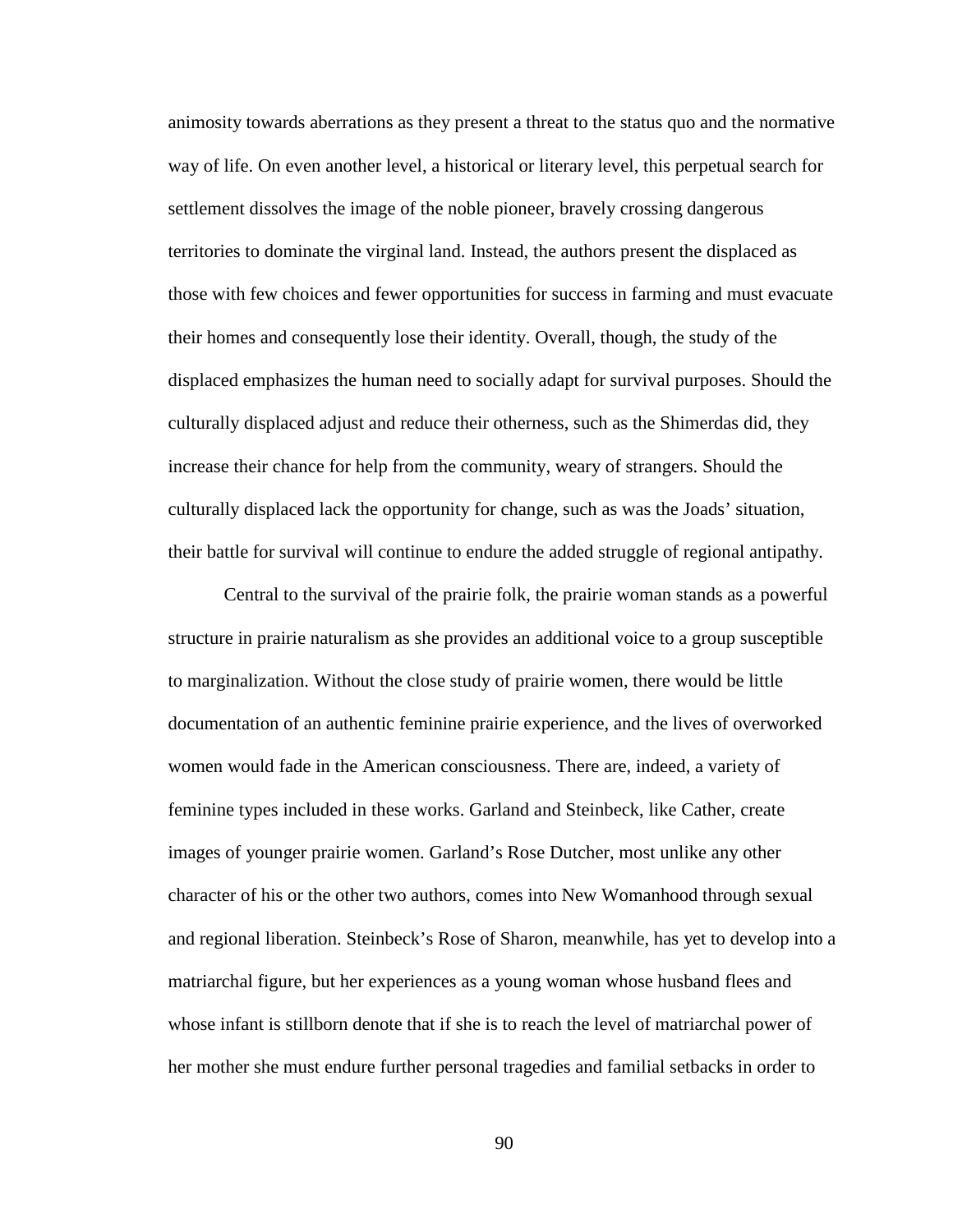condition her for loss. These younger prairie women often face a bleak future, one which will grow stale with housework and childrearing, yet they must endure, or else attempt to escape the prairie.

One foundational figure, however, remains consistent throughout the works of the three authors: the prairie matriarch. Garland identifies the exhausted woman bound within the farmhouse. Cather succeeds in chronicling the growth of young girls developing into future matriarchs capable of household management and does so without excessively exaggerating the image of a woman who dominates the environment and community. Thirdly, Steinbeck's pinnacle feminine character captures the best in Garland and Cather's types in that his Ma Joad has worked her whole life for her family but seems somehow to thrive under the working conditions. Ma Joad is not a revolutionary image but instead a climactic character in a series of prairie matriarchs. She is quite similar to Garland's Mrs. Council, who also sees special attention towards children and the wellbeing of the family unit as the most effective strategy towards survival. Ma Joad is not unlike Cather's Emmaline Burden, Jim's grandmother, who also strives to support both the family and the surrounding community. Though there is a closer financial relation between Ma Joad and Mrs. Council than Mrs. Burden, all three women establish a tradition of matriarchal powers, ones which thrive under communal support, unconditional love, general altruism. Indeed, the three authors exhibit a pattern of locating the prairie woman's role in the household, but the characters' underlying priorities of altruism and community lead into the next primary focus of prairie naturalism, permanently linking women with spirituality and religion on the prairie.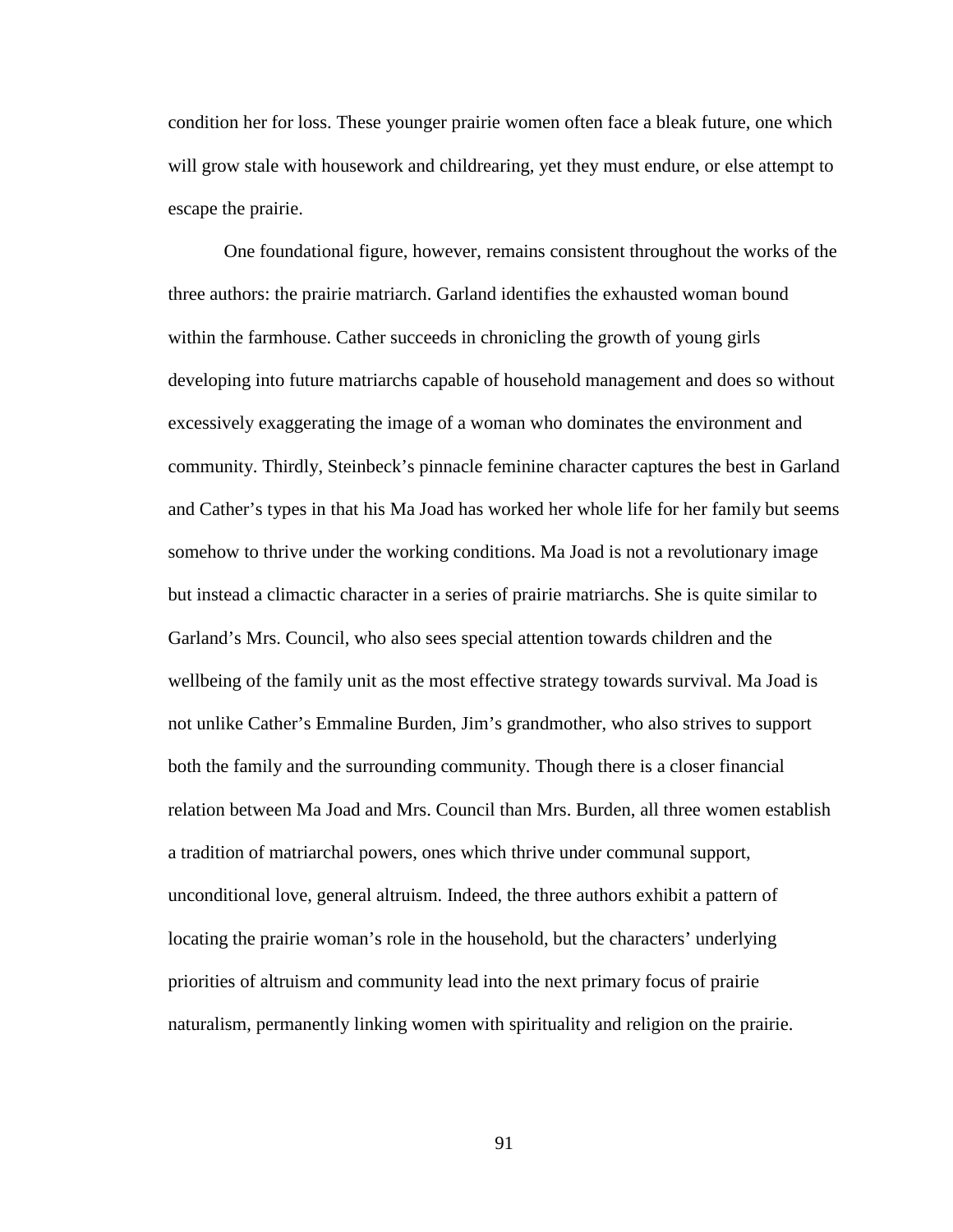Despite the close attention to organized religion, given particularly in Cather's works, altruism and community take precedence over any religion's orthodox. This tradition begins with Garland, whose Council family make it clear that they place their faith in general kindness and support. Cather's transcendentalist leaning, infiltrating a greater portion of her prairie works, lessens the impact that altruism has in her plots and amidst her characters. Still, in characters such as Mrs. Burden and Alexandra Bergson, Cather follows this tradition through the belief that community must hold a priority over personal religious experience. Steinbeck enlarges this theory of altruism and communal support to strengthen the emphasis that people need each other more so than any unproductive belief founded blindly by those who have not experienced any large degree of strife. With *The Grapes of Wrath*, Steinbeck works skillfully with irony in that he strives to prove through a renounced Christian that Christianity needs to operate through individuals, whose ignorance and ambivalence is less Christian than the ex-preacher's vulgar-yet-powerful theorizing on faith in humanity. Moreover, the truer tragedy underlying the novel comes through the Californians' refusal to aid the migrants, which concurrently proves their own lack of humanity and, more importantly, signals the death of altruistically-founded community religion and spirituality.

From authors with a profound familiarity with a specific region comes literature that contains minute details to fully illustrate the lives of prairie dwellers, in which the women, especially, have an inclination towards survival through community. This is not to say that the masculine members of the prairie are blind to the importance of altruism; instead, masculine characters demonstrate a careful attention towards helping their farms' neighboring properties and workers to benefit both themselves and others. Yet masculine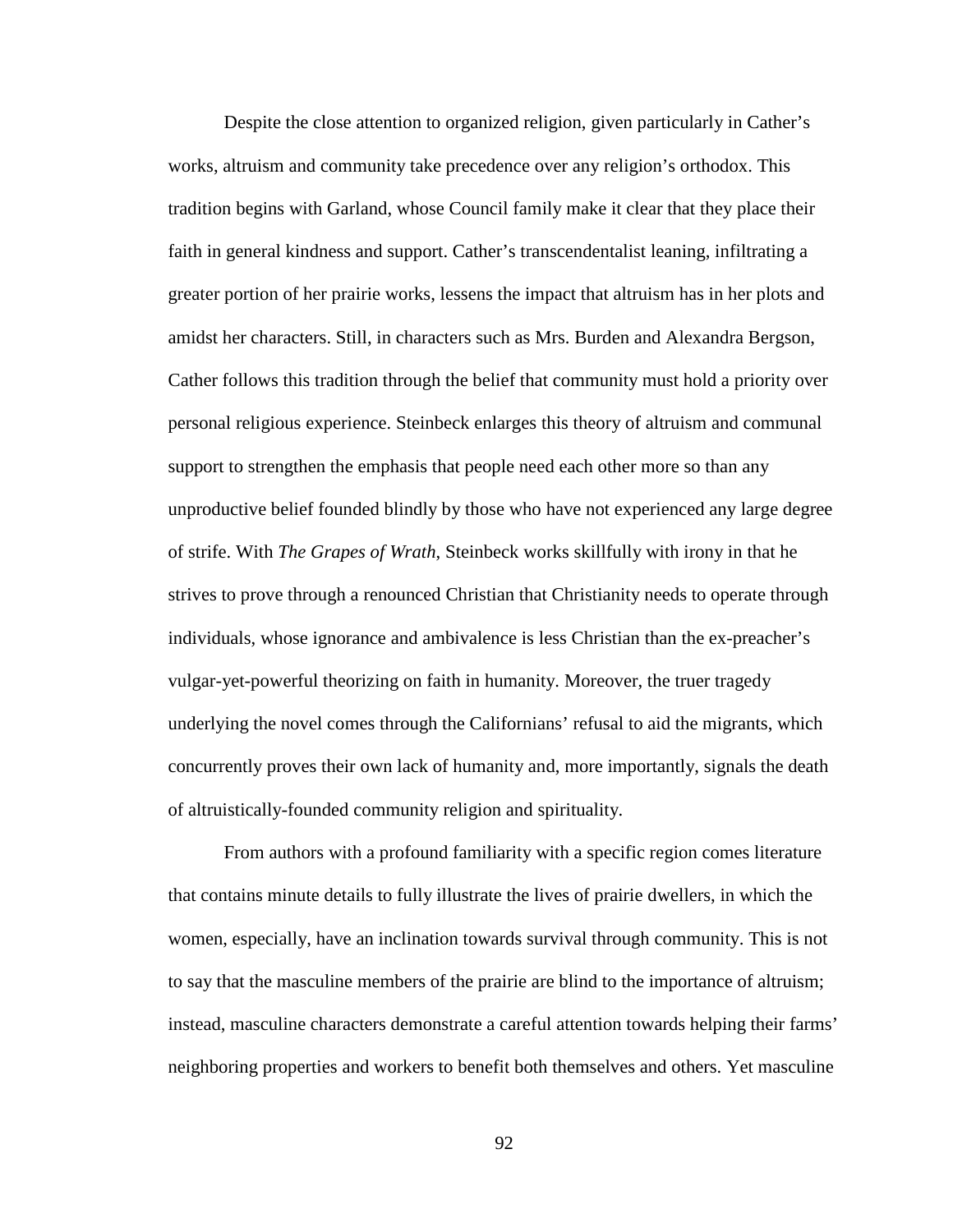types, such as Tom Joad, have a tendency to seek survival methods through individual efforts. The feminine types, such as Ma Joad, seek survival through communal connectivity.

This emphasis on survival cannot be overstated. Returning to Charles Walcutt's theory in naturalism, the characters, indicative of human types, must endure environmental ambivalence. The environmental ambivalence that is present in all three authors' works proves that human emotion or spiritual belief has no effect on natural properties. Because they endure the natural forces found specifically on the prairie and the farm, including locusts, drought, and extreme temperatures and weather patterns, characters in these texts demonstrate that they are products of this environment, which can easily destroy their livelihoods regardless of previous success. The naturalistic theory of characters' humanity, that is their human-like essence which makes them biological creatures, is consequently exaggerated in the plains. In this region, characters are dependent upon natural forces for economic survival, and though communal altruism may temporarily ward off failure, deterministic forces pull these characters into regionspecific situations and constitute character development dependent upon regional cultures.

Some characters, though, seek escape from these deterministic forces and likewise the prairie; closely paired with the attempts of exodus, the theme of movement underscores characters' attempts at overcoming determinism and gaining control over their livelihoods. The theme of movement and connection saturates each story in Garland's *Main-Travelled Roads*, and in "A Branch Road" Will Hannan successfully escapes the foreseeable future of perpetual, unchanging farm labor that grinds men's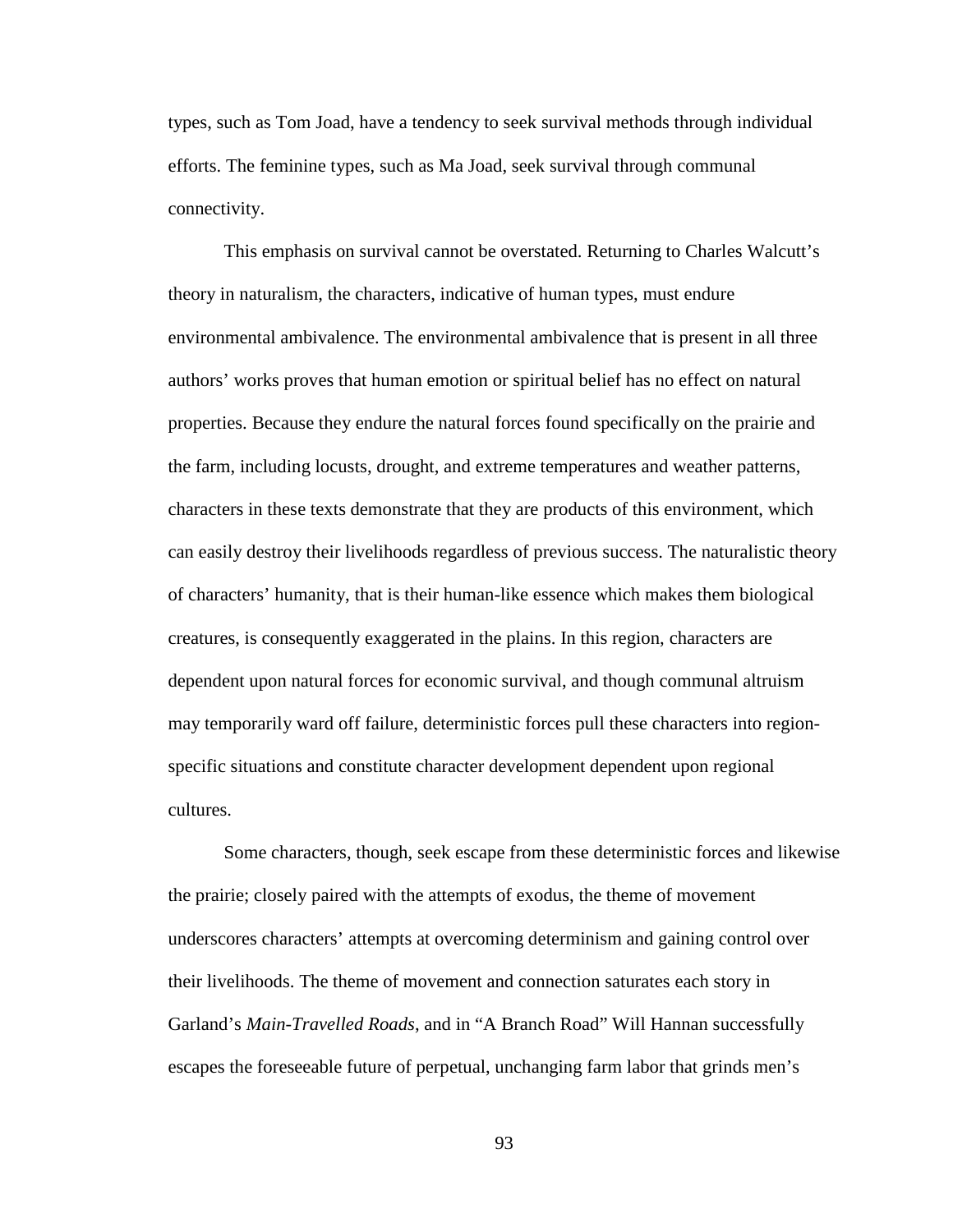characters down to little more than upright workhorses. In a somewhat romantic ending, Will returns to the farm to rescue Agnes from the housework notoriously familiar with Garland's works. This branch road expands to the railway for Cather's *My Ántonia*, in which Jim Burden moves into the prairie and later departs for higher education and higher modes of living. Finally, the branch road and the railway lead to Route 66, upon which the migrants in *The Grapes of Wrath* flee the economic and environmental enclosure hosted by prairie in the 1930s. With each author the method of exodus evolves from horse cart to train to truck, but there is a reverse correlation with each of these advances and the effects wrought by the characters' movement. For Garland, characters traditionally fare better wherever they go, so long as it is not in the prairie, but are still subject to outside forces. Cather includes a similar effect, but her characters maintain an association with the prairie that correspondingly improves their sentiments towards the region. For Steinbeck, the exodus proves to be detrimental and includes one crucial point: inhabitants were determined to be displaced whether on the prairie or off.

Prairie naturalism does not approach its termination with Steinbeck's interpretation of the mass exodus away from the Plains. It is, though, a peak in prairie naturalism's popularity; with *The Grapes of Wrath* prairie naturalism was suddenly centered in American popular culture, if only temporarily. Thus, Hamlin Garland commenced the traditions in prairie naturalism with his intense fusion of literary naturalism with specified regionalism. Willa Cather later polished these traditions, identifying the need to balance negative aspects of prairie life with positive aspects. Finally, John Steinbeck amplified the traditions when he felt the prairie community and the national community both needed it most. Though prairie naturalism began in the late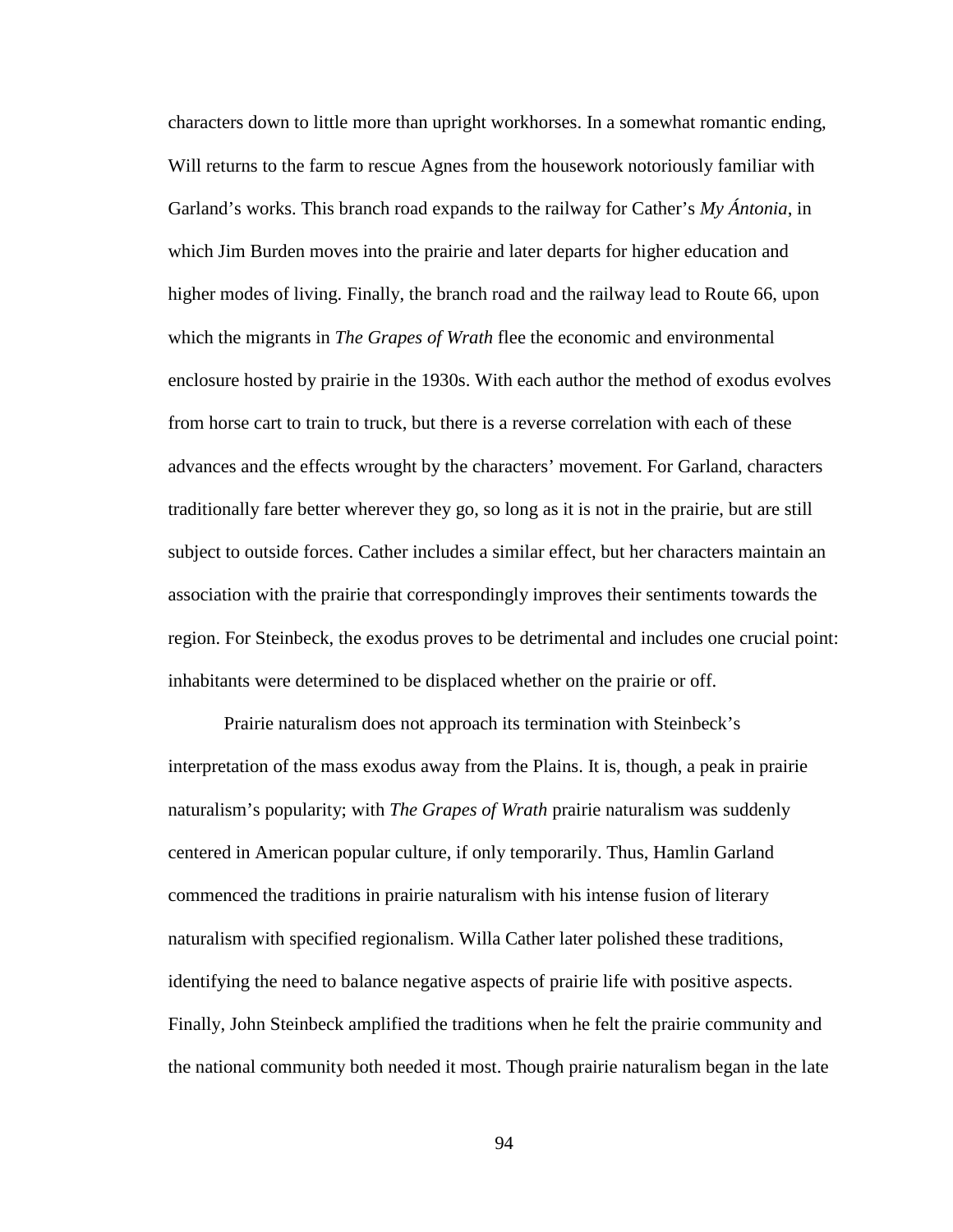nineteenth century, it carried into the twentieth century quite easily as reoccurring socioeconomic issues grounded in the plains created a need for updated and continuous prairie documentation. Though this focus on the lives of true agrarian folk elicited both a laudatory and denigrating audience reception, these authors succeeded in capturing a literary snapshot of a specific time, a unique place, and an unforgettable people.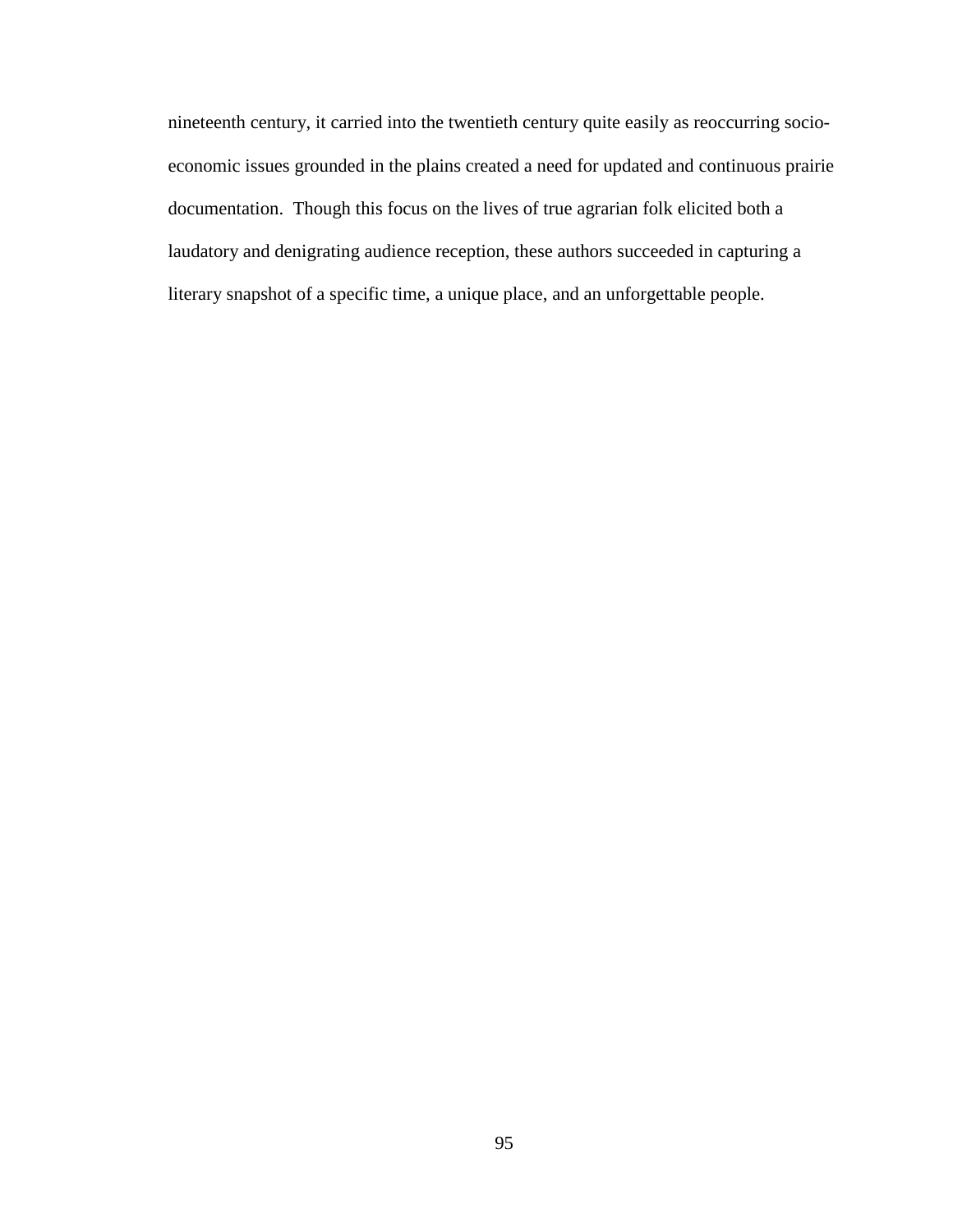## WORKS CITED

Benson, Jackson J. "John Steinbeck: Novelist as Scientist." *NOVEL: A Forum on Fiction*

10.3 (Spring 1977): 248-264. Web. *JSTOR*. 21 July 2009.

- -----. *The True Adventures of John Steinbeck, Writer*. New York: Viking Press, 1984. Print.
- Cather, Willa. *A Calendar of the Letters of Willa Cather*. Ed. Janis P. Stout. Lincoln: University of Nebraska Press, 2002. Print.
- -----. *My Ántonia*. New York: Mariner Books, 1995. Print.
- -----. *O Pioneers!* New York: Vintage Classics, 1992. Print.
- -----. *The Troll Garden and Selected Stories*. Ed. Rita Mae Brown. New York: Bantam Books, 1990. Print.
- -----. *Willa Cather in Person: Interviews, Speeches, and Letters*. Ed. L. Brent Bohlke. Lincoln: University of Nebraska Press, 1986. Print.
- *Census Regions and Divisions of the United States*. Map. Washington: United States Census Bureau, Geography Division, 2001. Web. http://www.census.gov.
- Christensen Nelson, Carolyn, ed. *A New Woman Reader: Fiction, Articles, and Drama of the 1890s.* Peterborough: Broadview Press, 2000. Print.
- Cowley, Malcolm. Exile's Return: A Literary Odyssey of the 1920s. New York: Penguin Books 1994. Print.
- -----. "'Not Men': A Natural History of American Naturalism." *Documents of American Realism and Naturalism*. Ed. Donald Pizer. Carbondale: Southern Illinois University Press, 1998: 225-238. Print.

Davis, Robert Murray. "The World of John Steinbeck's Joads." *World Literature Today*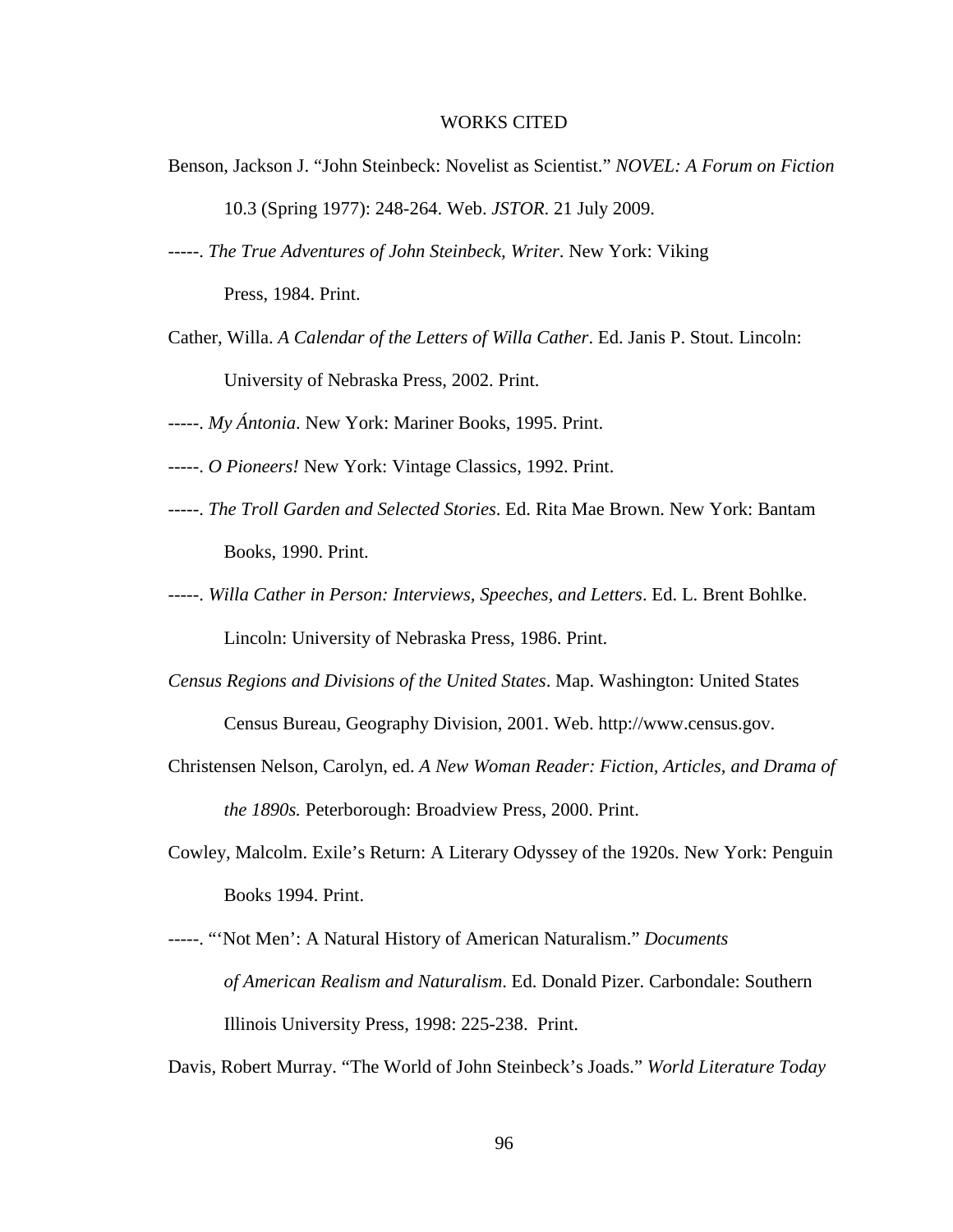64.3 (Summer 1990): 401-404. University of Oklahoma. Web. *JSTOR*. 16 September 2009.

DeMott, Robert. *Steinbeck's Reading: A Catalogue of Books Owned and Borrowed*. New York: Garland Publications, 1984. Print.

-----. *Steinbeck's Typewriter: Essays on His Art*. New York: Whitston, 1996.

Foote, Stephanie. "The Value of Regional Identity: Labor, Representation, and Authorship in Hamlin Garland." *Studies in American Fiction* 27:2 (Autumn 1999): 159-182. Web. *MLA International Bibliography*. 1 October 2009.

French, Warren. *John Steinbeck*. New York: Twayne Publishers, 1961. Print.

- Gannett, Henry. *Proportion Farms Owned, Rented*. Washington: U.S. Census Office, 1903: 140. Map.
- Garland, Hamlin. *Crumbling Idols.* Chicago: Stone and Kimball, 1894. Web. *Google Books*. 10 September 2009.

------. *Main-Travelled Roads*. Lincoln: University of Nebraska Press, 1995. Print.

- ------. "Productive Conditions of American Literature." *Documents of American Realism and Naturalism*. Ed. Donald Pizer. Carbondale: Southern Illinois University Press, 1998: 151-158. Print.
- ------. *Rose of Dutcher's Coolly*. Ed. Donald Pizer. Lincoln: University of Nebraska Press, 1969. Print.
- ------. *Selected Letters of Hamlin Garland*. Eds. Keith Newlin and Joseph B. McCullough. Lincoln: University of Nebraska Press, 1998. Print.
- Gibson, Arrell M. and Victor E. Harlow. *The History of Oklahoma*. Norman: University of Oklahoma Press, 1967. Print.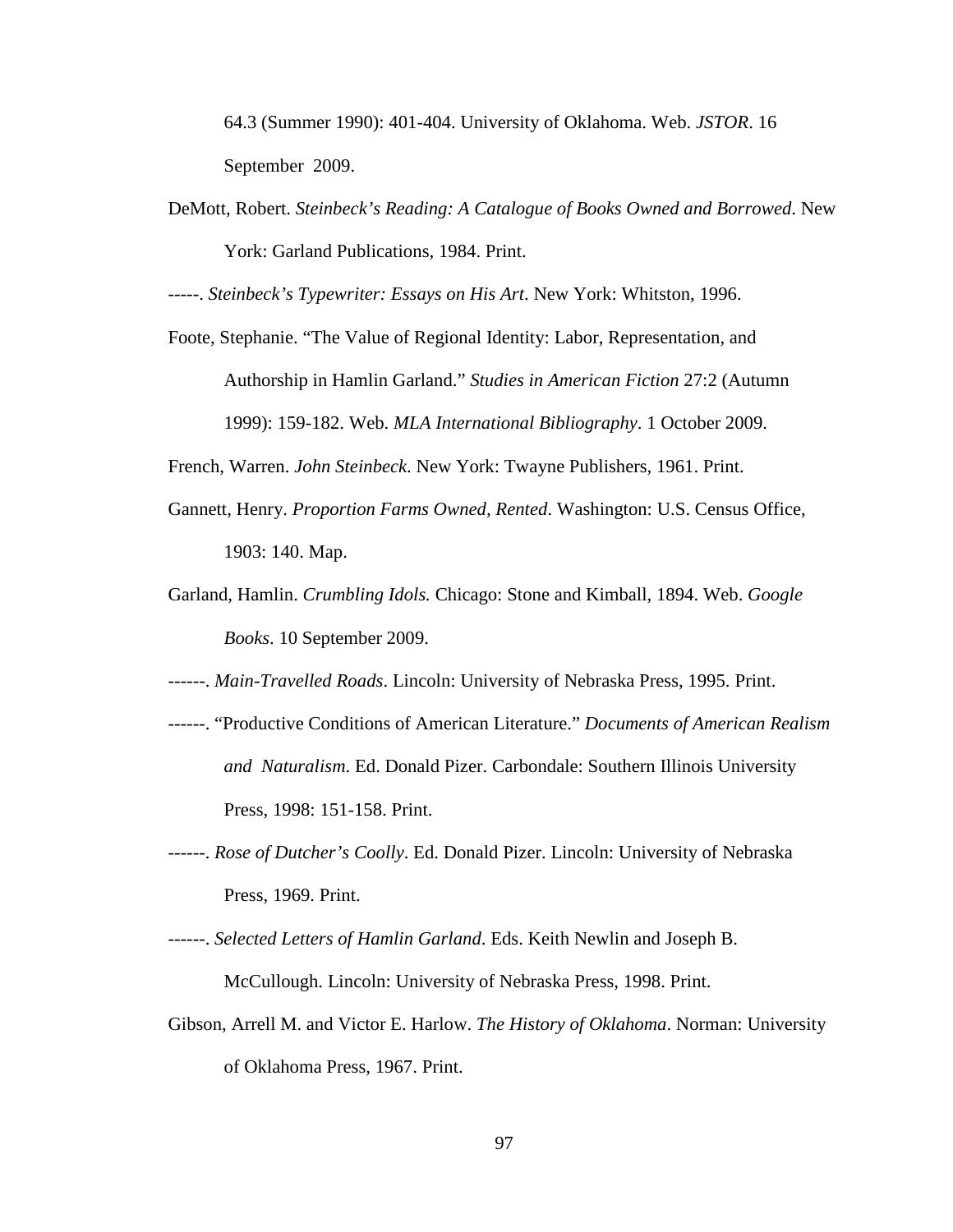- *The Grapes of Wrath*. Dir. John Ford. Perf. Henry Fonda. Twentieth Century Fox, 1940. Film.
- Gregory, James N. *American Exodus: The Dust Bowl Migration and Okie Culture in California*. New York: Oxford Press, 1989. Print.
- Gustafson, Neil. "Willa Cather and Hamlin Garland; Parallel Early Lives." *Willa Cather Pioneer Memorial Newsletter* 49.1 (2005): 9-11. Print.
- Hale, Douglas. "The People of Oklahoma, Economics and Social Change." *Oklahoma: New Views of the Forty-Sixth State*, ed. A. H. Morgan and H. W. Morgan. Norman: University of Oklahoma Press, 1982.Print.
- Jefferson, Thomas. *Notes on the State of Virginia*. Ed. Frank Suffleton. New York: Penguin Books, 1999. Print.
- Lauters, Amy Mattson. *More Than a Farmer's Wife: Voices of American Farm Women, 1910-1960*. Columbia: University of Missouri Press, 2009. Print.
- Lawlor, Mary. *Recalling the Wild: Naturalism and the Closing of the American West*. New Brunswick: Rutgers University Press, 2000. Print.
- Lingo, Marci. "Forbidden Fruit: The Banning of The Grapes of Wrath in the Kern County Free Library." *Libraries of Culture* 38.4 (Fall 2003): 351-377. Web. *JSOR.* 21 January 2009.

McCullough, Joseph. *Hamlin Garland*. Boston: Twayne Publishers, 1978. Print.

- ------, ed. "Introduction." *Tales of the Middle Border*. Albany: NCUP, 1991. Print.
- Murphy, John J., ed. *Critical Essays on Willa Cather*. Boston: G.K. Hall, 1984. Print.
- Motley, Warren. "From Patriarchy to Matriarchy: Ma Joad's Role in *The Grapes of Wrath*." *American Literature* 54.3 (October 1982): 397-412. Web. *JSTOR*. 16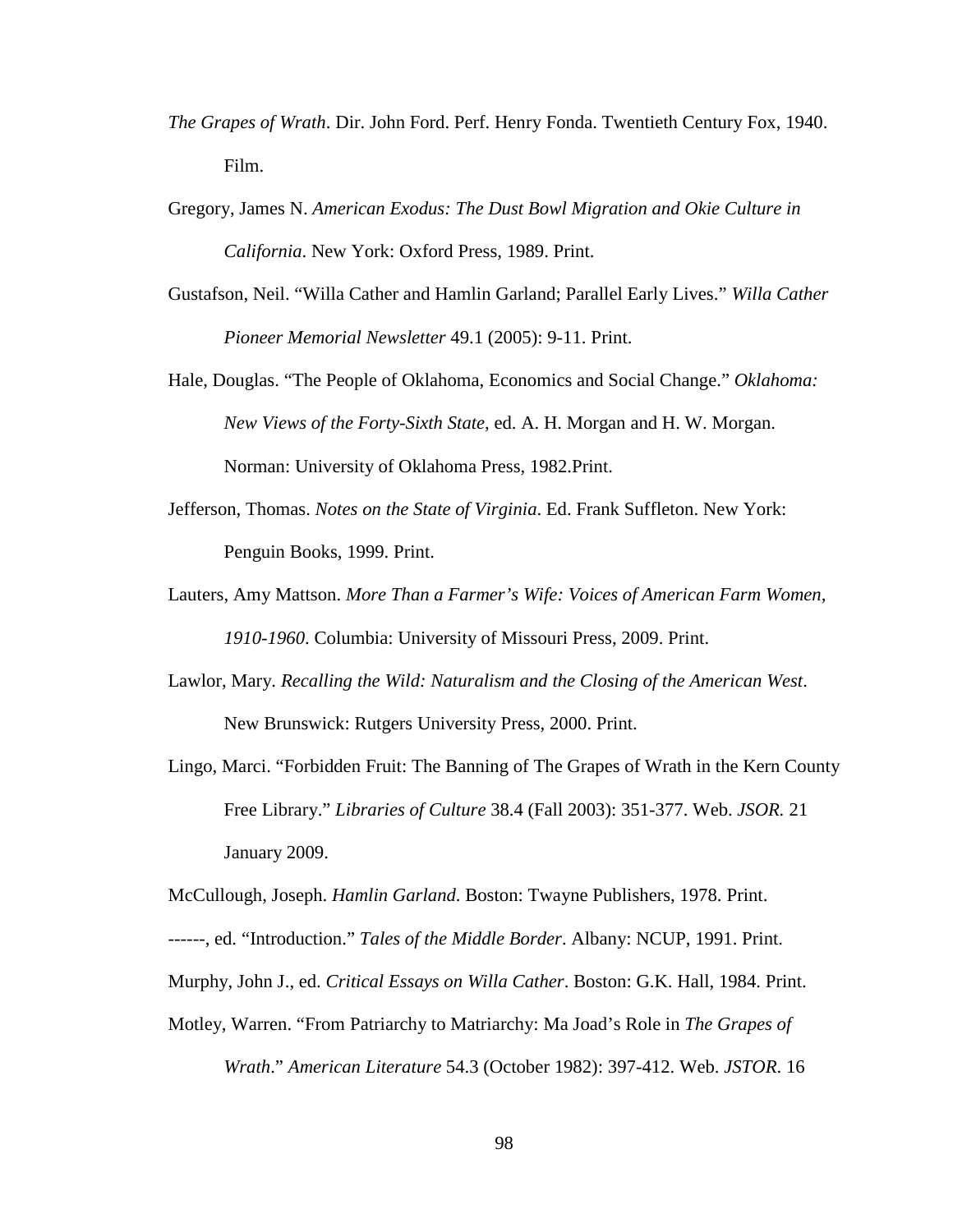September 2009.

- Munkres, Michelle. "'The Whole United States Ain't That Big': *The Grapes of Wrath* and Spatial-Historical Context." University of Nevada, Las Vegas. 1 May 2009. Print.
- Newlin, Keith. *Hamlin Garland: A Life*. Lincoln: University of Nebraska Press, 2008. Print.

Parini, Jay. *John Steinbeck: A Biography*. New York: H. Holt, 1995. Print.

- Pers, Mona. *Willa Cather's Swedes*. Sweden: Malardalen University, 1995. Print.
- Pizer, Donald. *Hamlin Garland's Early Work and Career*. New York: Russell and Russell, 1969. Print.
- -----. *Documents of American Realism and Naturalism*. Carbondale: Southern Illinois University Press, 1998. Print.
- Porter, David. *On the Divide: The Many Lives of Willa Cather*. Lincoln: University of Nebraska Press, 2008. Print.
- Prchal, Tim. "*My Ántonia* and Popular Images of Czech Immigrants." *MELUS* 29.2 (Summer 2004): 3-25. Web. *JSTOR*. 19 February 2009.
- Railsback, Brian. "Searching for 'What Is': Charles Darwin and John Steinbeck." *Steinbeck and the Environment*. Ed. Susan F. Beegal, Susan Shillinglaw, and Wesley N. Tiffney. Tuscaloosa: University of Alabama Press, 2007. Print. 127- 141.
- Rosowski, Susan J. *The Voyage Perilous: Willa Cather's Romanticism*. Lincoln: University of Nebraska Press, 1986. Print.
- Shockley, Martin Staples. "The Reception of The Grapes of Wrath in Oklahoma."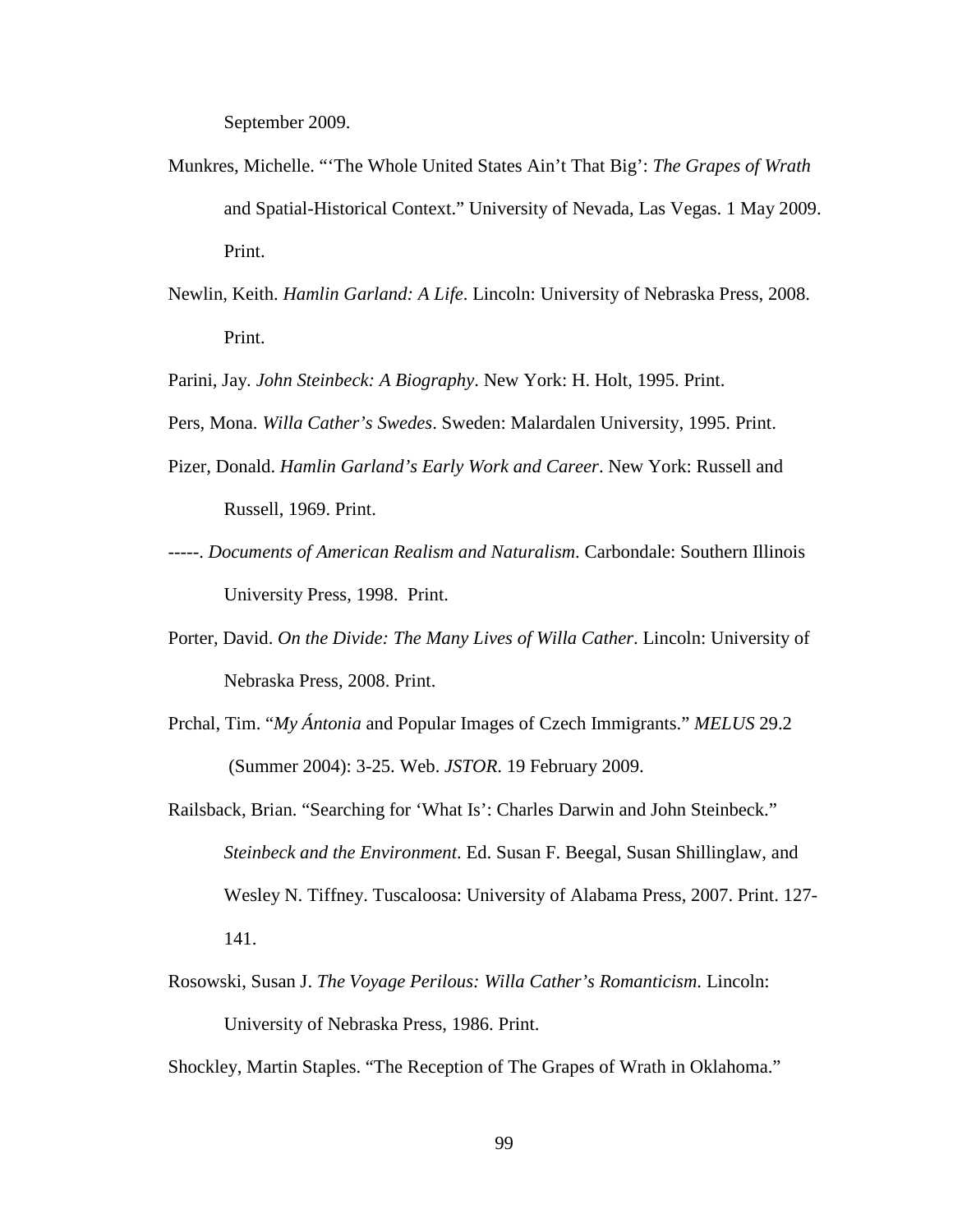*American Literature* 15.4 (January 1944): 351-361. Web. *JSTOR*. 21 January 2009.

- Smith, Eleanor M. "The Literary Relationship of Sarah Orne Jewett and Willa Silbert Cather." *The New England Quarterly* 29.4 (December 1956): 472-492. Web. *JSTOR*. 26 December, 2009.
- Smith, Henry Nash. *Virgin Land: The American West as Symbol and Myth*. Cambridge: Harvard University Press, 1970. Print.
- Steinbeck, John. *A Life in Letters.* Elaine Steinbeck and Robert Wallsten, eds. New York: Viking Press, 1975. Print.
- -----. *The Grapes of Wrath*. Ed. Peter Lisca. New York: Penguin Books, 1976. Print.
- -----. *The Grapes of Wrath*. Ms 94. The Martha Heasley Cox Center for Steinbeck Studies, San Jose State, San Jose, California.

-----. *The Grapes of Wrath*. Ts 462. Library of Congress, Washington.

- Steinbeck, John and Charles Wollenberg, ed. *"The Harvest Gypsies": On the Road to*  The Grapes of Wrath. Berkeley: Heyday Books 1996.
- Steinbeck, John and Edward F. Ricketts. *The Log from the Sea of Cortez*. New York: Penguin Books 1995. Print.
- Steinbeck, John and Robert DeMott, ed. *Working Days: The Journals of* The Grapes of Wrath*, 1938-1941.* New York: Viking, 1989. Print.
- Urgo, Joseph R. *Willa Cather and the Myth of American Migration*. Urbana: University of Illinois Press, 1995. Print.

Wilson, Christopher P. "American Naturalism and the Problem of Sincerity." American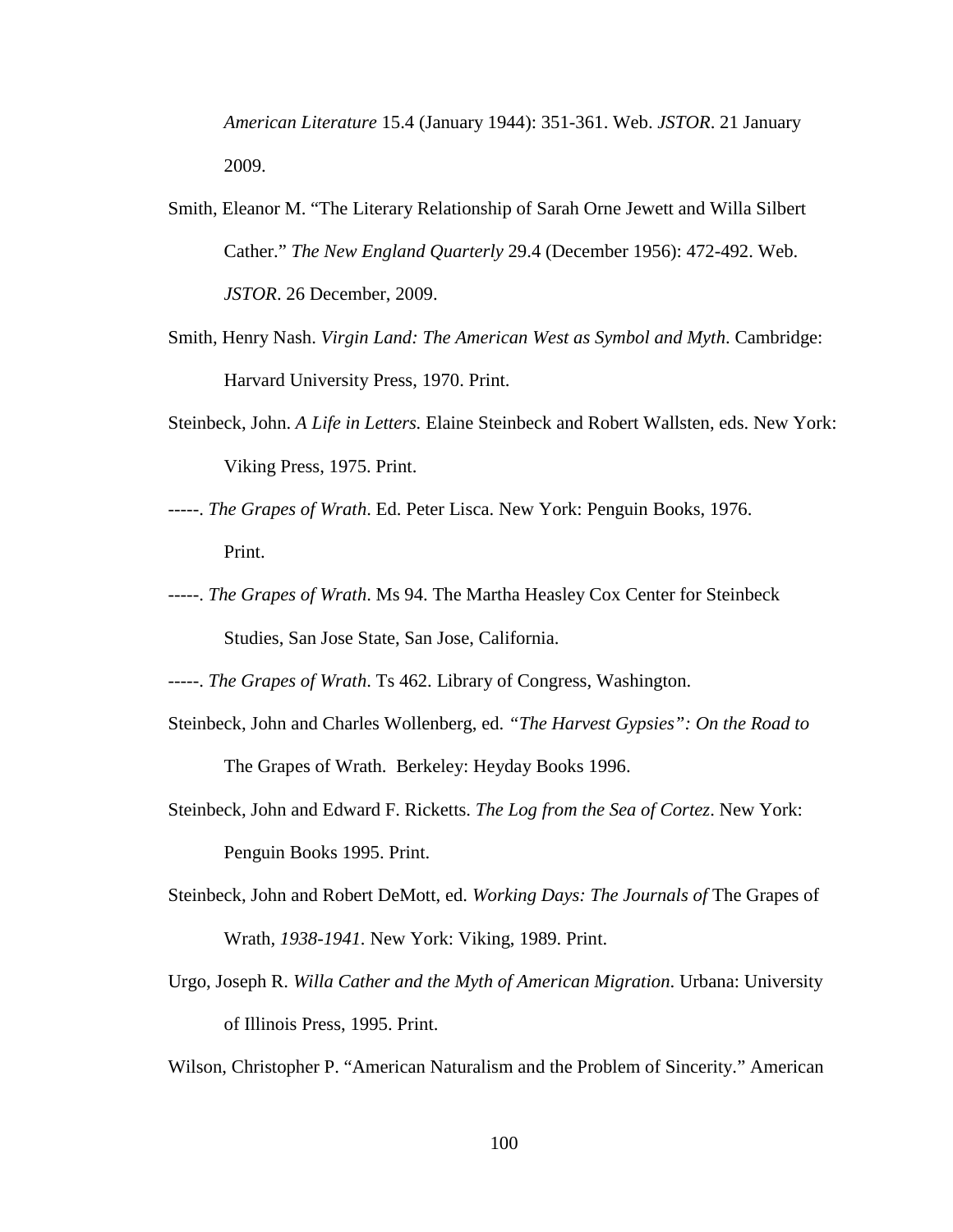Literature 54.4 (December 1982): 511-527. Web. JSTOR. 10 July 2009.

- Woodress, James L. *Willa Cather: A Literary Life*. Lincoln: University of Nebraska Press, 1987. Print.
- Wrobel, David M. and Michael C Steiner, eds. *Many Wests: Place, Culture and Regional Identity*. Lawrence: University Press of Kansas, 1997. Print.
- -----. *The End of American Exceptionalism: Frontier Anxiety from the Old West to the New Deal*. Lawrence: University Press of Kansas, 1993. Print.
- Worster, Donald. *Dust Bowl: The Southern Plains in the 1930s*. New York: Oxford University Press, 1979. Print.